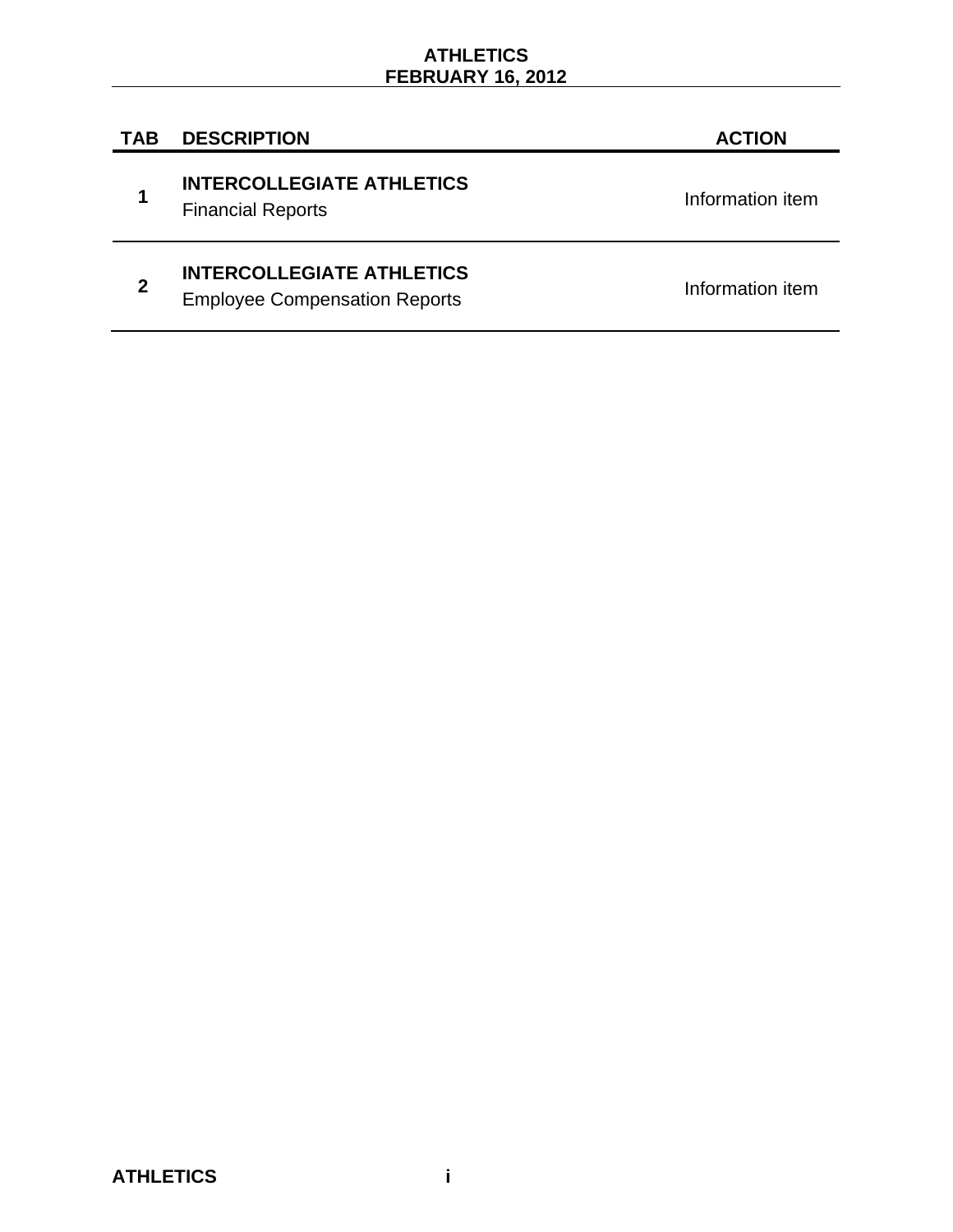### **ATHLETICS FEBRUARY 16, 2012**

### **THIS PAGE INTENTIONALLY LEFT BLANK**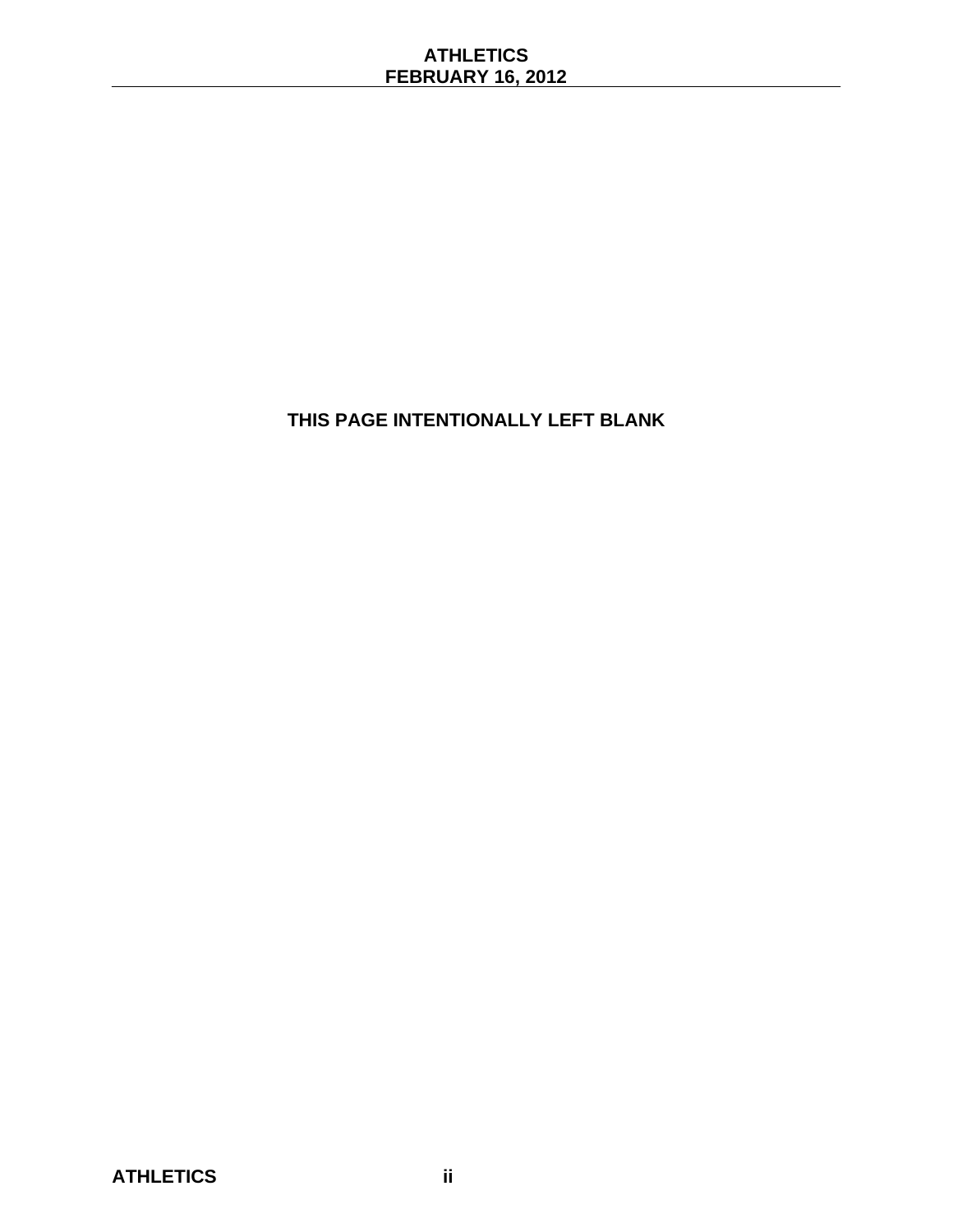### **SUBJECT**

Intercollegiate Athletics Reports of revenues, expenditures, participation

### **REFERENCE**

February 2011 **Board froze athletics limits** 

### **APPLICABLE STATUTE, RULE OR POLICY**

Idaho State Board of Education Governing Policies & Procedures, Section III.T.4.

### **BACKGROUND/DISCUSSION**

 Responsibility, management, control and reporting requirements for athletics are detailed in Board policy section III.T.4. The college and universities are required to submit regular financial reports as specified by the Board office. The revenue and expenditures reported must reconcile to the NCAA Agreed Upon Procedures Reports that are prepared annually and reviewed by the external auditors.

Board policy establishes limits on the amount of general education and institutional funds an institution can allocate to athletics. Historically, these limits are adjusted annually at the same rate of change as the general education appropriation. In February 2011, the Board froze the FY 2012 general education and institutional fund limits at the FY 2011 level, and froze the general funds above the limit allocated for gender equity costs at the FY 2010 level.

Appropriated funds above the limit can be allocated for addressing gender equity issues (i.e. proportionate financial assistance, equivalent benefits and opportunities, and accommodation of students' interests and abilities).

Per Board policy, increases to the student fee for the athletic program shall be at the same rate of increase as the total student activity fees. However, for FY 2012, the Board waived this policy to allow institutions to change the athletic fee at a rate not more than the rate of change of the total student activity fees.

There is no limit on program funds.

### **IMPACT**

 The Athletics Reports present the financial status of the intercollegiate athletic programs and the participation of students in the various sport programs.

 The report of fund balances on page 7 shows all the institutions have positive fund balances.

### **ATTACHMENTS**

| Attachment 1 | Charts identifying the revenue by major source by       | Page 4 |
|--------------|---------------------------------------------------------|--------|
|              | Institution and as a percent of total athletics revenue |        |
| Attachment 2 | Chart identifying athletic departments' fiscal year end | Page 8 |
|              | fund balance by institution                             |        |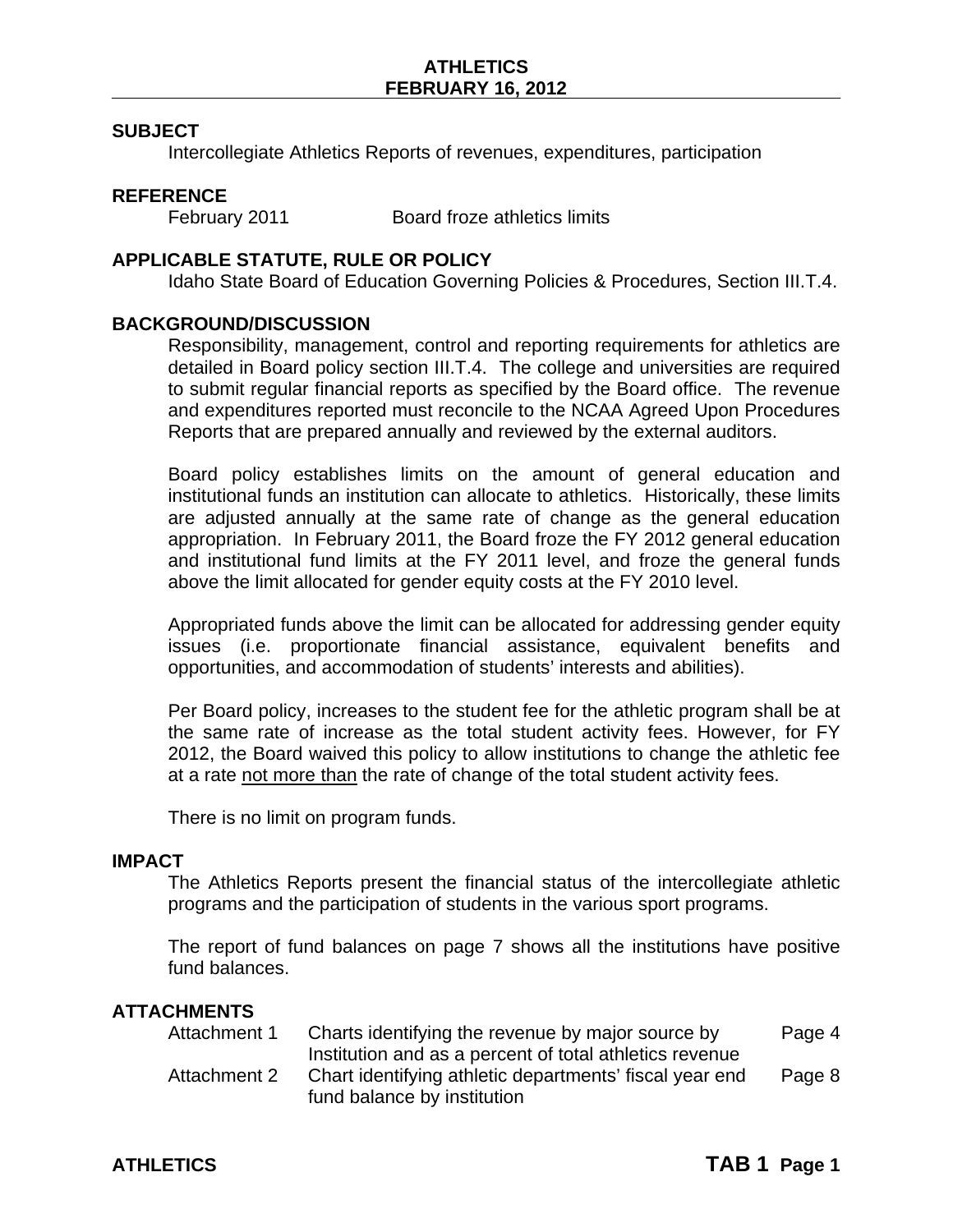### **ATHLETICS FEBRUARY 16, 2012**

| Attachment 3    | Charts displaying total students participating in athletic<br>Programs and number of full-ride scholarships | Page 9    |
|-----------------|-------------------------------------------------------------------------------------------------------------|-----------|
| <b>BSU Tab</b>  |                                                                                                             |           |
|                 | Intercollegiate Athletic Report                                                                             | Pages 1-5 |
| <b>ISU Tab</b>  |                                                                                                             |           |
|                 | Intercollegiate Athletic Report                                                                             | Pages 1-5 |
| <b>UI Tab</b>   |                                                                                                             |           |
|                 | Intercollegiate Athletic Report                                                                             | Pages 1-5 |
| <b>LCSC Tab</b> |                                                                                                             |           |
|                 | Intercollegiate Athletic Report                                                                             | Pages 1-5 |
|                 |                                                                                                             |           |

### **STAFF COMMENTS AND RECOMMENDATIONS**

 The Athletics Reports show actual results for fiscal years 2007 through 2011 and the forecast for fiscal year 2012. The amount of general and institutional funds allocated to athletics compared to the Board-approved limits is shown below:

| <b>Institution</b> | <b>General Education Limit</b> | FY 2012 Estimate |
|--------------------|--------------------------------|------------------|
| <b>BSU</b>         | \$2,214,700                    | \$2,214,700      |
| <b>ISU</b>         | \$2,214,700                    | \$2,214,700      |
| UI                 | \$2,214,700                    | \$2,214,700      |
| <b>LCSC</b>        | \$823,400                      | \$810,000        |

| Institution | <b>Institution Limit</b> | FY 2012 Estimate |
|-------------|--------------------------|------------------|
| <b>BSU</b>  | \$346,600                | \$346,600        |
| ISU         | \$485,100                | \$485,100        |
|             | \$693,100                | \$666,530        |
| $\_CSC$     | \$138,500                | \$126,500        |

Staff highlights the following revenue and expenditure data for the Board's consideration:

### BSU FY 2012 Estimates

- Contributions down -27%
- Total program revenue down -4.4%
- Total revenue down -1.8%
- Academic Support up 16.9%
- Academic Student Aid up 14%
- Non-resident Tuition Waivers up 5.6%
- Fiscal Year End balance -\$266,617
- Ending fund balance \$390,937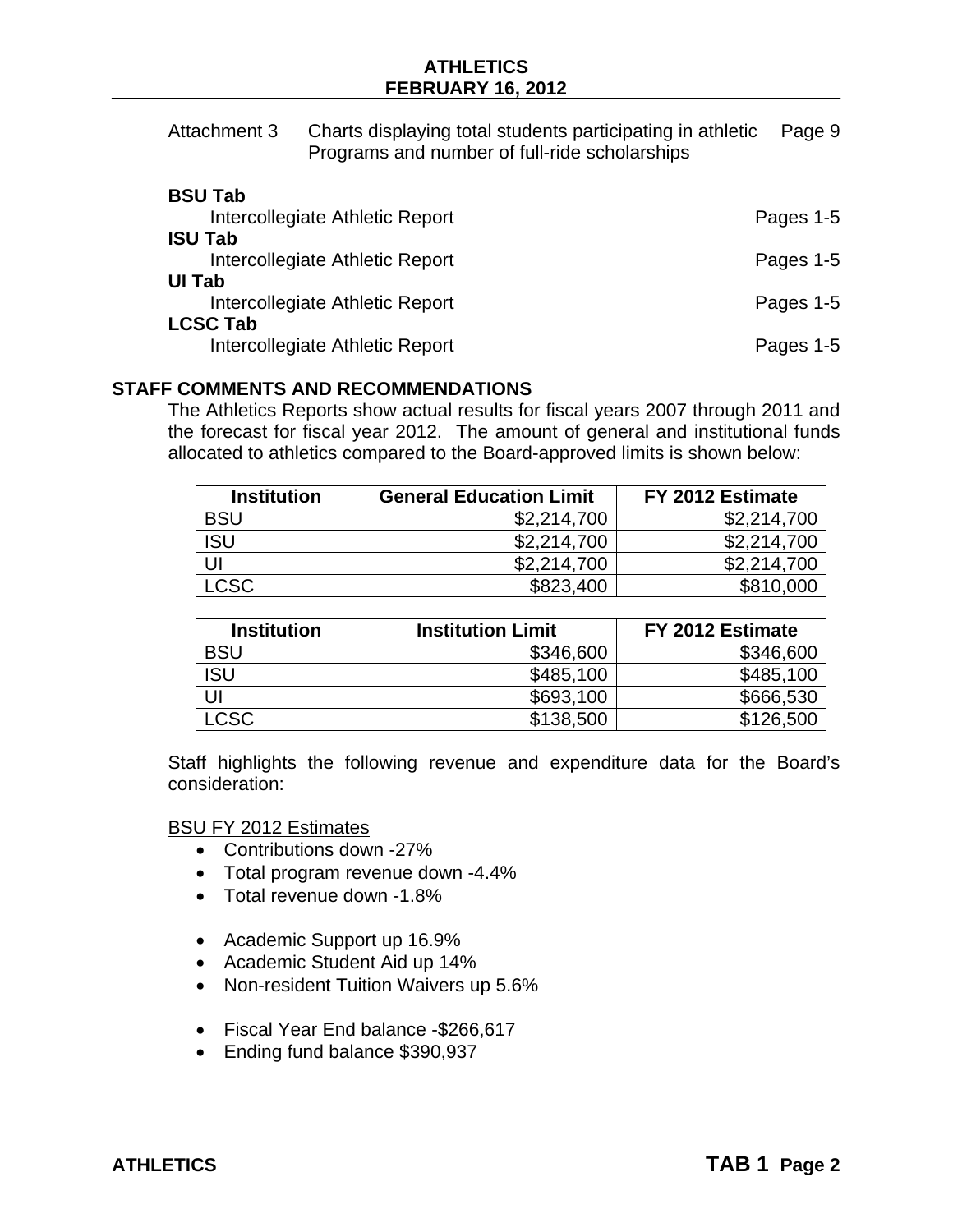### **ATHLETICS FEBRUARY 16, 2012**

### ISU FY 2012 Estimates

- Ticket sales up 18.9%
- Endowment/Investment income down -24.5%
- Academic Support down -19.6%
- Athletics Student Aid up 10.6%
- Non-resident Tuition Waivers up 6.6%
- Fiscal Year End balance \$144,745
- Ending fund balance \$1,570,125

### UI FY 2012 Estimates

- Ticket sales down -50%
- Game Guarantees up 107.1%
- Contributions up 33.3%
- Royalty/Advertisement/Sponsorship up 131.8%
- Total Program Revenue up 21.2%
- Academic Support up 8.6%
- Academic Student Aid up 6.6%
- Non-resident Tuition Waivers down -14.4%
- Fiscal Year End balance \$5.175
- Ending fund balance \$98,458

### LCSC FY 2012 Estimates

- Total Program Revenue down -13%
- Fiscal Year End balance \$5,000
- Ending fund balance \$100,425

### **BOARD ACTION**

I move to accept the Intercollegiate Athletic Reports for Boise State University, Idaho State University, University of Idaho and Lewis-Clark State College, as presented.

Moved by\_\_\_\_\_\_\_\_\_\_\_\_\_\_\_ Seconded by\_\_\_\_\_\_\_\_\_\_\_\_\_\_\_\_ Carried Yes\_\_\_\_\_ No\_\_\_\_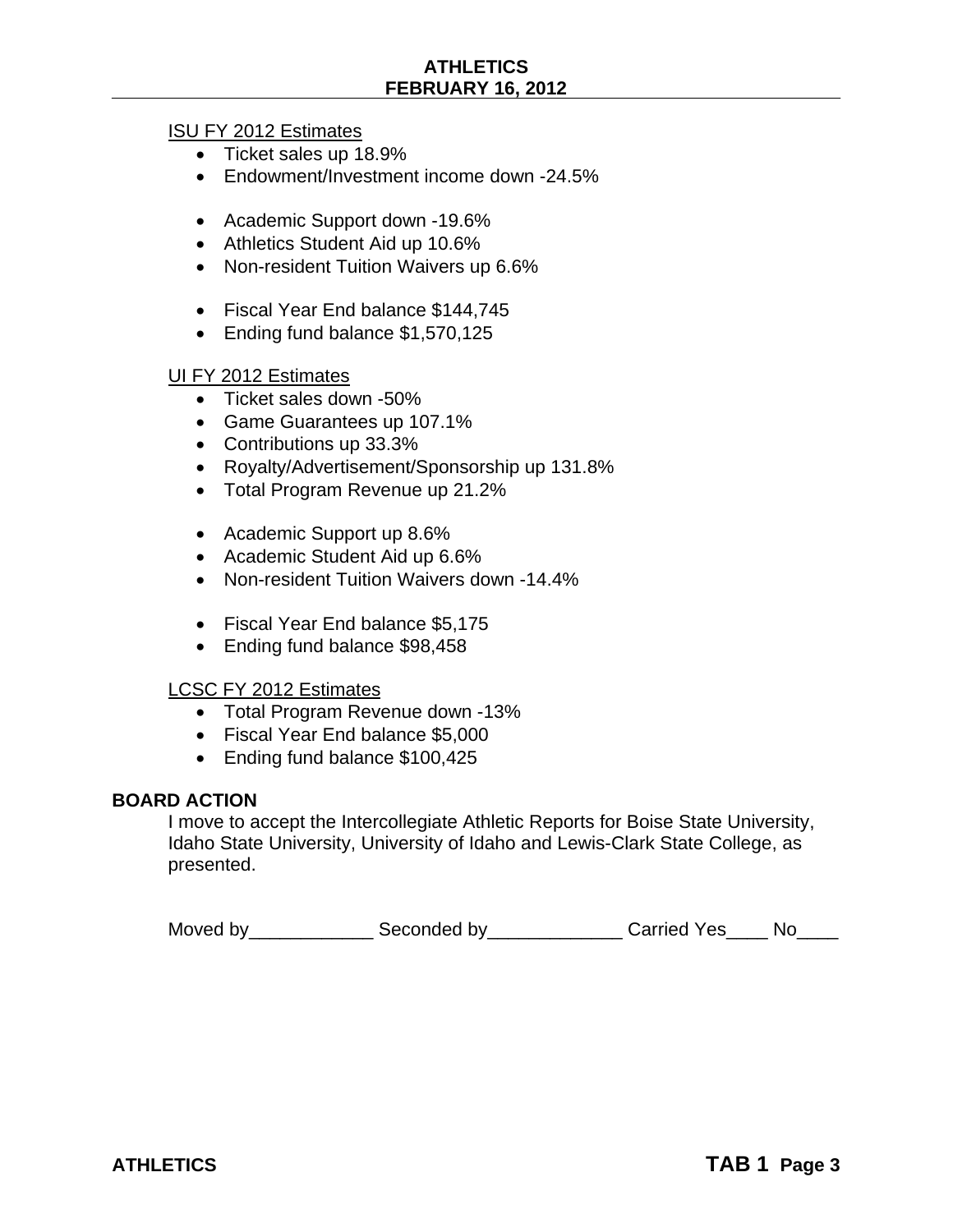## Intercollegiate Athletics Report Revenue by Major Source



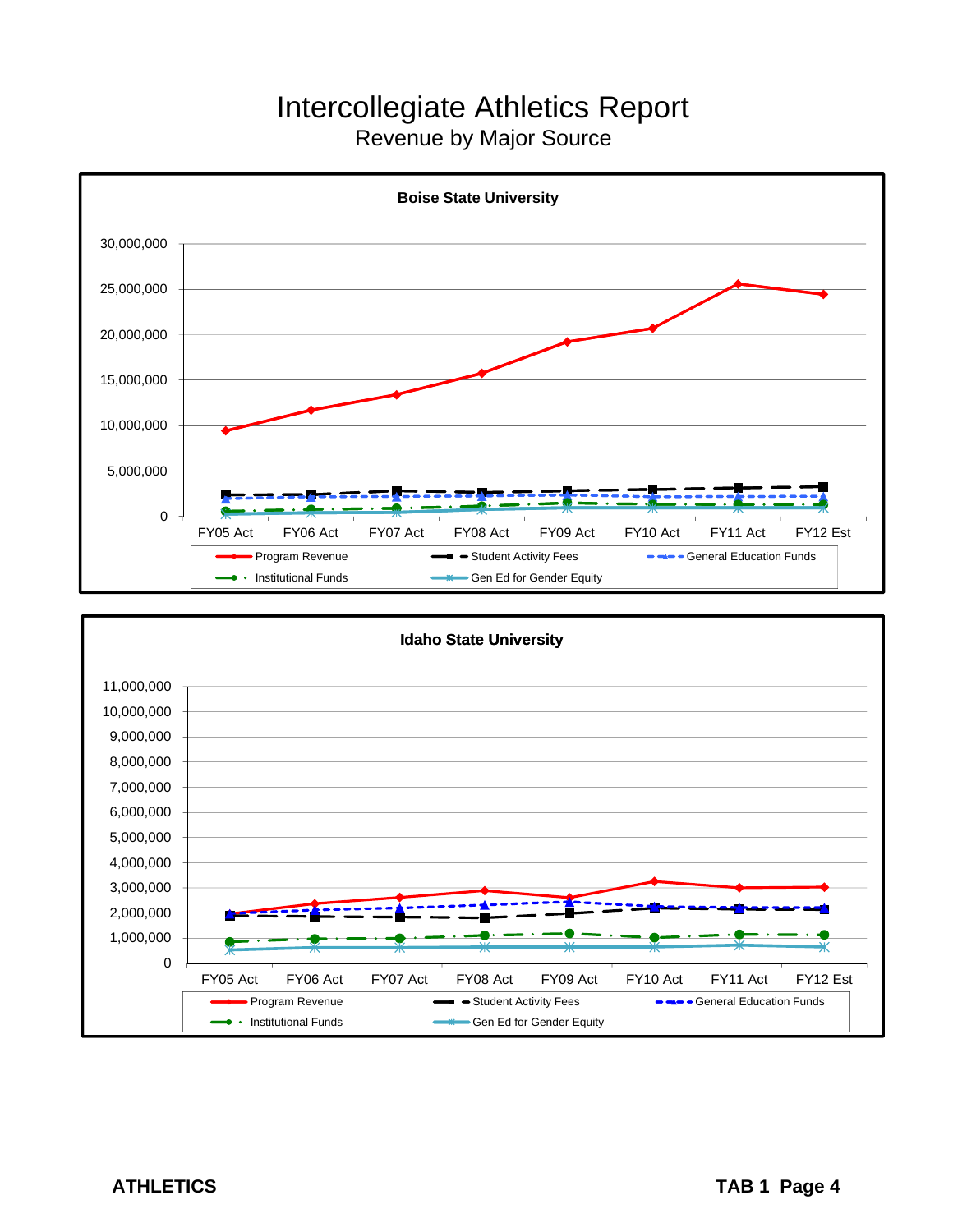## Intercollegiate Athletics Report Revenue by Major Source



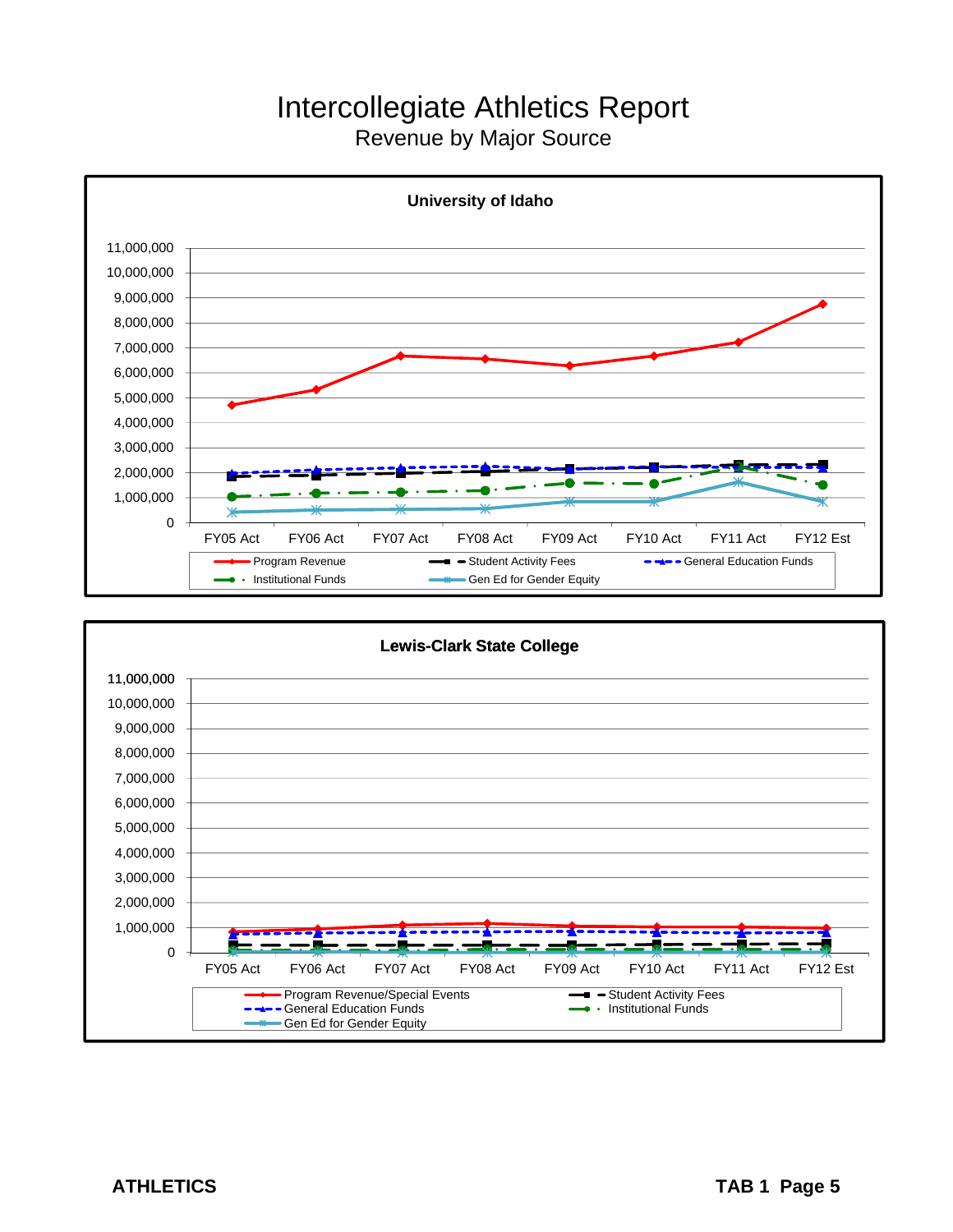## Revenue as a Percent of Total Revenue by Major Source Intercollegiate Athletics Report



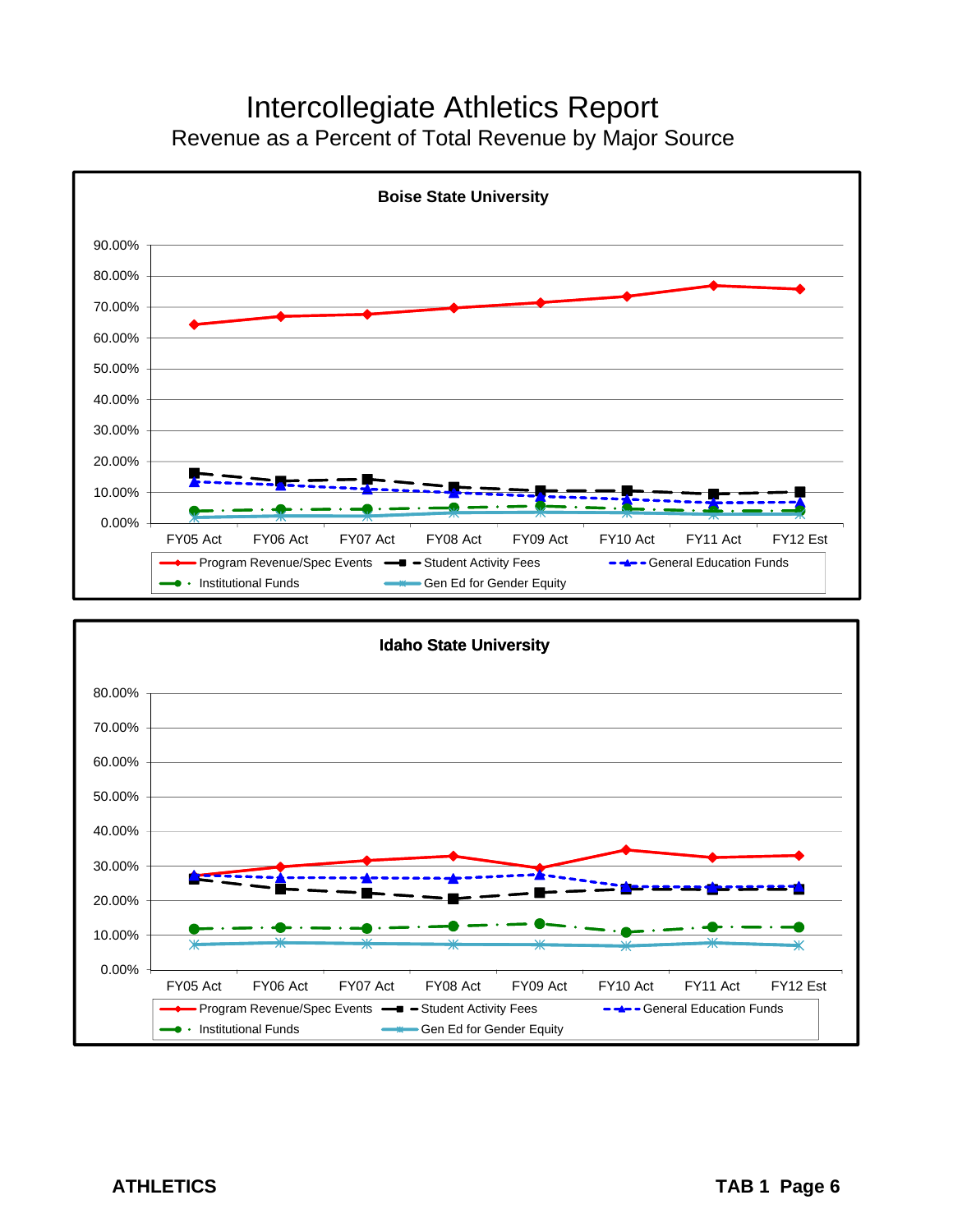## Intercollegiate Athletics Report Revenue as a Percent of Total Revenue by Major Source



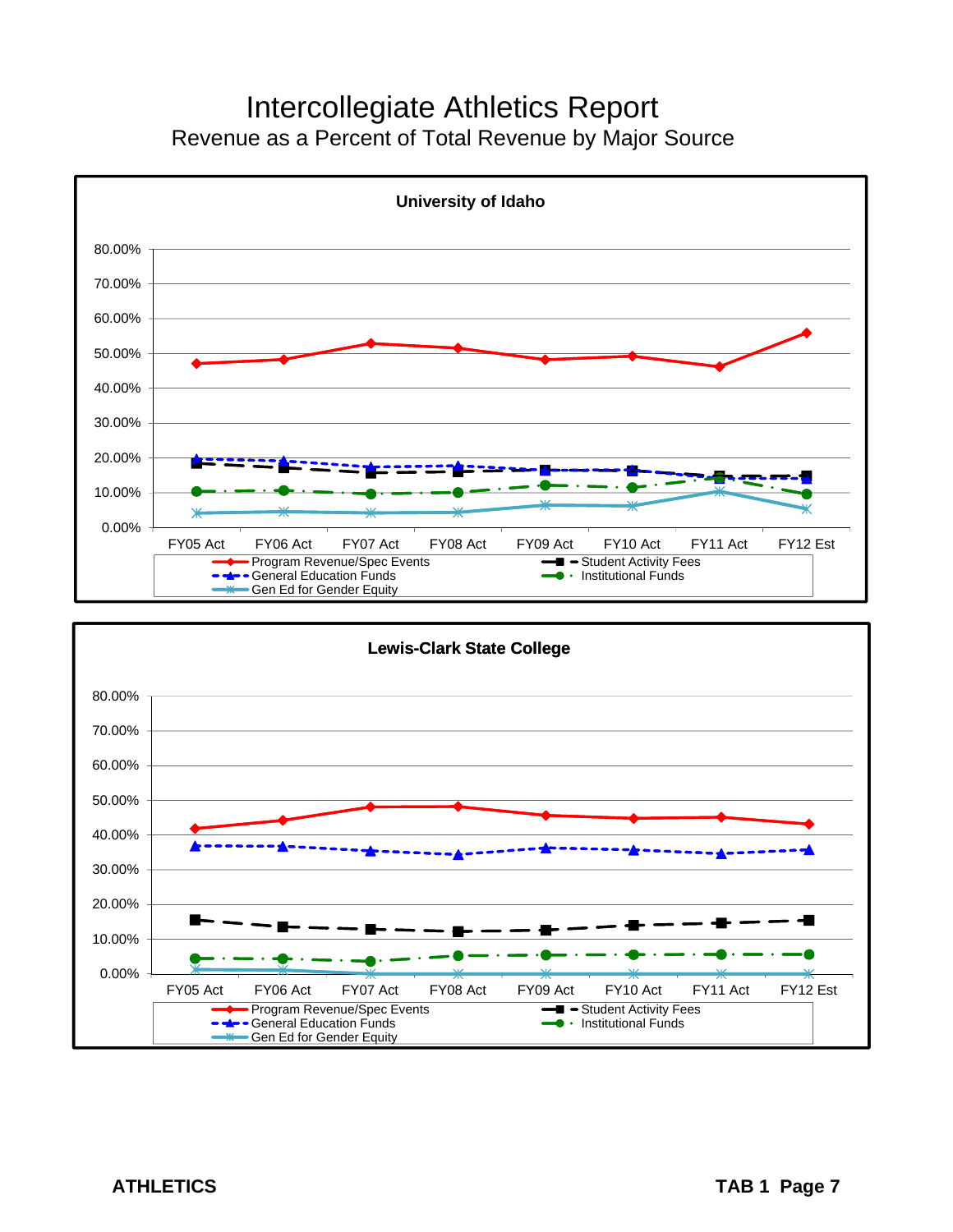## Intercollegiate Athletic Report

Fiscal Year Ending Fund Balance for Athletic Program by Institution

#### **Boise State University**





**Idaho State University**

#### **University of Idaho**





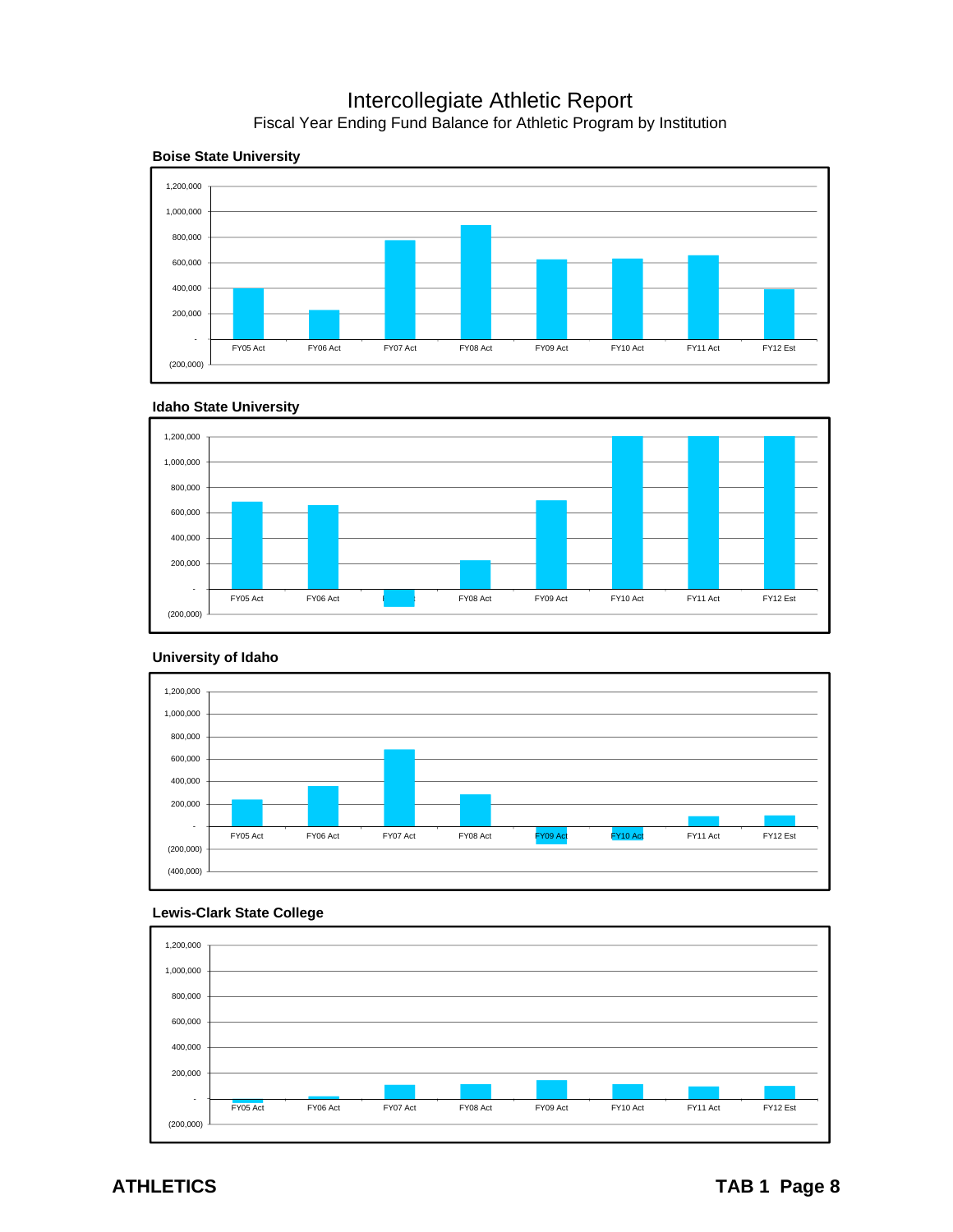### Intercollegiate Athletic Report

Number of Participants and Full-ride Scholarships by Sport

FY 2012

### **Boise State University - Men's Sports**











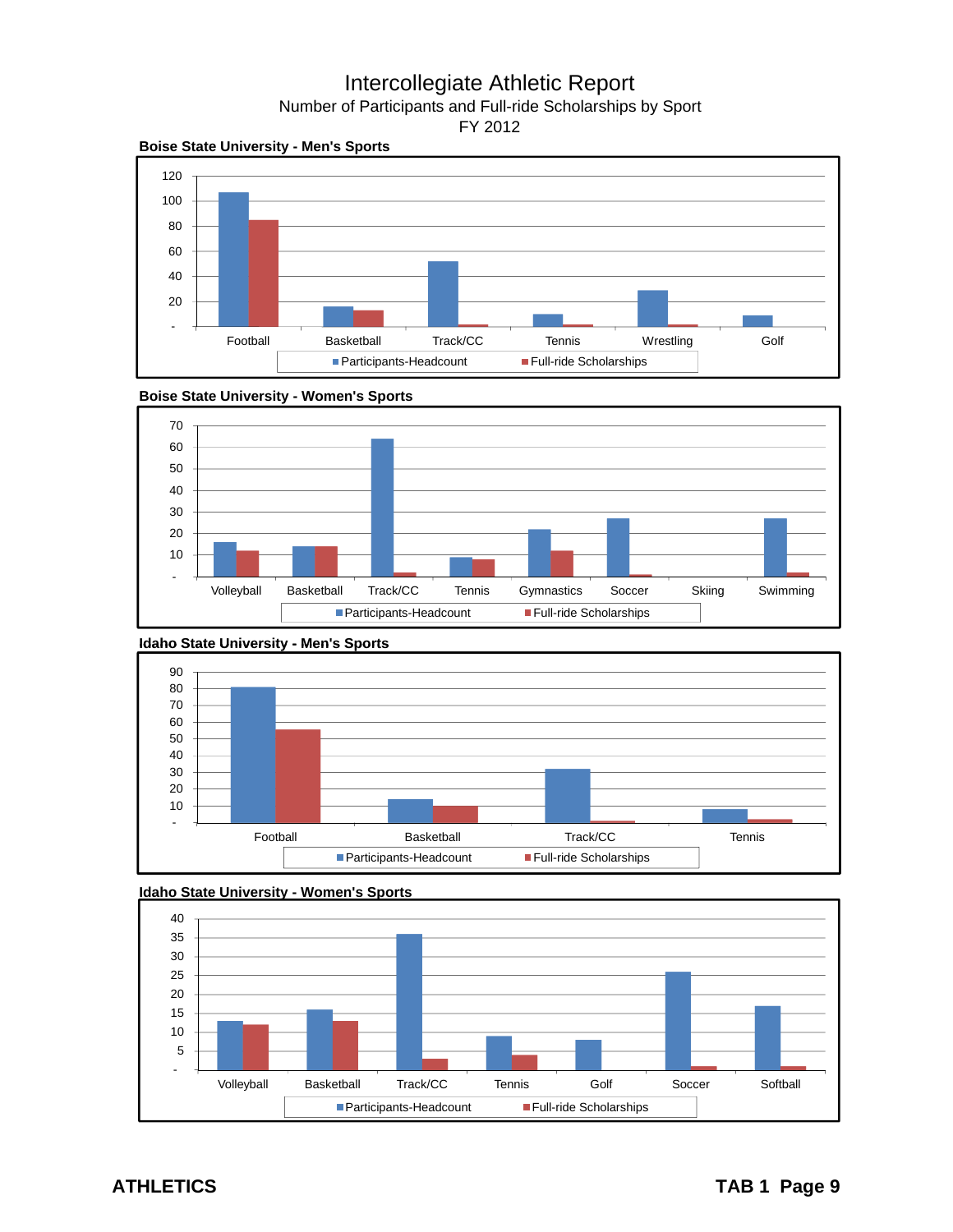### Intercollegiate Athletic Report

Number of Participants and Full-ride Scholarships by Sport

FY 2012

### **University of Idaho - Men's Sports**



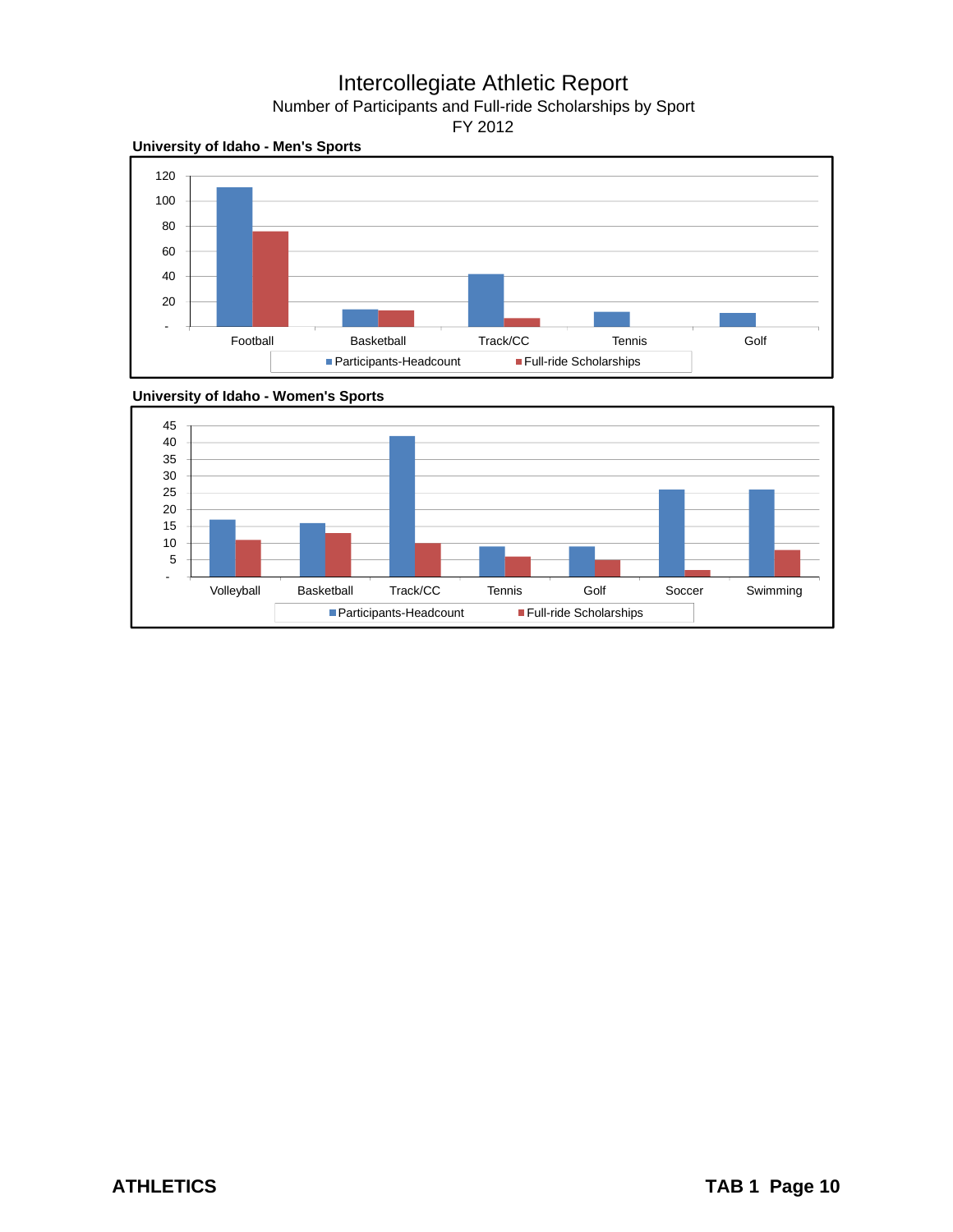|    |                                        |            |              |            |              |             |            | 1 YR       | Ave Ann   |
|----|----------------------------------------|------------|--------------|------------|--------------|-------------|------------|------------|-----------|
|    | Revenues/Expend/Fund Balance           | FY07 Act   | FY08 Act     | FY09 Act   | FY10 Act     | FY11 Act    | FY12 Est   | % Chg      | % Chg     |
|    | 1 Revenue (Detail):                    |            |              |            |              |             |            |            |           |
| 2  | <b>Program Revenue:</b>                |            |              |            |              |             |            |            |           |
| 3  | <b>Ticket Sales</b>                    | 4,430,742  | 6,237,477    | 5,669,473  | 7,102,661    | 7,615,697   | 6,833,292  | $-10.3%$   | 9.1%      |
| 4  | <b>Game Guarantees</b>                 | 415,650    | 626,500      |            | 580,000      | 1,500,000   | 2,200,000  | 46.7%      | 39.6%     |
|    |                                        |            |              | 600,000    |              |             |            |            |           |
| 5  | Contributions                          | 3,522,400  | 2,884,410    | 6,406,382  | 6,553,812    | 9,594,181   | 7,006,983  | $-27.0%$   | 14.7%     |
| 6  | NCAA/Conference/Tournaments            | 1,762,971  | 2,062,996    | 1,684,765  | 1,835,720    | 1,298,910   | 3,614,637  | 178.3%     | 15.4%     |
| 7  | <b>TV/Radio/Internet Rights</b>        | 19,093     | 142,046      | 188,096    | 126,678      | 140,598     | 50,000     | $-64.4%$   | 21.2%     |
| 8  | Program/Novelty Sales,                 |            |              |            |              |             |            |            |           |
| 9  | Concessions, Parking                   | 619,942    | 650,896      | 958,955    | 932,558      | 945,438     | 915,135    | $-3.2%$    | 8.1%      |
| 10 | Royalty, Advertisement, Sponsorship    | 1,850,843  | 2,253,195    | 2,338,780  | 2,773,179    | 3,612,480   | 3,189,576  | $-11.7%$   | 11.5%     |
| 11 | Endowment/Investment Income            | 414,287    | 475,000      | 196,690    | $\mathbf{0}$ |             |            |            | $-100.0%$ |
| 12 | Other                                  | 379,790    | 427,736      | 1,185,366  | 803,891      | 880,479     | 640,010    | $-27.3%$   | 11.0%     |
| 13 | <b>Total Program Revenue</b>           | 13,415,718 | 15,760,256   | 19,228,507 | 20,708,499   | 25,587,783  | 24,449,633 | $-4.4%$    | 12.8%     |
| 14 | Non-Program Revenue:                   |            |              |            |              |             |            |            |           |
| 15 | NCAA/Bowl/World Series                 | 2,660,410  | 24,085       | 652,958    | 4,407,144    | 524,641     | 149,500    | $-71.5%$   | $-43.8%$  |
| 16 | <b>Student Activity Fees</b>           | 2,833,090  | 2,657,499    | 2,839,814  | 2,980,056    | 3, 151, 147 | 3,286,096  | 4.3%       | 3.0%      |
| 17 | <b>General Education Funds</b>         | 2,201,200  | 2,256,873    | 2,365,023  | 2,193,089    | 2,211,077   | 2,214,700  | 0.2%       | 0.1%      |
|    |                                        |            |              |            |              |             |            |            |           |
| 18 | GenEd Funds for Gender Eq.             | 467,872    | 783,872      | 976,872    | 976,872      | 976,872     | 976,872    | $0.0\%$    | 15.9%     |
| 19 | <b>Institutional Funds</b>             | 444,500    | 363,300      | 529,735    | 358,700      | 346,600     | 346,600    | $0.0\%$    | $-4.9%$   |
| 20 | Subtotal State/Inst. Support           | 3,113,572  | 3,404,045    | 3,871,630  | 3,528,661    | 3,534,549   | 3,538,172  | 0.1%       | 2.6%      |
| 21 | <b>Total Non-Program Revenue</b>       | 8,607,072  | 6,085,629    | 7,364,402  | 10,915,861   | 7,210,337   | 6,973,768  | $-3.3%$    | $-4.1%$   |
| 22 | <b>Subtotal Operating Revenue:</b>     | 22,022,790 | 21,845,885   | 26,592,909 | 31,624,360   | 32,798,120  | 31,423,401 | $-4.2%$    | 7.4%      |
| 23 | <b>Non-Cash Revenue</b>                |            |              |            |              |             |            |            |           |
| 24 | <b>Third Party Support</b>             | 184,100    | 198,150      | 205,475    | 293,750      |             |            |            | $-100.0%$ |
| 25 | Indirect Institutional Support         | 1,770,143  | 1,377,827    | 1,583,739  | 2,209,387    | 1,822,713   | 2,411,136  | 32.3%      | 6.4%      |
| 26 | Non-Cash Revenue                       |            |              |            | 0            |             |            |            |           |
| 27 | <b>Non-Resident Tuition Waivers</b>    | 1,338,121  | 1,710,390    | 1,651,556  | 1,913,158    | 1,983,889   | 2,094,560  | 5.6%       | 9.4%      |
| 28 | Subtotal Non-Cash Revenue              | 3,292,364  | 3,286,367    | 3,440,770  | 4,416,295    | 3,806,602   | 4,505,696  | 18.4%      | 6.5%      |
|    | 29 Total Revenue:                      |            |              |            |              |             |            |            |           |
|    |                                        | 25,315,154 | 25, 132, 252 | 30,033,679 | 36,040,655   | 36,604,722  | 35,929,097 | $-1.8%$    | 7.3%      |
| 30 |                                        |            |              |            |              |             |            |            |           |
|    | 31 Expenditures:                       |            |              |            |              |             |            |            |           |
| 32 | <b>Operating Expenditures:</b>         |            |              |            |              |             |            |            |           |
| 33 | <b>Athletics Student Aid</b>           | 2,619,095  | 3,075,365    | 3,300,409  | 3,739,015    | 3,865,115   | 4,404,877  | 14.0%      | 11.0%     |
| 34 | Guarantees                             | 485,980    | 640,449      | 495,000    | 789,500      | 597,500     | 547,500    | $-8.4%$    | 2.4%      |
| 35 | <b>Coaching Salary/Benefits</b>        | 4,574,184  | 5,114,878    | 5,695,266  | 7,219,755    | 7,910,123   | 8,600,442  | 8.7%       | 13.5%     |
| 36 | Admin Staff Salary/Benefits            | 3,377,832  | 3,800,656    | 4,387,078  | 4,309,086    | 4,786,700   | 5,131,183  | 7.2%       | 8.7%      |
| 37 | Fringe Benefits/Severance Payments     |            |              |            |              |             |            |            |           |
|    |                                        |            |              |            |              |             |            |            |           |
| 38 | Recruiting                             | 349,514    | 359,735      | 330,559    | 281,642      | 383,327     | 393,500    | 2.7%       | 2.4%      |
| 39 | <b>Team Travel</b>                     | 1,505,170  | 1,571,519    | 1,861,684  | 1,966,291    | 2,061,440   | 2,266,435  | 9.9%       | 8.5%      |
| 40 | Equipment, Uniforms and Supplies       | 1,085,182  | 1,815,709    | 1,471,877  | 1,483,833    | 1,188,767   | 1,192,174  | 0.3%       | 1.9%      |
| 41 | <b>Game Expenses</b>                   | 529,418    | 577,832      | 960,989    | 791,191      | 1,642,127   | 900,652    | $-45.2%$   | 11.2%     |
| 42 | Fund Raising, Marketing, Promotion     | 407,156    | 389,334      | 450,369    | 550,524      | 389,355     | 274,147    | $-29.6%$   | $-7.6%$   |
| 43 | Direct Facilities/Maint/Rentals        | 1,292,903  | 1,410,028    | 2,860,764  | 1,091,002    | 4,430,381   | 1,833,595  | $-58.6%$   | 7.2%      |
| 44 | Debt Service on Facilities             | 1,373,856  | 1,260,904    | 3,417,400  | 3,629,955    | 3,360,608   | 4,183,902  | 24.5%      | 24.9%     |
| 45 | <b>Spirit Groups</b>                   | 70,057     | 80,843       | 29,452     | 88,599       | 118,297     | 208,377    | 76.1%      | 24.4%     |
| 46 | Medical Expenses & Insurance           | 65,304     | 123,475      | 121,543    | 104,918      | 125,596     | 69,500     | $-44.7%$   | 1.3%      |
| 47 | Memberships & Dues                     | 478,007    | 487,382      | 489,003    | 482,578      | 479,800     | 505,857    | 5.4%       | 1.1%      |
| 48 | <b>NCAA/Special Event/Bowls</b>        | 2,667,854  | 54,693       | 365,110    | 3,954,459    | 497,587     | 170,835    | -65.7%     | $-42.3%$  |
| 49 | <b>Other Operating Expenses</b>        | 592,564    | 963,267      | 626,842    | 1,135,668    | 935,819     | 1,007,042  | 7.6%       | 11.2%     |
|    | <b>Subtotal Operating Expenditures</b> | 21,474,076 | 21,726,069   | 26,863,345 | 31,618,016   | 32,772,542  | 31,690,018 | $-3.3%$    | 8.1%      |
| 50 |                                        |            |              |            |              |             |            |            |           |
| 51 | <b>Non-Cash Expenditures</b>           |            |              |            |              |             |            |            |           |
| 52 | 3rd Party Coaches Compensation         | 184,100    | 198,150      | 205,475    | 293,750      | 0           | 0          |            | $-100.0%$ |
| 53 | 3rd Party Admin Staff Compensation     |            |              |            |              |             |            |            |           |
| 54 | Indirect Facilities & Admin Support    | 1,770,143  | 1,377,827    | 1,583,739  | 2,209,387    | 1,822,713   | 2,411,136  | 32.3%      | 6.4%      |
| 55 | Non-Cash Expense                       |            |              |            |              |             |            |            |           |
| 56 | Non-Resident Tuition Waivers           | 1,338,121  | 1,710,390    | 1,651,556  | 1,913,158    | 1,983,889   | 2,094,560  | 5.6%       | 9.4%      |
| 57 | Subtotal Non-Cash Expenditures         | 3,292,364  | 3,286,367    | 3,440,770  | 4,416,295    | 3,806,602   | 4,505,696  | 18.4%      | 6.5%      |
|    | 58 Total Expenditures:                 | 24,766,440 | 25,012,436   | 30,304,115 | 36,034,311   | 36,579,144  | 36,195,714 | $-1.0%$    | 7.9%      |
| 59 |                                        |            |              |            |              |             |            |            |           |
|    | 60 Net Income/(deficit)                | 548,714    | 119,816      | (270, 436) | 6,344        | 25,578      | (266, 617) | $-1142.4%$ |           |
|    |                                        |            |              |            |              |             |            |            |           |
| 61 |                                        |            |              |            |              |             |            |            |           |
|    | 62 Ending Fund Balance 6/30            | 776,252    | 896,068      | 625,632    | 631,976      | 657,554     | 390,937    | $-40.5%$   | $-12.8%$  |
| 63 |                                        |            |              |            |              |             |            |            |           |
|    | 64 Sport Camps & Clinics               |            |              |            |              |             |            |            |           |
| 65 | Revenue                                | 757,310    | 445,799      | 580,399    | 865,924      | 886,724     | 400,000    | $-54.9%$   | $-12.0%$  |
| 66 | Coach Compensation from Camp           | 182,917    | 254,355      | 193,229    | 222,413      | 196,637     | 150,000    | $-23.7%$   | $-3.9%$   |
|    |                                        |            |              |            |              |             |            |            |           |
| 67 | Camp Expenses                          | 256,806    | 341,076      | 296,980    | 398,975      | 517,499     | 250,000    | $-51.7%$   | $-0.5%$   |
| 68 | <b>Total Expenses</b>                  | 439,723    | 595,431      | 490,209    | 621,388      | 714,136     | 400,000    | $-44.0%$   | $-1.9%$   |
| 69 | Net Income from Camps                  | 317,587    | (149, 632)   | 90,190     | 244,536      | 172,588     | 0          | $-100.0%$  | $-100.0%$ |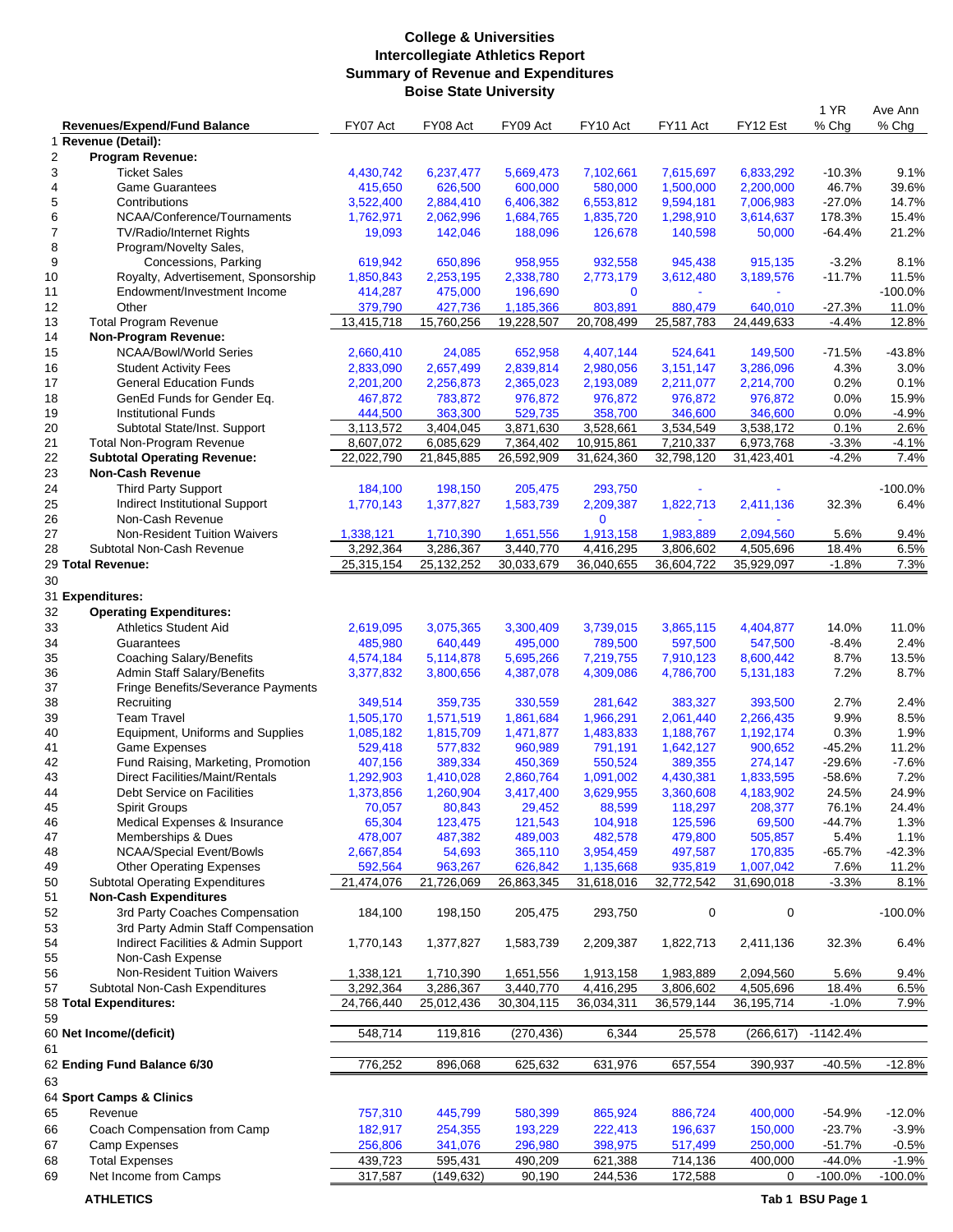|                |                                    |            |            |            |                          |            |            | 1 YR      | Ave Ann   |
|----------------|------------------------------------|------------|------------|------------|--------------------------|------------|------------|-----------|-----------|
|                |                                    | FY07 Act   | FY08 Act   | FY09 Act   | FY10 Act                 | FY11 Act   | FY12 Est   | % Chg     | % Chg     |
|                | 1 General Revenue:                 |            |            |            |                          |            |            |           |           |
| $\overline{c}$ | <b>Student Fees</b>                | 2,833,090  | 2,657,499  | 2,839,814  | 2,980,056                | 3,151,147  | 3,286,096  | 4.3%      | 3.0%      |
| 3              | Contributions                      | 3,522,400  | 2,884,410  | 6,406,382  | 6,553,812                | 9,594,182  | 7,006,983  | $-27.0%$  | 14.7%     |
| 4              | <b>State Support</b>               | 2,201,200  | 2,256,873  | 2,365,023  | 2,193,089                | 2,211,077  | 2,214,700  | 0.2%      | 0.1%      |
| 5              | <b>Institutional Gender Equity</b> | 467,872    | 783,872    | 976,872    | 976,872                  | 976,872    | 976,872    | 0.0%      | 15.9%     |
| 6              | <b>Institutional Support</b>       | 444,500    | 363,300    | 529,735    | 358,700                  | 346,600    | 346,600    | 0.0%      | $-4.9%$   |
| $\overline{7}$ | NCAA/Conference                    | 1,762,971  | 2,062,996  | 1,684,765  | 1,835,720                | 1,298,910  | 3,614,637  | 178.3%    | 15.4%     |
| 8              | TV/Radio/Internet                  | 19,093     | 142,046    | 188,096    | 126,678                  | 140,598    | 50,000     | $-64.4%$  | 21.2%     |
| 9              | Concessions/program/etc.           | 619,942    | 650,896    | 958,955    | 932,558                  | 945,438    | 915,135    | $-3.2%$   | 8.1%      |
| 10             | Advertising/sponsorship/Royalty    | 1,850,843  | 2,253,195  | 2,338,780  | 2,773,179                | 3,612,480  | 3,189,576  | $-11.7%$  | 11.5%     |
| 11             | Endowments                         | 414,287    | 475,000    | 196,690    | $\overline{\phantom{0}}$ |            |            |           | $-100.0%$ |
| 12             | NCAA/Special Event/Bowls           | 2,660,410  | 24,085     | 652,958    | 4,407,144                | 524,641    | 149,500    | $-71.5%$  | $-43.8%$  |
| 13             | Other                              | 379,790    | 427,736    | 1,185,366  | 803,891                  | 880,479    | 640,010    | $-27.3%$  | 11.0%     |
| 14             | <b>Total General Revenue</b>       | 17,176,398 | 14,981,908 | 20,323,436 | 23,941,699               | 23,682,424 | 22,390,109 | $-5.5%$   | 5.4%      |
|                | 15 Revenue By Sport:               |            |            |            |                          |            |            |           |           |
| 16             | Men's Programs:                    |            |            |            |                          |            |            |           |           |
| 17             | Football                           |            |            |            |                          |            |            |           |           |
| 18             | <b>Ticket Sales</b>                | 3,813,464  | 5,408,108  | 4,993,955  | 6,657,518                | 7,009,544  | 6,369,984  | $-9.1%$   | 10.8%     |
| 19             | <b>Game Guarantees</b>             | 350,000    | 625,000    | 600,000    | 450,000                  | 1,450,000  | 2,200,000  | 51.7%     | 44.4%     |
| 20             | Other (Tourn/Bowl/Conf)            |            |            |            |                          |            |            |           |           |
| 21             | <b>Basketball</b>                  |            |            |            |                          |            |            |           |           |
| 22             | <b>Ticket Sales</b>                | 558,700    | 742,607    | 617,467    | 373,570                  | 526,157    | 428,926    | $-18.5%$  | $-5.1%$   |
| 23             | <b>Game Guarantees</b>             | 65,000     |            |            | 130,000                  | 50,000     |            | $-100.0%$ | $-100.0%$ |
| 24             | Other (Tourn/Bowl/Conf)            |            |            |            |                          |            |            |           |           |
| 25             | Track & Field/Cross Country        | 2,002      | 7,110      | 2,716      | 3,658                    | 3,274      | 2,588      | $-21.0%$  | 5.3%      |
| 26             | Tennis                             | 5,486      | 1,500      |            |                          |            |            |           |           |
| 27             | Baseball                           |            |            |            |                          |            |            |           |           |
| 28             | <b>Ticket Sales</b>                |            |            |            |                          |            |            |           |           |
| 29             | Contributions (Fundraising)        |            |            |            |                          |            |            |           |           |
| 30             | Wrestling                          | 5,911      | 11,646     | 9,848      | 23,431                   | 28,706     | 4,313      | $-85.0%$  | $-6.1%$   |
| 31             | Golf                               |            |            |            |                          |            |            |           |           |
| 32             | Volleyball                         |            |            |            |                          |            |            |           |           |
| 33             | Total Men's Sport Revenue          | 4,800,563  | 6,795,971  | 6,223,986  | 7,638,177                | 9,067,681  | 9,005,811  | $-0.7%$   | 13.4%     |
| 34             | <b>Women's Programs</b>            |            |            |            |                          |            |            |           |           |
| 35             | Volleyball                         |            |            |            |                          |            |            |           |           |
| 36             | <b>Ticket Sales</b>                | 6,005      | 11,384     | 3,924      | 5,284                    | 4,729      | 3,738      | $-21.0%$  | $-9.0%$   |
| 37             | <b>Game Guarantees</b>             |            |            |            |                          |            |            |           |           |
| 38             | Other (Tourn/Bowl/Conf)            |            |            |            |                          |            |            |           |           |
| 39             | <b>Basketball</b>                  |            |            |            |                          |            |            |           |           |
| 40             | <b>Ticket Sales</b>                | 28,926     | 21,622     | 22,550     | 13,596                   | 20,367     | 5,628      | $-72.4%$  | $-27.9%$  |
| 41             | <b>Game Guarantees</b>             |            |            |            |                          |            |            |           |           |
| 42             | Other (Tourn/Bowl/Conf)            |            |            |            |                          |            |            |           |           |
| 43             | Track & Field/Cross Country        | 2,002      | 7,110      | 2,716      | 3,658                    | 3,274      | 2,588      | $-21.0%$  | 5.3%      |
| 44             | Tennis                             |            |            |            |                          |            |            |           |           |
| 45             | Gymnastics                         | 4,448      | 14,392     | 6,036      | 8,128                    | 7,276      | 5,751      | $-21.0%$  | 5.3%      |
|                |                                    |            |            |            |                          |            |            |           |           |
| 46             | Golf                               |            |            |            |                          |            |            |           |           |
| 47             | Soccer                             | 4,448      | 13,498     | 6,036      | 8,128                    | 7,276      | 5,751      | $-21.0%$  | 5.3%      |
| 48             | Softball                           |            |            | 4,225      | 5,690                    | 5,093      | 4,025      | $-21.0%$  |           |
| 49             | Skiing                             |            |            |            |                          |            |            |           |           |
| 50             | Swimming                           |            |            |            |                          |            |            |           |           |
| 51             | <b>Total Women's Sport Rev</b>     | 45,829     | 68,006     | 45,487     | 44,484                   | 48,015     | 27,481     | $-42.8%$  | $-9.7%$   |
| 52             | <b>Total Revenue</b>               | 22,022,790 | 21,845,885 | 26,592,909 | 31,624,360               | 32,798,120 | 31,423,401 | $-4.2%$   | 7.4%      |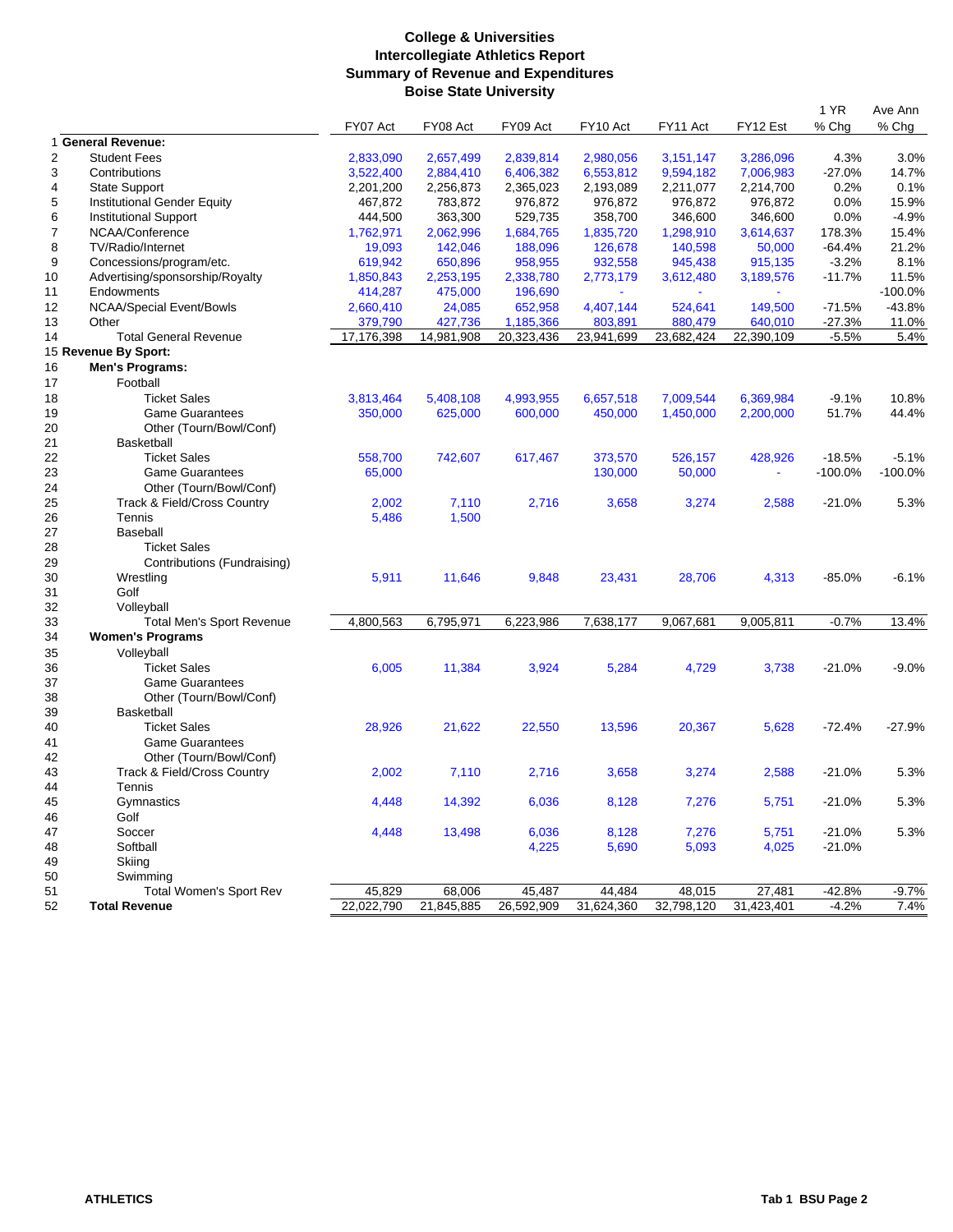|    | <b>Expenditures by Admin/Sport</b> | FY07 Act     | FY08 Act    | FY09 Act     | FY10 Act   | FY11 Act               | FY12 Est   | 1 YR<br>% Chq | Ave Ann<br>% Chg |
|----|------------------------------------|--------------|-------------|--------------|------------|------------------------|------------|---------------|------------------|
|    | 53 Administrative and General      |              |             |              |            |                        |            |               |                  |
| 54 | <b>Athletic Director Office</b>    | 1,078,224    | 1,137,606   | 1,297,780    | 1,316,953  | 1,486,160              | 1,896,475  | 27.6%         | 12.0%            |
| 55 | Fund Raising Office                | 561,839      | 681,382     | 645,159      | 1,161,260  | 1,175,263              | 739,802    | $-37.1%$      | 5.7%             |
| 56 | <b>Academic Support</b>            | 572,738      | 782,313     | 854,136      | 1,008,813  | 963,391                | 1,125,767  | 16.9%         | 14.5%            |
| 57 | <b>Media Relations</b>             | 311,835      | 351,019     | 345,471      | 323,729    | 261,561                | 317,834    | 21.5%         | 0.4%             |
| 58 | Marketing and Promotions           | 430,086      | 492,294     | 628,671      | 758,910    | 809,449                | 403,149    | $-50.2%$      | $-1.3%$          |
| 59 | <b>Ticket Office</b>               | 240,341      | 265,279     | 314,033      | 300,717    | 291,231                | 350,247    | 20.3%         | 7.8%             |
| 60 | Athletic Training Room             | 407,214      | 593,739     | 560,859      | 549,045    | 590,457                | 587,236    | $-0.5%$       | 7.6%             |
| 61 | Memberships and Dues               | 478,007      | 487,382     | 489,003      | 482,578    | 479,800                | 505,857    | 5.4%          | 1.1%             |
| 62 | Facilities Mtn & Debt Service      | 2,625,603    | 2,606,173   | 5,597,504    | 4,892,422  | 5,051,465              | 6,527,206  | 29.2%         | 20.0%            |
| 63 | Capital Improvements               | 665,311      | 1,027,905   | 1,623,119    | 685,863    | 3,832,545              |            | $-100.0%$     | $-100.0%$        |
| 64 | <b>NCAA/Special Event/Bowls</b>    | 2,667,854    | 37,591      | 365,110      | 3,954,459  | 497,587                | 170,835    | $-65.7%$      | $-42.3%$         |
| 65 | <b>Other Miscellaneous</b>         | 1,605,344    | 1,686,734   | 1,810,171    | 1,874,379  | 1,444,657              | 3,125,777  | 116.4%        | 14.3%            |
|    | 66 Total Admin & General           | 11,644,396   | 10,149,417  | 14,531,016   | 17,309,128 | 16,883,566             | 15,750,185 | $-6.7%$       | 6.2%             |
| 67 |                                    |              |             |              |            |                        |            |               |                  |
|    | 68 Men's Programs:                 |              |             |              |            |                        |            |               |                  |
| 69 | Football                           |              |             |              |            |                        |            |               |                  |
|    |                                    | 4,644,875    | 5,772,723   | 5,673,268    | 6,850,396  | 7,834,316<br>1,926,002 | 8,335,865  | 6.4%          | 12.4%<br>6.2%    |
| 70 | Basketball                         | 1,124,670    | 1,097,407   | 1,274,187    | 1,529,236  |                        | 1,515,838  | $-21.3%$      |                  |
| 71 | Track & Field/Cross Country        | 331,224      | 358,198     | 358,798      | 484,006    | 486,153                | 481,086    | $-1.0%$       | 7.8%             |
| 72 | Tennis                             | 273,000      | 310,932     | 332,123      | 381,888    | 345,771                | 284,223    | $-17.8%$      | 0.8%             |
| 73 | Baseball                           |              |             |              |            | ä,                     |            |               |                  |
| 74 | Wrestling                          | 321,041      | 376.418     | 393,717      | 497,694    | 433.774                | 434,806    | 0.2%          | 6.3%             |
| 75 | Golf                               | 144,336      | 171,692     | 175,395      | 162,284    | 180,976                | 169,075    | $-6.6%$       | 3.2%             |
| 76 | Volleyball                         |              |             |              |            |                        |            |               |                  |
| 77 | Rodeo                              |              |             |              |            |                        |            |               |                  |
|    | 78 Total Men's Programs            | 6,839,146    | 8,087,370   | 8,207,488    | 9,905,504  | 11,206,992             | 11,220,893 | 0.1%          | 10.4%            |
| 79 |                                    |              |             |              |            |                        |            |               |                  |
|    | 80 Women's Programs                |              |             |              |            |                        |            |               |                  |
| 81 | Volleyball                         | 478,642      | 509,694     | 493,647      | 456,679    | 528,957                | 545,182    | 3.1%          | 2.6%             |
| 82 | <b>Basketball</b>                  | 651,090      | 833,326     | 949,825      | 933,985    | 1,028,579              | 1,073,132  | 4.3%          | 10.5%            |
| 83 | Track & Field/Cross Country        | 387,007      | 416,838     | 417,691      | 558,720    | 554,851                | 565,691    | 2.0%          | 7.9%             |
| 84 | Tennis                             | 233,531      | 271,551     | 321,629      | 353,075    | 245,434                | 251,195    | 2.3%          | 1.5%             |
| 85 | Gymnastics                         | 436,812      | 438,173     | 523,170      | 561,430    | 481,154                | 490,483    | 1.9%          | 2.3%             |
| 86 | Golf                               | 196,611      | 193,903     | 169,098      | 202,557    | 192,740                | 190,065    | $-1.4%$       | $-0.7%$          |
| 87 | Soccer                             | 388,377      | 419,012     | 438,758      | 473,646    | 557,972                | 483,387    | $-13.4%$      | 4.5%             |
| 88 | Softball                           | $\mathbf{0}$ | 5,253       | 374,241      | 433,678    | 526,695                | 560,822    | 6.5%          |                  |
| 89 | Skiing                             | 6,156        | $\mathbf 0$ | $\mathbf{0}$ |            |                        |            |               | $-100.0%$        |
| 90 | Swimming                           | 212,308      | 401,532     | 436,782      | 429,614    | 565,602                | 558,983    | $-1.2%$       | 21.4%            |
|    | 91 Total Women's Programs          | 2,990,534    | 3,489,282   | 4,124,841    | 4,403,384  | 4,681,984              | 4,718,940  | 0.8%          | 9.6%             |
| 92 | 93 Total Expenditures              | 21,474,076   | 21,726,069  | 26,863,345   | 31,618,016 | 32,772,542             | 31,690,018 | $-3.3%$       | 8.1%             |
|    |                                    |              |             |              |            |                        |            |               |                  |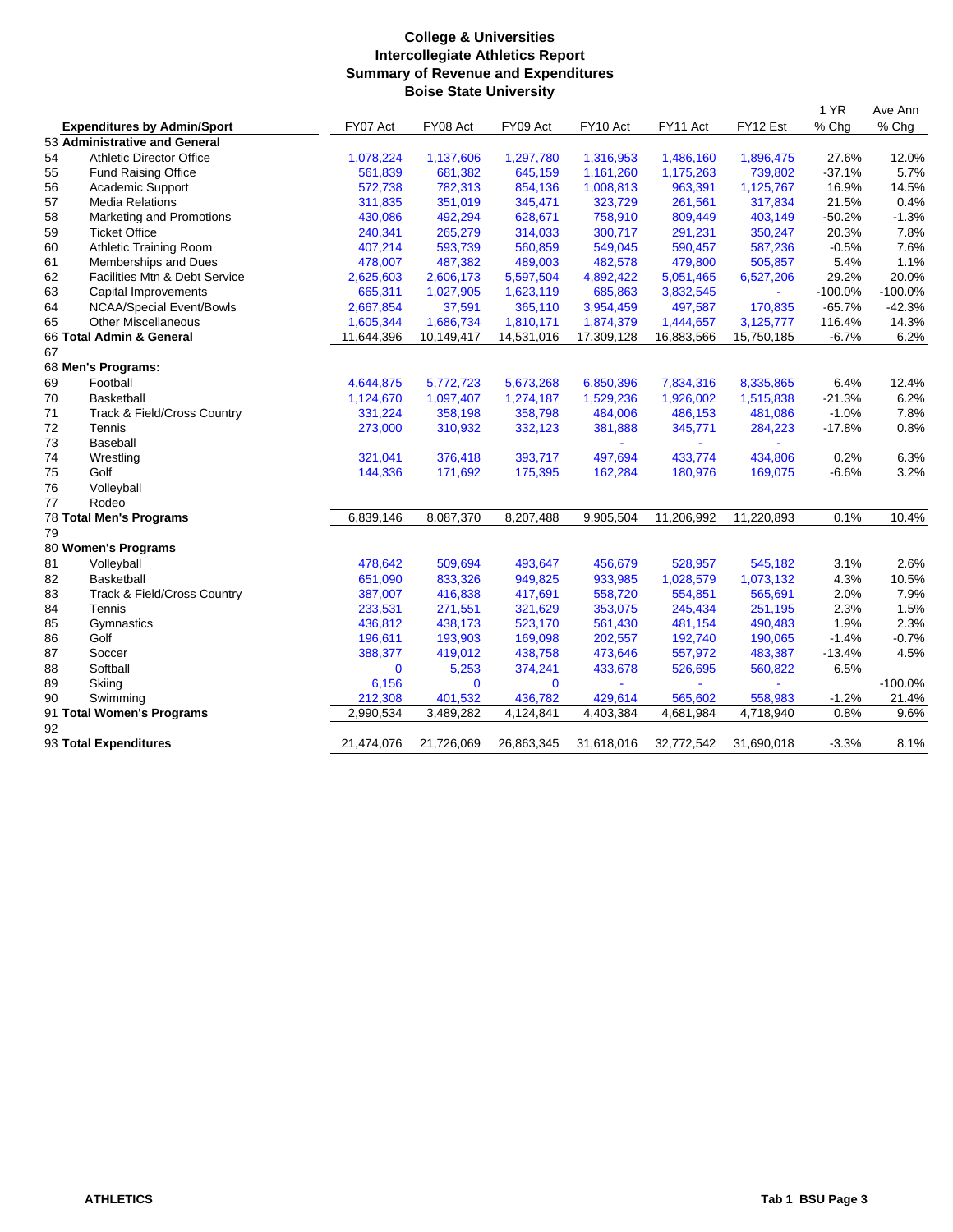|     |                                   |             |                |          |             |                |             | 1 YR     | Ave Ann |
|-----|-----------------------------------|-------------|----------------|----------|-------------|----------------|-------------|----------|---------|
|     | <b>Participants by Sport</b>      | FY07 Act    | FY08 Act       | FY09 Act | FY10 Act    | FY11 Act       | FY12 Est    | % Chg    | $%$ Chg |
|     | 94 Men's Programs:                |             |                |          |             |                |             |          |         |
| 95  | Football                          | 104         | 102            | 105      | 109         | 112            | 107         | $-4.5%$  | 0.6%    |
| 96  | <b>Basketball</b>                 | 15          | 16             | 14       | 15          | 16             | 16          | 0.0%     | 1.3%    |
| 97  | Track & Field/Cross Country       | 36          | 37             | 38       | 46          | 45             | 52          | 15.6%    | 7.6%    |
| 98  | Tennis                            | 10          | 13             | 12       | 13          | 11             | 10          | $-9.1%$  | 0.0%    |
| 99  | Baseball                          |             |                |          |             |                |             |          |         |
| 100 | Wrestling                         | 22          | 30             | 33       | 29          | 32             | 29          | $-9.4%$  | 5.7%    |
| 101 | Golf                              | 10          | $\overline{9}$ | 10       | 9           | 8              | 9           | 12.5%    | $-2.1%$ |
| 102 | Volleyball                        |             |                |          |             |                |             |          |         |
| 103 | Rodeo                             |             |                |          |             |                |             |          |         |
| 104 | <b>Total Male Participation</b>   | 197         | 207            | 212      | 221         | 224            | 223         | $-0.4%$  | 2.5%    |
|     | 105 Women's Programs              |             |                |          |             |                |             |          |         |
| 106 | Volleyball                        | 15          | 19             | 15       | 17          | 17             | 16          | $-5.9%$  | 1.3%    |
| 107 | Basketball                        | 13          | 17             | 16       | 15          | 14             | 14          | 0.0%     | 1.5%    |
| 108 | Track & Field/Cross Country       | 28          | 38             | 47       | 59          | 62             | 64          | 3.2%     | 18.0%   |
| 109 | Tennis                            | 9           | $\overline{9}$ | 9        | 8           | $\overline{7}$ | 6           | $-14.3%$ | $-7.8%$ |
| 110 | Gymnastics                        | 16          | 25             | 22       | 18          | 18             | 16          | $-11.1%$ | 0.0%    |
| 111 | Golf                              | 10          | 8              | 10       | 9           | 9              | 8           | $-11.1%$ | $-4.4%$ |
| 112 | Soccer                            | 27          | 28             | 27       | 29          | 28             | 31          | 10.7%    | 2.8%    |
| 113 | Softball                          | $\mathbf 0$ | $\Omega$       | 19       | 20          | 21             | 20          | $-4.8%$  |         |
| 114 | Skiing                            | $\bf{0}$    | $\mathbf 0$    | $\bf{0}$ | $\mathbf 0$ | $\mathbf 0$    | $\mathbf 0$ |          |         |
| 115 | Swimming                          | 14          | 26             | 31       | 27          | 28             | 27          | $-3.6%$  | 14.0%   |
| 116 | Rodeo                             | $\mathbf 0$ | $\Omega$       | 0        | $\Omega$    | $\Omega$       | $\Omega$    |          |         |
| 117 | <b>Total Female Participation</b> | 132         | 170            | 196      | 202         | 204            | 202         | $-1.0%$  | 8.9%    |
|     | 118 Total Participants            | 329         | 377            | 408      | 423         | 428            | 425         | $-0.7%$  | 5.3%    |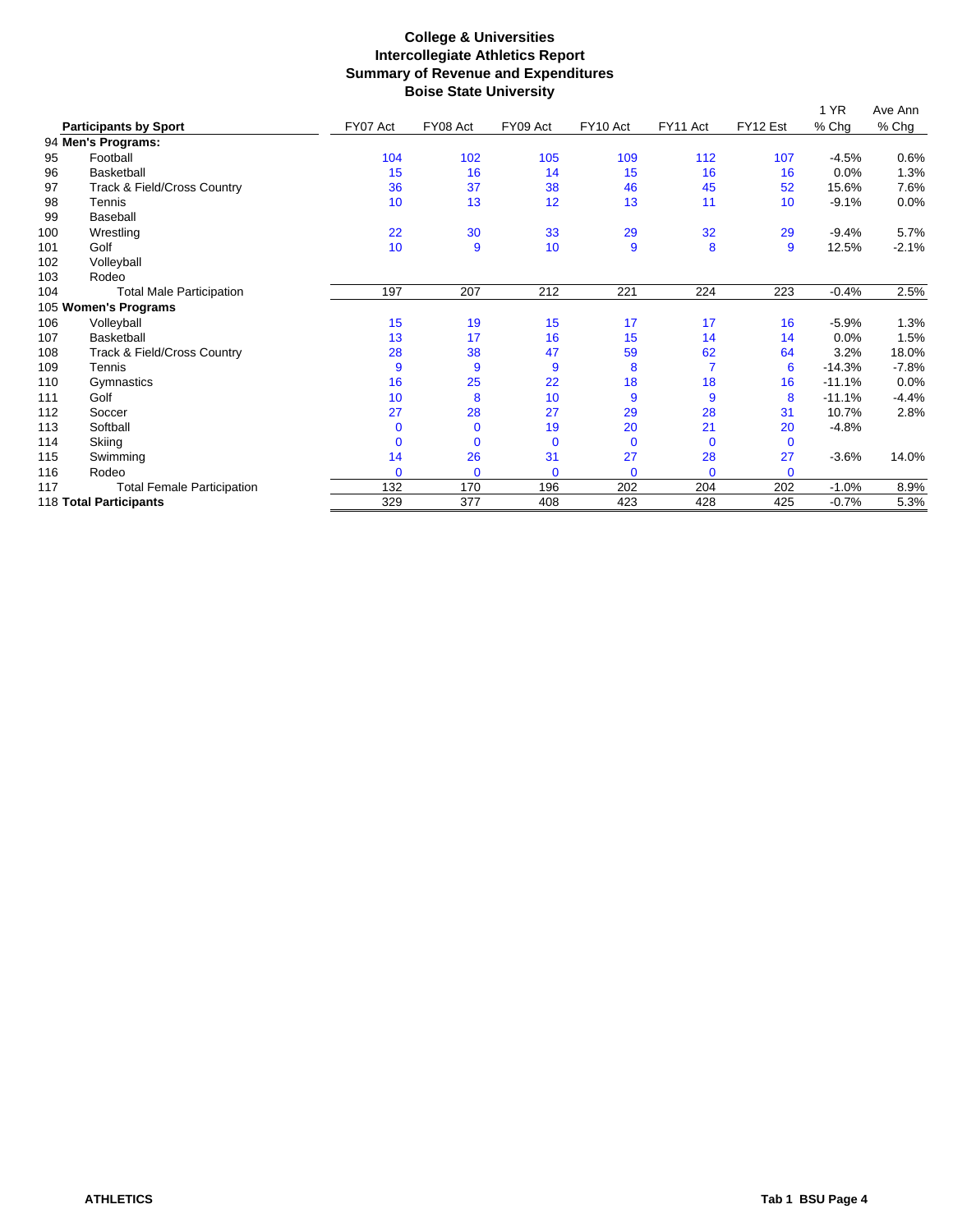|            |                                         |          |          |          |          |          |          | 1 YR      | Ave Ann   |
|------------|-----------------------------------------|----------|----------|----------|----------|----------|----------|-----------|-----------|
|            | <b>Full Ride Scholarships (Hdct)</b>    | FY07 Act | FY08 Act | FY09 Act | FY10 Act | FY11 Act | FY12 Est | % Chq     | % Chq     |
|            | 119 Men's Programs:                     |          |          |          |          |          |          |           |           |
| 120        | Football                                | 81.0     | 74.0     | 69.0     | 84.0     | 67.0     | 85.0     | 26.9%     | 1.0%      |
| 121        | <b>Basketball</b>                       | 13.0     | 11.0     | 12.0     | 12.0     | 13.0     | 13.0     | 0.0%      | 0.0%      |
| 122        | Track & Field/Cross Country             | 3.0      | 3.0      | 5.0      | 5.0      | 2.0      | 2.0      | 0.0%      | $-7.8%$   |
| 123        | Tennis                                  | 3.0      | 3.0      | 2.0      | 2.0      | 2.0      | 2.0      | 0.0%      | $-7.8%$   |
| 124        | <b>Baseball</b>                         |          |          |          |          |          |          |           |           |
| 125        | Wrestling                               | 1.0      | 1.0      | 0.0      | 1.0      | 0.0      | 2.0      |           | 14.9%     |
| 126        | Golf                                    | 1.0      | 0.0      | 1.0      | 0.0      | 1.0      | 0.0      | $-100.0%$ | $-100.0%$ |
| 127        | Volleyball                              |          |          |          |          |          |          |           |           |
| 128        | Subtotal                                | 102.0    | 92.0     | 89.0     | 104.0    | 85.0     | 104.0    | 22.4%     | 0.4%      |
|            | 129 Women's Programs                    |          |          |          |          |          |          |           |           |
| 130        | Volleyball                              | 11.0     | 12.0     | 12.0     | 11.0     | 11.0     | 12.0     | 9.1%      | 1.8%      |
| 131        | <b>Basketball</b>                       | 13.0     | 14.0     | 15.0     | 13.0     | 13.0     | 14.0     | 7.7%      | 1.5%      |
| 132        | Track & Field/Cross Country             | 7.0      | 4.0      | 5.0      | 7.0      | 3.0      | 2.0      | $-33.3%$  | $-22.2%$  |
| 133        | Tennis                                  | 7.0      | 7.0      | 8.0      | 8.0      | 5.0      | 5.0      | 0.0%      | $-6.5%$   |
| 134        | Gymnastics                              | 10.0     | 9.0      | 12.0     | 12.0     | 11.0     | 12.0     | 9.1%      | 3.7%      |
| 135        | Golf                                    | 3.0      | 3.0      | 1.0      | 0.0      | 1.0      | 0.0      | $-100.0%$ | $-100.0%$ |
| 136        | Soccer                                  | 1.0      | 0.0      | 1.0      | 1.0      | 2.0      | 2.0      | 0.0%      | 14.9%     |
| 137        | Skiing                                  | 0.0      | 0.0      | 0.0      | 0.0      | 0.0      | 0.0      |           |           |
| 138        | Softball                                | 0.0      | 0.0      | 1.0      | 1.0      | 1.0      | 1.0      | 0.0%      |           |
| 139        | Swimming                                | 0.0      | 1.0      | 1.0      | 2.0      | 2.0      | 2.0      | 0.0%      |           |
| 140        | Subtotal                                | 52.0     | 50.0     | 56.0     | 55.0     | 49.0     | 50.0     | 2.0%      | $-0.8%$   |
|            | 141 Total Scholarships                  | 154.0    | 142.0    | 145.0    | 159.0    | 134.0    | 154.0    | 14.9%     | 0.0%      |
|            | 142 Partial Scholarships by Sport (FTE) |          |          |          |          |          |          |           |           |
|            | 143 Men's Programs:                     |          |          |          |          |          |          |           |           |
| 144        | Football                                | 0.50     | 4.55     | 16.20    | 1.00     | 12.64    | 0.00     | $-100.0%$ | $-100.0%$ |
| 145        | <b>Basketball</b>                       | 0.00     | 0.46     | 0.50     | 0.40     | 0.00     | 0.00     |           |           |
| 146        | Track & Field/Cross Country             | 6.98     | 8.76     | 5.36     | 6.30     | 10.39    | 9.75     | $-6.2%$   | 6.9%      |
| 147        | Tennis                                  | 1.04     | 1.47     | 1.87     | 2.49     | 2.64     | 2.85     | 8.0%      | 22.3%     |
| 148        | <b>Baseball</b>                         |          |          |          |          |          |          |           |           |
| 149        | Wrestling                               | 8.42     | 6.97     | 9.55     | 8.07     | 8.30     | 7.43     | $-10.5%$  | $-2.5%$   |
|            | Golf                                    |          |          | 2.41     | 3.79     | 4.09     |          |           |           |
| 150        |                                         | 2.47     | 3.50     |          |          |          | 3.40     | $-16.9%$  | 6.6%      |
| 151        | Volleyball                              |          |          |          |          |          |          |           |           |
| 152<br>153 | Rodeo<br>Subtotal                       | 19.41    | 25.71    | 35.89    | 22.05    | 38.06    | 23.43    | $-38.4%$  | 3.8%      |
|            |                                         |          |          |          |          |          |          |           |           |
|            | 154 Women's Programs                    |          |          |          |          |          |          |           |           |
| 155        | Volleyball                              | 0.59     | 0.94     | 0.00     | 0.00     | 0.92     | 0.00     | $-100.0%$ | $-100.0%$ |
| 156        | <b>Basketball</b>                       | 0.04     | 1.01     | 0.50     | 0.78     | 0.78     | 0.35     | $-55.1%$  | 54.3%     |
| 157        | Track & Field/Cross Country             | 8.57     | 10.47    | 9.26     | 8.12     | 12.17    | 13.54    | 11.3%     | 9.6%      |
| 158        | Tennis                                  | 0.00     | 0.00     | 0.35     | 0.00     | 1.21     | 0.00     | $-100.0%$ |           |
| 159        | Gymnastics                              | 0.79     | 0.70     | 0.00     | 0.78     | 0.87     | 0.14     | $-83.9%$  | $-29.3%$  |
| 160        | Golf                                    | 3.00     | 3.08     | 4.62     | 5.53     | 3.94     | 5.38     | 36.5%     | 12.4%     |
| 161        | Soccer                                  | 11.57    | 12.01    | 9.87     | 9.39     | 8.72     | 10.92    | 25.2%     | $-1.1%$   |
| 162        | Softball                                | 0.00     | 0.00     | 5.34     | 7.75     | 9.72     | 10.65    | 9.6%      |           |
| 163        | Skiing                                  | 0.00     | 0.00     | 0.00     | 0.00     | 0.00     | 0.00     |           |           |
| 164        | Swimming                                | 1.76     | 5.98     | 9.33     | 10.02    | 11.79    | 12.86    | 9.1%      | 48.8%     |
| 165        | Rodeo                                   |          |          |          |          |          |          |           |           |
| 166        | Subtotal                                | 26.32    | 34.19    | 39.27    | 42.37    | 50.12    | 53.84    | 7.4%      | 15.4%     |
|            | 167 Total Scholarships                  | 45.73    | 59.90    | 75.16    | 64.42    | 88.18    | 77.27    | $-12.4%$  | 11.1%     |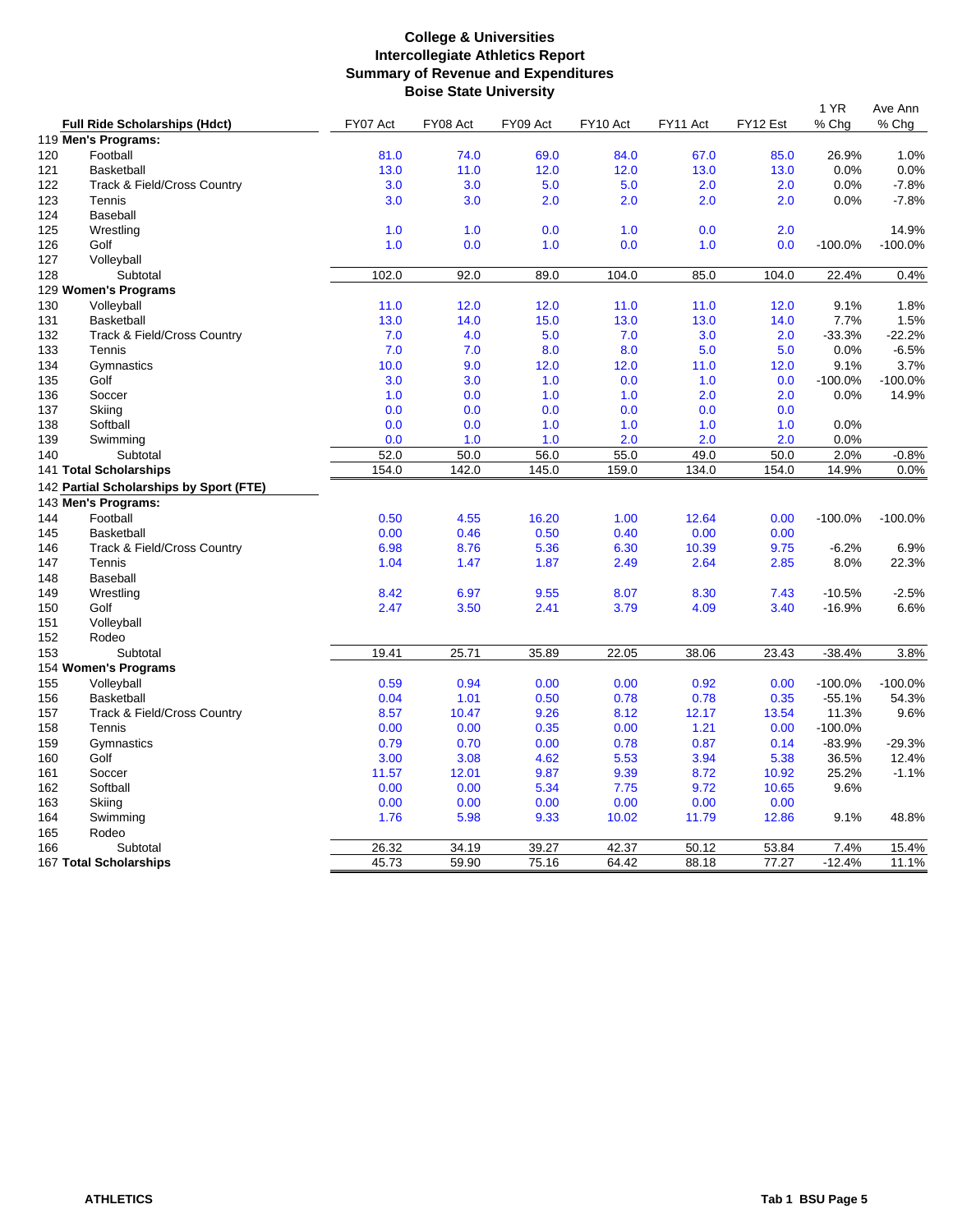### **ATHLETICS FEBRUARY 16, 2012**

### **THIS PAGE INTENTIONALLY LEFT BLANK**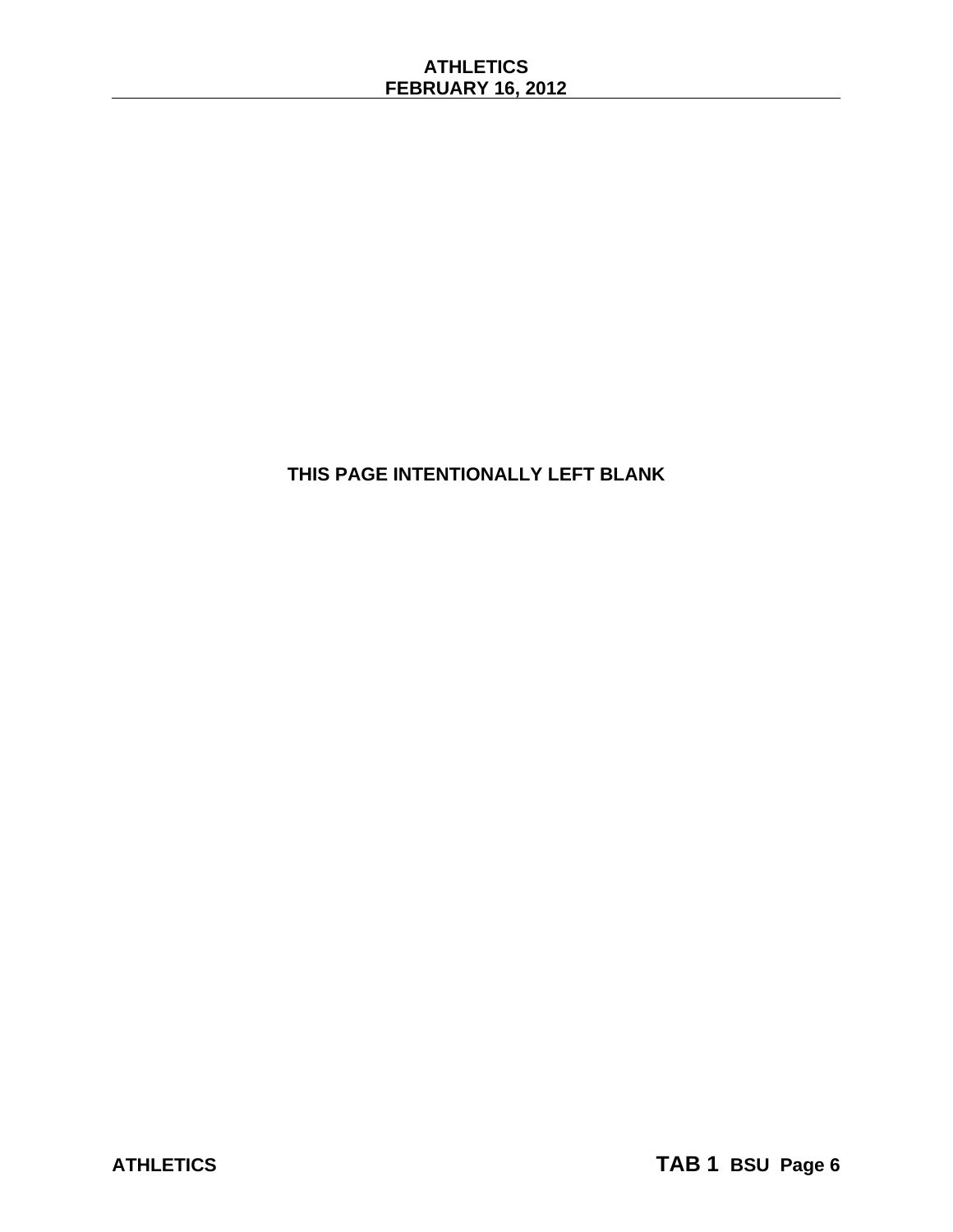|                |                                                |                   |                   |                   |                   |                   |                   | 1 YR            | Ave Ann          |
|----------------|------------------------------------------------|-------------------|-------------------|-------------------|-------------------|-------------------|-------------------|-----------------|------------------|
|                | <b>Revenues/Expend/Fund Balance</b>            | FY07 Act          | FY08 Act          | FY09 Act          | FY10 Act          | FY11 Act          | FY12 Est          | % Chg           | % Chq            |
|                | 1 Revenue:                                     |                   |                   |                   |                   |                   |                   |                 |                  |
| 2              | Program Revenue:                               |                   |                   |                   |                   |                   |                   |                 |                  |
| 3              | <b>Ticket Sales</b>                            | 328,546           | 369,954           | 357,869           | 253,108           | 222,452           | 264,392           | 18.9%           | $-4.3%$          |
| 4              | <b>Game Guarantees</b>                         | 562,000           | 644,000           | 754,600           | 1,330,402         | 1,179,000         | 1,098,500         | $-6.8%$         | 14.3%            |
| 5              | Contributions                                  | 518,339           | 569,504           | 343,160           | 382,833           | 379,301           | 363.000           | $-4.3%$         | $-6.9%$          |
| 6              | NCAA/Conference/Tournaments                    | 493,850           | 532,650           | 518,290           | 642,292           | 606,968           | 601,374           | $-0.9%$         | 4.0%             |
| $\overline{7}$ | <b>TV/Radio/Internet Rights</b>                | 9,692             | 6,180             | 3,148             | 8,559             | 4,782             | $\mathbf 0$       | $-100.0%$       | $-100.0%$        |
| 8              | Program/Novelty Sales,<br>Concessions, Parking |                   |                   |                   |                   |                   |                   |                 |                  |
| 9              | Royalty, Advertisement, Sponsorship            | 17,534            | 21,438            | 17,000            | 17,000            | 17,000            | 17,000<br>532,000 | $0.0\%$<br>6.6% | -0.6%<br>$-0.7%$ |
| 10<br>11       | Endowment/Investment Income                    | 551,818<br>23,870 | 622,694<br>28,660 | 496,620<br>30,840 | 498,620<br>23,710 | 499,071<br>30,650 | 23,140            | $-24.5%$        | $-0.6%$          |
| 12             | Other                                          | 112,284           | 95,440            | 83,900            | 98,973            | 63,821            | 131,296           | 105.7%          | 3.2%             |
| 13             | <b>Total Program Revenue</b>                   | 2,617,932         | 2,890,521         | 2,605,427         | 3,255,497         | 3,003,045         | 3,030,702         | 0.9%            | 3.0%             |
| 14             | <b>Non-Program Revenue:</b>                    |                   |                   |                   |                   |                   |                   |                 |                  |
| 15             | <b>NCAA/Bowl/World Series</b>                  | 50,960            | 750               | 2,361             | 720               | 3,240             | $\mathbf 0$       | $-100.0%$       | $-100.0%$        |
| 16             | <b>Student Activity Fees</b>                   | 1,839,156         | 1,805,222         | 1,980,502         | 2,191,453         | 2,149,637         | 2,136,480         | $-0.6%$         | 3.0%             |
| 17             | <b>General Education Funds</b>                 | 2,201,200         | 2,319,642         | 2,442,600         | 2,262,900         | 2,214,700         | 2,214,700         | 0.0%            | 0.1%             |
| 18             | GenEd Funds for Gender Eq.                     | 626,500           | 646,500           | 646,500           | 646,500           | 721,500           | 646,500           | $-10.4%$        | 0.6%             |
| 19             | <b>Institutional Funds</b>                     | 365,600           | 465,603           | 539,600           | 374,000           | 424,628           | 485,100           | 14.2%           | 5.8%             |
| 20             | Subtotal State/Inst. Support                   | 3,193,300         | 3,431,745         | 3,628,700         | 3,283,400         | 3,360,828         | 3,346,300         | $-0.4%$         | 0.9%             |
| 21             | Total Non-Program Revenue                      | 5,083,416         | 5,237,717         | 5,611,563         | 5,475,573         | 5,513,705         | 5,482,780         | $-0.6%$         | 1.5%             |
| 22             | <b>Subtotal Operating Revenue</b>              | 7,701,348         | 8,128,238         | 8,216,990         | 8,731,070         | 8,516,750         | 8,513,482         | 0.0%            | 2.0%             |
| 23             | <b>Non-Cash Revenue</b>                        |                   |                   |                   |                   |                   |                   |                 |                  |
| 24             | <b>Third Party Support</b>                     | $\mathbf 0$       | 39,946            | 42,512            | 42,013            | 41,271            | 35.000            | $-15.2%$        |                  |
| 25             | <b>Indirect Institutional Support</b>          | $\bf{0}$          | $\mathbf 0$       | $\mathbf 0$       | $\mathbf{0}$      | $\mathbf 0$       | $\mathbf{0}$      |                 |                  |
| 26             | Non-Cash Revenue                               | 566,206           | 585,593           | 653,306           | 629,269           | 605,374           | 600,000           | $-0.9%$         | 1.2%             |
| 27             | <b>Non-Resident Tuition Waivers</b>            | 905,919           | 977,670           | 1,122,888         | 1,251,295         | 1,444,723         | 1,540,000         | 6.6%            | 11.2%            |
| 28             | Subtotal Non-Cash Revenue                      | 1,472,125         | 1,603,209         | 1,818,706         | 1,922,577         | 2,091,368         | 2,175,000         | 4.0%            | 8.1%             |
|                | 29 Total Revenue:                              | 9,173,473         | 9,731,447         | 10,035,696        | 10,653,647        | 10,608,118        | 10,688,482        | 0.8%            | 3.1%             |
| 30             |                                                |                   |                   |                   |                   |                   |                   |                 |                  |
|                | 31 Expenditures                                |                   |                   |                   |                   |                   |                   |                 |                  |
| 32             | <b>Operating Expenditures:</b>                 |                   |                   |                   |                   |                   |                   |                 |                  |
| 33             | <b>Athletics Student Aid</b>                   | 1,768,404         | 1,710,189         | 1,712,419         | 1,821,964         | 1,902,615         | 2,103,526         | 10.6%           | 3.5%             |
| 34             | Guarantees                                     | 78,839            | 93,500            | 125,500           | 230,667           | 59,406            | 61,000            | 2.7%            | $-5.0%$          |
| 35             | <b>Coaching Salary/Benefits</b>                | 1,738,418         | 1,736,433         | 1,865,526         | 1,822,432         | 1,939,811         | 1,995,742         | 2.9%            | 2.8%             |
| 36             | Admin Staff Salary/Benefits                    | 1,553,199         | 1,462,110         | 1,316,801         | 1,398,814         | 1,462,165         | 1,335,940         | $-8.6%$         | $-3.0%$          |
| 37             | <b>Severance Payments</b>                      | $\mathbf 0$       | $\mathbf 0$       | $\mathbf 0$       | $\mathbf 0$       | $\mathbf 0$       | 0                 |                 |                  |
| 38             | Recruiting                                     | 301,128           | 254,262           | 238,792           | 308,441           | 194,743           | 243,803           | 25.2%           | -4.1%            |
| 39             | <b>Team Travel</b>                             | 895,509           | 841,437           | 836,283           | 830,424           | 872,386           | 851,461           | $-2.4%$         | $-1.0%$          |
| 40             | Equipment, Uniforms and Supplies               | 399,028           | 216,320           | 206,111           | 249,711           | 311,693           | 314,414           | 0.9%            | $-4.7%$          |
| 41             | <b>Game Expenses</b>                           | 265,853           | 310,724           | 283,017           | 268,359           | 243,692           | 237,840           | $-2.4%$         | $-2.2%$          |
| 42             | Fund Raising, Marketing, Promotion             | 215,429           | 154,186           | 140,248           | 122,220           | 168,456           | 165,248           | $-1.9%$         | $-5.2%$          |
| 43             | Direct Facilities/Maint/Rentals                | 172,966           | 149,771           | 165,704           | 204,111           | 256,817           | 143,042           | $-44.3%$        | $-3.7%$          |
| 44             | Debt Service on Facilities                     | $\mathbf 0$       | $\bf{0}$          | 0                 | $\bf{0}$          | $\bf{0}$          | $\mathbf 0$       |                 |                  |
| 45             | Spirit Groups                                  | 200,091           | 54,322            | 49,947            | 54,421            | 57,628            | $\mathbf 0$       | $-100.0%$       | $-100.0%$        |
| 46             | Medical Expenses & Insurance                   | 307,129           | 266,042           | 307,924           | 325,110           | 307,664           | 272,810           | $-11.3%$        | -2.3%            |
| 47             | Memberships & Dues                             | 46,033            | 44,793            | 48,242            | 39,062            | 44,648            | 48,000            | 7.5%            | 0.8%             |
| 48             | <b>NCAA/Special Event/Bowls</b>                | 46,595            | 2,983             | 1,810             | 762               | 3,240             | $\mathbf 0$       | $-100.0%$       | $-100.0%$        |
| 49             | <b>Other Operating Expenses</b>                | 511,704           | 466,619           | 446,338           | 385,075           | 635,043           | 595,911           | $-6.2%$         | 3.1%             |
| 50             | <b>Subtotal Operating Expenditures</b>         | 8,500,325         | 7,763,692         | 7,744,661         | 8,061,573         | 8,460,007         | 8,368,737         | $-1.1%$         | $-0.3%$          |
| 51             | <b>Non-Cash Expenditures</b>                   |                   |                   |                   |                   |                   |                   |                 |                  |
| 52             | 3rd Party Coaches Compensation                 | $\mathbf 0$       | 35,526            | 37,977            | 37,484            | 37,282            | 30,000            | $-19.5%$        |                  |
| 53             | 3rd Party Admin Staff Compensation             | 0                 | 4,420             | 4,535             | 4,529             | 3,989             | 5,000             | 25.3%           |                  |
| 54             | Indirect Facilities & Admin Support            | 0                 | $\bf{0}$          | $\mathbf 0$       | $\bf{0}$          | $\mathbf 0$       | $\mathbf 0$       |                 |                  |
| 55             | Non-Cash Expense                               | 566,206           | 585,593           | 653,306           | 629,269           | 605,374           | 600,000           | $-0.9%$         | 1.2%             |
| 56             | Non-Resident Tuition Waivers                   | 905,919           | 977,670           | 1,122,888         | 1,251,295         | 1,444,723         | 1,540,000         | 6.6%            | 11.2%            |
| 57             | Subtotal Non-Cash Expenditures                 | 1,472,125         | 1,603,209         | 1,818,706         | 1,922,577         | 2,091,368         | 2,175,000         | 4.0%            | 8.1%             |
|                | 58 Total Expenditures:                         | 9,972,450         | 9,366,901         | 9,563,367         | 9,984,150         | 10,551,375        | 10,543,737        | $-0.1%$         | 1.1%             |
| 59             |                                                |                   |                   |                   |                   |                   |                   |                 |                  |
|                | 60 Net Income/(deficit)                        | (798, 977)        | 364,546           | 472,329           | 669,497           | 56,743            | 144,745           | 155.1%          |                  |
| 61             |                                                |                   |                   |                   |                   |                   |                   |                 |                  |
|                | 62 Ending Fund Balance 6/30                    | (137, 735)        | 226,811           | 699,140           | 1,368,637         | 1,425,380         | 1,570,125         | 10.2%           |                  |
| 63             |                                                |                   |                   |                   |                   |                   |                   |                 |                  |
|                | 64 Sport Camps & Clinics                       |                   |                   |                   |                   |                   |                   |                 |                  |
| 65             | Revenue                                        | 168,462           | 227,303           | 192,822           | 197,065           | 127,179           | 150,000           | 17.9%           | $-2.3%$          |
| 66             | Coach Compensation from Camp                   | 97,398            | 49,190            | 20,074            | 104,025           | 65,387            | 90,000            | 37.6%           | $-1.6%$          |
| 67             | Camp Expenses                                  | 82,432            | 193,807           | 135,595           | 137,041           | 76,190            | 60,000            | $-21.2%$        | $-6.2%$          |
| 68             | <b>Total Expenses</b>                          | 179,830           | 242,997           | 155,669           | 241,066           | 141,577           | 150,000           | 5.9%            | $-3.6%$          |
| 69             | Net Income from Camps                          | (11, 369)         | $-15,695$         | 37,153            | $-44,001$         | $-14,398$         | 0                 | $-100.0%$       | $-100.0\%$       |
|                |                                                |                   |                   |                   |                   |                   |                   |                 |                  |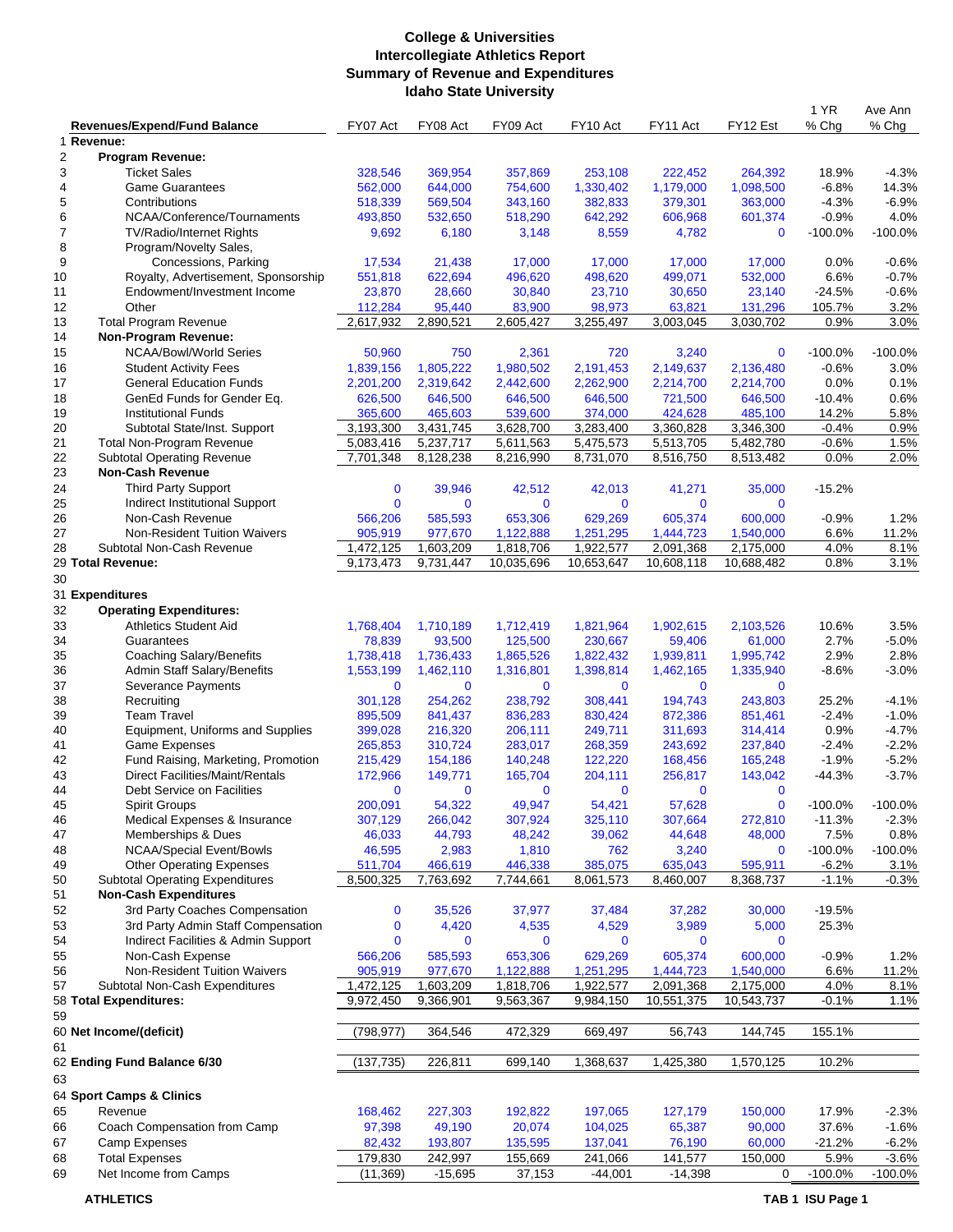|                |                                     |              |             |             |              |              |             | 1 YR       | Ave Ann    |
|----------------|-------------------------------------|--------------|-------------|-------------|--------------|--------------|-------------|------------|------------|
|                |                                     | FY07 Act     | FY08 Act    | FY09 Act    | FY10 Act     | FY11 Act     | FY12 Est    | % Chq      | % Chq      |
|                | 1 General Revenue:                  |              |             |             |              |              |             |            |            |
| $\overline{2}$ | <b>Student Fees</b>                 | 1,839,156    | 1,805,222   | 1,980,502   | 2,191,453    | 2,149,637    | 2,136,480   | $-0.6%$    | 3.0%       |
| 3              | Contributions                       | 518,339      | 569,504     | 343,160     | 382,833      | 379,301      | 363,000     | $-4.3%$    | $-6.9%$    |
| 4              | <b>State Support</b>                | 2,201,200    | 2,319,642   | 2,442,600   | 2,262,900    | 2,214,700    | 2,214,700   | 0.0%       | 0.1%       |
| 5              | <b>Institutional Gender Equity</b>  | 626,500      | 646,500     | 646,500     | 646,500      | 721,500      | 646,500     | $-10.4%$   | 0.6%       |
| 6              | <b>Institutional Support</b>        | 365,600      | 465,603     | 539,600     | 374,000      | 424,628      | 485,100     | 14.2%      | 5.8%       |
| $\overline{7}$ | NCAA / Conference                   | 493,850      | 532,650     | 518,290     | 642,292      | 606,968      | 601,374     | $-0.9%$    | 4.0%       |
| 8              | TV / Radio / Internet               | 9,692        | 6,180       | 3,148       | 8,559        | 4,782        | $\mathbf 0$ | $-100.0%$  | $-100.0%$  |
| 9              | Concessions / program / etc.        | 17,534       | 21,438      | 17,000      | 17,000       | 17,000       | 17,000      | 0.0%       | $-0.6%$    |
| 10             | Advertising / sponsorship / Royalty | 551,818      | 622,694     | 496,620     | 498,620      | 499,071      | 532,000     | 6.6%       | $-0.7%$    |
| 11             | Endowments                          | 23,870       | 28,660      | 30,840      | 23,710       | 30,650       | 23,140      | $-24.5%$   | $-0.6%$    |
|                |                                     |              |             |             |              |              |             |            | $-100.0%$  |
| 12             | NCAA / Bowl / World Series          | 50,960       | 750         | 2,361       | 720          | 3,240        | $\mathbf 0$ | $-100.0%$  |            |
| 13             | Other                               | 102,189      | 98,842      | 88,329      | 98,973       | 63,821       | 131,296     | 105.7%     | 5.1%       |
| 14             | <b>Total General Revenue</b>        | 6,800,707    | 7,117,686   | 7,108,950   | 7,147,560    | 7,115,298    | 7,150,590   | 0.5%       | 1.0%       |
|                | 15 Revenue By Sport:                |              |             |             |              |              |             |            |            |
| 16             | <b>Men's Programs:</b>              |              |             |             |              |              |             |            |            |
| 17             | Football                            |              |             |             |              |              |             |            |            |
| 18             | <b>Ticket Sales</b>                 | 169,071      | 196,636     | 135,956     | 124,521      | 106,830      | 148,000     | 38.5%      | $-2.6%$    |
| 19             | <b>Game Guarantees</b>              | 325,000      | 300,000     | 405,000     | 899,902      | 725,000      | 720,000     | $-0.7%$    | 17.2%      |
| 20             | Other (Tourn/Bowl/Conf)             | $\mathbf 0$  | $\mathbf 0$ | $\mathbf 0$ | $\mathbf 0$  | $\mathbf 0$  | $\mathbf 0$ |            |            |
| 21             | <b>Basketball</b>                   |              |             |             |              |              |             |            |            |
| 22             | <b>Ticket Sales</b>                 | 120,288      | 131,526     | 195,510     | 100,082      | 77,955       | 83,500      | 7.1%       | $-7.0%$    |
| 23             | <b>Game Guarantees</b>              | 225,000      | 315,000     | 326,500     | 360,000      | 368,000      | 328,000     | $-10.9%$   | 7.8%       |
| 24             | Other (Tourn/Bowl/Conf)             | $\mathbf 0$  | 0           | 0           | $\mathbf 0$  | 0            | $\bf{0}$    |            |            |
| 25             | Track & Field/Cross Country         | 4,605        | 4,136       | 1,822       | 2,710        | 3,348        | 2,250       | $-32.8%$   | $-13.3%$   |
| 26             | Tennis                              | $\bf{0}$     | $\mathbf 0$ | $\mathbf 0$ | $\mathbf 0$  | 0            | 0           |            |            |
| 27             | Baseball                            | $\mathbf{0}$ | $\mathbf 0$ | $\mathbf 0$ | $\mathbf{0}$ | $\mathbf{0}$ | $\mathbf 0$ |            |            |
| 28             | <b>Ticket Sales</b>                 |              |             |             |              |              |             |            |            |
| 29             | Contributions (Fundraising)         |              |             |             |              |              |             |            |            |
| 30             | Wrestling                           | $\bf{0}$     | $\bf{0}$    | 0           | $\mathbf 0$  | 0            | 0           |            |            |
| 31             | Golf                                | $\mathbf 0$  | 0           | $\mathbf 0$ | $\mathbf 0$  | $\mathbf{0}$ | $\mathbf 0$ |            |            |
| 32             | Volleyball                          | 0            | 0           | 0           | $\mathbf 0$  | 0            | 0           |            |            |
| 33             | <b>Total Men's Sport Revenue</b>    | 843,964      | 947,298     | 1,064,788   | 1,487,215    | 1,281,133    | 1,281,750   | 0.0%       | 8.7%       |
| 34             | <b>Women's Programs</b>             |              |             |             |              |              |             |            |            |
| 35             | Volleyball                          |              |             |             |              |              |             |            |            |
|                | <b>Ticket Sales</b>                 | 3,198        | 3,063       | 2,688       |              | 4,307        | 3,781       | $-12.2%$   | 3.4%       |
| 36             |                                     |              |             |             | 3,449        |              |             |            |            |
| 37             | <b>Game Guarantees</b>              | $\mathbf 0$  | $\mathbf 0$ | 3,600       | 2,000        | 2,000        | 6,000       | 200.0%     |            |
| 38             | Other (Tourn/Bowl/Conf)             | $\mathbf 0$  | $\mathbf 0$ | $\mathbf 0$ | $\mathbf 0$  | $\mathbf 0$  | $\mathbf 0$ |            |            |
| 39             | <b>Basketball</b>                   |              |             |             |              |              |             |            |            |
| 40             | <b>Ticket Sales</b>                 | 15,018       | 23,600      | 12,836      | 18,184       | 22,812       | 21,900      | $-4.0%$    | 7.8%       |
| 41             | <b>Game Guarantees</b>              | 11,000       | 23,000      | 19,500      | 65,000       | 76,000       | 44,000      | $-42.1%$   | 32.0%      |
| 42             | Other (Tourn/Bowl/Conf)             | 14,295       | 750         | $\mathbf 0$ | $\mathbf 0$  | $\mathbf 0$  | $\mathbf 0$ |            | $-100.0%$  |
| 43             | Track & Field/Cross Country         | 4,605        | 4,136       | 1,822       | 2,710        | 3,347        | 2,250       | $-32.8%$   | $-13.3%$   |
| 44             | Tennis                              | $\mathbf 0$  | $\mathbf 0$ | $\mathbf 0$ | $\mathbf 0$  | $\Omega$     | $\mathbf 0$ |            |            |
| 45             | Gymnastics                          | $\pmb{0}$    | $\bf{0}$    | $\bf{0}$    | $\pmb{0}$    | $\mathbf 0$  | 0           |            |            |
| 46             | Golf                                | $\bf{0}$     | $\mathbf 0$ | $\mathbf 0$ | $\mathbf 0$  | $\mathbf 0$  | $\mathbf 0$ |            |            |
| 47             | Soccer                              | 7,561        | 3,705       | 2,806       | 4,952        | 8,853        | 3,211       | $-63.7%$   | $-15.7%$   |
| 48             | Softball                            | 1,000        | 5,000       | $\bf{0}$    | $\mathbf 0$  | 3,000        | $\bf{0}$    | $-100.0\%$ | $-100.0\%$ |
| 49             | Skiing                              | $\bf{0}$     | 0           | 0           | $\bf{0}$     | 0            | 0           |            |            |
| 50             | Swimming                            | $\mathbf 0$  | 0           | $\mathbf 0$ | $\mathbf 0$  | $\mathbf 0$  | 0           |            |            |
| 51             | Total Women's Sport Rev             | 56,677       | 63,254      | 43,252      | 96,295       | 120,319      | 81,142      | $-32.6%$   | 7.4%       |
| 50             | <b>Total Revenue</b>                | 7,701,348    | 8,128,238   | 8,216,990   | 8,731,070    | 8,516,750    | 8,513,482   | 0.0%       | 2.0%       |
|                |                                     |              |             |             |              |              |             |            |            |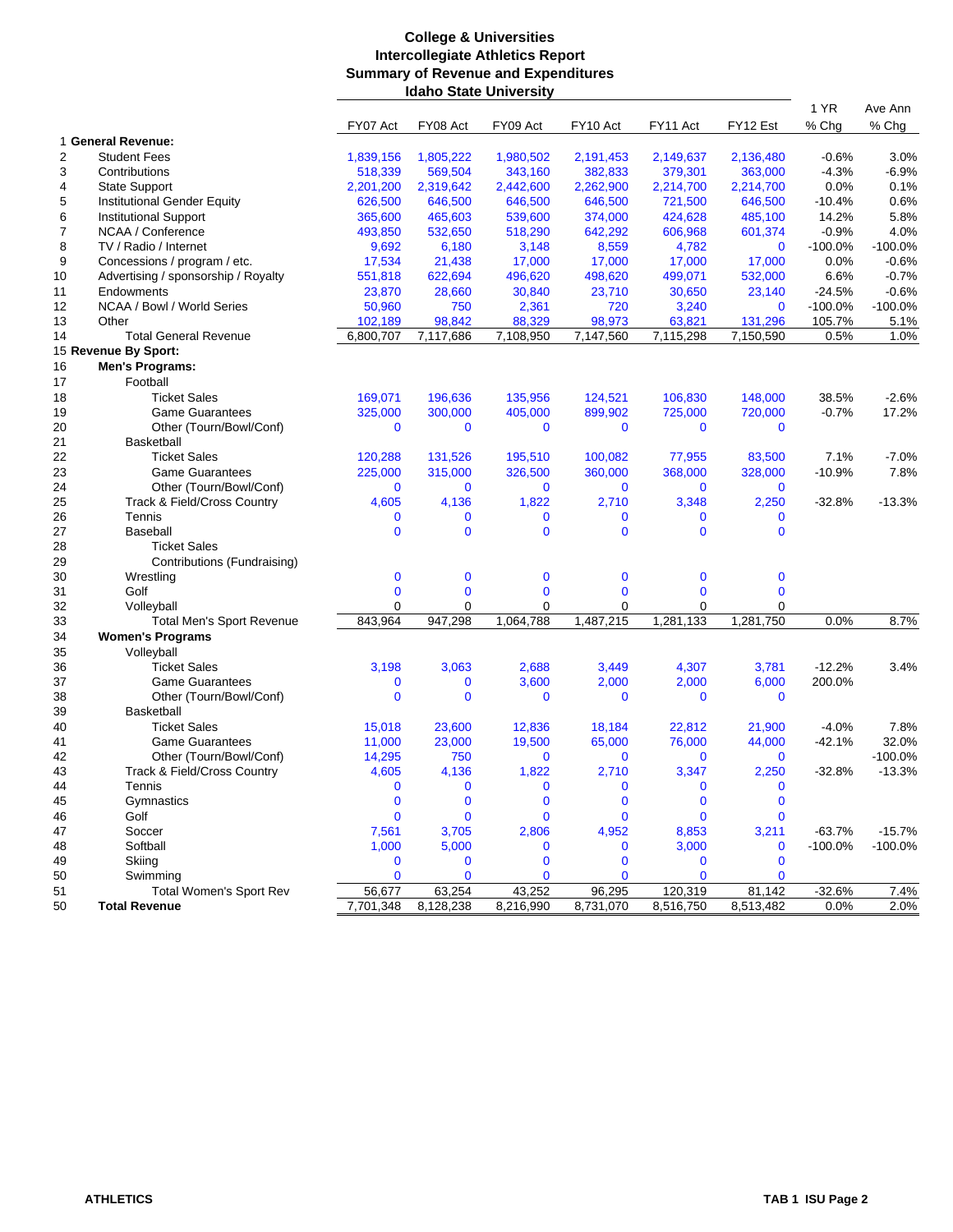|    |                                    |              |              |              |              |                |              | 1 YR     | Ave Ann   |
|----|------------------------------------|--------------|--------------|--------------|--------------|----------------|--------------|----------|-----------|
|    | <b>Expenditures by Admin/Sport</b> | FY07 Act     | FY08 Act     | FY09 Act     | FY10 Act     | FY11 Act       | FY12 Est     | % Chg    | % Chg     |
|    | 51 Administrative and General      |              |              |              |              |                |              |          |           |
| 52 | <b>Athletic Director Office</b>    | 841,585      | 839,554      | 680,826      | 725,477      | 755,459        | 632,271      | $-16.3%$ | $-5.6%$   |
| 53 | <b>Fund Raising Office</b>         | 222,109      | 188,197      | 180,814      | 171,829      | 190,175        | 211,203      | 11.1%    | $-1.0%$   |
| 54 | <b>Academics Support</b>           | 244,515      | 202,937      | 234,387      | 253,551      | 251,903        | 202,420      | $-19.6%$ | $-3.7%$   |
| 55 | <b>Media Relations</b>             | 199,474      | 170,117      | 203,753      | 187,813      | 191,580        | 177,610      | $-7.3%$  | $-2.3%$   |
| 56 | <b>Marketing and Promotions</b>    | 277,479      | 153,193      | 172,010      | 235,799      | 203,317        | 176,907      | $-13.0%$ | $-8.6%$   |
| 57 | <b>Ticket Office</b>               | $\Omega$     | $\mathbf 0$  | $\mathbf 0$  | $\mathbf{0}$ | $\mathbf{0}$   | $\mathbf{0}$ |          |           |
| 58 | <b>Athletic Training Room</b>      | 208,738      | 250,145      | 265,648      | 276,778      | 276,060        | 271,793      | $-1.5%$  | 5.4%      |
| 59 | Memberships and Dues               | 46,033       | 44,793       | 48,242       | 39,062       | 44,648         | 45,000       | 0.8%     | $-0.5%$   |
| 60 | Facilities Mtn & Debt Service      | 85,000       | 85,000       | 85,000       | 85,000       | 85,000         | 85,000       | 0.0%     | 0.0%      |
| 61 | Capital Improvements               | $\mathbf 0$  | $\mathbf 0$  | $\mathbf 0$  | $\mathbf{0}$ | $\mathbf 0$    | $\mathbf{0}$ |          |           |
| 62 | <b>NCAA/Special Event/Bowls</b>    | 46,595       | 750          | $\mathbf 0$  | $\Omega$     | $\overline{0}$ | $\mathbf{0}$ |          | $-100.0%$ |
| 63 | <b>Other Miscellaneous</b>         | 790,456      | 616,395      | 592,958      | 502,292      | 756,101        | 501,387      | $-33.7%$ | $-8.7%$   |
|    | 64 Total Admin & General           | 2,961,984    | 2,551,081    | 2,463,638    | 2,477,601    | 2,754,243      | 2,303,591    | $-16.4%$ | $-4.9%$   |
| 65 |                                    |              |              |              |              |                |              |          |           |
|    | 66 Men's Programs:                 |              |              |              |              |                |              |          |           |
| 67 | Football                           | 1,953,471    | 1,817,596    | 1,935,488    | 2,107,695    | 2,050,701      | 2,301,474    | 12.2%    | 3.3%      |
| 68 | <b>Basketball</b>                  | 823,675      | 764,289      | 863,838      | 860,818      | 907,169        | 855,971      | $-5.6%$  | 0.8%      |
| 69 | Track & Field/Cross Country        | 310,031      | 293,231      | 295,114      | 288,551      | 276,797        | 298,659      | 7.9%     | $-0.7%$   |
| 70 | Tennis                             | 95,857       | 96,929       | 81,891       | 97,807       | 109,243        | 97,558       | $-10.7%$ | 0.4%      |
| 71 | Baseball                           | $\mathbf 0$  | $\mathbf{0}$ | $\mathbf 0$  | $\mathbf 0$  | $\mathbf{0}$   | $\mathbf{0}$ |          |           |
| 72 | Wrestling                          | $\Omega$     | $\Omega$     | $\mathbf{0}$ | $\mathbf 0$  | $\mathbf 0$    | $\mathbf{0}$ |          |           |
| 73 | Golf                               | 91,870       | 82,823       | 15,058       | 4,817        | $\overline{0}$ | $\Omega$     |          | $-100.0%$ |
| 74 | Volleyball                         | $\mathbf 0$  | $\mathbf 0$  | $\mathbf 0$  | $\mathbf 0$  | 0              | $\Omega$     |          |           |
| 75 | Rodeo                              | $\mathbf{0}$ | $\Omega$     | $\mathbf{0}$ | $\mathbf{0}$ | $\overline{0}$ | $\Omega$     |          |           |
|    | 76 Total Men's Programs            | 3,274,904    | 3,054,868    | 3,191,389    | 3,359,688    | 3,343,910      | 3,553,662    | 6.3%     | 1.6%      |
| 77 |                                    |              |              |              |              |                |              |          |           |
|    | 78 Women's Programs                |              |              |              |              |                |              |          |           |
| 79 | Volleyball                         | 356,805      | 332,383      | 358,118      | 362,629      | 373,993        | 385,966      | 3.2%     | 1.6%      |
| 80 | <b>Basketball</b>                  | 598,824      | 594,512      | 566,118      | 602,524      | 631,067        | 690,040      | 9.3%     | 2.9%      |
| 81 | Track & Field/Cross Country        | 385,315      | 338,039      | 317,268      | 344,213      | 376,260        | 411,701      | 9.4%     | 1.3%      |
| 82 | Tennis                             | 123,439      | 112,339      | 99,310       | 113,820      | 132,909        | 142,492      | 7.2%     | 2.9%      |
| 83 | Gymnastics                         | $\mathbf{0}$ | $\mathbf{0}$ | $\mathbf 0$  | $\mathbf{0}$ | $\mathbf{0}$   | $\mathbf{0}$ |          |           |
| 84 | Golf                               | 112,107      | 104,199      | 93,770       | 110,715      | 108.037        | 112,075      | 3.7%     | 0.0%      |
| 85 | Soccer                             | 357,435      | 370,437      | 386,330      | 394,806      | 407,010        | 422,566      | 3.8%     | 3.4%      |
| 86 | Softball                           | 329,512      | 305,834      | 268,720      | 295,577      | 332,578        | 346,644      | 4.2%     | 1.0%      |
| 87 | Skiing                             | $\mathbf 0$  | $\mathbf 0$  | $\mathbf 0$  | $\mathbf 0$  | $\mathbf 0$    | $\mathbf{0}$ |          |           |
| 88 | Swimming                           | $\mathbf{0}$ | $\Omega$     | $\Omega$     | $\mathbf{0}$ | $\Omega$       | $\Omega$     |          |           |
|    | 89 Total Women's Programs          | 2,263,437    | 2,157,743    | 2,089,634    | 2,224,284    | 2,361,854      | 2,511,484    | 6.3%     | 2.1%      |
| 90 |                                    |              |              |              |              |                |              |          |           |
|    | 91 Total Expenditures              | 8,500,325    | 7,763,692    | 7,744,661    | 8,061,573    | 8,460,007      | 8,368,737    | $-1.1%$  | $-0.3%$   |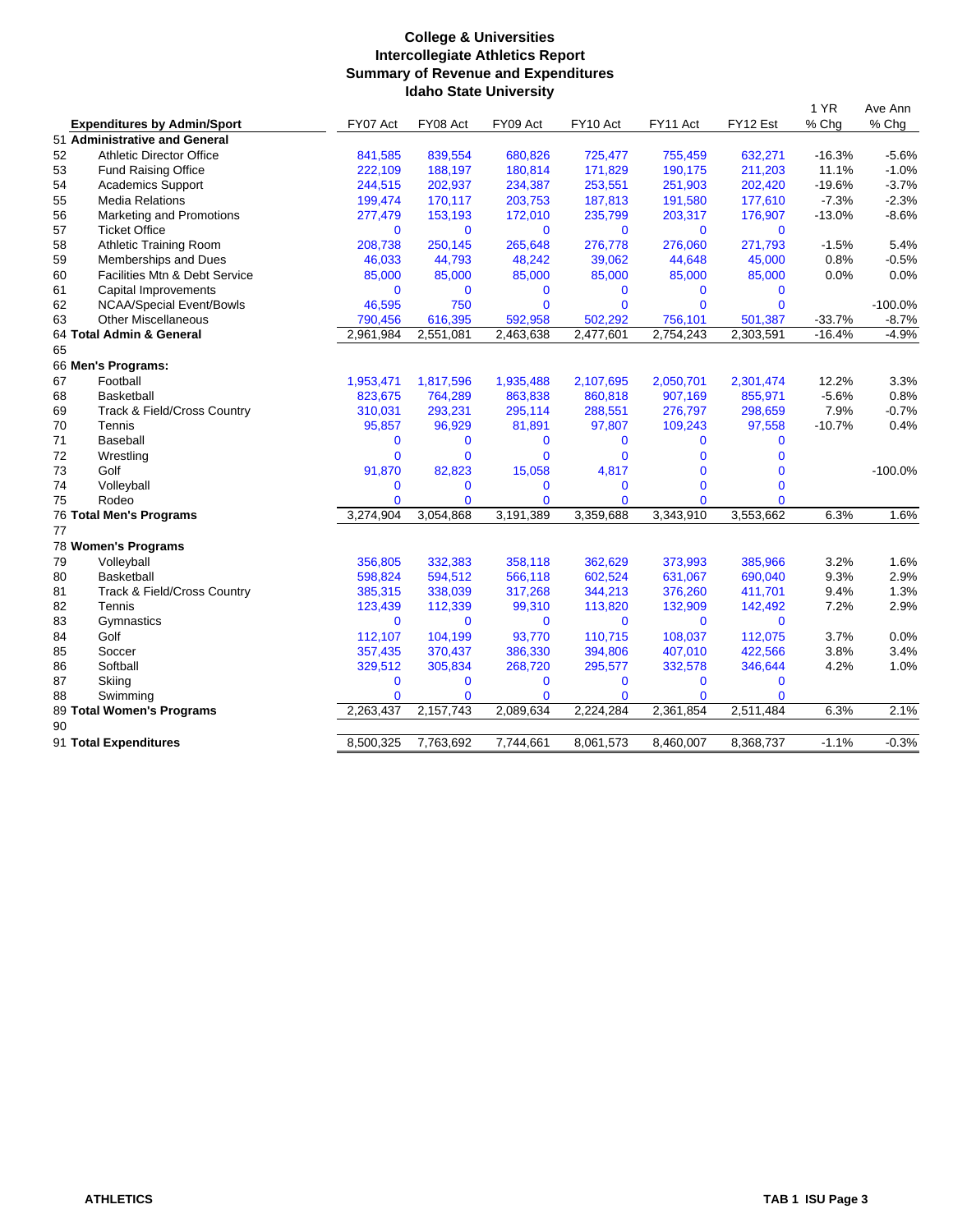| % Chg<br>FY12 Est<br>FY07 Act<br>FY08 Act<br>FY09 Act<br>FY10 Act<br>FY11 Act<br><b>Participants by Sport</b><br>92 Men's Programs:<br>Football<br>84<br>87<br>80<br>84<br>84<br>$-3.6%$<br>93<br>81<br>Basketball<br>18<br>14<br>16<br>15<br>$-6.7%$<br>15<br>14<br>94<br>46<br>37<br>Track & Field/Cross Country<br>38<br>36<br>39<br>32<br>$-17.9%$<br>95<br>8<br>8<br>12.5%<br>9<br>$\overline{7}$<br>6<br>9<br>96<br>Tennis<br>Baseball<br>97<br>98<br>Wrestling<br>$\overline{7}$<br>$\overline{7}$<br>$\bf{0}$<br>$\mathbf 0$<br>$\mathbf 0$<br>Golf<br>$\mathbf 0$<br>99<br>100<br>Volleyball<br>101<br>Rodeo<br>153<br>146<br>164<br>141<br>141<br>136<br>$-6.8%$<br>102<br><b>Total Male Participation</b><br>103 Women's Programs<br>104<br>Volleyball<br>13<br>13<br>13<br>13<br>13<br>0.0%<br>17<br>15<br>15<br>13<br>23.1%<br>105<br><b>Basketball</b><br>14<br>15<br>16<br>39<br>37<br>$-5.3%$<br>106<br>Track & Field/Cross Country<br>32<br>28<br>38<br>36 |            |
|-----------------------------------------------------------------------------------------------------------------------------------------------------------------------------------------------------------------------------------------------------------------------------------------------------------------------------------------------------------------------------------------------------------------------------------------------------------------------------------------------------------------------------------------------------------------------------------------------------------------------------------------------------------------------------------------------------------------------------------------------------------------------------------------------------------------------------------------------------------------------------------------------------------------------------------------------------------------------------|------------|
|                                                                                                                                                                                                                                                                                                                                                                                                                                                                                                                                                                                                                                                                                                                                                                                                                                                                                                                                                                             | % Chg      |
|                                                                                                                                                                                                                                                                                                                                                                                                                                                                                                                                                                                                                                                                                                                                                                                                                                                                                                                                                                             |            |
|                                                                                                                                                                                                                                                                                                                                                                                                                                                                                                                                                                                                                                                                                                                                                                                                                                                                                                                                                                             | $-0.7%$    |
|                                                                                                                                                                                                                                                                                                                                                                                                                                                                                                                                                                                                                                                                                                                                                                                                                                                                                                                                                                             | $-4.9%$    |
|                                                                                                                                                                                                                                                                                                                                                                                                                                                                                                                                                                                                                                                                                                                                                                                                                                                                                                                                                                             | $-7.0%$    |
|                                                                                                                                                                                                                                                                                                                                                                                                                                                                                                                                                                                                                                                                                                                                                                                                                                                                                                                                                                             | 0.0%       |
|                                                                                                                                                                                                                                                                                                                                                                                                                                                                                                                                                                                                                                                                                                                                                                                                                                                                                                                                                                             |            |
|                                                                                                                                                                                                                                                                                                                                                                                                                                                                                                                                                                                                                                                                                                                                                                                                                                                                                                                                                                             |            |
|                                                                                                                                                                                                                                                                                                                                                                                                                                                                                                                                                                                                                                                                                                                                                                                                                                                                                                                                                                             | $-100.0\%$ |
|                                                                                                                                                                                                                                                                                                                                                                                                                                                                                                                                                                                                                                                                                                                                                                                                                                                                                                                                                                             |            |
|                                                                                                                                                                                                                                                                                                                                                                                                                                                                                                                                                                                                                                                                                                                                                                                                                                                                                                                                                                             |            |
|                                                                                                                                                                                                                                                                                                                                                                                                                                                                                                                                                                                                                                                                                                                                                                                                                                                                                                                                                                             | $-3.7%$    |
|                                                                                                                                                                                                                                                                                                                                                                                                                                                                                                                                                                                                                                                                                                                                                                                                                                                                                                                                                                             |            |
|                                                                                                                                                                                                                                                                                                                                                                                                                                                                                                                                                                                                                                                                                                                                                                                                                                                                                                                                                                             | 0.0%       |
|                                                                                                                                                                                                                                                                                                                                                                                                                                                                                                                                                                                                                                                                                                                                                                                                                                                                                                                                                                             | 1.3%       |
|                                                                                                                                                                                                                                                                                                                                                                                                                                                                                                                                                                                                                                                                                                                                                                                                                                                                                                                                                                             | $-1.6%$    |
| 9<br>$\overline{7}$<br>9<br>9<br>10<br>10.0%<br>107<br>11<br>Tennis                                                                                                                                                                                                                                                                                                                                                                                                                                                                                                                                                                                                                                                                                                                                                                                                                                                                                                         | 4.1%       |
| 108<br>Gymnastics                                                                                                                                                                                                                                                                                                                                                                                                                                                                                                                                                                                                                                                                                                                                                                                                                                                                                                                                                           |            |
| 14.3%<br>109<br>Golf<br>9<br>8<br>6<br>8<br>7<br>8                                                                                                                                                                                                                                                                                                                                                                                                                                                                                                                                                                                                                                                                                                                                                                                                                                                                                                                          | $-2.3%$    |
| 23<br>22<br>23<br>24<br>28<br>26<br>$-7.1%$<br>110<br>Soccer                                                                                                                                                                                                                                                                                                                                                                                                                                                                                                                                                                                                                                                                                                                                                                                                                                                                                                                | 2.5%       |
| 17<br>16<br>6.3%<br>Softball<br>20<br>20<br>14<br>17<br>111                                                                                                                                                                                                                                                                                                                                                                                                                                                                                                                                                                                                                                                                                                                                                                                                                                                                                                                 | $-3.2%$    |
| 112<br>Skiing                                                                                                                                                                                                                                                                                                                                                                                                                                                                                                                                                                                                                                                                                                                                                                                                                                                                                                                                                               |            |
| 113<br>Swimming<br>۰                                                                                                                                                                                                                                                                                                                                                                                                                                                                                                                                                                                                                                                                                                                                                                                                                                                                                                                                                        |            |
| 114<br>Rodeo                                                                                                                                                                                                                                                                                                                                                                                                                                                                                                                                                                                                                                                                                                                                                                                                                                                                                                                                                                |            |
| 115<br><b>Total Female Participation</b><br>128<br>122<br>114<br>115<br>125<br>127<br>1.6%                                                                                                                                                                                                                                                                                                                                                                                                                                                                                                                                                                                                                                                                                                                                                                                                                                                                                  | $-0.2%$    |
| 292<br>275<br>271<br>255<br>256<br>263<br>$-3.0%$<br>116 Total Participants                                                                                                                                                                                                                                                                                                                                                                                                                                                                                                                                                                                                                                                                                                                                                                                                                                                                                                 | $-2.1%$    |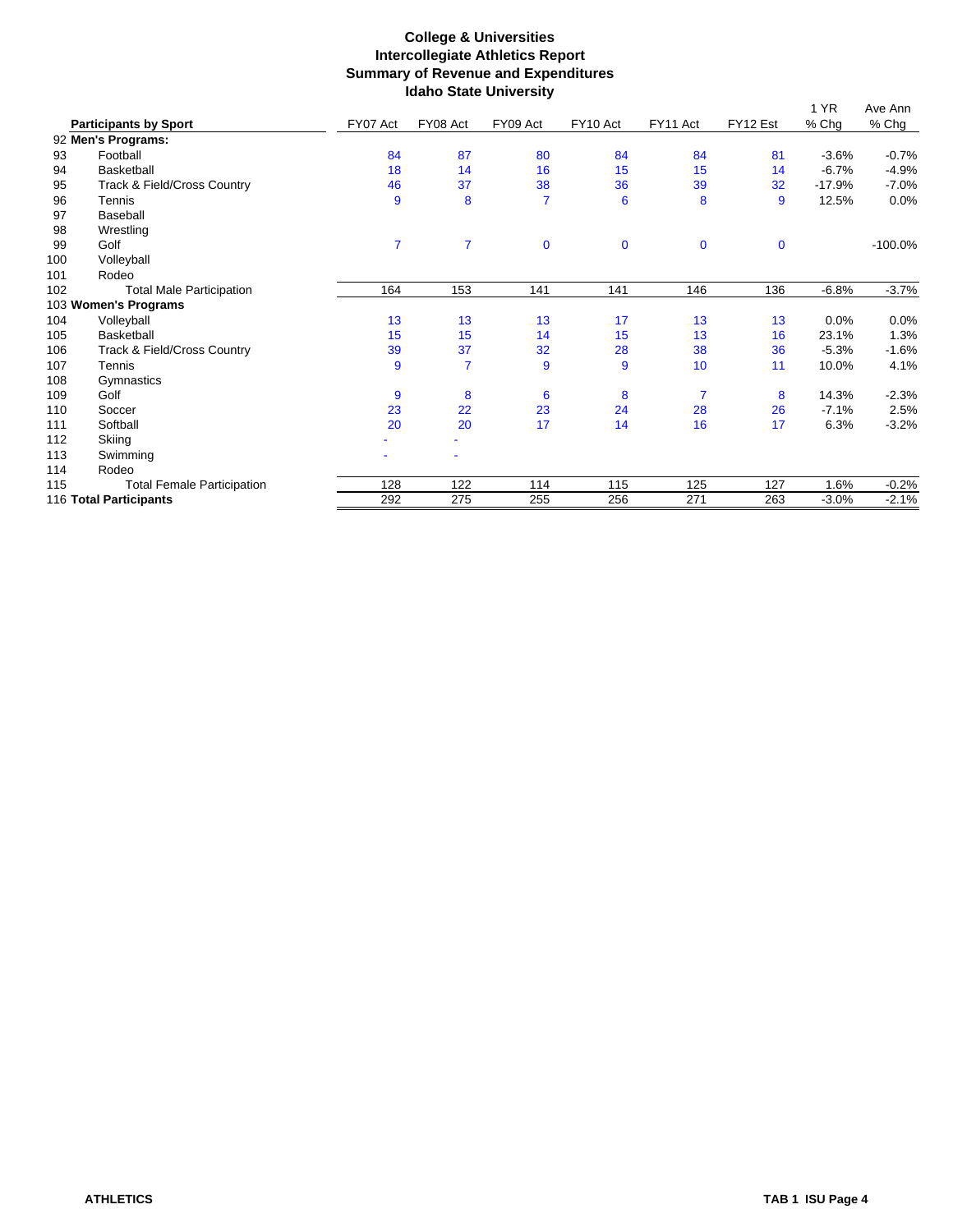|     |                                         |          |          |          |          |          |          | 1 YR     | Ave Ann   |
|-----|-----------------------------------------|----------|----------|----------|----------|----------|----------|----------|-----------|
|     | <b>Full Ride Scholarships (Hdct)</b>    | FY07 Act | FY08 Act | FY09 Act | FY10 Act | FY11 Act | FY12 Est | % Chg    | % Chg     |
|     | 117 Men's Programs:                     |          |          |          |          |          |          |          |           |
| 118 | Football                                | 50.0     | 50.0     | 48.0     | 51.0     | 50.5     | 55.5     | 9.9%     | 2.1%      |
| 119 | <b>Basketball</b>                       | 12.0     | 11.0     | 13.0     | 11.0     | 13.0     | 10.0     | $-23.1%$ | $-3.6%$   |
| 120 | Track & Field/Cross Country             | 1.0      | 2.0      | 3.0      | 3.0      | 2.0      | 1.0      | $-50.0%$ | 0.0%      |
| 121 | Tennis                                  | 0.0      | 0.0      | 0.0      | 0.0      | 0.5      | 0.0      |          |           |
| 122 | Baseball                                |          |          |          |          |          |          |          |           |
| 123 | Wrestling                               |          |          |          |          |          |          |          |           |
| 124 | Golf                                    | 0.0      | 0.0      | 0.0      | 0.0      | 0.0      | 0.0      |          |           |
| 125 | Volleyball                              |          |          |          |          |          |          |          |           |
| 126 | Subtotal                                | 63.0     | 63.0     | 64.0     | 65.0     | 66.0     | 66.5     | 0.8%     | 1.1%      |
|     | 127 Women's Programs                    |          |          |          |          |          |          |          |           |
| 128 | Volleyball                              | 9.0      | 9.0      | 10.0     | 11.0     | 12.0     | 12.0     | 0.0%     | 5.9%      |
| 129 | <b>Basketball</b>                       | 13.0     | 14.0     | 10.0     | 11.0     | 8.5      | 13.0     | 52.9%    | 0.0%      |
| 130 | Track & Field/Cross Country             | 0.0      | 3.0      | 5.0      | 5.0      | 5.0      | 3.0      | $-40.0%$ |           |
| 131 | Tennis                                  | 4.0      | 4.0      | 1.0      | 1.0      | 4.0      | 4.0      | 0.0%     | 0.0%      |
| 132 | Gymnastics                              |          |          |          |          |          |          |          |           |
| 133 | Golf                                    | 0.0      | 0.0      | 0.0      | 0.0      | 0.0      | 0.0      |          |           |
| 134 | Soccer                                  | 3.0      | 3.0      | 4.0      | 4.0      | 2.0      | 1.0      | $-50.0%$ | $-19.7%$  |
| 135 | Skiing                                  | 0.0      | 0.0      | 1.0      | 0.0      | 0.0      | 0.0      |          |           |
| 136 | Softball                                | 0.0      | 0.0      | 0.0      | 0.0      | 0.0      | 1.0      |          |           |
| 137 | Swimming                                | 0.0      | 0.0      | 0.0      | 0.0      | 0.0      | 0.0      |          |           |
| 138 | Subtotal                                | 29.0     | 33.0     | 31.0     | 32.0     | 31.5     | 34.0     | 7.9%     | 3.2%      |
|     | 139 Total Scholarships                  | 92.0     | 96.0     | 95.0     | 97.0     | 97.5     | 100.5    | 3.1%     | 1.8%      |
|     |                                         |          |          |          |          |          |          |          |           |
|     | 140 Partial Scholarships by Sport (FTE) |          |          |          |          |          |          |          |           |
|     | 141 Men's Programs:                     |          |          |          |          |          |          |          |           |
| 142 | Football                                | 8.18     | 11.67    | 11.51    | 11.09    | 3.44     | 4.34     | 26.2%    | $-11.9%$  |
| 143 | <b>Basketball</b>                       | 0.50     | 0.50     | 0.00     | 0.49     | 0.00     | 0.50     |          | 0.0%      |
| 144 | Track & Field/Cross Country             | 10.54    | 10.38    | 9.56     | 8.00     | 8.54     | 10.89    | 27.5%    | 0.7%      |
| 145 | Tennis                                  | 3.94     | 4.20     | 2.81     | 4.02     | 3.53     | 3.71     | 5.0%     | $-1.2%$   |
| 146 | Baseball                                |          |          |          |          |          |          |          |           |
| 147 | Wrestling                               |          |          |          |          |          |          |          |           |
| 148 | Golf                                    | 2.50     | 2.62     | 0.00     | 0.00     | 0.00     | 0.00     |          | $-100.0%$ |
| 149 | Volleyball                              |          |          |          |          |          |          |          |           |
| 150 | Rodeo                                   |          |          |          |          |          |          |          |           |
| 151 | Subtotal                                | 25.66    | 29.37    | 23.88    | 23.60    | 15.51    | 19.44    | 25.3%    | $-5.4%$   |
|     | 152 Women's Programs                    |          |          |          |          |          |          |          |           |
| 153 | Volleyball                              | 1.44     | 1.47     | 0.95     | 0.00     | 0.00     | 0.00     |          | $-100.0%$ |
| 154 | <b>Basketball</b>                       | 0.00     | 0.49     | 1.01     | 0.50     | 2.04     | 1.16     | $-43.1%$ |           |
| 155 | Track & Field/Cross Country             | 17.39    | 12.60    | 8.89     | 9.78     | 12.92    | 13.24    | 2.5%     | $-5.3%$   |
| 156 | Tennis                                  | 2.15     | 1.15     | 3.86     | 3.69     | 1.87     | 1.72     | $-8.0%$  | $-4.4%$   |
| 157 | Gymnastics                              |          |          |          |          |          |          |          |           |
| 158 | Golf                                    | 4.52     | 3.33     | 2.87     | 4.28     | 3.31     | 4.08     | 23.3%    | $-2.0%$   |
| 159 | Soccer                                  | 8.42     | 9.16     | 7.33     | 8.75     | 9.16     | 10.54    | 15.1%    | 4.6%      |
| 160 | Softball                                | 7.44     | 7.54     | 7.90     | 7.70     | 8.31     | 8.69     | 4.6%     | 3.2%      |
| 161 | Skiing                                  |          |          |          |          |          |          |          |           |
|     |                                         |          |          |          |          |          |          |          |           |
| 162 | Swimming<br>Rodeo                       |          |          |          |          |          |          |          |           |
| 163 |                                         |          |          |          |          |          |          |          |           |
| 164 | Subtotal                                | 41.36    | 35.74    | 32.81    | 34.70    | 37.61    | 39.43    | 4.8%     | $-1.0%$   |
|     | 165 Total Scholarships                  | 67.02    | 65.11    | 56.69    | 58.30    | 53.12    | 58.87    | 10.8%    | $-2.6%$   |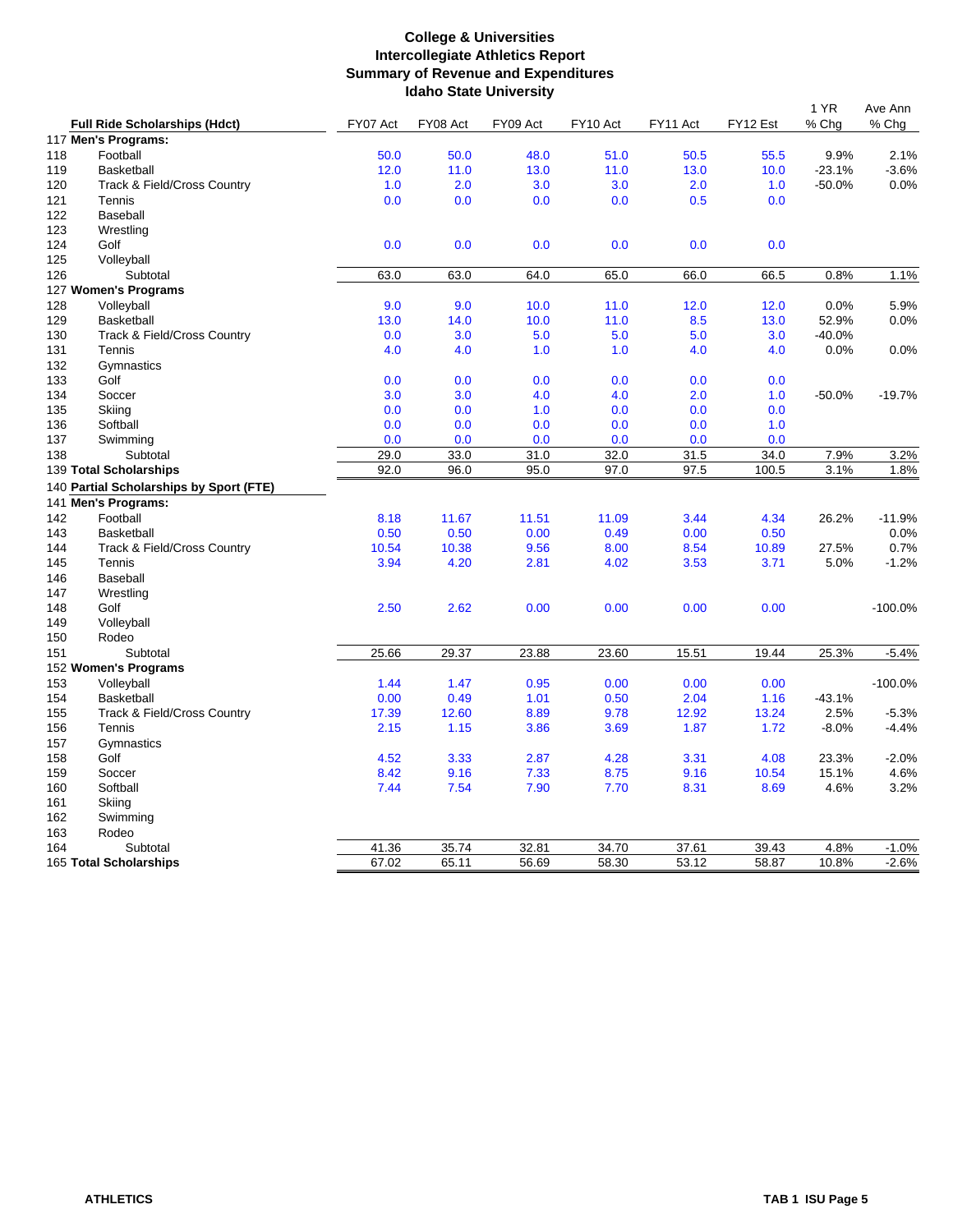### **ATHLETICS FEBRUARY 16, 2012**

### **THIS PAGE INTENTIONALLY LEFT BLANK**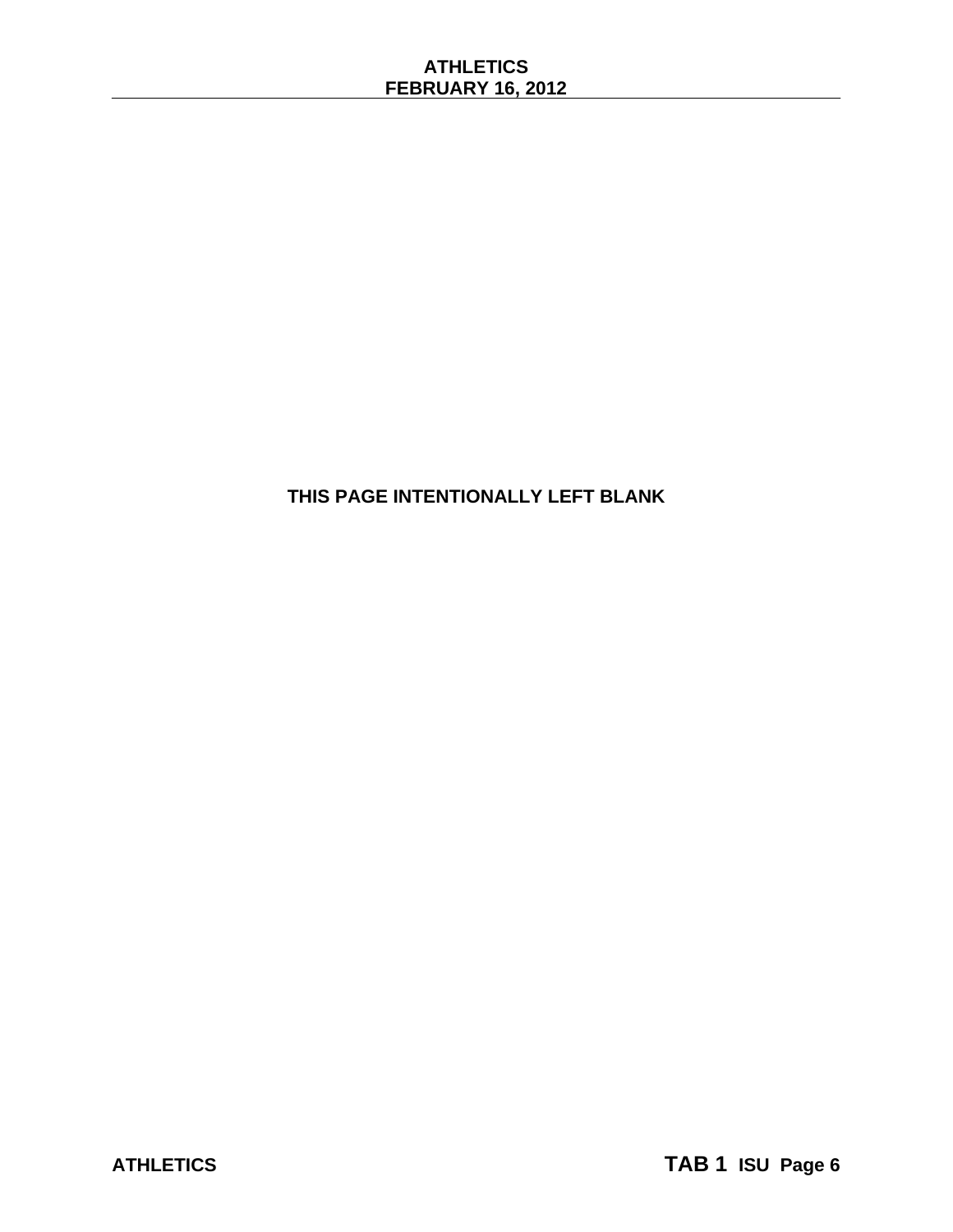|                |                                        |             |            |              |              |              |              | 1 YR      | Ave Ann   |
|----------------|----------------------------------------|-------------|------------|--------------|--------------|--------------|--------------|-----------|-----------|
|                | Revenues/Expend/Fund Balance           | FY07 Act    | FY08 Act   | FY09 Act     | FY10 Act     | FY11 Act     | FY12 Est     | % Chg     | % Chg     |
|                | 1 Revenue (Detail):                    |             |            |              |              |              |              |           |           |
| 2              | <b>Program Revenue:</b>                |             |            |              |              |              |              |           |           |
|                |                                        |             |            |              |              |              |              |           |           |
| 3              | <b>Ticket Sales</b>                    | 645,308     | 480,817    | 969,361      | 700,856      | 1,077,791    | 539,424      | $-50.0%$  | $-3.5%$   |
| 4              | <b>Game Guarantees</b>                 | 1,285,000   | 1,165,000  | 1,005,000    | 804,000      | 1,063,980    | 2,203,000    | 107.1%    | 11.4%     |
| 5              | Contributions                          | 2,221,176   | 2,631,059  | 2,368,227    | 2,354,627    | 2,084,036    | 2,777,557    | 33.3%     | 4.6%      |
| 6              | NCAA/Conference/Tournaments            | 1,505,558   | 1,446,488  | 1,381,112    | 1,578,852    | 2,004,216    | 1,531,785    | $-23.6%$  | 0.3%      |
| $\overline{7}$ | <b>TV/Radio/Internet Rights</b>        | 150,000     | 150,000    | 50,000       | 50,000       | 50,000       | 50,000       | 0.0%      | $-19.7%$  |
| 8              | Program/Novelty Sales,                 |             |            |              |              |              |              |           |           |
| 9              | Concessions, Parking                   | 67,428      | 40,579     | 36,903       | 48,925       | 36,037       | 34,250       | $-5.0%$   | $-12.7%$  |
| 10             | Royalty, Advertisement, Sponsorship    | 361,817     | 273,569    | 114,678      | 396,999      | 385,041      | 892,500      | 131.8%    | 19.8%     |
| 11             | Endowment/Investment Income            | 220,184     | 245,278    | 285,056      | 265,469      | 231,743      | 216,892      | $-6.4%$   | $-0.3%$   |
| 12             | Other                                  | 223,157     | 129,704    | 73,749       | 77,003       | 297,993      | 516,000      | 73.2%     | 18.3%     |
| 13             | <b>Total Program Revenue</b>           | 6,679,628   | 6,562,493  | 6,284,086    | 6,276,731    | 7,230,837    | 8,761,408    | 21.2%     | 5.6%      |
| 14             | Non-Program Revenue:                   |             |            |              |              |              |              |           |           |
| 15             | NCAA/Bowl/World Series                 |             |            |              | 400,000      | $\mathbf 0$  | $\mathbf 0$  |           |           |
|                |                                        |             |            |              |              |              |              |           |           |
| 16             | <b>Student Activity Fees</b>           | 1,986,666   | 2,048,266  | 2,154,873    | 2,218,219    | 2,317,147    | 2,335,025    | 0.8%      | 3.3%      |
| 17             | <b>General Education Funds</b>         | 2,201,200   | 2,263,906  | 2,150,549    | 2,246,527    | 2,214,700    | 2,214,700    | 0.0%      | 0.1%      |
| 18             | GenEd Funds for Gender Eq.             | 534,860     | 561,560    | 846,560      | 846,560      | 1,632,885    | 846,560      | $-48.2%$  | 9.6%      |
| 19             | <b>Institutional Funds</b>             | 688,800     | 726,500    | 743,900      | 717,400      | 617,506      | 666,530      | 7.9%      | $-0.7%$   |
| 20             | Subtotal State/Inst. Support           | 3,424,860   | 3,551,966  | 3,741,009    | 3,810,487    | 4,465,091    | 3,727,790    | $-16.5%$  | 1.7%      |
| 21             | Total Non-Program Revenue              | 5,411,526   | 5,600,232  | 5,895,882    | 6,428,706    | 6,782,238    | 6,062,815    | $-10.6%$  | 2.3%      |
| 22             | <b>Subtotal Operating Revenue:</b>     | 12,091,154  | 12,162,726 | 12,179,968   | 12,705,437   | 14,013,075   | 14,824,223   | 5.8%      | 4.2%      |
| 23             | <b>Non-Cash Revenue</b>                |             |            |              |              |              |              |           |           |
| 24             | <b>Third Party Support</b>             | 215,500     | 260,750    | 262,900      | 270,100      | 381,000      | 402,300      | 5.6%      | 13.3%     |
| 25             | Indirect Institutional Support         | 287,978     | 280,304    | 233,521      | 305,244      | 354,418      | 391,824      | 10.6%     | 6.4%      |
| 26             | Non-Cash Revenue                       | 409,878     | 474,493    | 539,460      | 421,655      | 457,572      | 539,460      | 17.9%     | 5.6%      |
|                |                                        |             |            |              |              |              |              |           |           |
| 27             | Non-Resident Tuition Waivers           | 1,711,300   | 1,743,952  | 1,716,831    | 1,843,208    | 2,160,805    | 1,850,000    | $-14.4%$  | 1.6%      |
| 28             | Subtotal Non-Cash Revenue              | 2,624,656   | 2,759,499  | 2,752,712    | 2,840,207    | 3,353,795    | 3,183,584    | $-5.1%$   | 3.9%      |
|                | 29 Total Revenue:                      | 14,715,810  | 14,922,225 | 14,932,680   | 15,545,644   | 17,366,870   | 18,007,808   | 3.7%      | 4.1%      |
| 30             |                                        |             |            |              |              |              |              |           |           |
|                | 31 Expenditures:                       |             |            |              |              |              |              |           |           |
| 32             | <b>Operating Expenditures:</b>         |             |            |              |              |              |              |           |           |
| 33             | <b>Athletics Student Aid</b>           | 2,394,766   | 2,480,796  | 2,535,486    | 2,850,642    | 2,956,509    | 3,152,441    | 6.6%      | 5.7%      |
| 34             | Guarantees                             | 160,374     | 288,486    | 298,916      | 138,132      | 313,905      | 321,750      | 2.5%      | 14.9%     |
| 35             | <b>Coaching Salary/Benefits</b>        | 2,228,029   | 2,391,727  | 2,526,388    | 2,539,352    | 2,716,981    | 3,026,931    | 11.4%     | 6.3%      |
|                |                                        |             |            |              |              |              |              |           |           |
| 36             | <b>Admin Staff Salary/Benefits</b>     | 1,769,848   | 1,898,039  | 1,952,361    | 1,904,159    | 1,887,726    | 1,892,995    | 0.3%      | 1.4%      |
| 37             | Severance Payments                     | 109,140     | 94,118     | 148,901      | 1,934        | $\mathbf 0$  | $\mathbf{0}$ |           | $-100.0%$ |
| 38             | Recruiting                             | 477,736     | 491,207    | 408,036      | 469,594      | 367,071      | 413,780      | 12.7%     | $-2.8%$   |
| 39             | <b>Team Travel</b>                     | 1,581,545   | 1,470,544  | 1,798,219    | 1,518,534    | 1,913,014    | 1,923,047    | 0.5%      | 4.0%      |
| 40             | Equipment, Uniforms and Supplies       | 423,464     | 371,074    | 394,646      | 373,182      | 446,713      | 556,250      | 24.5%     | 5.6%      |
| 41             | <b>Game Expenses</b>                   | 360,875     | 390,412    | 535,908      | 559,545      | 590,233      | 686,164      | 16.3%     | 13.7%     |
| 42             | Fund Raising, Marketing, Promotion     | 224,791     | 223,699    | 168,362      | 207,435      | 231,482      | 262,360      | 13.3%     | 3.1%      |
| 43             | Direct Facilities/Maint/Rentals        | 25,467      | 27,089     | 52,576       | 69,497       | 64,870       | 22,000       | $-66.1%$  | $-2.9%$   |
| 44             | Debt Service on Facilities             | $\mathbf 0$ | 0          | $\mathbf{0}$ | $\mathbf{0}$ | $\mathbf 0$  | $\mathbf 0$  |           |           |
| 45             | <b>Spirit Groups</b>                   | $\mathbf 0$ | 0          | $\mathbf 0$  | $\mathbf 0$  | $\mathbf 0$  | $\mathbf 0$  |           |           |
| 46             | Medical Expenses & Insurance           | 299,240     | 336,028    | 240,419      | 332,460      | 338,615      | 376,455      | 11.2%     | 4.7%      |
|                | Memberships & Dues                     | 415,452     | 415,144    | 412,144      | 414,380      | 414,258      | 409,100      | $-1.2%$   | $-0.3%$   |
| 47             |                                        |             |            |              |              |              |              |           |           |
| 48             | <b>NCAA/Special Event/Bowls</b>        | $\mathbf 0$ | 0          | $\mathbf 0$  | 381,917      | $\mathbf 0$  | $\mathbf 0$  |           |           |
| 49             | <b>Other Operating Expenses</b>        | 1,296,699   | 1,684,310  | 1,148,759    | 910,891      | 1,556,252    | 1,775,776    | 14.1%     | 6.5%      |
| 50             | <b>Subtotal Operating Expenditures</b> | 11,767,426  | 12,562,673 | 12,621,121   | 12,671,654   | 13,797,629   | 14,819,049   | 7.4%      | 4.7%      |
| 51             | <b>Non-Cash Expenditures</b>           |             |            |              |              |              |              |           |           |
| 52             | 3rd Party Coaches Compensation         | 208,000     | 243,250    | 245,400      | 252,600      | 363,500      | 384,800      | 5.9%      | 13.1%     |
| 53             | 3rd Party Admin Staff Compensation     | 7,500       | 17,500     | 17,500       | 17,500       | 17,500       | 17,500       | 0.0%      | 18.5%     |
| 54             | Indirect Facilities & Admin Support    | 287,978     | 280,304    | 233,521      | 305,244      | 354,418      | 391,824      | 10.6%     | 6.4%      |
| 55             | Non-Cash Expense                       | 409,878     | 474,493    | 539,460      | 421,655      | 457,572      | 539,460      | 17.9%     | 5.6%      |
| 56             | Non-Resident Tuition Waivers           | 1,711,300   | 1,743,952  | 1,716,831    | 1,843,208    | 2,160,805    | 1,850,000    | $-14.4%$  | 1.6%      |
|                |                                        |             | 2,759,499  | 2,752,712    | 2,840,207    |              |              |           |           |
| 57             | Subtotal Non-Cash Expenditures         | 2,624,656   |            |              |              | 3,353,795    | 3,183,584    | $-5.1%$   | 3.9%      |
|                | 58 Total Expenditures:                 | 14,392,082  | 15,322,172 | 15,373,833   | 15,511,861   | 17, 151, 424 | 18,002,633   | 5.0%      | 4.6%      |
| 59             |                                        |             |            |              |              |              |              |           |           |
|                | 60 Net Income/(deficit)                | 323,728     | (399, 947) | (441, 153)   | 33,783       | 215,446      | 5,175        | $-97.6%$  | $-56.3%$  |
| 61             |                                        |             |            |              |              |              |              |           |           |
|                | 62 Ending Fund Balance 6/30            | 685,575     | 285,628    | (155, 945)   | (122, 162)   | 93,284       | 98,458       | 5.5%      |           |
| 63             |                                        |             |            |              |              |              |              |           |           |
|                |                                        |             |            |              |              |              |              |           |           |
|                | 64 Sport Camps & Clinics               |             |            |              |              |              |              |           |           |
| 65             | Revenue                                | 266,395     | 285,983    | 194,220      | 137,542      | 178,433      | 236,300      | 32.4%     | $-2.4%$   |
| 66             | Coach Compensation from Camp           | 55,885      | 69,711     | 73,901       | 38,812       | 31,275       | 61,828       | 97.7%     | 2.0%      |
| 67             | Camp Expenses                          | 250,586     | 218,561    | 170,550      | 107,856      | 131,411      | 174,472      | 32.8%     | $-7.0%$   |
| 68             | <b>Total Expenses</b>                  | 306,471     | 288,272    | 244,451      | 146,668      | 162,686      | 236,300      | 45.2%     | $-5.1%$   |
| 69             | Net Income from Camps                  | (40, 076)   | (2, 289)   | (50, 231)    | (9, 126)     | 15,747       | 0            | $-100.0%$ | $-100.0%$ |
|                |                                        |             |            |              |              |              |              |           |           |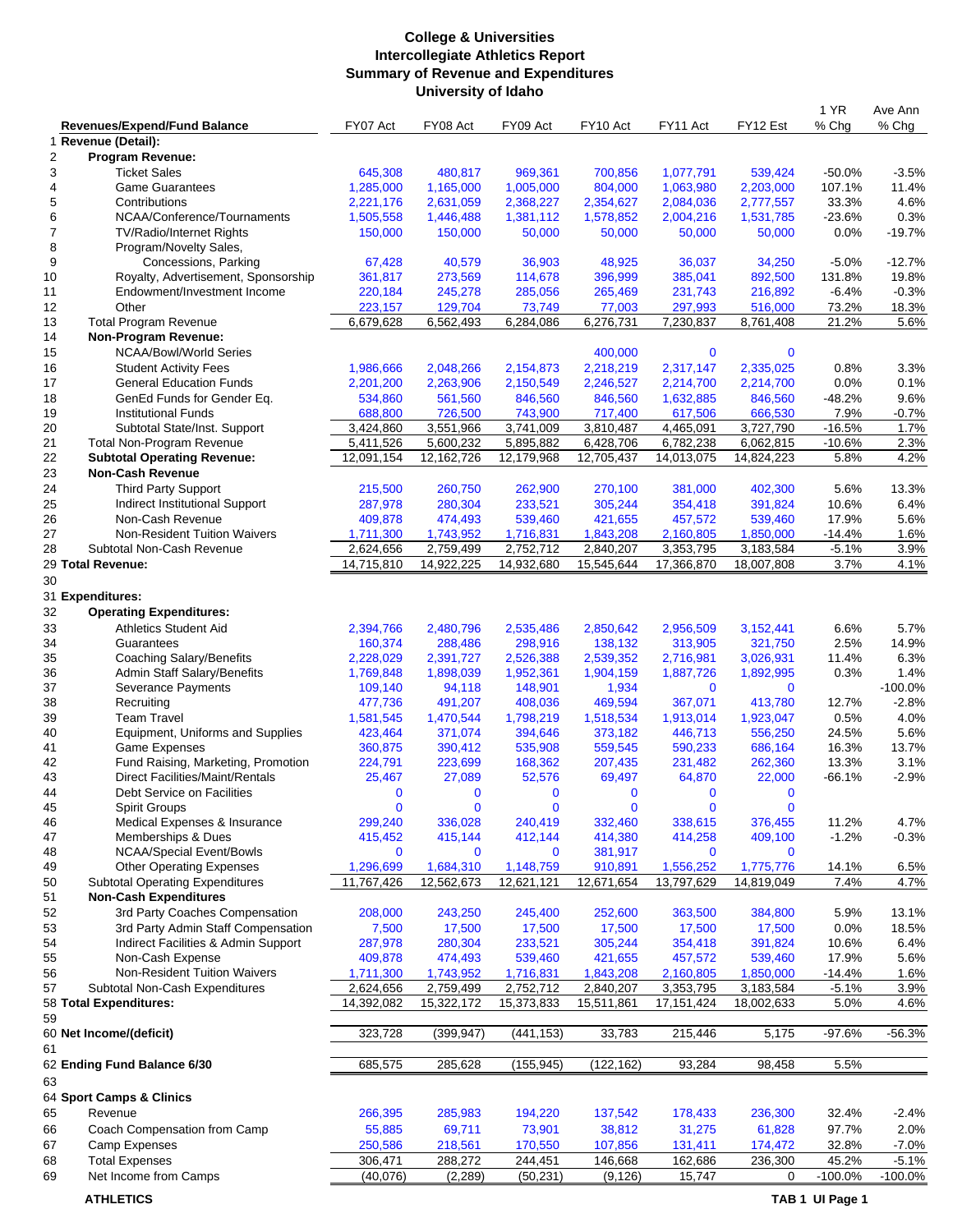| 1 General Revenue:<br>$\overline{2}$<br><b>Student Fees</b><br>3<br>Contributions<br>$\overline{4}$<br><b>State Support</b><br>$\mathbf 5$<br><b>Institutional Gender Equity</b><br><b>Institutional Support</b><br>6<br>$\overline{7}$<br>NCAA/Conference<br>8<br>TV/Radio/Internet<br>9<br>Concessions/program/etc.<br>Advertising/sponsorship/Royalty<br>10<br>Endowments<br>11<br>12<br><b>Special Events</b><br>Other<br>13<br><b>Total General Revenue</b><br>14<br>15 Revenue By Sport:<br><b>Men's Programs:</b><br>16<br>Football<br>17<br><b>Ticket Sales</b><br>18<br>19<br><b>Game Guarantees</b><br>20<br>Other (Tourn/Bowl/Conf)<br>21<br>Basketball<br>22<br><b>Ticket Sales</b><br>23<br><b>Game Guarantees</b><br>Other (Tourn/Bowl/Conf)<br>24<br>25<br>Track & Field/Cross Country | FY07 Act<br>1,986,666<br>2,221,176<br>2,201,200 | FY08 Act<br>2,048,266<br>2,631,059 | FY09 Act<br>2,154,873<br>2,368,227 | FY <sub>10</sub> Act<br>2,218,219 | FY11 Act<br>2,317,147 | FY12 Est<br>2,335,025 | % Chq<br>0.8% | % Chq     |
|-------------------------------------------------------------------------------------------------------------------------------------------------------------------------------------------------------------------------------------------------------------------------------------------------------------------------------------------------------------------------------------------------------------------------------------------------------------------------------------------------------------------------------------------------------------------------------------------------------------------------------------------------------------------------------------------------------------------------------------------------------------------------------------------------------|-------------------------------------------------|------------------------------------|------------------------------------|-----------------------------------|-----------------------|-----------------------|---------------|-----------|
|                                                                                                                                                                                                                                                                                                                                                                                                                                                                                                                                                                                                                                                                                                                                                                                                       |                                                 |                                    |                                    |                                   |                       |                       |               |           |
|                                                                                                                                                                                                                                                                                                                                                                                                                                                                                                                                                                                                                                                                                                                                                                                                       |                                                 |                                    |                                    |                                   |                       |                       |               |           |
|                                                                                                                                                                                                                                                                                                                                                                                                                                                                                                                                                                                                                                                                                                                                                                                                       |                                                 |                                    |                                    |                                   |                       |                       |               | 3.3%      |
|                                                                                                                                                                                                                                                                                                                                                                                                                                                                                                                                                                                                                                                                                                                                                                                                       |                                                 |                                    |                                    | 2,354,627                         | 2,084,036             | 2,777,557             | 33.3%         | 4.6%      |
|                                                                                                                                                                                                                                                                                                                                                                                                                                                                                                                                                                                                                                                                                                                                                                                                       |                                                 | 2,263,906                          | 2,150,549                          | 2,246,527                         | 2,214,700             | 2,214,700             | 0.0%          | 0.1%      |
|                                                                                                                                                                                                                                                                                                                                                                                                                                                                                                                                                                                                                                                                                                                                                                                                       | 534,860                                         | 561,560                            | 846,560                            | 846,560                           | 1,632,885             | 846,560               | $-48.2%$      | 9.6%      |
|                                                                                                                                                                                                                                                                                                                                                                                                                                                                                                                                                                                                                                                                                                                                                                                                       | 688,800                                         | 726,500                            | 743,900                            | 717,400                           | 617,506               | 666,530               | 7.9%          | $-0.7%$   |
|                                                                                                                                                                                                                                                                                                                                                                                                                                                                                                                                                                                                                                                                                                                                                                                                       | 1,505,558                                       | 1,446,488                          | 1,381,112                          | 1,578,852                         | 2,004,216             | 1,531,785             | $-23.6%$      | 0.3%      |
|                                                                                                                                                                                                                                                                                                                                                                                                                                                                                                                                                                                                                                                                                                                                                                                                       | 150,000                                         | 150,000                            | 50,000                             | 50,000                            | 50,000                | 50,000                | 0.0%          | $-19.7%$  |
|                                                                                                                                                                                                                                                                                                                                                                                                                                                                                                                                                                                                                                                                                                                                                                                                       | 67,428                                          | 40,579                             | 36,903                             | 48,925                            | 36,037                | 34,250                | $-5.0%$       | $-12.7%$  |
|                                                                                                                                                                                                                                                                                                                                                                                                                                                                                                                                                                                                                                                                                                                                                                                                       | 361,817                                         | 273,569                            | 114,678                            | 396,999                           | 385,041               | 892,500               | 131.8%        | 19.8%     |
|                                                                                                                                                                                                                                                                                                                                                                                                                                                                                                                                                                                                                                                                                                                                                                                                       | 220,178                                         | 245,278                            | 285,056                            | 265,469                           | 231,743               | 216,892               | $-6.4%$       | $-0.3%$   |
|                                                                                                                                                                                                                                                                                                                                                                                                                                                                                                                                                                                                                                                                                                                                                                                                       | $\mathbf 0$                                     | $\Omega$                           |                                    | $\Omega$                          |                       | $\Omega$              |               |           |
|                                                                                                                                                                                                                                                                                                                                                                                                                                                                                                                                                                                                                                                                                                                                                                                                       | 223,163                                         | 129,704                            | 73,749                             | 77,003                            | 297,993               | 516,000               | 73.2%         | 18.3%     |
|                                                                                                                                                                                                                                                                                                                                                                                                                                                                                                                                                                                                                                                                                                                                                                                                       | 10,160,846                                      | 10,516,909                         | 10,205,607                         | 10,800,581                        | 11,871,304            | 12,081,799            | 1.8%          | 3.5%      |
|                                                                                                                                                                                                                                                                                                                                                                                                                                                                                                                                                                                                                                                                                                                                                                                                       |                                                 |                                    |                                    |                                   |                       |                       |               |           |
|                                                                                                                                                                                                                                                                                                                                                                                                                                                                                                                                                                                                                                                                                                                                                                                                       |                                                 |                                    |                                    |                                   |                       |                       |               |           |
|                                                                                                                                                                                                                                                                                                                                                                                                                                                                                                                                                                                                                                                                                                                                                                                                       |                                                 |                                    |                                    |                                   |                       |                       |               |           |
|                                                                                                                                                                                                                                                                                                                                                                                                                                                                                                                                                                                                                                                                                                                                                                                                       |                                                 |                                    |                                    |                                   |                       |                       |               |           |
|                                                                                                                                                                                                                                                                                                                                                                                                                                                                                                                                                                                                                                                                                                                                                                                                       | 545,623                                         | 425,052                            | 858,490                            | 610,058                           | 998,844               | 449,424               | $-55.0%$      | $-3.8%$   |
|                                                                                                                                                                                                                                                                                                                                                                                                                                                                                                                                                                                                                                                                                                                                                                                                       | 1,185,000                                       | 1,060,000                          | 850,000                            | 725,000                           | 950,000               | 2,075,000             | 118.4%        | 11.9%     |
|                                                                                                                                                                                                                                                                                                                                                                                                                                                                                                                                                                                                                                                                                                                                                                                                       | $\mathbf 0$                                     | $\mathbf 0$                        | $\mathbf 0$                        | 400,000                           | $\mathbf 0$           | $\mathbf 0$           |               |           |
|                                                                                                                                                                                                                                                                                                                                                                                                                                                                                                                                                                                                                                                                                                                                                                                                       |                                                 |                                    |                                    |                                   |                       |                       |               |           |
|                                                                                                                                                                                                                                                                                                                                                                                                                                                                                                                                                                                                                                                                                                                                                                                                       | 60,023                                          | 31,804                             | 75,771                             | 72,357                            | 68,274                | 75,000                | 9.9%          | 4.6%      |
|                                                                                                                                                                                                                                                                                                                                                                                                                                                                                                                                                                                                                                                                                                                                                                                                       | 89,000                                          | 100,000                            | 140,000                            | 65,000                            | 89,980                | 77,000                | $-14.4%$      | $-2.9%$   |
|                                                                                                                                                                                                                                                                                                                                                                                                                                                                                                                                                                                                                                                                                                                                                                                                       | $\mathbf 0$                                     | $\mathbf 0$                        | 0                                  | $\mathbf 0$                       | $\bf{0}$              | 0                     |               |           |
|                                                                                                                                                                                                                                                                                                                                                                                                                                                                                                                                                                                                                                                                                                                                                                                                       | 421                                             | $\mathbf 0$                        | 3,873                              | 3,104                             | $\mathbf 0$           | $\overline{0}$        |               | $-100.0%$ |
| 26<br>Tennis                                                                                                                                                                                                                                                                                                                                                                                                                                                                                                                                                                                                                                                                                                                                                                                          | $\mathbf 0$                                     | $\mathbf 0$                        |                                    |                                   |                       |                       |               |           |
| 27<br><b>Baseball</b>                                                                                                                                                                                                                                                                                                                                                                                                                                                                                                                                                                                                                                                                                                                                                                                 |                                                 |                                    |                                    |                                   |                       |                       |               |           |
| 28<br><b>Ticket Sales</b>                                                                                                                                                                                                                                                                                                                                                                                                                                                                                                                                                                                                                                                                                                                                                                             |                                                 |                                    |                                    |                                   |                       |                       |               |           |
| 29<br>Contributions (Fundraising)                                                                                                                                                                                                                                                                                                                                                                                                                                                                                                                                                                                                                                                                                                                                                                     |                                                 |                                    |                                    |                                   |                       |                       |               |           |
| 30<br>Wrestling                                                                                                                                                                                                                                                                                                                                                                                                                                                                                                                                                                                                                                                                                                                                                                                       |                                                 |                                    |                                    |                                   |                       |                       |               |           |
| 31<br>Golf                                                                                                                                                                                                                                                                                                                                                                                                                                                                                                                                                                                                                                                                                                                                                                                            | $\mathbf 0$                                     | $\mathbf{0}$                       |                                    | $\mathbf 0$                       | $\mathbf 0$           | 0                     |               |           |
| 32<br>Volleyball                                                                                                                                                                                                                                                                                                                                                                                                                                                                                                                                                                                                                                                                                                                                                                                      |                                                 |                                    |                                    |                                   |                       |                       |               |           |
| 33<br><b>Total Men's Sport Revenue</b>                                                                                                                                                                                                                                                                                                                                                                                                                                                                                                                                                                                                                                                                                                                                                                | 1,880,067                                       | 1,616,856                          | 1,928,134                          | 1,875,519                         | 2,107,098             | 2,676,424             | 27.0%         | 7.3%      |
| <b>Women's Programs</b><br>34                                                                                                                                                                                                                                                                                                                                                                                                                                                                                                                                                                                                                                                                                                                                                                         |                                                 |                                    |                                    |                                   |                       |                       |               |           |
| 35<br>Volleyball                                                                                                                                                                                                                                                                                                                                                                                                                                                                                                                                                                                                                                                                                                                                                                                      |                                                 |                                    |                                    |                                   |                       |                       |               |           |
| 36<br><b>Ticket Sales</b>                                                                                                                                                                                                                                                                                                                                                                                                                                                                                                                                                                                                                                                                                                                                                                             | 20,193                                          | 12,315                             | 14,392                             | 3,869                             | 4,789                 | 8,000                 | 67.0%         | $-16.9%$  |
| 37<br><b>Game Guarantees</b>                                                                                                                                                                                                                                                                                                                                                                                                                                                                                                                                                                                                                                                                                                                                                                          | $\mathbf 0$                                     | $\bf{0}$                           | $\bf{0}$                           | $\bf{0}$                          | 4,000                 | 3,000                 |               |           |
| Other (Tourn/Bowl/Conf)<br>38                                                                                                                                                                                                                                                                                                                                                                                                                                                                                                                                                                                                                                                                                                                                                                         | $\mathbf 0$                                     | $\mathbf{0}$                       | $\mathbf{0}$                       | $\Omega$                          | $\mathbf 0$           | 0                     |               |           |
|                                                                                                                                                                                                                                                                                                                                                                                                                                                                                                                                                                                                                                                                                                                                                                                                       |                                                 |                                    |                                    |                                   |                       |                       |               |           |
| Basketball<br>39                                                                                                                                                                                                                                                                                                                                                                                                                                                                                                                                                                                                                                                                                                                                                                                      |                                                 |                                    |                                    |                                   |                       |                       |               |           |
| <b>Ticket Sales</b><br>40                                                                                                                                                                                                                                                                                                                                                                                                                                                                                                                                                                                                                                                                                                                                                                             | 18,627                                          | 11,645                             | 13,460                             | 8,310                             | 5,884                 | 7,000                 | 19.0%         | $-17.8%$  |
| <b>Game Guarantees</b><br>41                                                                                                                                                                                                                                                                                                                                                                                                                                                                                                                                                                                                                                                                                                                                                                          | 11,000                                          | 5,000                              | 15,000                             | 14,000                            | 20,000                | 44,000                | 120.0%        | 32.0%     |
| Other (Tourn/Bowl/Conf)<br>42                                                                                                                                                                                                                                                                                                                                                                                                                                                                                                                                                                                                                                                                                                                                                                         | $\mathbf 0$                                     | $\mathbf 0$                        | $\mathbf 0$                        | $\mathbf{0}$                      | $\bf{0}$              | $\mathbf 0$           |               |           |
| Track & Field/Cross Country<br>43                                                                                                                                                                                                                                                                                                                                                                                                                                                                                                                                                                                                                                                                                                                                                                     | 421                                             | $\mathbf 0$                        | 3,375                              | 3,158                             | $\mathbf 0$           |                       |               | $-100.0%$ |
| Tennis<br>44                                                                                                                                                                                                                                                                                                                                                                                                                                                                                                                                                                                                                                                                                                                                                                                          | $\Omega$                                        | $\Omega$                           | $\mathbf 0$                        | $\Omega$                          | $\mathbf 0$           | $\mathbf 0$           |               |           |
| 45<br>Gymnastics                                                                                                                                                                                                                                                                                                                                                                                                                                                                                                                                                                                                                                                                                                                                                                                      |                                                 |                                    |                                    |                                   |                       |                       |               |           |
| Golf<br>46                                                                                                                                                                                                                                                                                                                                                                                                                                                                                                                                                                                                                                                                                                                                                                                            | $\mathbf 0$                                     | $\mathbf{0}$                       | $\mathbf 0$                        | $\mathbf 0$                       | $\mathbf 0$           |                       |               |           |
| Soccer<br>47                                                                                                                                                                                                                                                                                                                                                                                                                                                                                                                                                                                                                                                                                                                                                                                          | $\mathbf 0$                                     | $\mathbf 0$                        | $\mathbf 0$                        | $\Omega$                          | $\mathbf 0$           | 4,000                 |               |           |
| Softball<br>48                                                                                                                                                                                                                                                                                                                                                                                                                                                                                                                                                                                                                                                                                                                                                                                        |                                                 |                                    |                                    |                                   |                       |                       |               |           |
| Skiing<br>49                                                                                                                                                                                                                                                                                                                                                                                                                                                                                                                                                                                                                                                                                                                                                                                          |                                                 |                                    |                                    |                                   |                       |                       |               |           |
| 50<br>Swimming                                                                                                                                                                                                                                                                                                                                                                                                                                                                                                                                                                                                                                                                                                                                                                                        |                                                 |                                    |                                    |                                   |                       |                       |               |           |
| 51<br><b>Total Women's Sport Rev</b>                                                                                                                                                                                                                                                                                                                                                                                                                                                                                                                                                                                                                                                                                                                                                                  | $\mathbf 0$                                     | $\mathbf 0$                        | $\mathbf 0$                        | $\mathbf 0$                       | $\mathbf 0$           | 0                     |               |           |
| 52<br><b>Total Revenue</b>                                                                                                                                                                                                                                                                                                                                                                                                                                                                                                                                                                                                                                                                                                                                                                            | 50,241<br>12,091,154                            | 28,961<br>12, 162, 726             | 46,227                             | 29,337                            | 34,673                | 66,000                | 90.3%         | 5.6%      |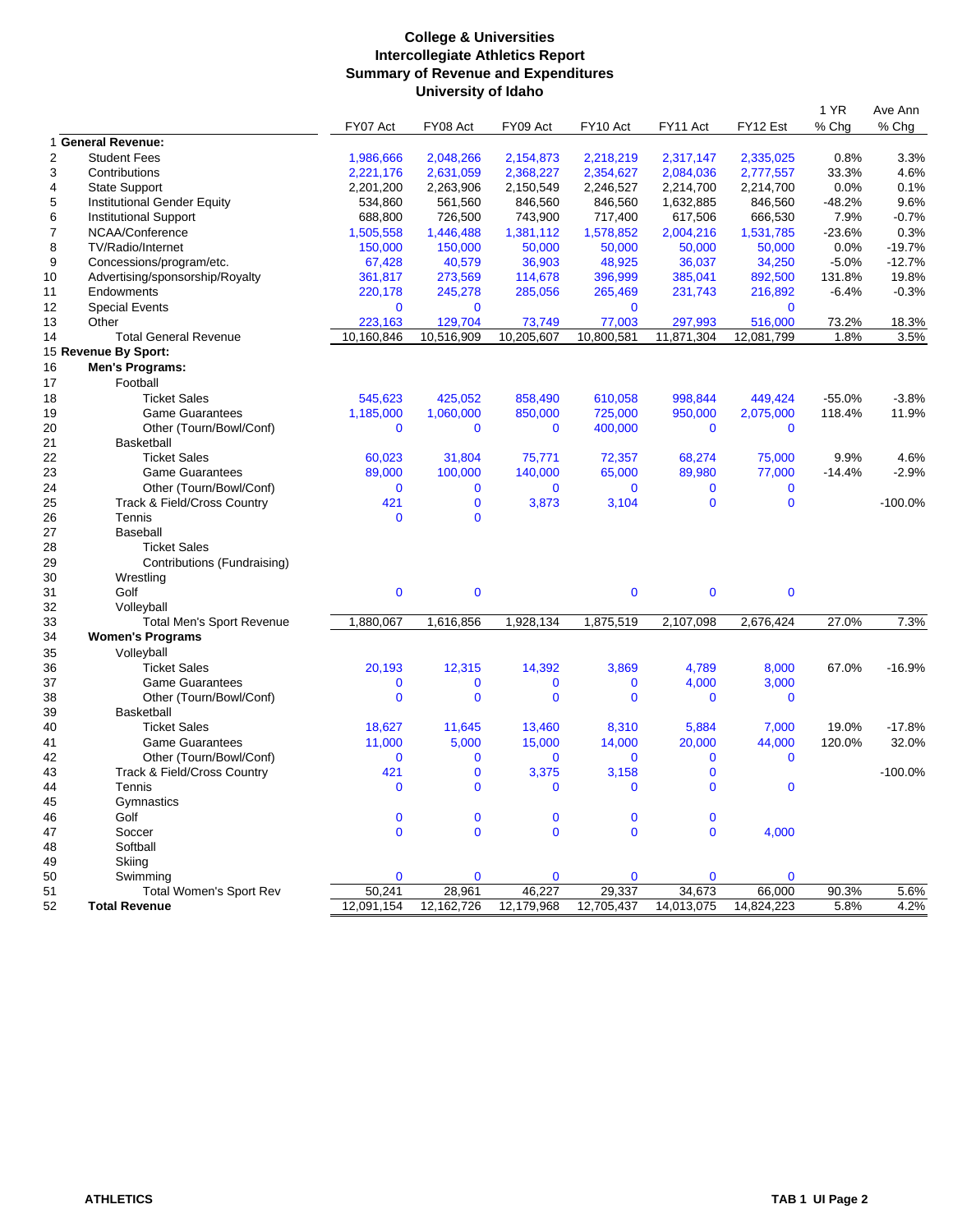|          | <b>Expenditures by Admin/Sport</b> | FY07 Act               | FY08 Act               | FY09 Act                | FY10 Act     | FY11 Act     | FY12 Est                  | 1 YR<br>% Chq | Ave Ann<br>% Chq |
|----------|------------------------------------|------------------------|------------------------|-------------------------|--------------|--------------|---------------------------|---------------|------------------|
|          | 53 Administrative and General      |                        |                        |                         |              |              |                           |               |                  |
| 54       | <b>Athletic Director Office</b>    | 801,364                | 710,283                | 813,976                 | 990,936      | 969,157      | 978,649                   | 1.0%          | 4.1%             |
| 55       | <b>Fund Raising Office</b>         | 398,229                | 376,990                | 269,717                 | 309,804      | 316,086      | 361,748                   | 14.4%         | $-1.9%$          |
| 56       | <b>Academics Support</b>           | 220,728                | 265,112                | 256,306                 | 189,314      | 139,842      | 151,929                   | 8.6%          | $-7.2%$          |
| 57       | <b>Media Relations</b>             | 202,651                | 218,419                | 224,066                 | 195,018      | 187,655      | 193,769                   | 3.3%          | $-0.9%$          |
|          | Marketing and Promotions           | 150,095                | 148,638                | 113,371                 | 160,798      | 157,666      | 179,816                   | 14.0%         | 3.7%             |
| 58<br>59 |                                    | 39,151                 | 30,369                 | 61,302                  | 75,780       | 228,959      | 268,415                   | 17.2%         | 47.0%            |
| 60       | <b>Ticket Office</b>               | 561,424                | 625,537                | 523,376                 | 568,597      | 585,811      | 250,000                   | $-57.3%$      | $-14.9%$         |
|          | <b>Athletic Training Room</b>      | 415,452                |                        |                         |              |              |                           | $-1.2%$       | $-0.3%$          |
| 61       | Memberships and Dues               |                        | 415,144                | 412,144                 | 406,768      | 414,258      | 409,100                   |               |                  |
| 62<br>63 | Facilities Mtn & Debt Service      | $\mathbf 0$<br>289,794 | $\mathbf 0$            | 40,265                  | 63,922       | $\mathbf 0$  | $\mathbf{0}$              | $-62.5%$      | $-45.4%$         |
|          | Capital Improvements               |                        | 537,515                | 57,276                  | 13,203       | 37,321       | 14,000                    |               |                  |
| 64       | <b>NCAA/Special Event/Bowls</b>    | $\mathbf 0$<br>798,340 | $\mathbf 0$<br>734,177 | $\mathbf{0}$<br>658,233 | 381,917      | $\mathbf 0$  | $\mathbf{0}$<br>1,224,649 |               |                  |
| 65       | <b>Other Miscellaneous</b>         |                        |                        |                         | 627,543      | 661,496      |                           | 85.1%         | 8.9%             |
|          | 66 Total Admin & General           | 3,877,228              | 4,062,184              | 3,430,032               | 3,983,600    | 3,698,251    | 4,032,075                 | 9.0%          | 0.8%             |
| 67       |                                    |                        |                        |                         |              |              |                           |               |                  |
|          | 68 Men's Programs:                 |                        |                        |                         |              |              |                           |               |                  |
| 69       | Football                           | 3,618,892              | 3,626,395              | 4,158,655               | 3,555,514    | 4,587,974    | 4,882,647                 | 6.4%          | 6.2%             |
| 70       | Basketball                         | 978,109                | 1,107,745              | 1,229,641               | 1,184,482    | 1,377,144    | 1,345,848                 | $-2.3%$       | 6.6%             |
| 71       | Track & Field/Cross Country        | 360,532                | 384,230                | 395,861                 | 415,926      | 396,216      | 412,494                   | 4.1%          | 2.7%             |
| 72       | Tennis                             | 99,653                 | 110,977                | 134,539                 | 166,566      | 156,923      | 184,955                   | 17.9%         | 13.2%            |
| 73       | Baseball                           | $\mathbf{0}$           | $\mathbf 0$            | $\mathbf 0$             | $\mathbf 0$  | $\mathbf{0}$ | $\Omega$                  |               |                  |
| 74       | Wrestling                          | $\Omega$               | $\mathbf{0}$           | $\Omega$                | $\mathbf{0}$ | $\mathbf 0$  | $\Omega$                  |               |                  |
| 75       | Golf                               | 143,782                | 179,376                | 169,331                 | 179,069      | 198,443      | 193,608                   | $-2.4%$       | 6.1%             |
| 76       | Volleyball                         | $\mathbf 0$            | $\mathbf 0$            | $\mathbf 0$             | $\mathbf 0$  | $\bf{0}$     | $\mathbf 0$               |               |                  |
| 77       | Rodeo                              | $\Omega$               | $\mathbf{0}$           | $\mathbf{0}$            | $\Omega$     | $\Omega$     | $\Omega$                  |               |                  |
|          | <b>78 Total Men's Programs</b>     | 5,200,968              | 5,408,723              | 6,088,027               | 5,501,557    | 6,716,700    | 7,019,552                 | 4.5%          | 6.2%             |
| 79       |                                    |                        |                        |                         |              |              |                           |               |                  |
|          | 80 Women's Programs                |                        |                        |                         |              |              |                           |               |                  |
| 81       | Volleyball                         | 524,178                | 565,890                | 582,484                 | 574,067      | 607,615      | 663,308                   | 9.2%          | 4.8%             |
| 82       | <b>Basketball</b>                  | 721,839                | 803,362                | 871,047                 | 819,638      | 865,568      | 1,053,432                 | 21.7%         | 7.9%             |
| 83       | Track & Field/Cross Country        | 423,565                | 529,622                | 469,861                 | 492,382      | 443,724      | 506,468                   | 14.1%         | 3.6%             |
| 84       | Tennis                             | 142,365                | 138,986                | 211,775                 | 170,545      | 216,623      | 236,204                   | 9.0%          | 10.7%            |
| 85       | Gymnastics                         | $\mathbf 0$            | $\mathbf 0$            | $\mathbf 0$             | $\mathbf 0$  | $\mathbf 0$  | $\mathbf 0$               |               |                  |
| 86       | Golf                               | 172,610                | 207,810                | 197,558                 | 209,922      | 225,705      | 225,850                   | 0.1%          | 5.5%             |
| 87       | Soccer                             | 355,950                | 403,600                | 433,102                 | 411,111      | 520,781      | 556,383                   | 6.8%          | 9.3%             |
| 88       | Softball                           | $\mathbf 0$            | 0                      | $\bf{0}$                | $\mathbf 0$  | $\bf{0}$     | $\mathbf 0$               |               |                  |
| 89       | Skiing                             | $\Omega$               | $\mathbf{0}$           | $\Omega$                | $\Omega$     | $\mathbf{0}$ | $\Omega$                  |               |                  |
| 90       | Swimming                           | 348,723                | 442,496                | 337,235                 | 508,832      | 502,662      | 525,776                   | 4.6%          | 8.6%             |
|          | 91 Total Women's Programs          | 2,689,230              | 3,091,766              | 3,103,062               | 3,186,497    | 3,382,678    | 3,767,422                 | 11.4%         | 7.0%             |
| 92       |                                    |                        |                        |                         |              |              |                           |               |                  |
|          | 93 Total Expenditures              | 11,767,426             | 12,562,673             | 12,621,121              | 12,671,654   | 13,797,629   | 14,819,049                | 7.4%          | 4.7%             |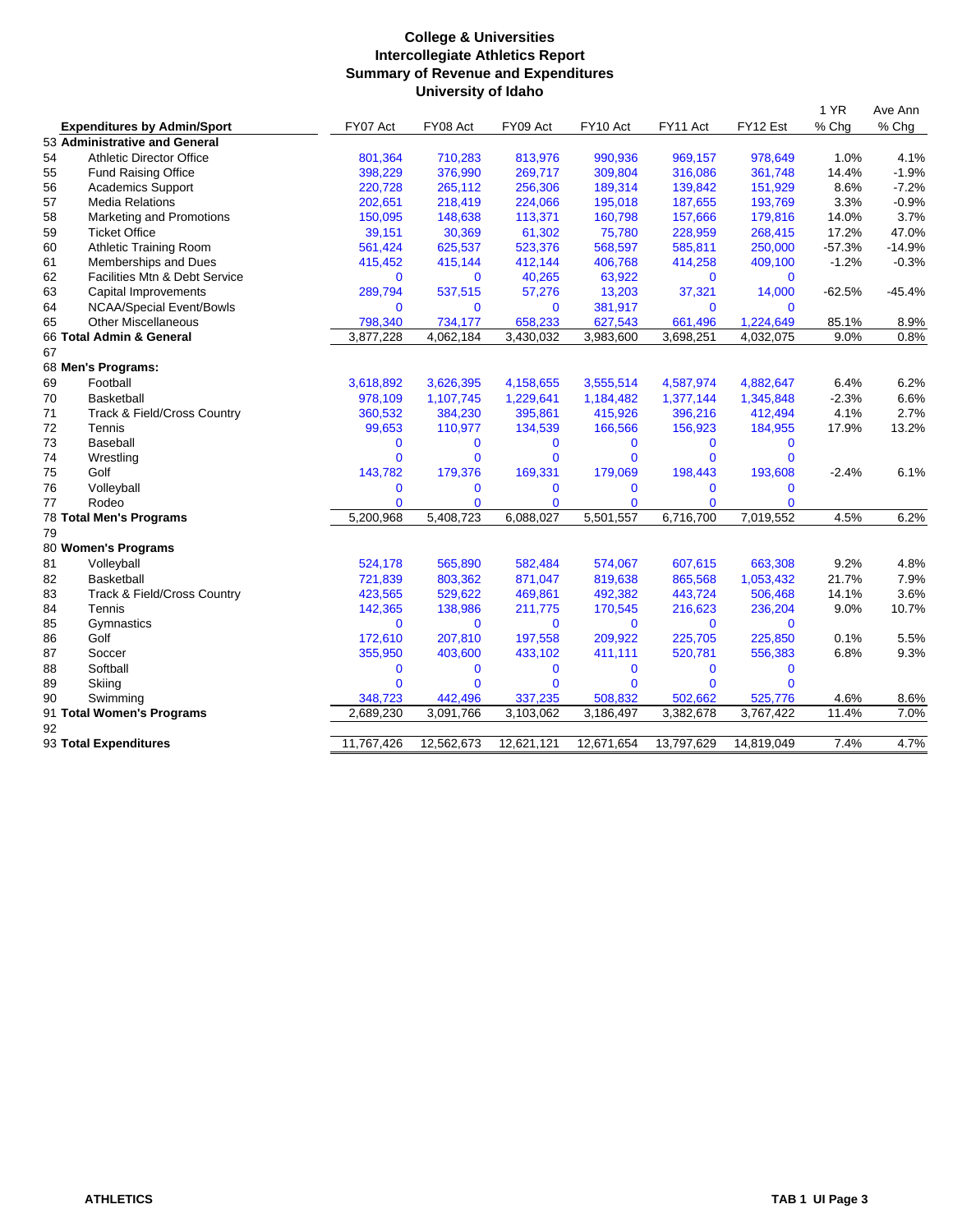|     |                                   |                |          |                |          |          |          | 1 YR     | Ave Ann |
|-----|-----------------------------------|----------------|----------|----------------|----------|----------|----------|----------|---------|
|     | <b>Participants by Sport</b>      | FY07 Act       | FY08 Act | FY09 Act       | FY10 Act | FY11 Act | FY12 Est | % Chg    | % Chg   |
|     | 94 Men's Programs:                |                |          |                |          |          |          |          |         |
| 95  | Football                          | 125            | 107      | 108            | 102      | 112      | 111      | $-0.9%$  | $-2.3%$ |
| 96  | <b>Basketball</b>                 | 16             | 16       | 17             | 15       | 14       | 14       | 0.0%     | $-2.6%$ |
| 97  | Track & Field/Cross Country       | 41             | 43       | 45             | 38       | 43       | 42       | $-2.3%$  | 0.5%    |
| 98  | Tennis                            | 12             | 10       | $\overline{7}$ | 11       | 13       | 12       | $-7.7%$  | 0.0%    |
| 99  | Baseball                          |                |          |                |          |          |          |          |         |
| 100 | Wrestling                         |                |          |                |          |          |          |          |         |
| 101 | Golf                              | 9              | 10       | 8              | 8        | 8        | 11       | 37.5%    | 4.1%    |
| 102 | Volleyball                        |                |          |                |          |          |          |          |         |
| 103 | Rodeo                             |                |          |                |          |          |          |          |         |
| 104 | <b>Total Male Participation</b>   | 203            | 186      | 185            | 174      | 190      | 190      | 0.0%     | $-1.3%$ |
|     | 105 Women's Programs              |                |          |                |          |          |          |          |         |
| 106 | Volleyball                        | 16             | 12       | 15             | 17       | 15       | 17       | 13.3%    | 1.2%    |
| 107 | Basketball                        | 16             | 14       | 14             | 13       | 15       | 16       | 6.7%     | 0.0%    |
| 108 | Track & Field/Cross Country       | 33             | 34       | 44             | 40       | 40       | 42       | 5.0%     | 4.9%    |
| 109 | Tennis                            | 8              | 11       | 12             | 10       | 12       | 9        | $-25.0%$ | 2.4%    |
| 110 | Gymnastics                        |                |          |                |          |          |          |          |         |
| 111 | Golf                              | $\overline{7}$ | 6        | 7              | 8        | 8        | 9        | 12.5%    | 5.2%    |
| 112 | Soccer                            | 26             | 24       | 25             | 22       | 20       | 26       | 30.0%    | 0.0%    |
| 113 | Softball                          |                |          |                |          |          |          |          |         |
| 114 | Skiing                            |                |          |                |          |          |          |          |         |
| 115 | Swimming                          | 25             | 25       | 24             | 25       | 25       | 26       | 4.0%     | 0.8%    |
| 116 | Rodeo                             |                |          |                |          |          |          |          |         |
| 117 | <b>Total Female Participation</b> | 131            | 126      | 141            | 135      | 135      | 145      | 7.4%     | 2.1%    |
|     | 118 Total Participants            | 334            | 312      | 326            | 309      | 325      | 335      | 3.1%     | 0.1%    |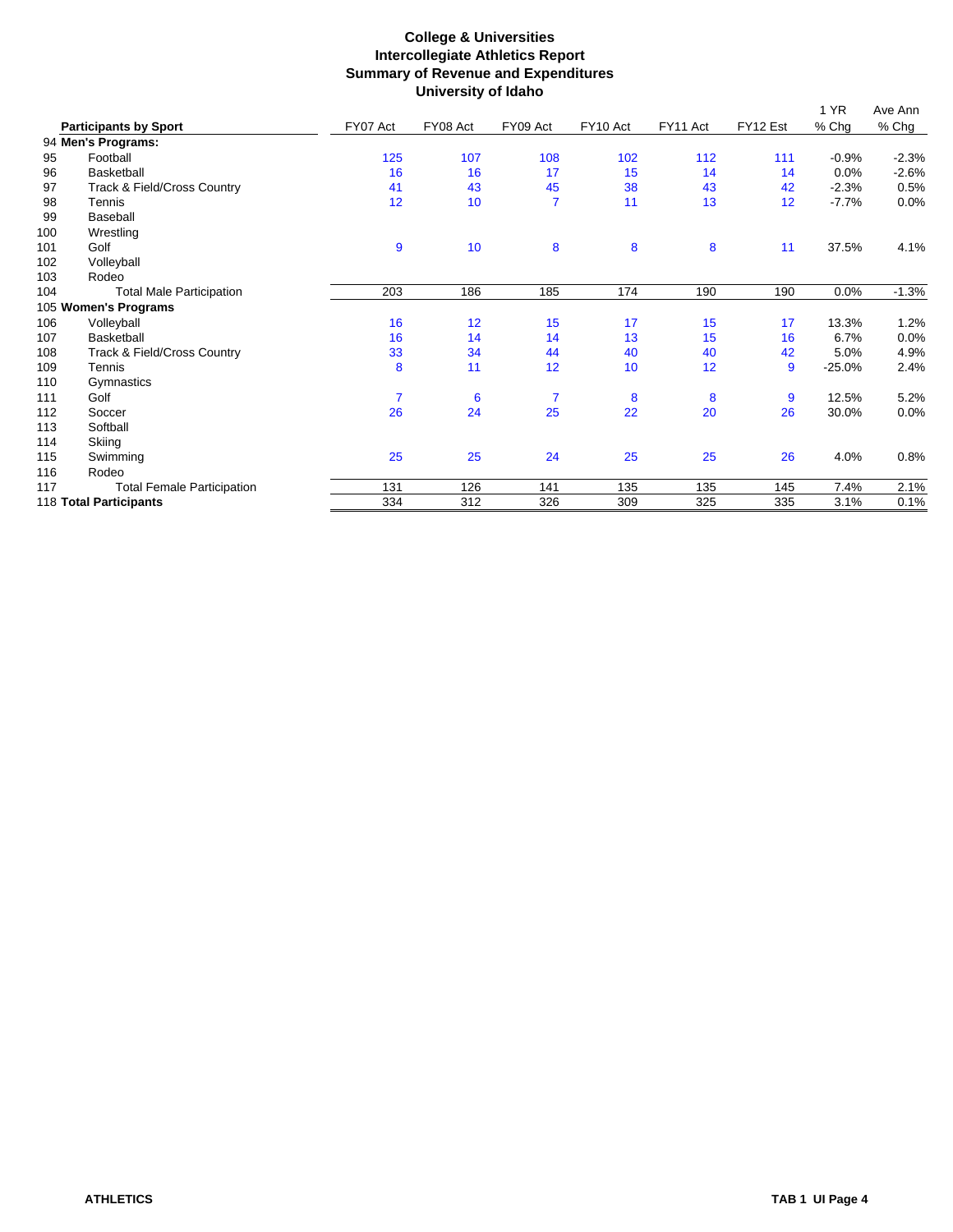|     | <b>Full Ride Scholarships (Hdct)</b>    | FY07 Act | FY08 Act | FY09 Act | FY10 Act | FY11 Act | FY12 Est | 1 YR<br>% Chg | Ave Ann<br>% Chg |
|-----|-----------------------------------------|----------|----------|----------|----------|----------|----------|---------------|------------------|
|     | 119 Men's Programs:                     |          |          |          |          |          |          |               |                  |
| 120 | Football                                | 68.5     | 69.5     | 65.0     | 67.0     | 66.0     | 76.0     | 15.2%         | 2.1%             |
| 121 | <b>Basketball</b>                       | 12.0     | 10.0     | 12.0     | 11.0     | 11.0     | 13.0     | 18.2%         | 1.6%             |
| 122 | Track & Field/Cross Country             | 6.0      | 4.0      | 5.0      | 6.0      | 6.0      | 7.0      | 16.7%         | 3.1%             |
| 123 | Tennis                                  |          |          | 1.0      | 0.0      | 0.0      | 0.0      |               |                  |
| 124 | <b>Baseball</b>                         |          |          |          |          |          |          |               |                  |
| 125 | Wrestling                               |          |          |          |          |          |          |               |                  |
| 126 | Golf                                    |          |          | 2.0      | 1.0      | 1.0      | 0.0      | $-100.0%$     |                  |
| 127 | Volleyball                              |          |          |          |          |          |          |               |                  |
|     |                                         |          |          |          |          |          |          |               |                  |
| 128 | Subtotal<br>129 Women's Programs        | 86.5     | 83.5     | 85.0     | 85.0     | 84.0     | 96.0     | 14.3%         | 2.1%             |
|     |                                         |          |          |          |          |          |          |               |                  |
| 130 | Volleyball                              | 11.0     | 11.0     | 12.0     | 9.0      | 12.0     | 11.0     | $-8.3%$       | 0.0%             |
| 131 | Basketball                              | 14.0     | 14.0     | 11.0     | 14.0     | 13.0     | 13.0     | 0.0%          | $-1.5%$          |
| 132 | Track & Field/Cross Country             | 7.0      | 9.0      | 7.0      | 7.0      | 8.0      | 10.0     | 25.0%         | 7.4%             |
| 133 | Tennis                                  | 7.5      | 6.0      | 7.0      | 8.0      | 8.0      | 6.0      | $-25.0%$      | $-4.4%$          |
| 134 | Gymnastics                              |          |          |          |          |          |          |               |                  |
| 135 | Golf                                    | 4.0      | 4.0      | 6.0      | 5.0      | 4.0      | 5.0      | 25.0%         | 4.6%             |
| 136 | Soccer                                  | 1.0      | 2.0      | 3.0      | 3.0      | 2.0      | 2.0      | 0.0%          | 14.9%            |
| 137 | Skiing                                  |          |          |          |          |          |          |               |                  |
| 138 | Softball                                |          |          |          |          |          |          |               |                  |
| 139 | Swimming                                | 7.0      | 7.0      | 6.0      | 7.0      | 7.0      | 8.0      | 14.3%         | 2.7%             |
| 140 | Subtotal                                | 51.5     | 53.0     | 52.0     | 53.0     | 54.0     | 55.0     | 1.9%          | 1.3%             |
|     | 141 Total Scholarships                  | 138.0    | 136.5    | 137.0    | 138.0    | 138.0    | 151.0    | 9.4%          | 1.8%             |
|     | 142 Partial Scholarships by Sport (FTE) |          |          |          |          |          |          |               |                  |
|     | 143 Men's Programs:                     |          |          |          |          |          |          |               |                  |
| 144 | Football                                | 7.10     | 0.60     | 6.14     | 5.89     | 8.48     | 5.47     | $-35.5%$      | $-5.1%$          |
| 145 | <b>Basketball</b>                       | 0.00     | 1.99     | 0.00     | 1.61     | 0.74     | 0.00     | $-100.0%$     |                  |
| 146 | Track & Field/Cross Country             | 6.47     | 8.21     | 6.67     | 6.40     | 5.19     | 4.60     | $-11.4%$      | -6.6%            |
| 147 | Tennis                                  | 4.13     | 4.20     | 3.47     | 4.49     | 4.50     | 4.44     | $-1.3%$       | 1.5%             |
| 148 | Baseball                                |          |          |          |          |          |          |               |                  |
| 149 | Wrestling                               |          |          |          |          |          |          |               |                  |
| 150 | Golf                                    | 4.32     | 4.10     | 2.33     | 3.12     | 3.51     | 4.40     | 25.4%         | 0.4%             |
|     |                                         |          |          |          |          |          |          |               |                  |
| 151 | Volleyball                              |          |          |          |          |          |          |               |                  |
| 152 | Rodeo                                   | 22.02    | 19.10    | 18.61    | 21.51    | 22.42    | 18.91    | $-15.7%$      |                  |
| 153 | Subtotal                                |          |          |          |          |          |          |               | $-3.0%$          |
|     | 154 Women's Programs                    |          |          |          |          |          |          |               |                  |
| 155 | Volleyball                              | 0.00     | 0.00     | 0.00     | 1.40     | 0.00     | 1.00     |               |                  |
| 156 | <b>Basketball</b>                       | 0.00     | 0.00     | 1.08     | 0.46     | 1.01     | 0.62     | $-38.6%$      |                  |
| 157 | Track & Field/Cross Country             | 9.86     | 7.71     | 9.63     | 9.27     | 8.12     | 6.33     | $-22.0%$      | -8.5%            |
| 158 | Tennis                                  | 0.00     | 0.00     | 0.50     | 0.00     | 0.00     | 0.50     |               |                  |
| 159 | Gymnastics                              |          |          |          |          |          |          |               |                  |
| 160 | Golf                                    | 1.82     | 1.66     | 0.00     | 0.69     | 1.96     | 0.97     | $-50.5%$      | $-11.8%$         |
| 161 | Soccer                                  | 9.26     | 11.36    | 8.82     | 9.48     | 10.38    | 11.10    | 6.9%          | 3.7%             |
| 162 | Softball                                |          |          |          |          |          |          |               |                  |
| 163 | Skiing                                  |          |          |          |          |          |          |               |                  |
| 164 | Swimming                                | 6.80     | 5.94     | 5.03     | 6.35     | 6.47     | 4.00     | $-38.2%$      | $-10.1%$         |
| 165 | Rodeo                                   |          |          |          |          |          |          |               |                  |
| 166 | Subtotal                                | 27.74    | 26.67    | 25.06    | 27.65    | 27.94    | 24.52    | $-12.2%$      | $-2.4%$          |
|     | 167 Total Scholarships                  | 49.76    | 45.77    | 43.67    | 49.16    | 50.36    | 43.43    | $-13.8%$      | $-2.7%$          |
|     |                                         |          |          |          |          |          |          |               |                  |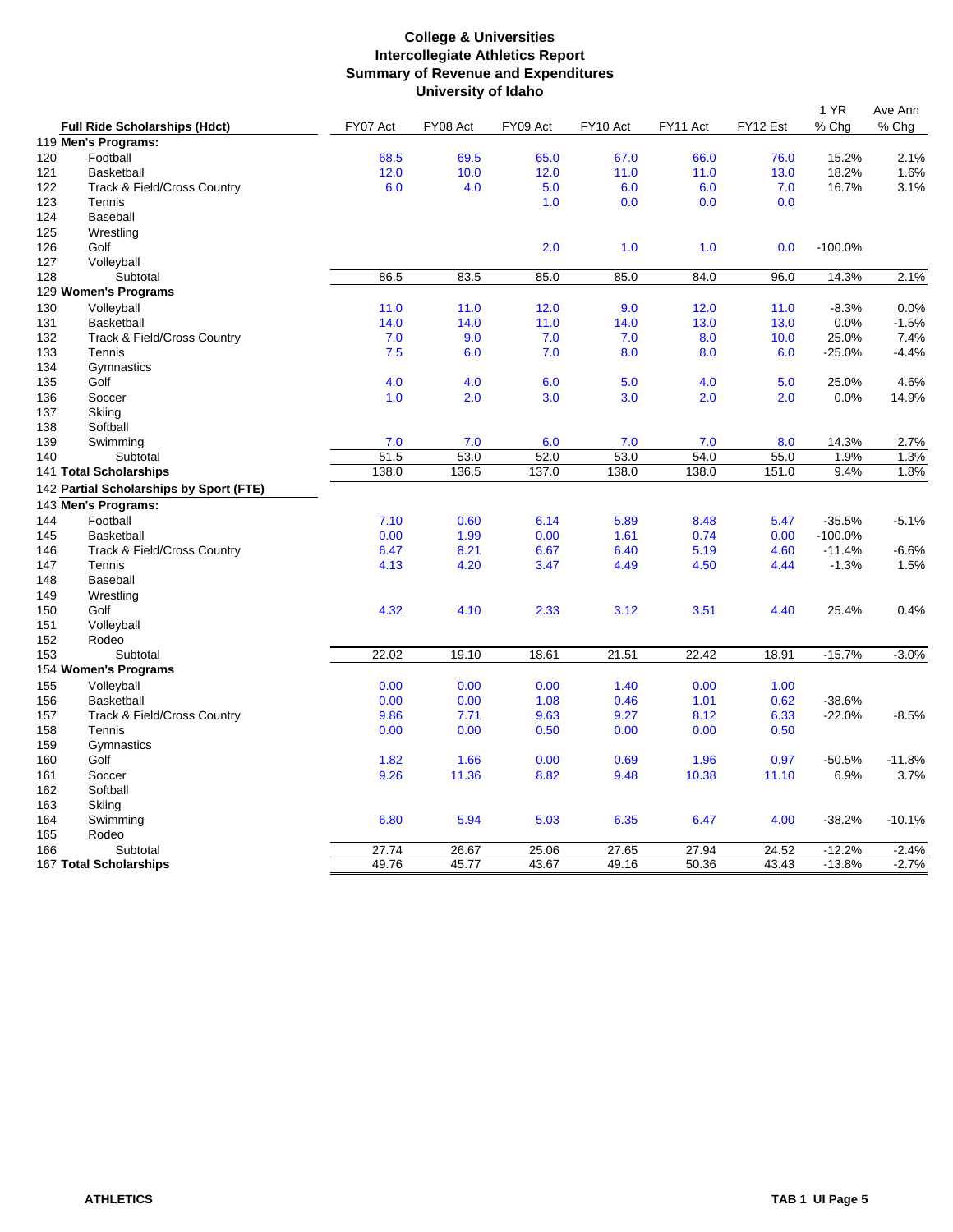### **ATHLETICS FEBRUARY 16, 2012**

### **THIS PAGE INTENTIONALLY LEFT BLANK**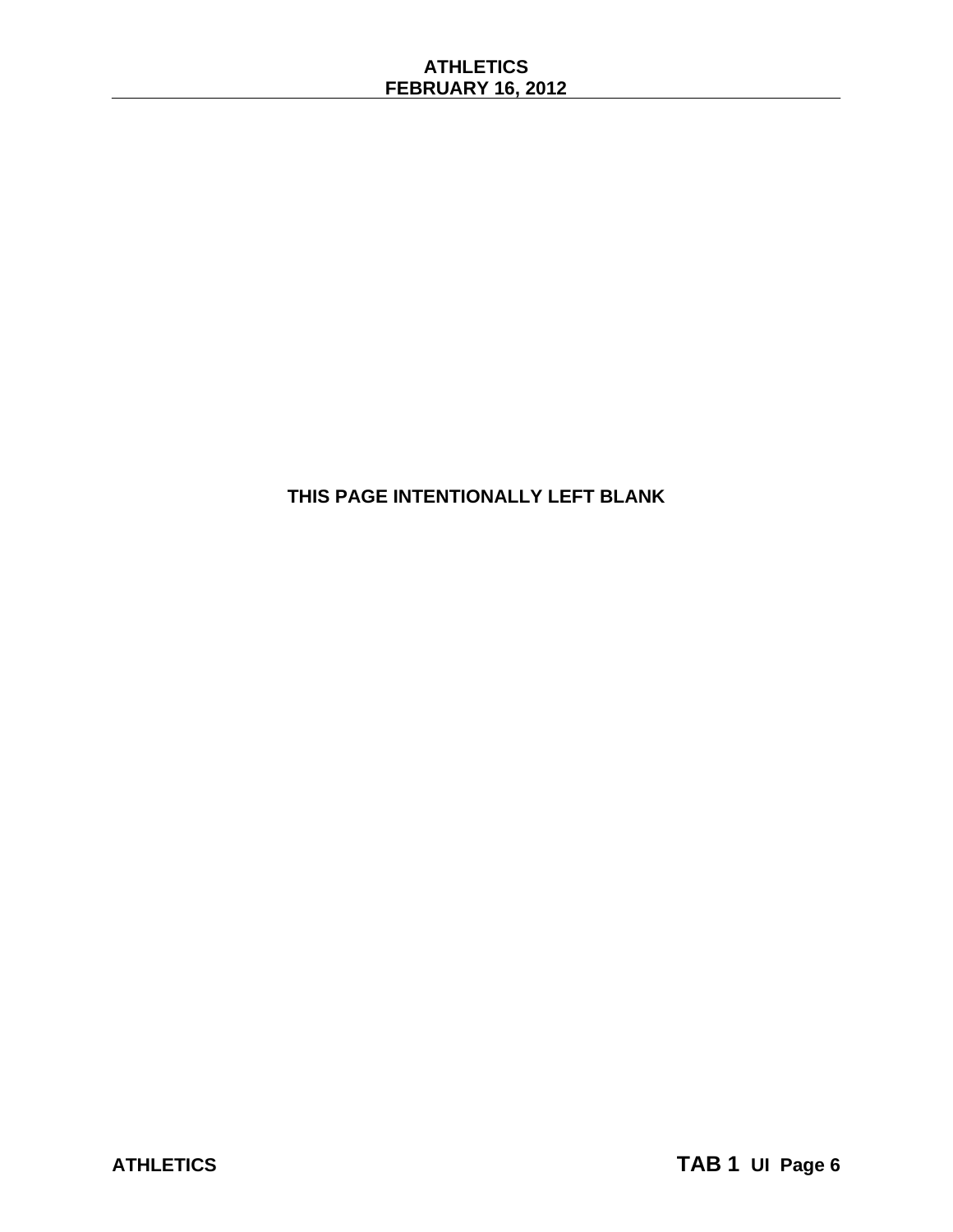| <b>Revenues/Expend/Fund Balance</b>                                                                                         | FY07 Act          | FY08 Act          | FY09 Act          | FY <sub>10</sub> Act | FY11 Act          | FY12 Est         | 1 YR<br>% Chg  | Ave Ann<br>% Chg   |
|-----------------------------------------------------------------------------------------------------------------------------|-------------------|-------------------|-------------------|----------------------|-------------------|------------------|----------------|--------------------|
| 1 Revenue (Detail):                                                                                                         |                   |                   |                   |                      |                   |                  |                |                    |
| 2<br><b>Program Revenue:</b>                                                                                                |                   |                   |                   |                      |                   |                  |                |                    |
| 3<br><b>Ticket Sales</b>                                                                                                    | 31,939            | 40,859            | 34,339            | 37,188               | 37,100            | 35,000           | $-5.7%$        | 1.8%               |
| 4<br><b>Game Guarantees</b>                                                                                                 |                   |                   |                   |                      |                   |                  |                |                    |
| 5<br>Contributions                                                                                                          | 512,503           | 514,218           | 517,505           | 515,511              | 550,514           | 476,600          | $-13.4%$       | $-1.4%$            |
| 6<br>NCAA/Conference/Tournaments                                                                                            |                   |                   |                   |                      |                   |                  |                |                    |
| $\overline{7}$<br>TV/Radio/Internet Rights                                                                                  | 5,500             | 6,300             | 5,900             | 8,800                | 6,350             | 5,000            | $-21.3%$       | $-1.9%$            |
| 8<br>Program/Novelty Sales,                                                                                                 |                   |                   |                   |                      |                   |                  |                |                    |
| 9<br>Concessions, Parking                                                                                                   |                   |                   |                   |                      |                   |                  |                |                    |
| 10<br>Royalty, Advertisement, Sponsorship                                                                                   |                   |                   |                   |                      |                   |                  |                |                    |
| Endowment/Investment Income<br>11                                                                                           |                   |                   |                   |                      |                   |                  |                |                    |
| Other<br>12<br><b>Total Program Revenue</b>                                                                                 | 549,942           | 561,377           | 557,744           | 561,499              | 593,964           | 516,600          | $-13.0%$       |                    |
| 13<br>Non-Program Revenue:<br>14                                                                                            |                   |                   |                   |                      |                   |                  |                | $-1.2%$            |
| NCAA/Bowl/World Series<br>15                                                                                                | 545,690           | 605,197           | 504,117           | 463,657              | 427,581           | 460,000          | 7.6%           | $-3.4%$            |
| <b>Student Activity Fees</b><br>16                                                                                          | 292,765           | 294,890           | 292,440           | 319,920              | 331,329           | 350,000          | 5.6%           | 3.6%               |
| <b>General Education Funds</b><br>17                                                                                        | 807,341           | 831,880           | 844,675           | 817,036              | 783,656           | 810,000          | 3.4%           | 0.1%               |
| 18<br>GenEd Funds for Gender Eq.                                                                                            | * See Note        | * See Note        | * See Note        | * See Note           | * See Note        | * See Note       |                |                    |
| 19<br><b>Institutional Funds</b>                                                                                            | 82,235            | 126,500           | 126,500           | 126,500              | 126,500           | 126,500          | $0.0\%$        | 9.0%               |
| Subtotal State/Inst. Support<br>20                                                                                          | 889,576           | 958,380           | 971,175           | 943,536              | 910,156           | 936,500          | 2.9%           | 1.0%               |
| Total Non-Program Revenue<br>21                                                                                             | 1,728,031         | 1,858,467         | 1,767,732         | 1,727,113            | 1,669,066         | 1,746,500        | 4.6%           | 0.2%               |
| <b>Subtotal Operating Revenue:</b><br>22                                                                                    | 2,277,973         | 2,419,844         | 2,325,476         | 2,288,612            | 2,263,030         | 2,263,100        | 0.0%           | $-0.1%$            |
| 23<br><b>Non-Cash Revenue</b>                                                                                               |                   |                   |                   |                      |                   |                  |                |                    |
| 24<br><b>Third Party Support</b>                                                                                            | 25,000            | 29,400            | 29,500            | 36,989               | 25,550            | 31,000           | 21.3%          | 4.4%               |
| Indirect Institutional Support<br>25                                                                                        | 121,784           | 151,604           | 162,004           | 184,702              | 159,528           | 162,500          | 1.9%           | 5.9%               |
| Non-Cash Revenue<br>26                                                                                                      |                   |                   |                   |                      |                   |                  |                |                    |
| <b>Non-Resident Tuition Waivers</b><br>27                                                                                   | 542,868           | 688,692           | 979,004           | 1,001,002            | 1,030,456         | 1,153,400        | 11.9%          | 16.3%              |
| Subtotal Non-Cash Revenue<br>28                                                                                             | 689,652           | 869,696           | 1,170,508         | 1,222,693            | 1,215,534         | 1,346,900        | 10.8%          | 14.3%              |
| 29 Total Revenue:                                                                                                           | 2,967,625         | 3,289,540         | 3,495,984         | 3,511,305            | 3,478,564         | 3,610,000        | 3.8%           | 4.0%               |
| * Institutional gender equity for FY2007 thru FY2012 is reflected in line 27 Non-Resident Tuition Waivers as a result<br>30 |                   |                   |                   |                      |                   |                  |                |                    |
| of the increased Athletic Fee Waivers approved by Board action on August 10, 2006<br>31 Expenditures:                       |                   |                   |                   |                      |                   |                  |                |                    |
| 32<br><b>Operating Expenditures:</b>                                                                                        |                   |                   |                   |                      |                   |                  |                |                    |
| <b>Athletics Student Aid</b><br>33                                                                                          | 361,116           | 406,892           | 450,610           | 455,825              | 478,700           | 474,650          | $-0.8%$        | 5.6%               |
| 34<br>Guarantees                                                                                                            | 35,546            | 18,131            | 31,247            | 56,567               | 36,963            | 44,500           | 20.4%          | 4.6%               |
| <b>Coaching Salary/Benefits</b><br>35                                                                                       | 415,198           | 461,205           | 470,251           | 495,978              | 410,023           | 512,550          | 25.0%          | 4.3%               |
| <b>Admin Staff Salary/Benefits</b><br>36                                                                                    | 287,002           | 275,516           | 257,402           | 212,584              | 235,815           | 200,900          | $-14.8%$       | -6.9%              |
| 37<br>Severance Payments                                                                                                    |                   |                   |                   |                      |                   |                  |                |                    |
| Recruiting<br>38                                                                                                            | 17,763            | 38,229            | 25,905            | 33,810               | 41,703            | 20,900           | $-49.9%$       | 3.3%               |
| <b>Team Travel</b><br>39                                                                                                    | 190,198           | 251,739           | 231,311           | 232,572              | 286,549           | 252,000          | $-12.1%$       | 5.8%               |
| Equipment, Uniforms and Supplies<br>40                                                                                      | 140,751           | 159,211           | 133,200           | 139,711              | 178,779           | 121,600          | $-32.0%$       | $-2.9%$            |
| <b>Game Expenses</b><br>41                                                                                                  | 79,653            | 72,188            | 75,964            | 83,699               | 62,707            | 74,300           | 18.5%          | $-1.4%$            |
| Fund Raising, Marketing, Promotion<br>42                                                                                    |                   |                   |                   |                      |                   |                  |                |                    |
| Direct Facilities/Maint/Rentals<br>43                                                                                       |                   |                   |                   |                      |                   |                  |                |                    |
| 44<br>Debt Service on Facilities                                                                                            |                   |                   |                   |                      |                   |                  |                |                    |
| <b>Spirit Groups</b><br>45                                                                                                  |                   |                   |                   |                      |                   |                  |                |                    |
| Medical Expenses & Insurance<br>46                                                                                          | 27,068            | 20,000            | 20,000            | 16,800               | 17,930            | 17,000           | $-5.2%$        | $-8.9%$            |
| Memberships & Dues<br>47                                                                                                    |                   |                   |                   |                      |                   |                  |                |                    |
| NCAA//Bowls/World Series<br>48                                                                                              | 531,856           | 605,644           | 497,730           | 495,660              | 458,361           | 455,000          | $-0.7%$        | $-3.1%$            |
| <b>Other Operating Expenses</b><br>49                                                                                       | 103,281           | 105,450           | 102,401           | 94,268               | 74,843            | 84,700           | 13.2%          | $-3.9%$            |
| <b>Subtotal Operating Expenditures</b><br>50                                                                                | 2,189,432         | 2,414,205         | 2,296,021         | 2,317,474            | 2,282,373         | 2,258,100        | $-1.1%$        | 0.6%               |
| <b>Non-Cash Expenditures</b><br>51                                                                                          |                   |                   |                   |                      |                   |                  |                |                    |
| 3rd Party Coaches Compensation<br>52                                                                                        |                   |                   |                   |                      |                   |                  |                |                    |
| 3rd Party Admin Staff Compensation<br>53<br>Indirect Facilities & Admin Support                                             |                   |                   |                   | 184,702              |                   | 162,500          |                |                    |
| 54<br>Non-Cash Expense<br>55                                                                                                | 121,784<br>25,000 | 151,604<br>29,400 | 162,004<br>29,500 | 36,989               | 159,528<br>25,550 | 31,000           | 1.9%<br>21.3%  | 5.9%<br>4.4%       |
| Non-Resident Tuition Waivers<br>56                                                                                          | 542,868           | 688,692           | 979,004           | 1,001,002            | 1,030,456         | 1,153,400        | 11.9%          | 16.3%              |
| Subtotal Non-Cash Expenditures<br>57                                                                                        | 689,652           | 869,696           | 1,170,508         | 1,222,693            | 1,215,534         | 1,346,900        | 10.8%          | 14.3%              |
| 58 Total Expenditures:                                                                                                      | 2,879,084         | 3,283,901         | 3,466,529         | 3,540,167            | 3,497,907         | 3,605,000        | 3.1%           | 4.6%               |
| 59                                                                                                                          |                   |                   |                   |                      |                   |                  |                |                    |
| 60 Net Income/(deficit)                                                                                                     | 88,541            | 5,639             | 29,455            | (28, 862)            | (19, 343)         | 5,000            | $-125.8%$      | $-43.7%$           |
| 61                                                                                                                          |                   |                   |                   |                      |                   |                  |                |                    |
| 62 Ending Fund Balance 6/30                                                                                                 | 108,536           | 114,175           | 143,630           | 114,768              | 95,425            | 100,425          | 5.2%           | $-1.5%$            |
| 63                                                                                                                          |                   |                   |                   |                      |                   |                  |                |                    |
| 64 Sport Camps & Clinics                                                                                                    |                   |                   |                   |                      |                   |                  |                |                    |
| Camp Revenue<br>65                                                                                                          | 65,841            | 69,609            | 83,582            | 55,901               | 56,367            | 60,000           | 6.4%           | $-1.8%$            |
| Coach Compensation from Camp                                                                                                |                   |                   |                   |                      |                   |                  | 29.0%          | 9.4%               |
| 66                                                                                                                          | 12,750            | 19,500            | 17,450<br>45,027  | 18,675<br>33,252     | 15,500            | 20,000           |                |                    |
| Camp Expenditures<br>67<br><b>Total Expenses</b>                                                                            | 43,557<br>56,307  | 39,814<br>59,314  | 62,477            |                      | 29,922<br>45,422  | 35,000<br>55,000 | 17.0%<br>21.1% | $-4.3%$<br>$-0.5%$ |
| 68<br>Net Income from Camps<br>69                                                                                           | 9,534             | 10,295            | 21,105            | 51,927<br>3,974      | 10,945            | 5,000            | $-54.3%$       | $-12.1%$           |
|                                                                                                                             |                   |                   |                   |                      |                   |                  |                |                    |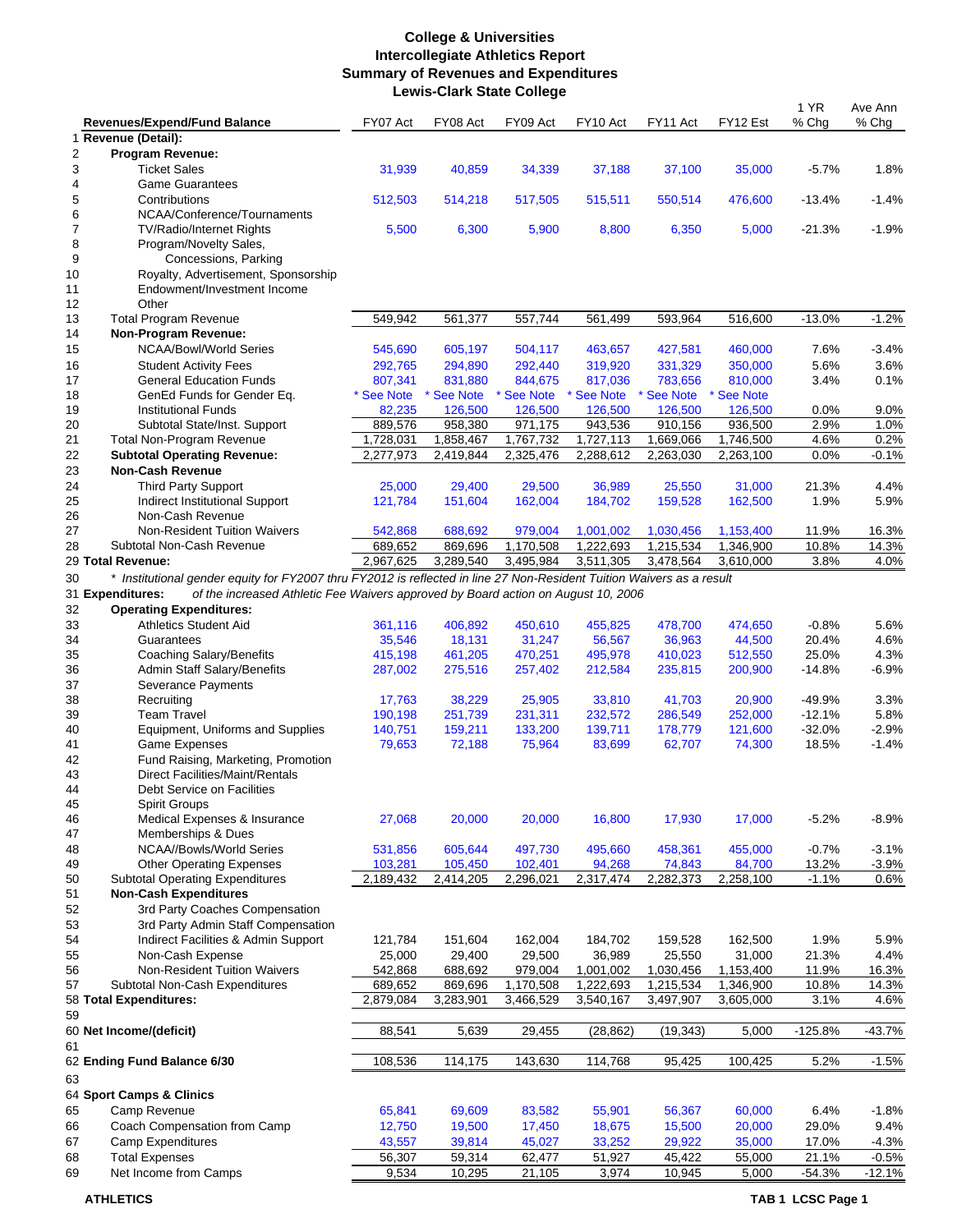|                |                                    |            |            |            |            |            |            | 1 YR     | Ave Ann  |
|----------------|------------------------------------|------------|------------|------------|------------|------------|------------|----------|----------|
|                |                                    | FY07 Act   | FY08 Act   | FY09 Act   | FY10 Act   | FY11 Act   | FY12 Est   | % Chg    | % Chg    |
|                | 1 General Revenue:                 |            |            |            |            |            |            |          |          |
| $\overline{2}$ | <b>Student Fees</b>                | 292,765    | 294,890    | 292,440    | 319,920    | 331,329    | 350,000    | 5.6%     | 3.6%     |
| 3              | Contributions                      | 180,711    | 138,686    | 181,674    | 79,846     | 85,450     | 215,000    | 151.6%   | 3.5%     |
| 4              | <b>State Support</b>               | 807,341    | 831,880    | 844,675    | 817,036    | 783,656    | 810,000    | 3.4%     | 0.1%     |
| 5              | <b>Institutional Gender Equity</b> | * See Note | * See Note | * See Note | * See Note | * See Note | * See Note |          |          |
| 6              | <b>Institutional Support</b>       | 82,235     | 126,500    | 126,500    | 126,500    | 126,500    | 126,500    | 0.0%     | 9.0%     |
| $\overline{7}$ | NCAA/Conference /World Series      | 545,690    | 605,197    | 504,117    | 463,657    | 427,581    | 460,000    | 7.6%     | $-3.4%$  |
| 8              | TV/Radio/Internet                  | 5,500      | 6,300      | 5,900      | 8,800      | 6,350      | 5,000      | $-21.3%$ | $-1.9%$  |
| 9              | Concessions/program/etc.           |            |            |            |            |            |            |          |          |
| 10             | Advertising/sponsorship/Royalty    |            |            |            |            |            |            |          |          |
| 11             | Endowments                         |            |            |            |            |            |            |          |          |
| 12             | <b>Special Events</b>              |            |            |            |            |            |            |          |          |
| 13             | Other                              |            |            |            |            |            |            |          |          |
| 14             | <b>Total General Revenue</b>       | 1,914,242  | 2,003,453  | 1,955,306  | 1,815,759  | 1,760,866  | 1,966,500  | 11.7%    | 0.5%     |
|                | 15 Revenue By Sport:               |            |            |            |            |            |            |          |          |
| 16             | <b>Men's Programs:</b>             |            |            |            |            |            |            |          |          |
| 17             | Football                           |            |            |            |            |            |            |          |          |
| 18             | <b>Ticket Sales</b>                |            |            |            |            |            |            |          |          |
| 19             | <b>Game Guarantees</b>             |            |            |            |            |            |            |          |          |
|                |                                    |            |            |            |            |            |            |          |          |
| 20             | Other (Tourn/Bowl/Conf)            |            |            |            |            |            |            |          |          |
| 21             | <b>Basketball</b>                  |            |            |            |            |            |            |          |          |
| 22             | <b>Ticket Sales</b>                | 7,027      | 8,989      | 7,555      | 8,181      | 8,162      | 7,700      | $-5.7\%$ | 1.8%     |
| 23             | <b>Game Guarantees</b>             |            |            |            |            |            |            |          |          |
| 24             | Contributions (Fundraising)        | 38,388     | 30,261     | 29,394     | 60,508     | 76,569     | 40,000     | -47.8%   | 0.8%     |
| 25             | Track & Field/Cross Country        | 17,358     | 17,333     | 18,729     | 28,118     | 24,997     | 16,000     | $-36.0%$ | $-1.6%$  |
| 26             | Tennis                             | 11,738     | 17,180     | 24,183     | 28,315     | 20,326     | 9,000      | $-55.7%$ | $-5.2%$  |
| 27             | Baseball                           |            |            |            |            |            |            |          |          |
| 28             | <b>Ticket Sales</b>                | 15,969     | 20,430     | 17,169     | 18,594     | 18,550     | 17,500     | $-5.7%$  | 1.8%     |
| 29             | Contributions (Fundraising)        | 65,018     | 76,494     | 51,037     | 69,558     | 68,921     | 67,000     | $-2.8%$  | 0.6%     |
| 30             | Wrestling                          |            |            |            |            |            |            |          |          |
| 31             | Golf (Contributions & Fundraising) | 24,284     | 15,018     | 16,038     | 12,594     | 15,840     | 10,000     | -36.9%   | $-16.3%$ |
| 32             | Volleyball                         |            |            |            |            |            |            |          |          |
| 33             | <b>Total Men's Sport Revenue</b>   | 179,782    | 185,705    | 164,105    | 225,868    | 233,365    | 167,200    | $-28.4%$ | $-1.4%$  |
| 34             | <b>Women's Programs</b>            |            |            |            |            |            |            |          |          |
| 35             | Volleyball                         |            |            |            |            |            |            |          |          |
| 36             | <b>Ticket Sales</b>                | 1,916      | 2,451      | 2,060      | 2,231      | 2,226      | 2,100      | $-5.7\%$ | 1.9%     |
| 37             | <b>Game Guarantees</b>             |            |            |            |            |            |            |          |          |
| 38             | Contributions (Fundraising)        | 26,870     | 39,033     | 40,769     | 35,556     | 43,445     | 40,100     | $-7.7%$  | 8.3%     |
| 39             | Basketball                         |            |            |            |            |            |            |          |          |
| 40             | <b>Ticket Sales</b>                | 7,027      | 8,989      | 7,555      | 8,181      | 8,162      | 7,700      | $-5.7%$  | 1.8%     |
| 41             | <b>Game Guarantees</b>             |            |            |            |            |            |            |          |          |
| 42             | Contributions (Fundraising)        | 81,369     | 87,947     | 57,416     | 77,301     | 91,420     | 32,000     | $-65.0%$ | $-17.0%$ |
| 43             | Track & Field/Cross Country        | 29,582     | 42,004     | 47,284     | 58,317     | 60,457     | 28,500     | $-52.9%$ | $-0.7%$  |
| 44             | Tennis                             | 14,394     | 26,330     | 35,264     | 37,473     | 30,337     | 9,000      | $-70.3%$ | $-9.0%$  |
| 45             | Gymnastics                         |            |            |            |            |            |            |          |          |
| 46             | Golf (Contributions & Fundraising) | 22,791     | 23,932     | 15,717     | 27,926     | 32,752     | 10,000     | $-69.5%$ | $-15.2%$ |
| 47             |                                    |            |            |            |            |            |            |          |          |
|                | Soccer<br>Softball                 |            |            |            |            |            |            |          |          |
| 48             |                                    |            |            |            |            |            |            |          |          |
| 49             | Skiing                             |            |            |            |            |            |            |          |          |
| 50             | Swimming                           |            |            |            |            |            |            |          |          |
| 51             | <b>Total Women's Sport Rev</b>     | 183,949    | 230,686    | 206,065    | 246,985    | 268,799    | 129,400    | $-51.9%$ | $-6.8%$  |
| 52             | <b>Total Revenue</b>               | 2,277,973  | 2,419,844  | 2,325,476  | 2,288,612  | 2,263,030  | 2,263,100  | 0.0%     | $-0.1%$  |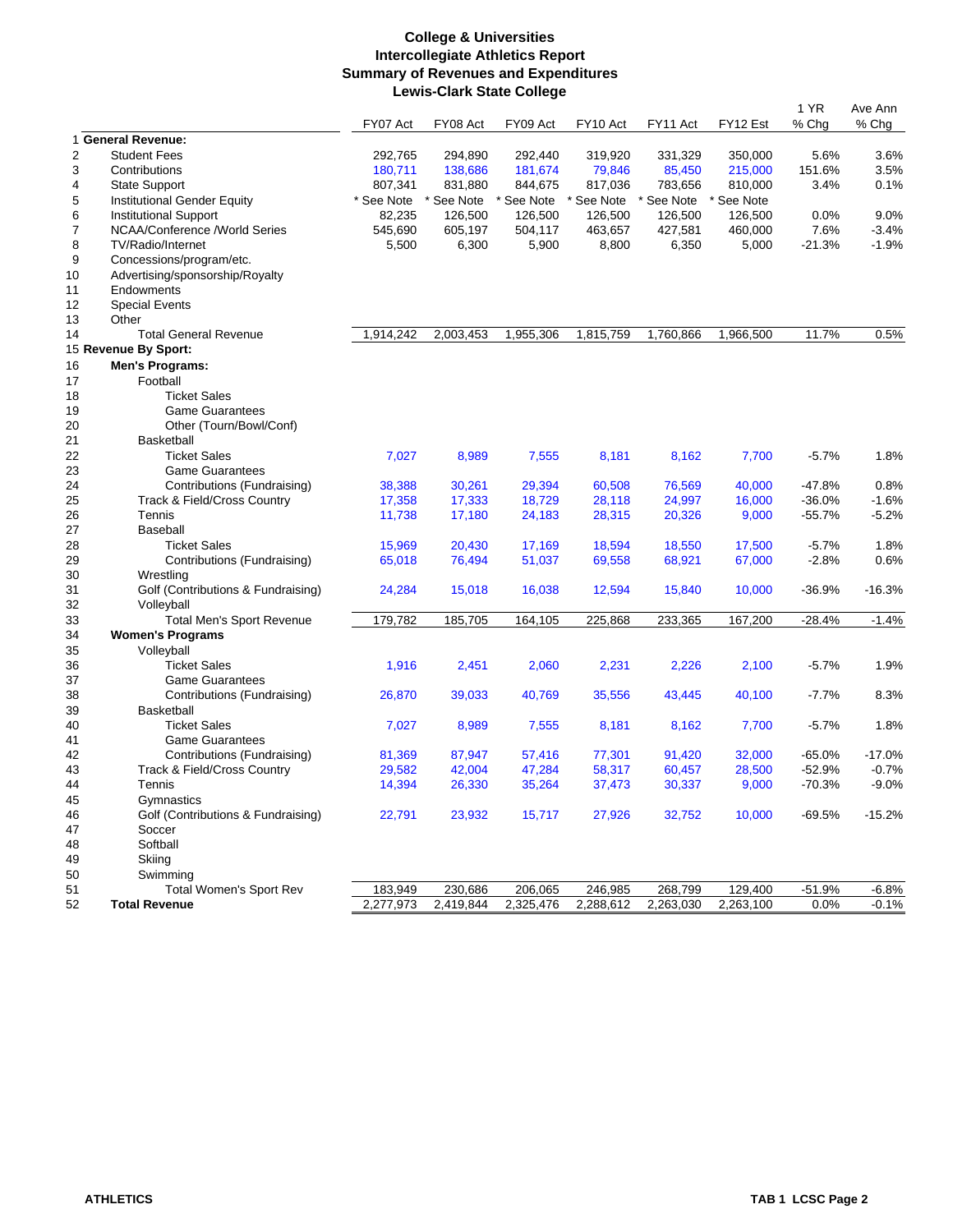|    | <b>Expenditures by Admin/Sport</b> | FY07 Act  | FY08 Act  | FY09 Act  | FY10 Act  | FY11 Act  | FY12 Est  | 1 YR<br>% Chq | Ave Ann<br>% Chq |
|----|------------------------------------|-----------|-----------|-----------|-----------|-----------|-----------|---------------|------------------|
|    | 53 Administrative and General      |           |           |           |           |           |           |               |                  |
| 54 | <b>Athletic Director Office</b>    | 402,784   | 395,358   | 350,040   | 318,686   | 318,775   | 309,406   | $-2.9%$       | $-5.1%$          |
| 55 | <b>Fund Raising Office</b>         | 5,217     | 2,114     | 6,381     | 595       | 174       |           | $-100.0%$     | $-100.0%$        |
| 56 | Academic Support                   |           |           |           |           |           |           |               |                  |
| 57 | <b>Media Relations</b>             |           |           |           |           |           |           |               |                  |
| 58 | Marketing and Promotions           |           |           |           |           |           |           |               |                  |
| 59 | <b>Ticket Office</b>               |           |           |           |           |           |           |               |                  |
| 60 | Athletic Training Room             | 47,879    | 53,614    | 52,083    | 46,440    | 29,232    | 47,850    | 63.7%         | 0.0%             |
| 61 | Memberships and Dues               |           |           |           |           |           |           |               |                  |
| 62 | Facilities Mtn & Debt Service      |           |           |           |           |           |           |               |                  |
| 63 | Capital Improvements               |           |           |           |           |           |           |               |                  |
| 64 | <b>NCAA/Special Event/Bowls</b>    |           |           |           |           |           |           |               |                  |
| 65 | Other Miscellaneous/World Series   | 531,856   | 605,644   | 497,730   | 495,660   | 458,361   | 455,000   | $-0.7%$       | $-3.1%$          |
|    | 66 Total Admin & General           | 987.736   | 1,056,730 | 906,234   | 861,381   | 806,542   | 812,256   | 0.7%          | $-3.8%$          |
| 67 |                                    |           |           |           |           |           |           |               |                  |
|    | 68 Men's Programs:                 |           |           |           |           |           |           |               |                  |
| 69 | Football                           |           |           |           |           |           |           |               |                  |
| 70 | <b>Basketball</b>                  | 208,343   | 198,221   | 213,147   | 227,163   | 268,385   | 228,918   | $-14.7%$      | 1.9%             |
| 71 | Track & Field/Cross Country        | 45,835    | 56,957    | 45,480    | 59,148    | 59,036    | 50,030    | $-15.3%$      | 1.8%             |
| 72 | Tennis                             | 31,756    | 22,094    | 32,749    | 40,353    | 52,783    | 42,632    | $-19.2%$      | 6.1%             |
| 73 | Baseball                           | 379,920   | 442,355   | 441,992   | 459,335   | 391,130   | 454,407   | 16.2%         | 3.6%             |
| 74 | Wrestling                          |           |           |           |           |           |           |               |                  |
| 75 | Golf                               | 40,895    | 48,426    | 47,926    | 47,042    | 46,833    | 45,556    | $-2.7%$       | 2.2%             |
| 76 | Volleyball                         |           |           |           |           |           |           |               |                  |
| 77 | Rodeo                              |           |           |           |           |           |           |               |                  |
|    | 78 Total Men's Programs            | 706,749   | 768,053   | 781,294   | 833,041   | 818,167   | 821,543   | 0.4%          | 3.1%             |
| 79 |                                    |           |           |           |           |           |           |               |                  |
|    | 80 Women's Programs                |           |           |           |           |           |           |               |                  |
| 81 | Volleyball                         | 158,753   | 186,354   | 199,757   | 209,998   | 227,731   | 208,557   | $-8.4%$       | 5.6%             |
| 82 | <b>Basketball</b>                  | 212,007   | 249,124   | 229,567   | 234,090   | 229,988   | 223,439   | $-2.8%$       | 1.1%             |
| 83 | Track & Field/Cross Country        | 45,066    | 69,331    | 82,642    | 92,151    | 86,496    | 89,091    | 3.0%          | 14.6%            |
| 84 | Tennis                             | 29,351    | 30,958    | 38,828    | 49,462    | 60,271    | 44,732    | $-25.8%$      | 8.8%             |
| 85 | Gymnastics                         |           |           |           |           |           |           |               |                  |
| 86 | Golf                               | 49,770    | 53,655    | 57,699    | 37,351    | 53,178    | 58,482    | 10.0%         | 3.3%             |
| 87 | Soccer                             |           |           |           |           |           |           |               |                  |
| 88 | Softball                           |           |           |           |           |           |           |               |                  |
| 89 | Skiing                             |           |           |           |           |           |           |               |                  |
| 90 | Swimming                           |           |           |           |           |           |           |               |                  |
|    | 91 Total Women's Programs          | 494,947   | 589,422   | 608,493   | 623,052   | 657,664   | 624,301   | $-5.1%$       | 4.8%             |
| 92 | 93 Total Expenditures              | 2,189,432 | 2,414,205 | 2,296,021 | 2,317,474 | 2,282,373 | 2,258,100 | $-1.1%$       | 0.6%             |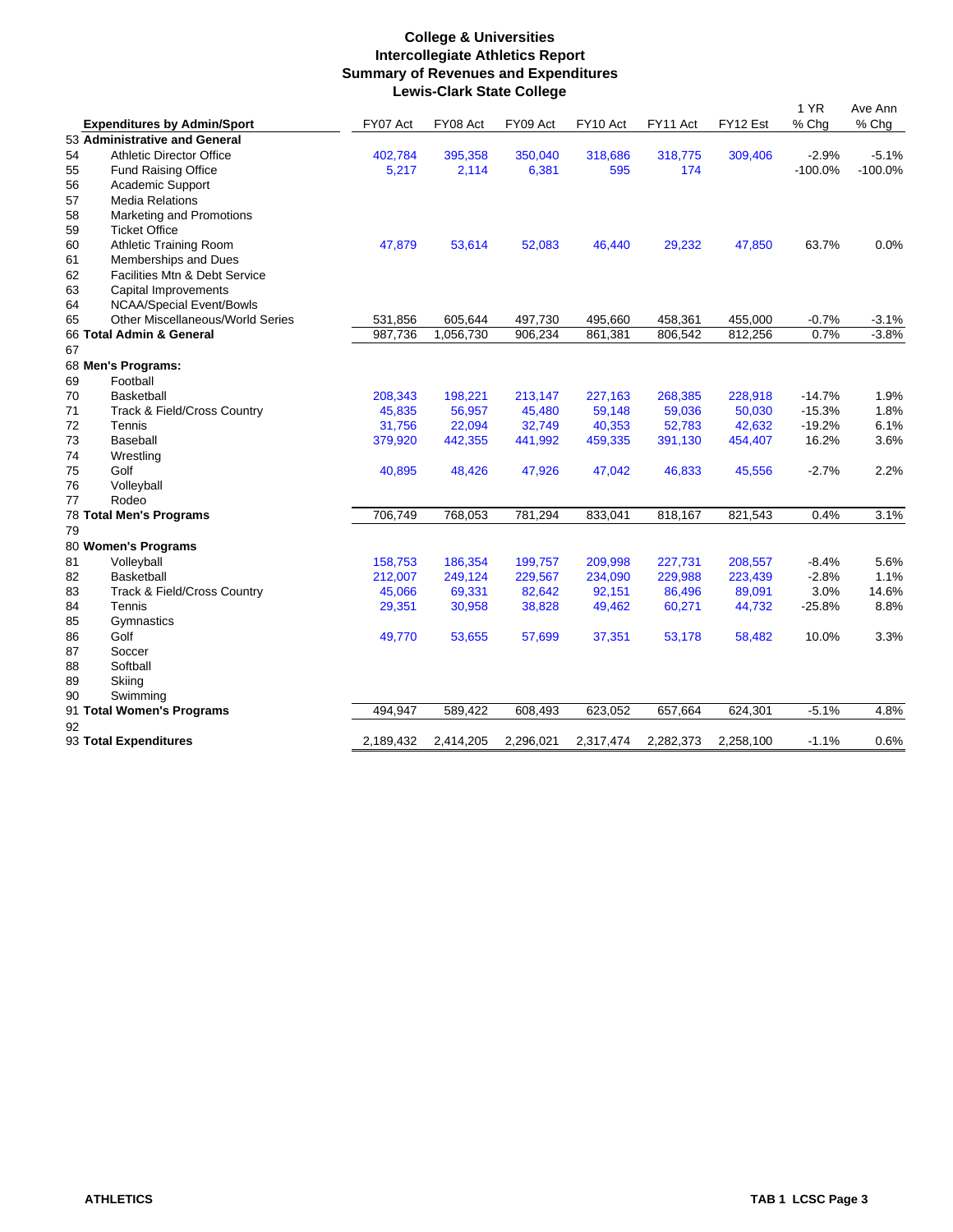|     |                                   |          |          |          |                      |          |          | 1 YR     | Ave Ann |
|-----|-----------------------------------|----------|----------|----------|----------------------|----------|----------|----------|---------|
|     | <b>Participants by Sport</b>      | FY07 Act | FY08 Act | FY09 Act | FY <sub>10</sub> Act | FY11 Act | FY12 Est | % Chq    | % Chg   |
|     | 94 Men's Programs:                |          |          |          |                      |          |          |          |         |
| 95  | Football                          |          |          |          |                      |          |          |          |         |
| 96  | <b>Basketball</b>                 | 12       | 10       | 13       | 10                   | 14       | 16       | 14.3%    | 5.9%    |
| 97  | Track & Field/Cross Country       | 6        | 16       | 17       | 18                   | 14       | 25       | 78.6%    | 33.0%   |
| 98  | Tennis                            | 9        | 8        | 13       | 15                   | 12       | 9        | $-25.0%$ | 0.0%    |
| 99  | Baseball                          | 44       | 37       | 42       | 37                   | 35       | 34       | $-2.9%$  | $-5.0%$ |
| 100 | Wrestling                         |          |          |          |                      |          |          |          |         |
| 101 | Golf                              | 5        | 8        | 8        | $\overline{7}$       | 10       | 7        | $-30.0%$ | 7.0%    |
| 102 | Volleyball                        |          |          |          |                      |          |          |          |         |
| 103 | Rodeo                             |          |          |          |                      |          |          |          |         |
| 104 | <b>Total Male Participation</b>   | 76       | 79       | 93       | 87                   | 85       | 91       | 7.1%     | 3.7%    |
|     | 105 Women's Programs              |          |          |          |                      |          |          |          |         |
| 106 | Volleyball                        | 12       | 13       | 17       | 16                   | 17       | 16       | $-5.9%$  | 5.9%    |
| 107 | <b>Basketball</b>                 | 11       | 11       | 11       | 11                   | 12       | 12       | 0.0%     | 1.8%    |
| 108 | Track & Field/Cross Country       | 9        | 15       | 23       | 23                   | 20       | 29       | 45.0%    | 26.4%   |
| 109 | Tennis                            | 11       | 9        | 13       | 14                   | 12       | 10       | $-16.7%$ | $-1.9%$ |
| 110 | Gymnastics                        |          |          |          |                      |          |          |          |         |
| 111 | Golf                              | 10       | 9        | 10       | 10                   | 10       | 8        | $-20.0%$ | $-4.4%$ |
| 112 | Soccer                            |          |          |          |                      |          |          |          |         |
| 113 | Softball                          |          |          |          |                      |          |          |          |         |
| 114 | Skiing                            |          |          |          |                      |          |          |          |         |
| 115 | Swimming                          |          |          |          |                      |          |          |          |         |
| 116 | Rodeo                             |          |          |          |                      |          |          |          |         |
| 117 | <b>Total Female Participation</b> | 53       | 57       | 74       | 74                   | 71       | 75       | 5.6%     | 7.2%    |
|     | 118 Total Participants            | 129      | 136      | 167      | 161                  | 156      | 166      | 6.4%     | 5.2%    |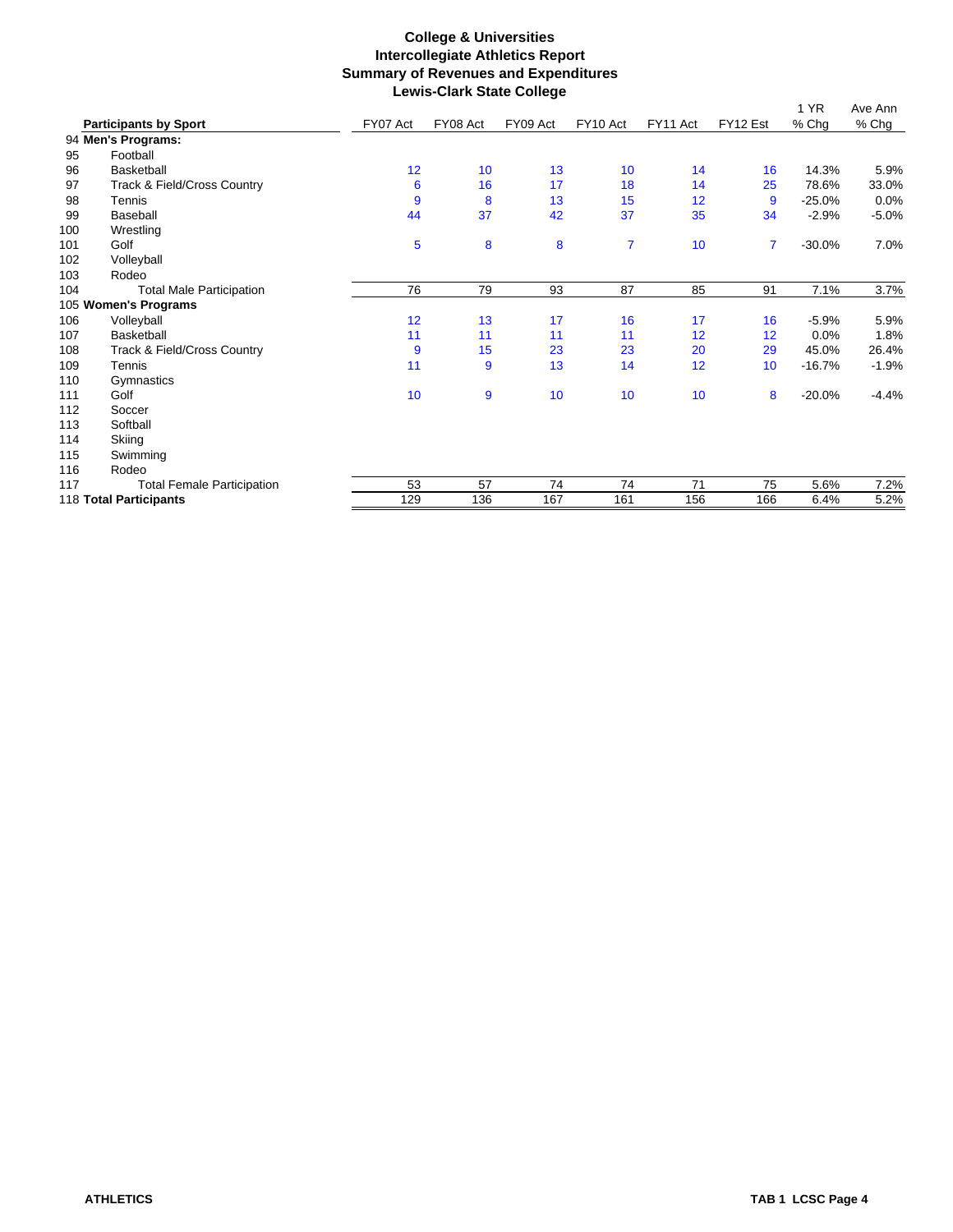|     |                                         |                                              |          |          |          |          |          | 1 YR     | Ave Ann |
|-----|-----------------------------------------|----------------------------------------------|----------|----------|----------|----------|----------|----------|---------|
|     | <b>Full Ride Scholarships (Hdct)</b>    | FY07 Act                                     | FY08 Act | FY09 Act | FY10 Act | FY11 Act | FY12 Est | % Chg    | % Chg   |
|     | 119 Men's Programs:                     |                                              |          |          |          |          |          |          |         |
| 120 | Football                                | LCSC does not provide full-ride scholarships |          |          |          |          |          |          |         |
| 121 | Basketball                              |                                              |          |          |          |          |          |          |         |
| 122 | Track & Field/Cross Country             |                                              |          |          |          |          |          |          |         |
| 123 | Tennis                                  |                                              |          |          |          |          |          |          |         |
| 124 | <b>Baseball</b>                         |                                              |          |          |          |          |          |          |         |
| 125 | Wrestling                               |                                              |          |          |          |          |          |          |         |
| 126 | Golf                                    |                                              |          |          |          |          |          |          |         |
| 127 | Volleyball                              |                                              |          |          |          |          |          |          |         |
| 128 | Subtotal                                | 0.0                                          | 0.0      | 0.0      | 0.0      | 0.0      | 0.0      |          |         |
|     | 129 Women's Programs                    |                                              |          |          |          |          |          |          |         |
| 130 | Volleyball                              | LCSC does not provide full-ride scholarships |          |          |          |          |          |          |         |
| 131 | Basketball                              |                                              |          |          |          |          |          |          |         |
| 132 | Track & Field/Cross Country             |                                              |          |          |          |          |          |          |         |
| 133 | Tennis                                  |                                              |          |          |          |          |          |          |         |
| 134 | Gymnastics                              |                                              |          |          |          |          |          |          |         |
| 135 | Golf                                    |                                              |          |          |          |          |          |          |         |
| 136 | Soccer                                  |                                              |          |          |          |          |          |          |         |
| 137 | Skiing                                  |                                              |          |          |          |          |          |          |         |
| 138 | Softball                                |                                              |          |          |          |          |          |          |         |
| 139 | Swimming                                |                                              |          |          |          |          |          |          |         |
| 140 | Subtotal                                | 0.0                                          | 0.0      | 0.0      | 0.0      | 0.0      | 0.0      |          |         |
|     | 141 Total Scholarships                  | 0.0                                          | 0.0      | 0.0      | 0.0      | 0.0      | 0.0      |          |         |
|     | 142 Partial Scholarships by Sport (FTE) |                                              |          |          |          |          |          |          |         |
|     | 143 Men's Programs:                     |                                              |          |          |          |          |          |          |         |
| 144 | Football                                |                                              |          |          |          |          |          |          |         |
| 145 | Basketball                              | 6.64                                         | 6.39     | 7.98     | 5.64     | 8.20     | 6.97     | $-15.0%$ | 1.0%    |
| 146 | Track & Field/Cross Country             | 1.07                                         | 4.87     | 2.84     | 2.74     | 2.84     | 2.87     | 1.1%     | 21.8%   |
| 147 | Tennis                                  | 2.19                                         | 1.98     | 2.22     | 1.87     | 0.70     | 1.79     | 155.7%   | $-4.0%$ |
| 148 | <b>Baseball</b>                         | 11.31                                        | 11.54    | 10.95    | 9.83     | 9.05     | 10.54    | 16.5%    | $-1.4%$ |
| 149 | Wrestling                               |                                              |          |          |          |          |          |          |         |
| 150 | Golf                                    | 1.57                                         | 2.53     | 1.69     | 1.55     | 2.80     | 2.03     | $-27.5%$ | 5.3%    |
| 151 | Volleyball                              |                                              |          |          |          |          |          |          |         |
| 152 | Rodeo                                   |                                              |          |          |          |          |          |          |         |
| 153 | Subtotal                                | 22.78                                        | 27.31    | 25.68    | 21.63    | 23.59    | 24.20    | 2.6%     | 1.2%    |
|     | 154 Women's Programs                    |                                              |          |          |          |          |          |          |         |
| 155 | Volleyball                              | 4.45                                         | 6.06     | 5.43     | 2.96     | 2.70     | 4.32     | 60.0%    | $-0.6%$ |
| 156 | <b>Basketball</b>                       | 6.99                                         | 6.70     | 4.41     | 4.77     | 3.61     | 5.30     | 46.8%    | $-5.4%$ |
| 157 | Track & Field/Cross Country             | 2.52                                         | 3.12     | 2.64     | 2.98     | 4.92     | 3.24     | $-34.1%$ | 5.2%    |
| 158 | Tennis                                  | 2.19                                         | 1.67     | 2.18     | 1.36     | 1.65     | 1.81     | 9.7%     | $-3.7%$ |
| 159 | Gymnastics                              |                                              |          |          |          |          |          |          |         |
| 160 | Golf                                    | 1.49                                         | 1.43     | 1.84     | 1.00     | 1.81     | 1.51     | $-16.6%$ | 0.3%    |
| 161 | Soccer                                  |                                              |          |          |          |          |          |          |         |
| 162 | Softball                                |                                              |          |          |          |          |          |          |         |
| 163 | Skiing                                  |                                              |          |          |          |          |          |          |         |
| 164 | Swimming                                |                                              |          |          |          |          |          |          |         |
| 165 | Rodeo                                   |                                              |          |          |          |          |          |          |         |
| 166 | Subtotal                                | 17.64                                        | 18.98    | 16.50    | 13.07    | 14.69    | 16.18    | 10.1%    | $-1.7%$ |
|     | 167 Total Scholarships                  | 40.42                                        | 46.29    | 42.18    | 34.70    | 38.28    | 40.38    | 5.5%     | 0.0%    |
|     |                                         |                                              |          |          |          |          |          |          |         |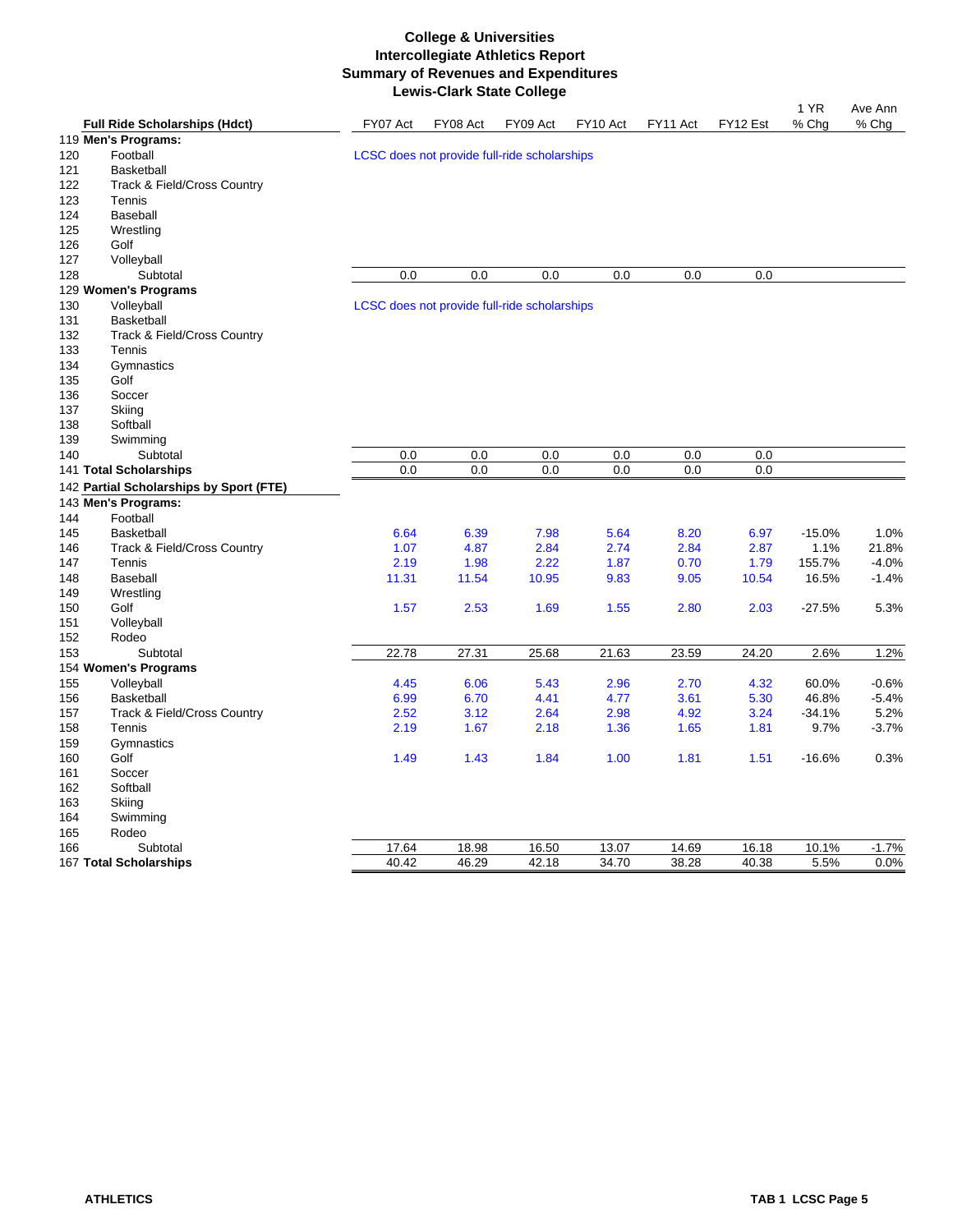### **ATHLETICS FEBRUARY 16, 2012**

### **THIS PAGE INTENTIONALLY LEFT BLANK**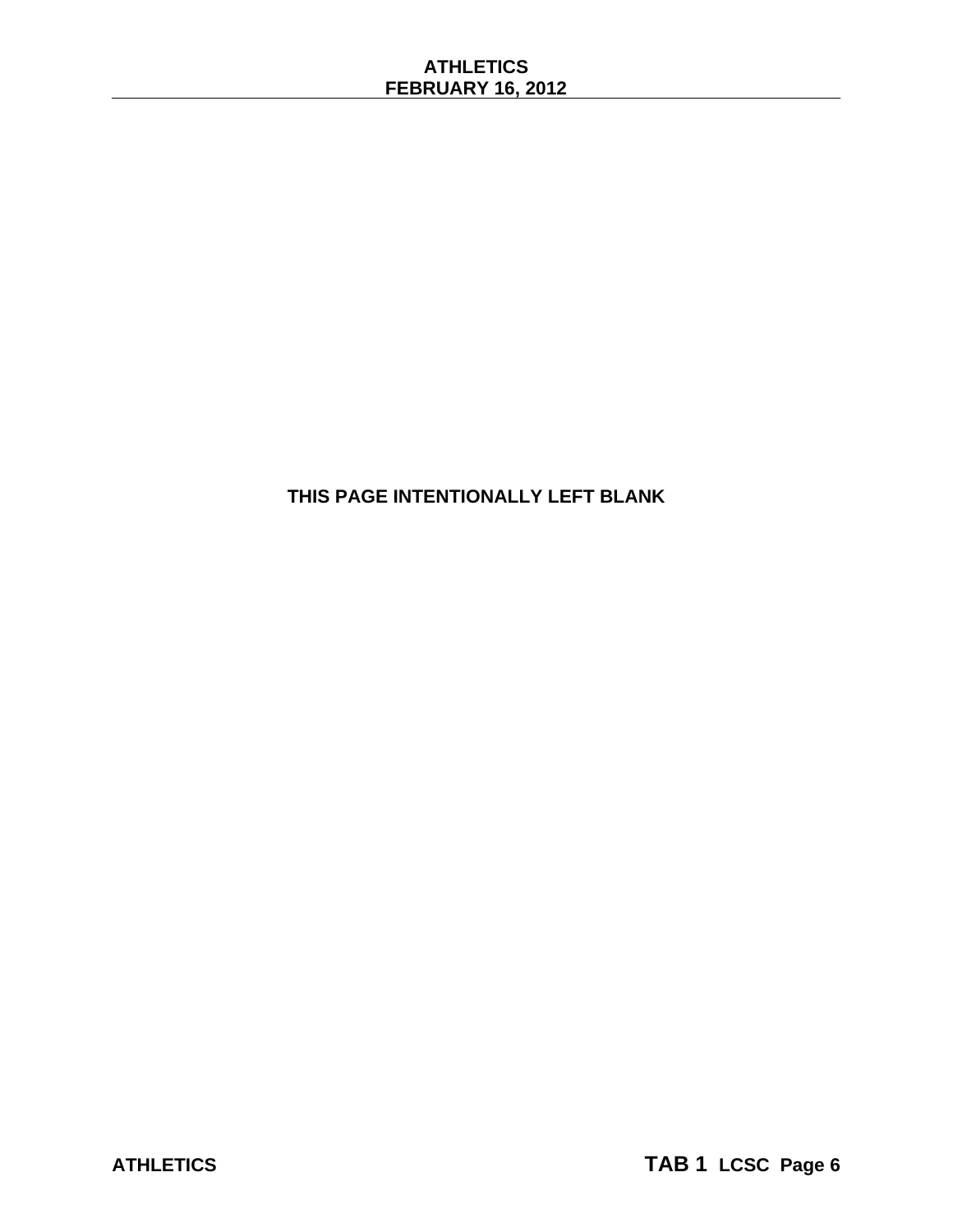### **SUBJECT**

Intercollegiate Athletics Department, Employee Compensation Report

### **APPLICABLE STATUTE, RULE OR POLICY**

 Idaho State Board of Education Governing Policies & Procedures, Sections II.H. and III.T.4.

### **BACKGROUND/ DISCUSSION**

 The Athletics Compensation report details the contracted salary received by administrators and coaches, bonuses, additional compensation, and perquisites, if applicable. The reports, by institution, include FY 2011 actual compensation and FY 2012 estimated compensation.

### **IMPACT**

Reports athletic employee compensation for FY11 (actual) and FY12 (estimated).

### **ATTACHMENTS**

| Attachment 1 - Boise State University    | FY11 Actual          | Pages 3-6   |
|------------------------------------------|----------------------|-------------|
|                                          | <b>FY12 Estimate</b> | Pages 7-9   |
| Attachment 2 - Idaho State University    | FY11 Actual          | Pages 11-13 |
|                                          | <b>FY12 Estimate</b> | Pages 15-16 |
| Attachment 3 - University of Idaho       | FY11 Actual          | Pages 17-18 |
|                                          | <b>FY12 Estimate</b> | Pages 19-20 |
| Attachment 4 - Lewis-Clark State College | FY11 Actual          | Pages 21-22 |
|                                          | <b>FY12 Estimate</b> | Pages 23-24 |

### **STAFF COMMENTS AND RECOMMENDATIONS**

 The Board has delegated to the Chief Executive Officer of each institution the appointing authority for all athletic department positions, except multi-year contracts for head coaches and athletic directors.

### **BOARD ACTION**

This item is for informational purposes only. Any action will be at the Board's discretion.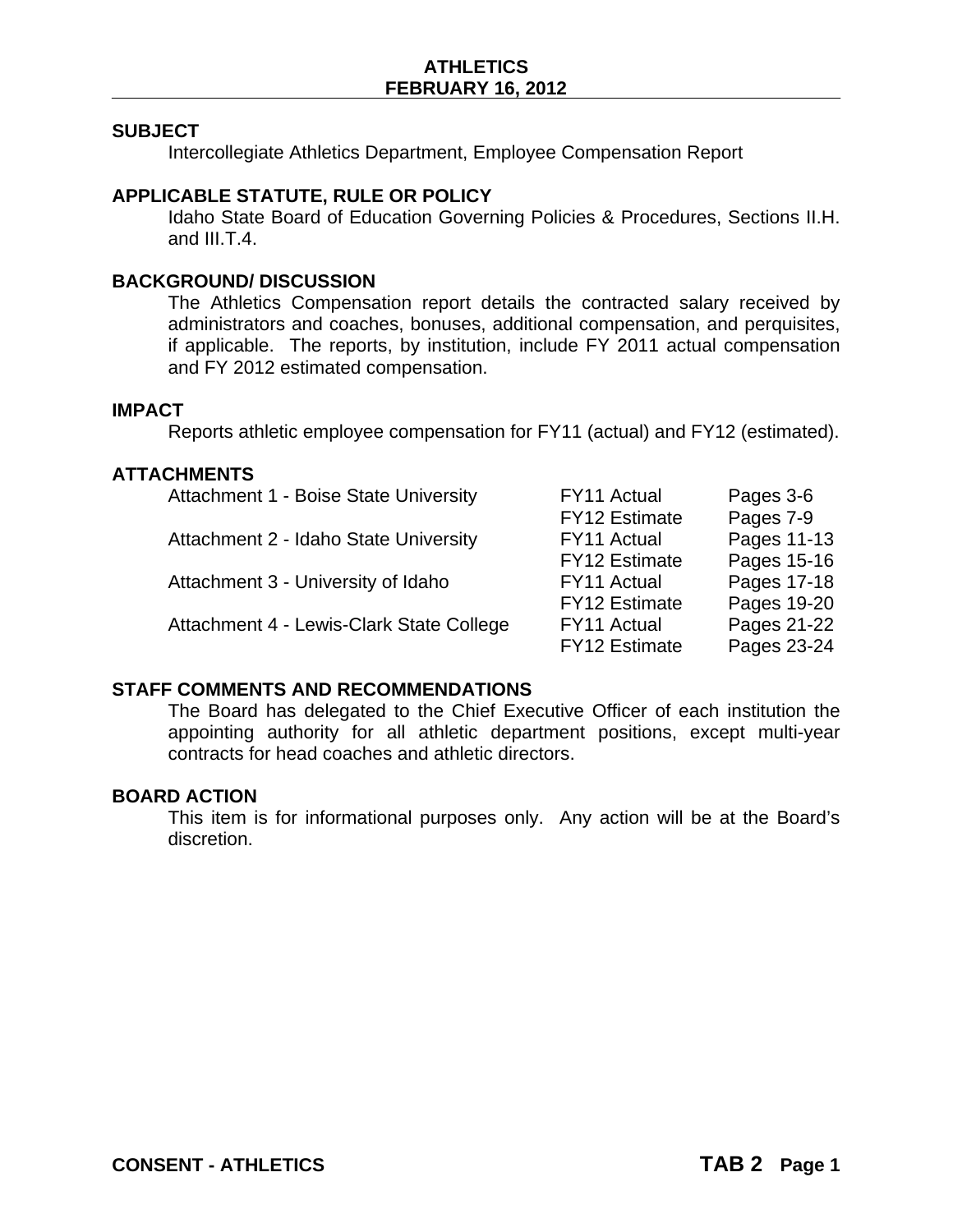### **ATHLETICS FEBRUARY 16, 2012**

### **THIS PAGE INTENTIONALLY LEFT BLANK**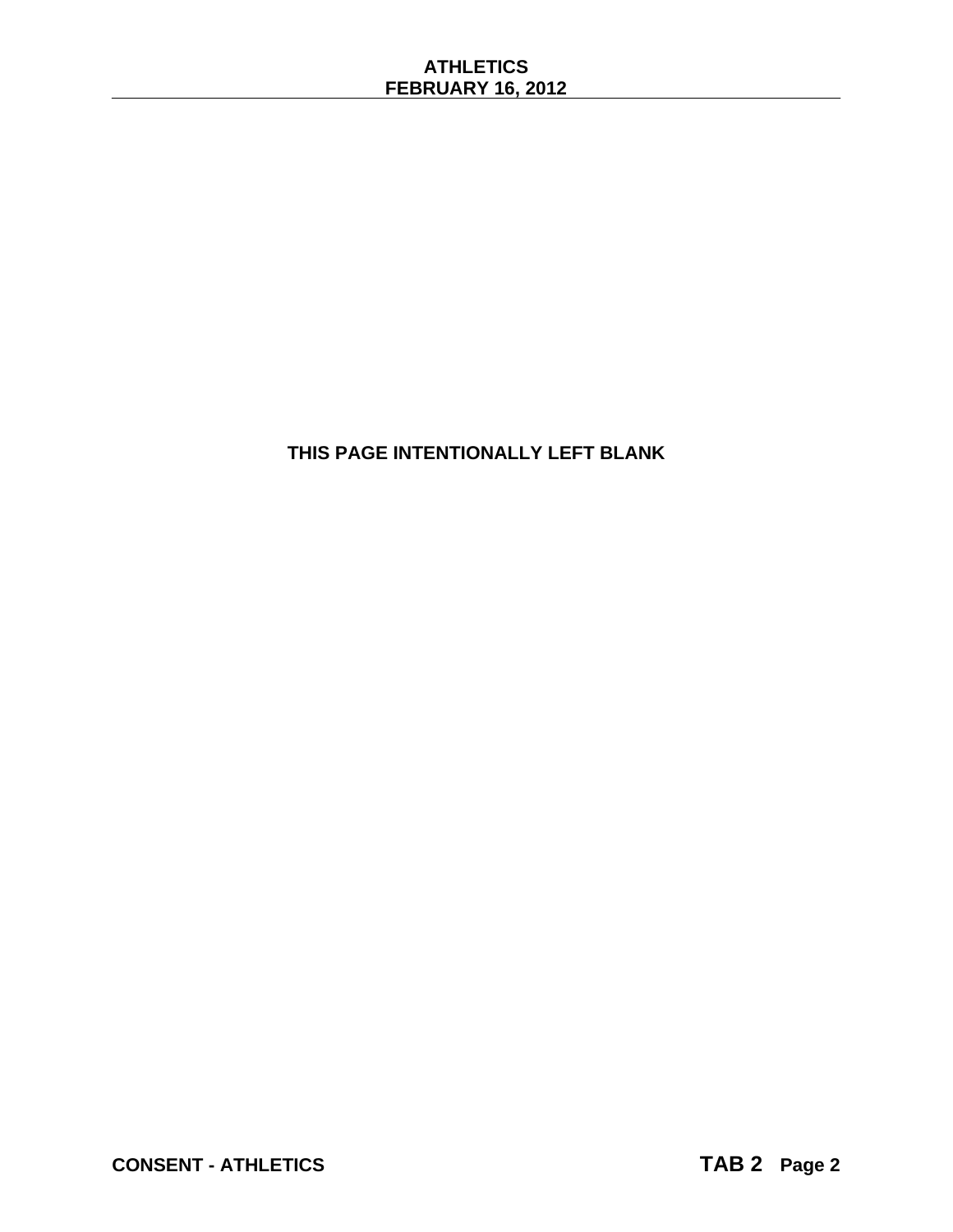**FY2011 Actual Compensation**

|                                                  |                                 |         | Compensation |              |             |             | <b>Contract Bonus</b> |             |           | Perks     |           |           |         | Funding        |        |
|--------------------------------------------------|---------------------------------|---------|--------------|--------------|-------------|-------------|-----------------------|-------------|-----------|-----------|-----------|-----------|---------|----------------|--------|
|                                                  | Athletic                        | Base    | Camps/       | $***$        | Equip Co    | Academic    | Winning               |             | Club      |           |           | Multi-Yr  | State   | Program        | All    |
| Depart/Name/Title                                | <b>FTE</b>                      | Salary  | Clinics      | Media        | & Other     | Perform     | Perform               | Other**     | Mbership  |           | Car Other | Contract  | Approp. | Revenue        | Other  |
| <b>Athletic Administration</b>                   |                                 |         |              |              |             |             |                       |             |           |           |           |           |         |                |        |
| Alison Bender Interim Asst AD, Mkting & 1.000    |                                 | 51,106  | $\mathbf 0$  | $\mathbf 0$  | $\mathbf 0$ | 0           | $\mathbf 0$           | $\mathbf 0$ | No        | No.       | <b>No</b> | No        |         | 51,106         |        |
| Andy Atkinson Director, Ath Info & Digita 1.000  |                                 | 65,500  | $\mathbf{0}$ | $\mathbf 0$  | $\mathbf 0$ | $\mathbf 0$ | $\mathbf 0$           | $\mathbf 0$ | <b>No</b> | <b>No</b> | <b>No</b> | <b>No</b> |         | 65,500         | $\sim$ |
| * Anita Guerricab Asst AD - Tkt Operations 0.835 |                                 | 55,161  | $\mathbf{0}$ | $\mathbf 0$  | $\Omega$    | $\Omega$    | $\mathbf 0$           | $\Omega$    | <b>No</b> | <b>No</b> | <b>No</b> | <b>No</b> |         | 55,161         | $\sim$ |
| <b>Brent Moore</b>                               | Director, Special Events 1.000  | 40,020  | $\Omega$     | $\Omega$     | $\Omega$    | $\Omega$    | $\Omega$              | $\Omega$    | <b>No</b> | No        | <b>No</b> | No        |         | 40,020         | $\sim$ |
| Ashlee Anderso Dir. Student-Ath Enhance 1.000    |                                 | 46,384  | $\mathbf 0$  | $\mathbf 0$  | $\mathbf 0$ | 0           | $\mathbf 0$           | $\mathbf 0$ | No        | No        | <b>No</b> | <b>No</b> | 43.601  | 2,783          | $\sim$ |
| <b>Bob Carney</b>                                | Mgr, Ath Dept Fac/Opera 1.000   | 46,405  | $\Omega$     | $\Omega$     | $\Omega$    | $\Omega$    | $\mathbf 0$           | $\Omega$    | <b>No</b> | <b>No</b> | <b>No</b> | <b>No</b> |         | 46,405         | $\sim$ |
| Bob Madden                                       | Assoc AD, Development 1.000     | 104,500 | $\mathbf{0}$ | $\mathbf 0$  | 1,200       | $\Omega$    | $\mathbf 0$           | $\Omega$    | Yes       | Yes       | <b>No</b> | <b>No</b> |         | 104,500        | 1,200  |
| <b>TBD</b>                                       | Asst AD, Mkting & Promc 1.000   | 58,490  | $\mathbf 0$  | $\mathbf 0$  | $\mathbf 0$ | $\mathbf 0$ | 0                     | $\mathbf 0$ | No        | No        | <b>No</b> | <b>No</b> |         | 58,490         | $\sim$ |
| Brandon Voigt Asst Athletic Trainer              | 1.000                           | 37,544  | $\mathbf 0$  | $\Omega$     | $\Omega$    | $\Omega$    | $\mathbf 0$           | $\Omega$    | No        | No        | <b>No</b> | <b>No</b> | 37,544  | $\mathbf{r}$   | $\sim$ |
| <b>Brandon Zimme Accountant</b>                  | 1.000                           | 40,020  | $\mathbf{0}$ | $\mathbf 0$  | $\Omega$    | $\Omega$    | $\mathbf 0$           | $\mathbf 0$ | No        | No        | No        | No        | 40,020  | $\sim$         | $\sim$ |
| <b>Taylor Little</b>                             | Video Services Coordina 1.000   | 34,820  | $\mathbf 0$  | $\mathbf 0$  | $\mathbf 0$ | $\Omega$    | $\mathbf 0$           | $\mathbf 0$ | No        | No        | <b>No</b> | <b>No</b> |         | 34,820         | $\sim$ |
| Chelsie Hermar Academic Advisor                  | 1.000                           | 37,357  | $\mathbf{0}$ | $\mathbf 0$  | $\Omega$    | $\mathbf 0$ | $\mathbf 0$           | $\Omega$    | No        | No        | No        | <b>No</b> | 37,357  |                | $\sim$ |
| Christina Van T Sr. Assoc AD - SWA               | 1.000                           | 95,015  | $\mathbf 0$  | $\mathbf 0$  | 1,200       | 0           | $\mathbf 0$           | $\mathbf 0$ | No        | Yes       | No        | No        |         | 95,015         | 1,200  |
| Cindy Rice<br>Senior Accountant                  | 1.000                           | 46,072  | $\mathbf{0}$ | $\mathbf 0$  | $\Omega$    | $\mathbf 0$ | 0                     | $\mathbf 0$ | No        | No        | <b>No</b> | <b>No</b> | 46.072  | $\sim$         | $\sim$ |
| <b>Curt Apsey</b>                                | Sr. Assoc AD, Advancem 1.000    | 150,010 | $\mathbf{0}$ | $\mathbf 0$  | 1,200       | $\mathbf 0$ | $\mathbf 0$           | $\Omega$    | Yes       | Yes       | No        | No        |         | 150,010        | 1,200  |
| Dale Holste                                      | Dir, Athletic Equipment O 1.000 | 57,013  | $\mathbf 0$  | $\mathbf 0$  | 1,500       | 0           | $\mathbf 0$           | $\mathbf 0$ | No        | No        | No        | <b>No</b> |         | 57,013         | 1,500  |
| Doug Link                                        | Asst Sports Info Director 1.000 | 41,143  | $\mathbf 0$  | $\mathbf 0$  | $\mathbf 0$ | $\mathbf 0$ | 0                     | $\mathbf 0$ | No        | No        | No        | No        |         | 41,143         | $\sim$ |
| Eric Kile<br>Academic Advisor                    | 1.000                           | 37,357  | $\mathbf{0}$ | $\mathbf 0$  | $\Omega$    | $\mathbf 0$ | $\mathbf 0$           | $\mathbf 0$ | No        | No        | No        | No        | 37,357  |                | $\sim$ |
| Eric Thorpe                                      | Dir, Game Operations/Ev 0.750   | 25,881  | $\mathbf{0}$ | $\mathbf 0$  | $\mathbf 0$ | $\Omega$    | $\mathbf 0$           | $\mathbf 0$ | No        | No        | No        | <b>No</b> |         | 25,881         |        |
| Gabe Rosenvall Asst AD, Student Service 1.000    |                                 | 55,516  | $\mathbf 0$  | $\mathbf 0$  | 1,500       | 4,000       | 0                     | $\mathsf 0$ | No        | No        | <b>No</b> | <b>No</b> | 55,516  | 4,000          | 1,500  |
| Gene Bleymaieı Executive Director, Athlet 1.000  |                                 | 266,116 | $\mathbf 0$  | $\mathbf{0}$ | 3,000       | 42,500      | 104,352               | $\mathbf 0$ | Yes       | Yes       | No        | Yes       |         | 412,968        | 3,000  |
| <b>Heather Little</b>                            | Student Ins/HR Coord, At 1.000  | 34,508  | $\mathbf 0$  | $\mathbf 0$  | $\mathbf 0$ | $\mathbf 0$ | 0                     | $\mathbf 0$ | No        | No        | No        | No        |         | 34,508         | $\sim$ |
| Jeff Jones<br>Asst Coach, Strength               | 1.000                           | 33,301  | $\mathbf 0$  | $\mathbf 0$  | $\mathbf 0$ | $\mathbf 0$ | 0                     | $\mathbf 0$ | No        | No        | No        | No        | 33,301  | $\blacksquare$ | $\sim$ |
| Joe Nickell                                      | Sports Information Direct 1.000 | 42,120  | $\mathbf 0$  | $\mathbf 0$  | $\mathbf 0$ | $\mathbf 0$ | $\mathbf 0$           | $\mathbf 0$ | <b>No</b> | <b>No</b> | <b>No</b> | <b>No</b> |         | 42,120         | $\sim$ |
| Jolenne Dimeo Facility Operations Super 1.000    |                                 | 42,245  | $\mathbf{0}$ | $\mathbf 0$  | $\Omega$    | $\Omega$    | $\mathbf 0$           | $\Omega$    | <b>No</b> | <b>No</b> | <b>No</b> | No        |         | 42,245         | $\sim$ |
| Josh Dreher<br><b>Asst Athletic Trainer</b>      | 1.000                           | 34,508  | $\mathbf 0$  | $\mathbf 0$  | $\Omega$    | $\Omega$    | $\mathbf 0$           | $\mathbf 0$ | <b>No</b> | <b>No</b> | <b>No</b> | <b>No</b> | 34.508  | $\blacksquare$ | $\sim$ |
| Julie Stevens                                    | Head Cheerleader/Dance 0.384    | 15,351  | $\mathbf 0$  | $\mathbf 0$  | $\Omega$    | $\Omega$    | $\mathbf 0$           | $\Omega$    | No        | No        | <b>No</b> | <b>No</b> |         | 15,351         | $\sim$ |
| Karen Vickery<br><b>Academic Advisor</b>         | 1.000                           | 34,508  | $\mathbf{0}$ | $\mathbf 0$  | $\Omega$    | $\Omega$    | $\mathbf 0$           | $\Omega$    | <b>No</b> | No        | <b>No</b> | <b>No</b> | 34,508  | $\sim$         | $\sim$ |
| Kathy Harris<br><b>Auction Coordinator</b>       | 1.000                           | 34,807  | $\mathbf 0$  | $\mathbf 0$  | $\Omega$    | $\Omega$    | $\mathbf 0$           | $\mathbf 0$ | <b>No</b> | <b>No</b> | <b>No</b> | <b>No</b> |         | 34.807         | $\sim$ |
| Katy Ham<br><b>Asst Athletic Trainer</b>         | 1.000                           | 34,508  | $\mathbf{0}$ | $\mathbf 0$  | $\Omega$    | $\Omega$    | $\mathbf 0$           | $\Omega$    | <b>No</b> | No        | <b>No</b> | <b>No</b> | $\sim$  | 34,508         | $\sim$ |
| Keita Shimada Asst Athletic Trainer              | 1.000                           | 34,820  | $\mathbf{0}$ | $\mathbf 0$  | $\Omega$    | $\Omega$    | $\mathbf 0$           | $\Omega$    | <b>No</b> | No        | <b>No</b> | <b>No</b> |         | 34,820         | $\sim$ |
| Kris Kamann<br>Assoc Director, BAA               | 0.436                           | 23,164  | $\mathbf 0$  | $\mathbf 0$  | $\mathbf 0$ | $\mathbf 0$ | $\mathbf 0$           | $\mathbf 0$ | <b>No</b> | <b>No</b> | <b>No</b> | <b>No</b> |         | 23,164         | $\sim$ |
| Lori Hays                                        | Asst AD/Oper & Event M 1.000    | 51,272  | $\mathbf{0}$ | $\mathbf 0$  | $\Omega$    | $\Omega$    | $\mathbf 0$           | $\mathbf 0$ | No        | No        | No        | <b>No</b> |         | 51,272         | $\sim$ |
| Marc Paul                                        | Asst AD/Athletic Trainer 1.000  | 72,010  | $\mathbf 0$  | $\mathbf 0$  | 1,500       | 0           | $\mathbf 0$           | $\Omega$    | <b>No</b> | No        | <b>No</b> | <b>No</b> |         | 72,010         | 1,500  |
| <b>Matt Dimmitt</b>                              | Coordinator, Video Servic 1.000 | 34,861  | $\mathbf 0$  | $\mathbf 0$  | $\Omega$    | $\Omega$    | $\mathbf 0$           | $\mathbf 0$ | No        | No        | <b>No</b> | <b>No</b> |         | 34,861         | $\sim$ |
| Max Corbet                                       | Asst AD, Media Relations 1.000  | 55,661  | $\mathbf 0$  | $\mathbf 0$  | $\Omega$    | $\mathbf 0$ | $\mathbf 0$           | $\mathbf 0$ | No        | No        | No        | No        |         | 55,661         | $\sim$ |
| Michelle Smith Asst Sports Info Director 1.000   |                                 | 35,548  | $\mathbf{0}$ | $\mathbf 0$  | $\Omega$    | $\Omega$    | $\mathbf 0$           | $\mathbf 0$ | <b>No</b> | No        | No        | No        | 35,548  |                |        |
| Mike Sumpter Assoc AD/Operations                 | 1.000                           | 81,661  | $\mathbf 0$  | $\mathbf 0$  | 1,200       | 0           | 0                     | $\mathbf 0$ | No        | Yes       | No        | <b>No</b> |         | 81,661         | 1,200  |
| Mike Waller                                      | Assoc AD/Administration 1.000   | 93,351  | $\mathbf 0$  | $\mathbf 0$  | 1,200       | $\mathbf 0$ | $\mathbf 0$           | $\mathbf 0$ | No        | Yes       | No        | No        |         | 93,351         | 1,200  |
| Nicole Gamez Assoc AD - Finance                  | 1.000                           | 85,010  | $\mathbf 0$  | $\mathbf 0$  | 1,200       | $\mathbf 0$ | $\mathbf 0$           | $\mathbf 0$ | No        | Yes       | No        | <b>No</b> |         | 85,010         | 1,200  |
| Rachel Bickerto Dir, Trademark Lic/Enford 0.437  |                                 | 35,007  | $\mathbf{0}$ | $\Omega$     | $\mathbf 0$ | $\mathbf 0$ | $\mathbf 0$           | $\mathbf 0$ | No        | No        | No        | <b>No</b> |         | 35,007         | $\sim$ |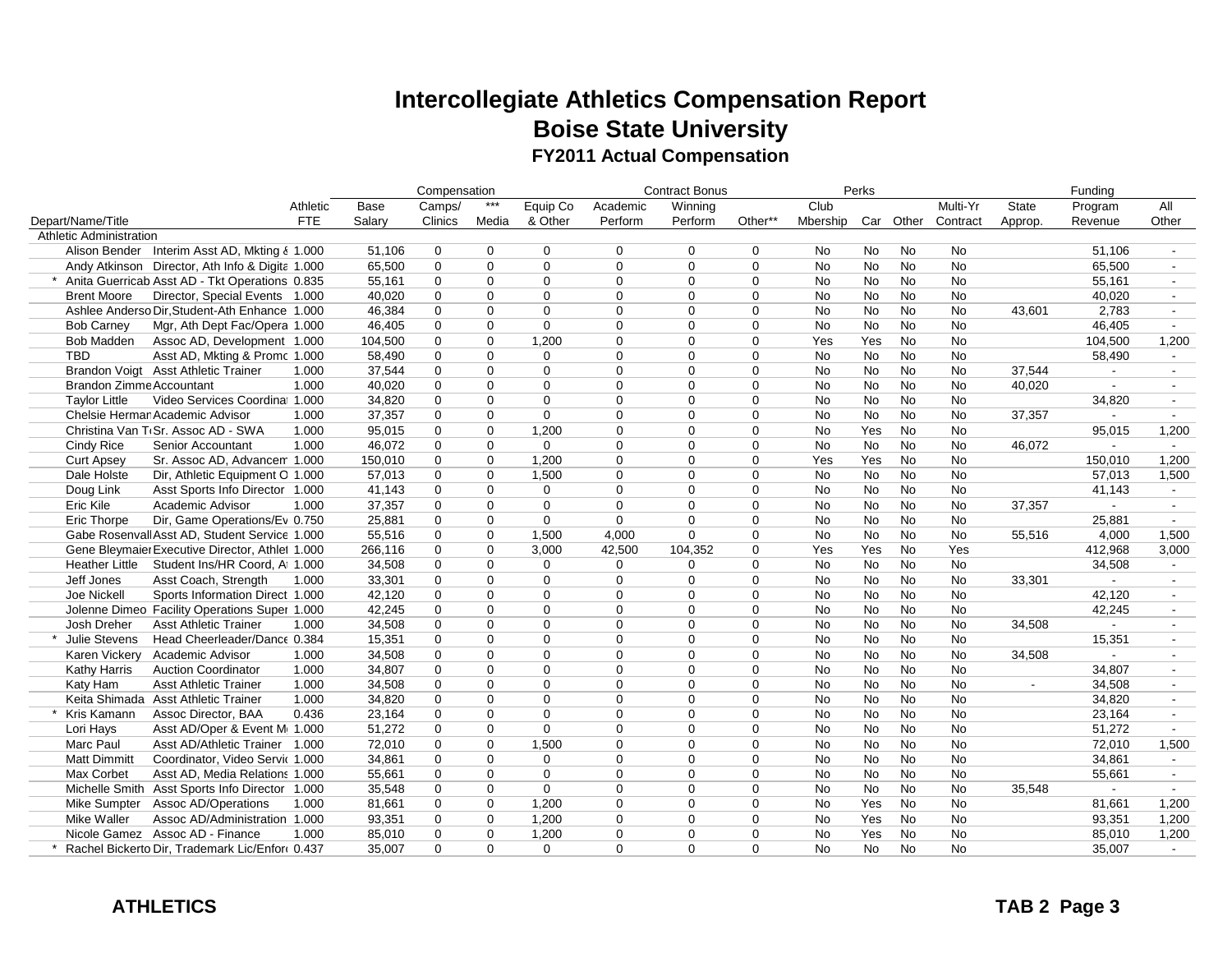**FY2011 Actual Compensation**

| $***$<br>Club<br>Winning<br>Multi-Yr<br><b>State</b><br>All<br>Athletic<br>Base<br>Camps/<br>Equip Co<br>Program<br>Academic<br><b>FTE</b><br>& Other<br>Other**<br>Car<br>Other<br>Other<br>Depart/Name/Title<br>Salary<br>Clinics<br>Media<br>Perform<br>Perform<br>Mbership<br>Contract<br>Revenue<br>Approp.<br>Raul Ibarra<br>Director, Team Operatior 1.000<br>No<br><b>No</b><br>41,205<br>41,205<br>$\mathbf 0$<br>$\mathbf 0$<br>0<br>$\mathbf 0$<br>No<br>No<br>$\Omega$<br>0<br>$\sim$<br>$\mathbf{0}$<br>$\mathbf 0$<br>56,660<br>$\mathbf 0$<br>$\mathbf{0}$<br>$\mathbf 0$<br>Yes<br><b>No</b><br>56,660<br>Asst to the AD, Major Gift 1.000<br>$\mathbf 0$<br><b>No</b><br><b>No</b><br><b>Ron Dibelius</b><br>$\blacksquare$<br>Marketing/Promotions Cc 1.000<br>34,508<br>$\mathbf 0$<br>$\mathbf 0$<br>$\mathbf 0$<br>$\Omega$<br>0<br>$\mathbf 0$<br>No<br>No<br>No<br>No<br>34,508<br>Ryan Becker<br>$\sim$<br>$\mathbf 0$<br><b>No</b><br>Facility Maintenance Sup 1.000<br>39,416<br>$\mathbf 0$<br>$\Omega$<br>$\Omega$<br>0<br>$\mathbf 0$<br>No<br>No<br><b>No</b><br>39,416<br>Scott Duncan<br>$\sim$<br>$\mathbf{0}$<br><b>No</b><br>Shaela Priaulx-STicket Manager<br>46,010<br>$\mathbf 0$<br>$\Omega$<br>$\Omega$<br>$\Omega$<br>$\Omega$<br><b>No</b><br>No<br><b>No</b><br>46,010<br>1.000<br>$\sim$<br>Assoc Coach, Strength & 1.000<br>43,618<br>$\mathbf 0$<br>$\mathbf 0$<br>$\mathbf 0$<br>$\mathbf 0$<br>$\mathbf 0$<br>No<br>No<br>No<br>Steve Schulz<br>$\Omega$<br>No<br>43,618<br>$\sim$<br>$\mathbf{0}$<br>$\Omega$<br>$\Omega$<br>$\Omega$<br>$\mathbf 0$<br><b>No</b><br><b>No</b><br>58,012<br>Ikechi Ukaegbu Asst Director, NCAA Con 1.000<br>58,012<br>$\Omega$<br>No<br>No<br>Tim Socha<br>Head Coach, Strength<br>94,328<br>9,917<br>$\mathbf 0$<br>1,500<br>$\Omega$<br>10,180<br>$\mathbf 0$<br>Yes<br><b>No</b><br><b>No</b><br>104,508<br>11,417<br>1.000<br>No<br>$\Omega$<br>$\Omega$<br><b>No</b><br><b>No</b><br><b>Tyler Smith</b><br><b>Assoc Athletic Trainer</b><br>1.000<br>41,829<br>$\mathbf{0}$<br>$\Omega$<br>$\Omega$<br>No<br><b>No</b><br>41.829<br>0<br>$\sim$<br>No<br>Valerie Ticheno Exec Dir, Press Box/Sky 1.000<br>62,005<br>$\mathbf 0$<br>$\mathbf 0$<br>$\mathbf 0$<br>$\Omega$<br>0<br>No<br>No<br>No<br>$\mathbf{0}$<br>62,005<br>$\sim$<br>42,120<br>$\mathbf 0$<br>$\mathbf 0$<br>$\Omega$<br>$\mathbf 0$<br>No<br>No<br>42,120<br>Natalie Keffer<br>Exec Asst to Athletic Dire 1.000<br>$\Omega$<br>$\mathbf 0$<br>No<br>No<br>$\sim$<br>$\mathbf{0}$<br>$\Omega$<br>$\Omega$<br>$\Omega$<br><b>No</b><br><b>Event Coordinator</b><br>34,820<br>$\Omega$<br>$\Omega$<br>No<br><b>No</b><br><b>No</b><br>34,820<br>Jentry Walsh<br>1.000<br>$\sim$<br>Elizabeth Johns Asst Ticket Manager<br>$\mathbf{0}$<br>$\mathbf{0}$<br>$\mathbf 0$<br>$\mathbf 0$<br>$\mathbf 0$<br>No<br>No<br><b>No</b><br><b>No</b><br>1.000<br>34,820<br>$\mathbf 0$<br>34,820<br>$\sim$<br>$\mathbf{0}$<br>$\mathbf 0$<br>$\mathbf 0$<br>$\mathbf 0$<br>$\Omega$<br>No<br>No<br>34,820<br>$\mathbf 0$<br>No<br><b>No</b><br>34,820<br>Jonathan Brode Development Specialist<br>1.000<br>Men's Sports<br>Football<br>Chris Petersen Head Coach<br>1.000<br>1,175,002<br>3,500<br>20,000<br>125,000<br>200,000<br>$\mathbf 0$<br>No<br>Yes<br>No<br>Yes<br>1,520,002<br>3,500<br>Yes<br><b>No</b><br>13,431<br>Assistant Coach<br>1.000<br>259,520<br>11,931<br>$\mathbf 0$<br>1,500<br>1,500<br>3,000<br><b>No</b><br><b>No</b><br><b>Brent Pease</b><br>$\mathbf 0$<br>264,020<br>$\mathbf 0$<br>No<br>Yes<br><b>No</b><br><b>No</b><br>13,999<br>Pete Kwiatkows Assistant Coach<br>1.000<br>259,520<br>12,499<br>$\mathbf{0}$<br>1,500<br>1,500<br>3,000<br>264,020<br>233,666<br>$\mathbf 0$<br>1,500<br>1,500<br>$\mathbf 0$<br>No<br>Yes<br>No<br>No<br>Chris Strausser Assistant Coach<br>1.000<br>11,919<br>238,166<br>13,419<br>3,000<br>220,000<br>$\mathbf 0$<br>1,500<br>$\mathbf 0$<br>Yes<br>No<br><b>No</b><br>13,693<br><b>Bob Gregory</b><br><b>Assistant Coach</b><br>1.000<br>12,193<br>$\mathbf 0$<br>3,000<br>No<br>223,000<br><b>No</b><br><b>No</b><br><b>Robert Prince</b><br><b>Assistant Coach</b><br>1.000<br>210,328<br>$\mathbf 0$<br>$\mathbf 0$<br>1,500<br>$\Omega$<br>$\mathbf 0$<br>No<br>Yes<br>210,328<br>1,500<br>$\mathbf{0}$<br>11,922<br><b>No</b><br>1.000<br>$\mathbf 0$<br>1,500<br>1,500<br>3,000<br>$\mathbf 0$<br><b>No</b><br>Yes<br><b>No</b><br>13,422<br>Jeff Choate<br><b>Assistant Coach</b><br>199,117<br>203,617<br>Scott Huff<br>158,525<br>11,927<br>$\mathbf{0}$<br>1,500<br>1,500<br>$\mathbf 0$<br>Yes<br>No<br>No<br>13,427<br>Assistant Coach<br>1.000<br>3,000<br>No<br>163,025<br>Assistant Coach<br>1.000<br>174,631<br>11,926<br>$\mathbf 0$<br>1,500<br>1,500<br>$\Omega$<br>No<br>Yes<br>No<br><b>No</b><br>13,426<br><b>Marcel Yates</b><br>3,000<br>179,131 |
|-----------------------------------------------------------------------------------------------------------------------------------------------------------------------------------------------------------------------------------------------------------------------------------------------------------------------------------------------------------------------------------------------------------------------------------------------------------------------------------------------------------------------------------------------------------------------------------------------------------------------------------------------------------------------------------------------------------------------------------------------------------------------------------------------------------------------------------------------------------------------------------------------------------------------------------------------------------------------------------------------------------------------------------------------------------------------------------------------------------------------------------------------------------------------------------------------------------------------------------------------------------------------------------------------------------------------------------------------------------------------------------------------------------------------------------------------------------------------------------------------------------------------------------------------------------------------------------------------------------------------------------------------------------------------------------------------------------------------------------------------------------------------------------------------------------------------------------------------------------------------------------------------------------------------------------------------------------------------------------------------------------------------------------------------------------------------------------------------------------------------------------------------------------------------------------------------------------------------------------------------------------------------------------------------------------------------------------------------------------------------------------------------------------------------------------------------------------------------------------------------------------------------------------------------------------------------------------------------------------------------------------------------------------------------------------------------------------------------------------------------------------------------------------------------------------------------------------------------------------------------------------------------------------------------------------------------------------------------------------------------------------------------------------------------------------------------------------------------------------------------------------------------------------------------------------------------------------------------------------------------------------------------------------------------------------------------------------------------------------------------------------------------------------------------------------------------------------------------------------------------------------------------------------------------------------------------------------------------------------------------------------------------------------------------------------------------------------------------------------------------------------------------------------------------------------------------------------------------------------------------------------------------------------------------------------------------------------------------------------------------------------------------------------------------------------------------------------------------------------------------------------------------------------------------------------------------------------------------------------------------------------------------------------------------------------------------------------------------------------------------------------------------------------------------------------------------------------------------------------------------------------------------------------------------------------------------------------------------------------------------------------------------------------------------------------------------------------------------------------------------------------------------------------------------------------------------------------------------------------------------------------------------|
|                                                                                                                                                                                                                                                                                                                                                                                                                                                                                                                                                                                                                                                                                                                                                                                                                                                                                                                                                                                                                                                                                                                                                                                                                                                                                                                                                                                                                                                                                                                                                                                                                                                                                                                                                                                                                                                                                                                                                                                                                                                                                                                                                                                                                                                                                                                                                                                                                                                                                                                                                                                                                                                                                                                                                                                                                                                                                                                                                                                                                                                                                                                                                                                                                                                                                                                                                                                                                                                                                                                                                                                                                                                                                                                                                                                                                                                                                                                                                                                                                                                                                                                                                                                                                                                                                                                                                                                                                                                                                                                                                                                                                                                                                                                                                                                                                                                                                               |
|                                                                                                                                                                                                                                                                                                                                                                                                                                                                                                                                                                                                                                                                                                                                                                                                                                                                                                                                                                                                                                                                                                                                                                                                                                                                                                                                                                                                                                                                                                                                                                                                                                                                                                                                                                                                                                                                                                                                                                                                                                                                                                                                                                                                                                                                                                                                                                                                                                                                                                                                                                                                                                                                                                                                                                                                                                                                                                                                                                                                                                                                                                                                                                                                                                                                                                                                                                                                                                                                                                                                                                                                                                                                                                                                                                                                                                                                                                                                                                                                                                                                                                                                                                                                                                                                                                                                                                                                                                                                                                                                                                                                                                                                                                                                                                                                                                                                                               |
|                                                                                                                                                                                                                                                                                                                                                                                                                                                                                                                                                                                                                                                                                                                                                                                                                                                                                                                                                                                                                                                                                                                                                                                                                                                                                                                                                                                                                                                                                                                                                                                                                                                                                                                                                                                                                                                                                                                                                                                                                                                                                                                                                                                                                                                                                                                                                                                                                                                                                                                                                                                                                                                                                                                                                                                                                                                                                                                                                                                                                                                                                                                                                                                                                                                                                                                                                                                                                                                                                                                                                                                                                                                                                                                                                                                                                                                                                                                                                                                                                                                                                                                                                                                                                                                                                                                                                                                                                                                                                                                                                                                                                                                                                                                                                                                                                                                                                               |
|                                                                                                                                                                                                                                                                                                                                                                                                                                                                                                                                                                                                                                                                                                                                                                                                                                                                                                                                                                                                                                                                                                                                                                                                                                                                                                                                                                                                                                                                                                                                                                                                                                                                                                                                                                                                                                                                                                                                                                                                                                                                                                                                                                                                                                                                                                                                                                                                                                                                                                                                                                                                                                                                                                                                                                                                                                                                                                                                                                                                                                                                                                                                                                                                                                                                                                                                                                                                                                                                                                                                                                                                                                                                                                                                                                                                                                                                                                                                                                                                                                                                                                                                                                                                                                                                                                                                                                                                                                                                                                                                                                                                                                                                                                                                                                                                                                                                                               |
|                                                                                                                                                                                                                                                                                                                                                                                                                                                                                                                                                                                                                                                                                                                                                                                                                                                                                                                                                                                                                                                                                                                                                                                                                                                                                                                                                                                                                                                                                                                                                                                                                                                                                                                                                                                                                                                                                                                                                                                                                                                                                                                                                                                                                                                                                                                                                                                                                                                                                                                                                                                                                                                                                                                                                                                                                                                                                                                                                                                                                                                                                                                                                                                                                                                                                                                                                                                                                                                                                                                                                                                                                                                                                                                                                                                                                                                                                                                                                                                                                                                                                                                                                                                                                                                                                                                                                                                                                                                                                                                                                                                                                                                                                                                                                                                                                                                                                               |
|                                                                                                                                                                                                                                                                                                                                                                                                                                                                                                                                                                                                                                                                                                                                                                                                                                                                                                                                                                                                                                                                                                                                                                                                                                                                                                                                                                                                                                                                                                                                                                                                                                                                                                                                                                                                                                                                                                                                                                                                                                                                                                                                                                                                                                                                                                                                                                                                                                                                                                                                                                                                                                                                                                                                                                                                                                                                                                                                                                                                                                                                                                                                                                                                                                                                                                                                                                                                                                                                                                                                                                                                                                                                                                                                                                                                                                                                                                                                                                                                                                                                                                                                                                                                                                                                                                                                                                                                                                                                                                                                                                                                                                                                                                                                                                                                                                                                                               |
|                                                                                                                                                                                                                                                                                                                                                                                                                                                                                                                                                                                                                                                                                                                                                                                                                                                                                                                                                                                                                                                                                                                                                                                                                                                                                                                                                                                                                                                                                                                                                                                                                                                                                                                                                                                                                                                                                                                                                                                                                                                                                                                                                                                                                                                                                                                                                                                                                                                                                                                                                                                                                                                                                                                                                                                                                                                                                                                                                                                                                                                                                                                                                                                                                                                                                                                                                                                                                                                                                                                                                                                                                                                                                                                                                                                                                                                                                                                                                                                                                                                                                                                                                                                                                                                                                                                                                                                                                                                                                                                                                                                                                                                                                                                                                                                                                                                                                               |
|                                                                                                                                                                                                                                                                                                                                                                                                                                                                                                                                                                                                                                                                                                                                                                                                                                                                                                                                                                                                                                                                                                                                                                                                                                                                                                                                                                                                                                                                                                                                                                                                                                                                                                                                                                                                                                                                                                                                                                                                                                                                                                                                                                                                                                                                                                                                                                                                                                                                                                                                                                                                                                                                                                                                                                                                                                                                                                                                                                                                                                                                                                                                                                                                                                                                                                                                                                                                                                                                                                                                                                                                                                                                                                                                                                                                                                                                                                                                                                                                                                                                                                                                                                                                                                                                                                                                                                                                                                                                                                                                                                                                                                                                                                                                                                                                                                                                                               |
|                                                                                                                                                                                                                                                                                                                                                                                                                                                                                                                                                                                                                                                                                                                                                                                                                                                                                                                                                                                                                                                                                                                                                                                                                                                                                                                                                                                                                                                                                                                                                                                                                                                                                                                                                                                                                                                                                                                                                                                                                                                                                                                                                                                                                                                                                                                                                                                                                                                                                                                                                                                                                                                                                                                                                                                                                                                                                                                                                                                                                                                                                                                                                                                                                                                                                                                                                                                                                                                                                                                                                                                                                                                                                                                                                                                                                                                                                                                                                                                                                                                                                                                                                                                                                                                                                                                                                                                                                                                                                                                                                                                                                                                                                                                                                                                                                                                                                               |
|                                                                                                                                                                                                                                                                                                                                                                                                                                                                                                                                                                                                                                                                                                                                                                                                                                                                                                                                                                                                                                                                                                                                                                                                                                                                                                                                                                                                                                                                                                                                                                                                                                                                                                                                                                                                                                                                                                                                                                                                                                                                                                                                                                                                                                                                                                                                                                                                                                                                                                                                                                                                                                                                                                                                                                                                                                                                                                                                                                                                                                                                                                                                                                                                                                                                                                                                                                                                                                                                                                                                                                                                                                                                                                                                                                                                                                                                                                                                                                                                                                                                                                                                                                                                                                                                                                                                                                                                                                                                                                                                                                                                                                                                                                                                                                                                                                                                                               |
|                                                                                                                                                                                                                                                                                                                                                                                                                                                                                                                                                                                                                                                                                                                                                                                                                                                                                                                                                                                                                                                                                                                                                                                                                                                                                                                                                                                                                                                                                                                                                                                                                                                                                                                                                                                                                                                                                                                                                                                                                                                                                                                                                                                                                                                                                                                                                                                                                                                                                                                                                                                                                                                                                                                                                                                                                                                                                                                                                                                                                                                                                                                                                                                                                                                                                                                                                                                                                                                                                                                                                                                                                                                                                                                                                                                                                                                                                                                                                                                                                                                                                                                                                                                                                                                                                                                                                                                                                                                                                                                                                                                                                                                                                                                                                                                                                                                                                               |
|                                                                                                                                                                                                                                                                                                                                                                                                                                                                                                                                                                                                                                                                                                                                                                                                                                                                                                                                                                                                                                                                                                                                                                                                                                                                                                                                                                                                                                                                                                                                                                                                                                                                                                                                                                                                                                                                                                                                                                                                                                                                                                                                                                                                                                                                                                                                                                                                                                                                                                                                                                                                                                                                                                                                                                                                                                                                                                                                                                                                                                                                                                                                                                                                                                                                                                                                                                                                                                                                                                                                                                                                                                                                                                                                                                                                                                                                                                                                                                                                                                                                                                                                                                                                                                                                                                                                                                                                                                                                                                                                                                                                                                                                                                                                                                                                                                                                                               |
|                                                                                                                                                                                                                                                                                                                                                                                                                                                                                                                                                                                                                                                                                                                                                                                                                                                                                                                                                                                                                                                                                                                                                                                                                                                                                                                                                                                                                                                                                                                                                                                                                                                                                                                                                                                                                                                                                                                                                                                                                                                                                                                                                                                                                                                                                                                                                                                                                                                                                                                                                                                                                                                                                                                                                                                                                                                                                                                                                                                                                                                                                                                                                                                                                                                                                                                                                                                                                                                                                                                                                                                                                                                                                                                                                                                                                                                                                                                                                                                                                                                                                                                                                                                                                                                                                                                                                                                                                                                                                                                                                                                                                                                                                                                                                                                                                                                                                               |
|                                                                                                                                                                                                                                                                                                                                                                                                                                                                                                                                                                                                                                                                                                                                                                                                                                                                                                                                                                                                                                                                                                                                                                                                                                                                                                                                                                                                                                                                                                                                                                                                                                                                                                                                                                                                                                                                                                                                                                                                                                                                                                                                                                                                                                                                                                                                                                                                                                                                                                                                                                                                                                                                                                                                                                                                                                                                                                                                                                                                                                                                                                                                                                                                                                                                                                                                                                                                                                                                                                                                                                                                                                                                                                                                                                                                                                                                                                                                                                                                                                                                                                                                                                                                                                                                                                                                                                                                                                                                                                                                                                                                                                                                                                                                                                                                                                                                                               |
|                                                                                                                                                                                                                                                                                                                                                                                                                                                                                                                                                                                                                                                                                                                                                                                                                                                                                                                                                                                                                                                                                                                                                                                                                                                                                                                                                                                                                                                                                                                                                                                                                                                                                                                                                                                                                                                                                                                                                                                                                                                                                                                                                                                                                                                                                                                                                                                                                                                                                                                                                                                                                                                                                                                                                                                                                                                                                                                                                                                                                                                                                                                                                                                                                                                                                                                                                                                                                                                                                                                                                                                                                                                                                                                                                                                                                                                                                                                                                                                                                                                                                                                                                                                                                                                                                                                                                                                                                                                                                                                                                                                                                                                                                                                                                                                                                                                                                               |
|                                                                                                                                                                                                                                                                                                                                                                                                                                                                                                                                                                                                                                                                                                                                                                                                                                                                                                                                                                                                                                                                                                                                                                                                                                                                                                                                                                                                                                                                                                                                                                                                                                                                                                                                                                                                                                                                                                                                                                                                                                                                                                                                                                                                                                                                                                                                                                                                                                                                                                                                                                                                                                                                                                                                                                                                                                                                                                                                                                                                                                                                                                                                                                                                                                                                                                                                                                                                                                                                                                                                                                                                                                                                                                                                                                                                                                                                                                                                                                                                                                                                                                                                                                                                                                                                                                                                                                                                                                                                                                                                                                                                                                                                                                                                                                                                                                                                                               |
|                                                                                                                                                                                                                                                                                                                                                                                                                                                                                                                                                                                                                                                                                                                                                                                                                                                                                                                                                                                                                                                                                                                                                                                                                                                                                                                                                                                                                                                                                                                                                                                                                                                                                                                                                                                                                                                                                                                                                                                                                                                                                                                                                                                                                                                                                                                                                                                                                                                                                                                                                                                                                                                                                                                                                                                                                                                                                                                                                                                                                                                                                                                                                                                                                                                                                                                                                                                                                                                                                                                                                                                                                                                                                                                                                                                                                                                                                                                                                                                                                                                                                                                                                                                                                                                                                                                                                                                                                                                                                                                                                                                                                                                                                                                                                                                                                                                                                               |
|                                                                                                                                                                                                                                                                                                                                                                                                                                                                                                                                                                                                                                                                                                                                                                                                                                                                                                                                                                                                                                                                                                                                                                                                                                                                                                                                                                                                                                                                                                                                                                                                                                                                                                                                                                                                                                                                                                                                                                                                                                                                                                                                                                                                                                                                                                                                                                                                                                                                                                                                                                                                                                                                                                                                                                                                                                                                                                                                                                                                                                                                                                                                                                                                                                                                                                                                                                                                                                                                                                                                                                                                                                                                                                                                                                                                                                                                                                                                                                                                                                                                                                                                                                                                                                                                                                                                                                                                                                                                                                                                                                                                                                                                                                                                                                                                                                                                                               |
|                                                                                                                                                                                                                                                                                                                                                                                                                                                                                                                                                                                                                                                                                                                                                                                                                                                                                                                                                                                                                                                                                                                                                                                                                                                                                                                                                                                                                                                                                                                                                                                                                                                                                                                                                                                                                                                                                                                                                                                                                                                                                                                                                                                                                                                                                                                                                                                                                                                                                                                                                                                                                                                                                                                                                                                                                                                                                                                                                                                                                                                                                                                                                                                                                                                                                                                                                                                                                                                                                                                                                                                                                                                                                                                                                                                                                                                                                                                                                                                                                                                                                                                                                                                                                                                                                                                                                                                                                                                                                                                                                                                                                                                                                                                                                                                                                                                                                               |
|                                                                                                                                                                                                                                                                                                                                                                                                                                                                                                                                                                                                                                                                                                                                                                                                                                                                                                                                                                                                                                                                                                                                                                                                                                                                                                                                                                                                                                                                                                                                                                                                                                                                                                                                                                                                                                                                                                                                                                                                                                                                                                                                                                                                                                                                                                                                                                                                                                                                                                                                                                                                                                                                                                                                                                                                                                                                                                                                                                                                                                                                                                                                                                                                                                                                                                                                                                                                                                                                                                                                                                                                                                                                                                                                                                                                                                                                                                                                                                                                                                                                                                                                                                                                                                                                                                                                                                                                                                                                                                                                                                                                                                                                                                                                                                                                                                                                                               |
|                                                                                                                                                                                                                                                                                                                                                                                                                                                                                                                                                                                                                                                                                                                                                                                                                                                                                                                                                                                                                                                                                                                                                                                                                                                                                                                                                                                                                                                                                                                                                                                                                                                                                                                                                                                                                                                                                                                                                                                                                                                                                                                                                                                                                                                                                                                                                                                                                                                                                                                                                                                                                                                                                                                                                                                                                                                                                                                                                                                                                                                                                                                                                                                                                                                                                                                                                                                                                                                                                                                                                                                                                                                                                                                                                                                                                                                                                                                                                                                                                                                                                                                                                                                                                                                                                                                                                                                                                                                                                                                                                                                                                                                                                                                                                                                                                                                                                               |
|                                                                                                                                                                                                                                                                                                                                                                                                                                                                                                                                                                                                                                                                                                                                                                                                                                                                                                                                                                                                                                                                                                                                                                                                                                                                                                                                                                                                                                                                                                                                                                                                                                                                                                                                                                                                                                                                                                                                                                                                                                                                                                                                                                                                                                                                                                                                                                                                                                                                                                                                                                                                                                                                                                                                                                                                                                                                                                                                                                                                                                                                                                                                                                                                                                                                                                                                                                                                                                                                                                                                                                                                                                                                                                                                                                                                                                                                                                                                                                                                                                                                                                                                                                                                                                                                                                                                                                                                                                                                                                                                                                                                                                                                                                                                                                                                                                                                                               |
|                                                                                                                                                                                                                                                                                                                                                                                                                                                                                                                                                                                                                                                                                                                                                                                                                                                                                                                                                                                                                                                                                                                                                                                                                                                                                                                                                                                                                                                                                                                                                                                                                                                                                                                                                                                                                                                                                                                                                                                                                                                                                                                                                                                                                                                                                                                                                                                                                                                                                                                                                                                                                                                                                                                                                                                                                                                                                                                                                                                                                                                                                                                                                                                                                                                                                                                                                                                                                                                                                                                                                                                                                                                                                                                                                                                                                                                                                                                                                                                                                                                                                                                                                                                                                                                                                                                                                                                                                                                                                                                                                                                                                                                                                                                                                                                                                                                                                               |
|                                                                                                                                                                                                                                                                                                                                                                                                                                                                                                                                                                                                                                                                                                                                                                                                                                                                                                                                                                                                                                                                                                                                                                                                                                                                                                                                                                                                                                                                                                                                                                                                                                                                                                                                                                                                                                                                                                                                                                                                                                                                                                                                                                                                                                                                                                                                                                                                                                                                                                                                                                                                                                                                                                                                                                                                                                                                                                                                                                                                                                                                                                                                                                                                                                                                                                                                                                                                                                                                                                                                                                                                                                                                                                                                                                                                                                                                                                                                                                                                                                                                                                                                                                                                                                                                                                                                                                                                                                                                                                                                                                                                                                                                                                                                                                                                                                                                                               |
|                                                                                                                                                                                                                                                                                                                                                                                                                                                                                                                                                                                                                                                                                                                                                                                                                                                                                                                                                                                                                                                                                                                                                                                                                                                                                                                                                                                                                                                                                                                                                                                                                                                                                                                                                                                                                                                                                                                                                                                                                                                                                                                                                                                                                                                                                                                                                                                                                                                                                                                                                                                                                                                                                                                                                                                                                                                                                                                                                                                                                                                                                                                                                                                                                                                                                                                                                                                                                                                                                                                                                                                                                                                                                                                                                                                                                                                                                                                                                                                                                                                                                                                                                                                                                                                                                                                                                                                                                                                                                                                                                                                                                                                                                                                                                                                                                                                                                               |
|                                                                                                                                                                                                                                                                                                                                                                                                                                                                                                                                                                                                                                                                                                                                                                                                                                                                                                                                                                                                                                                                                                                                                                                                                                                                                                                                                                                                                                                                                                                                                                                                                                                                                                                                                                                                                                                                                                                                                                                                                                                                                                                                                                                                                                                                                                                                                                                                                                                                                                                                                                                                                                                                                                                                                                                                                                                                                                                                                                                                                                                                                                                                                                                                                                                                                                                                                                                                                                                                                                                                                                                                                                                                                                                                                                                                                                                                                                                                                                                                                                                                                                                                                                                                                                                                                                                                                                                                                                                                                                                                                                                                                                                                                                                                                                                                                                                                                               |
|                                                                                                                                                                                                                                                                                                                                                                                                                                                                                                                                                                                                                                                                                                                                                                                                                                                                                                                                                                                                                                                                                                                                                                                                                                                                                                                                                                                                                                                                                                                                                                                                                                                                                                                                                                                                                                                                                                                                                                                                                                                                                                                                                                                                                                                                                                                                                                                                                                                                                                                                                                                                                                                                                                                                                                                                                                                                                                                                                                                                                                                                                                                                                                                                                                                                                                                                                                                                                                                                                                                                                                                                                                                                                                                                                                                                                                                                                                                                                                                                                                                                                                                                                                                                                                                                                                                                                                                                                                                                                                                                                                                                                                                                                                                                                                                                                                                                                               |
|                                                                                                                                                                                                                                                                                                                                                                                                                                                                                                                                                                                                                                                                                                                                                                                                                                                                                                                                                                                                                                                                                                                                                                                                                                                                                                                                                                                                                                                                                                                                                                                                                                                                                                                                                                                                                                                                                                                                                                                                                                                                                                                                                                                                                                                                                                                                                                                                                                                                                                                                                                                                                                                                                                                                                                                                                                                                                                                                                                                                                                                                                                                                                                                                                                                                                                                                                                                                                                                                                                                                                                                                                                                                                                                                                                                                                                                                                                                                                                                                                                                                                                                                                                                                                                                                                                                                                                                                                                                                                                                                                                                                                                                                                                                                                                                                                                                                                               |
| $\mathbf 0$<br>Yes<br><b>No</b><br><b>No</b><br>Keith Bhonapha Assistant Coach<br>1.000<br>12,278<br>$\mathbf{0}$<br>1,500<br>1,500<br>No<br>13,778<br>121,191<br>3,000<br>125,691                                                                                                                                                                                                                                                                                                                                                                                                                                                                                                                                                                                                                                                                                                                                                                                                                                                                                                                                                                                                                                                                                                                                                                                                                                                                                                                                                                                                                                                                                                                                                                                                                                                                                                                                                                                                                                                                                                                                                                                                                                                                                                                                                                                                                                                                                                                                                                                                                                                                                                                                                                                                                                                                                                                                                                                                                                                                                                                                                                                                                                                                                                                                                                                                                                                                                                                                                                                                                                                                                                                                                                                                                                                                                                                                                                                                                                                                                                                                                                                                                                                                                                                                                                                                                                                                                                                                                                                                                                                                                                                                                                                                                                                                                                            |
| 52,520<br>$\mathbf{0}$<br>750<br>$\Omega$<br>Yes<br><b>No</b><br><b>No</b><br>52,520<br>3,842<br>Louis Major<br>Director, Football Operati 1.000<br>3,092<br>$\Omega$<br>0<br><b>No</b>                                                                                                                                                                                                                                                                                                                                                                                                                                                                                                                                                                                                                                                                                                                                                                                                                                                                                                                                                                                                                                                                                                                                                                                                                                                                                                                                                                                                                                                                                                                                                                                                                                                                                                                                                                                                                                                                                                                                                                                                                                                                                                                                                                                                                                                                                                                                                                                                                                                                                                                                                                                                                                                                                                                                                                                                                                                                                                                                                                                                                                                                                                                                                                                                                                                                                                                                                                                                                                                                                                                                                                                                                                                                                                                                                                                                                                                                                                                                                                                                                                                                                                                                                                                                                                                                                                                                                                                                                                                                                                                                                                                                                                                                                                       |
| Director, Player Personn( 1.000<br>$\mathbf 0$<br>750<br>1,500<br>3,000<br>$\mathbf 0$<br>No<br>13,374<br>Julius Brown<br>50,004<br>12,624<br>No<br>No<br>No<br>54,504                                                                                                                                                                                                                                                                                                                                                                                                                                                                                                                                                                                                                                                                                                                                                                                                                                                                                                                                                                                                                                                                                                                                                                                                                                                                                                                                                                                                                                                                                                                                                                                                                                                                                                                                                                                                                                                                                                                                                                                                                                                                                                                                                                                                                                                                                                                                                                                                                                                                                                                                                                                                                                                                                                                                                                                                                                                                                                                                                                                                                                                                                                                                                                                                                                                                                                                                                                                                                                                                                                                                                                                                                                                                                                                                                                                                                                                                                                                                                                                                                                                                                                                                                                                                                                                                                                                                                                                                                                                                                                                                                                                                                                                                                                                        |
| No<br>No<br>Brad Larrondo Asst Athletic Director, Fo 1.000<br>62,504<br>$\Omega$<br>750<br>$\Omega$<br>No<br>No<br>62,504<br>750<br>$\mathbf{0}$<br>$\Omega$<br>$\mathbf 0$                                                                                                                                                                                                                                                                                                                                                                                                                                                                                                                                                                                                                                                                                                                                                                                                                                                                                                                                                                                                                                                                                                                                                                                                                                                                                                                                                                                                                                                                                                                                                                                                                                                                                                                                                                                                                                                                                                                                                                                                                                                                                                                                                                                                                                                                                                                                                                                                                                                                                                                                                                                                                                                                                                                                                                                                                                                                                                                                                                                                                                                                                                                                                                                                                                                                                                                                                                                                                                                                                                                                                                                                                                                                                                                                                                                                                                                                                                                                                                                                                                                                                                                                                                                                                                                                                                                                                                                                                                                                                                                                                                                                                                                                                                                   |
| <b>Basketball</b>                                                                                                                                                                                                                                                                                                                                                                                                                                                                                                                                                                                                                                                                                                                                                                                                                                                                                                                                                                                                                                                                                                                                                                                                                                                                                                                                                                                                                                                                                                                                                                                                                                                                                                                                                                                                                                                                                                                                                                                                                                                                                                                                                                                                                                                                                                                                                                                                                                                                                                                                                                                                                                                                                                                                                                                                                                                                                                                                                                                                                                                                                                                                                                                                                                                                                                                                                                                                                                                                                                                                                                                                                                                                                                                                                                                                                                                                                                                                                                                                                                                                                                                                                                                                                                                                                                                                                                                                                                                                                                                                                                                                                                                                                                                                                                                                                                                                             |
| <b>Head Coach</b><br>$\mathbf 0$<br>0<br>Yes<br>Yes<br>Yes<br>Leon Rice<br>1.000<br>430,003<br>0<br>10,000<br>$\mathbf 0$<br>$\mathbf 0$<br>No<br>430,003<br>10,000                                                                                                                                                                                                                                                                                                                                                                                                                                                                                                                                                                                                                                                                                                                                                                                                                                                                                                                                                                                                                                                                                                                                                                                                                                                                                                                                                                                                                                                                                                                                                                                                                                                                                                                                                                                                                                                                                                                                                                                                                                                                                                                                                                                                                                                                                                                                                                                                                                                                                                                                                                                                                                                                                                                                                                                                                                                                                                                                                                                                                                                                                                                                                                                                                                                                                                                                                                                                                                                                                                                                                                                                                                                                                                                                                                                                                                                                                                                                                                                                                                                                                                                                                                                                                                                                                                                                                                                                                                                                                                                                                                                                                                                                                                                           |
| $\mathbf{0}$<br>271,701<br>$\mathbf 0$<br>$\mathbf 0$<br>$\Omega$<br>$\mathbf{0}$<br>$\mathbf 0$<br>No<br>No<br>Yes<br>+ Greg Graham<br>No<br>271,701                                                                                                                                                                                                                                                                                                                                                                                                                                                                                                                                                                                                                                                                                                                                                                                                                                                                                                                                                                                                                                                                                                                                                                                                                                                                                                                                                                                                                                                                                                                                                                                                                                                                                                                                                                                                                                                                                                                                                                                                                                                                                                                                                                                                                                                                                                                                                                                                                                                                                                                                                                                                                                                                                                                                                                                                                                                                                                                                                                                                                                                                                                                                                                                                                                                                                                                                                                                                                                                                                                                                                                                                                                                                                                                                                                                                                                                                                                                                                                                                                                                                                                                                                                                                                                                                                                                                                                                                                                                                                                                                                                                                                                                                                                                                         |
| $\mathbf{0}$<br>1,500<br>$\mathbf 0$<br><b>No</b><br>David Wojcik<br>Associate Head Coach<br>1.000<br>125,009<br>$\mathbf 0$<br>$\Omega$<br>$\mathbf{0}$<br>No<br>Yes<br><b>No</b><br>125,009<br>1,500                                                                                                                                                                                                                                                                                                                                                                                                                                                                                                                                                                                                                                                                                                                                                                                                                                                                                                                                                                                                                                                                                                                                                                                                                                                                                                                                                                                                                                                                                                                                                                                                                                                                                                                                                                                                                                                                                                                                                                                                                                                                                                                                                                                                                                                                                                                                                                                                                                                                                                                                                                                                                                                                                                                                                                                                                                                                                                                                                                                                                                                                                                                                                                                                                                                                                                                                                                                                                                                                                                                                                                                                                                                                                                                                                                                                                                                                                                                                                                                                                                                                                                                                                                                                                                                                                                                                                                                                                                                                                                                                                                                                                                                                                        |
| Jeff Linder<br>90,014<br>$\mathbf 0$<br><b>Assistant Coach</b><br>1.000<br>$\mathbf 0$<br>2,000<br>$\Omega$<br>$\mathbf{0}$<br>$\mathbf 0$<br><b>No</b><br>Yes<br><b>No</b><br>No<br>90,014<br>2,000                                                                                                                                                                                                                                                                                                                                                                                                                                                                                                                                                                                                                                                                                                                                                                                                                                                                                                                                                                                                                                                                                                                                                                                                                                                                                                                                                                                                                                                                                                                                                                                                                                                                                                                                                                                                                                                                                                                                                                                                                                                                                                                                                                                                                                                                                                                                                                                                                                                                                                                                                                                                                                                                                                                                                                                                                                                                                                                                                                                                                                                                                                                                                                                                                                                                                                                                                                                                                                                                                                                                                                                                                                                                                                                                                                                                                                                                                                                                                                                                                                                                                                                                                                                                                                                                                                                                                                                                                                                                                                                                                                                                                                                                                          |
| 5,147<br>$\mathbf 0$<br>$\mathbf 0$<br>$\mathbf 0$<br>Yes<br>No<br>No<br>Shaun Vandiver Assistant Coach<br>1.000<br>60,511<br>4,000<br>$\Omega$<br>No<br>60,511<br>9,147                                                                                                                                                                                                                                                                                                                                                                                                                                                                                                                                                                                                                                                                                                                                                                                                                                                                                                                                                                                                                                                                                                                                                                                                                                                                                                                                                                                                                                                                                                                                                                                                                                                                                                                                                                                                                                                                                                                                                                                                                                                                                                                                                                                                                                                                                                                                                                                                                                                                                                                                                                                                                                                                                                                                                                                                                                                                                                                                                                                                                                                                                                                                                                                                                                                                                                                                                                                                                                                                                                                                                                                                                                                                                                                                                                                                                                                                                                                                                                                                                                                                                                                                                                                                                                                                                                                                                                                                                                                                                                                                                                                                                                                                                                                      |
| $\Omega$<br><b>No</b><br>John Rillie<br>$\mathbf{0}$<br>$\Omega$<br>2.000<br>$\Omega$<br>$\Omega$<br><b>No</b><br>No<br><b>No</b><br>34,515<br>2,000<br>Director, Men's BB Opera 1.000<br>34,515                                                                                                                                                                                                                                                                                                                                                                                                                                                                                                                                                                                                                                                                                                                                                                                                                                                                                                                                                                                                                                                                                                                                                                                                                                                                                                                                                                                                                                                                                                                                                                                                                                                                                                                                                                                                                                                                                                                                                                                                                                                                                                                                                                                                                                                                                                                                                                                                                                                                                                                                                                                                                                                                                                                                                                                                                                                                                                                                                                                                                                                                                                                                                                                                                                                                                                                                                                                                                                                                                                                                                                                                                                                                                                                                                                                                                                                                                                                                                                                                                                                                                                                                                                                                                                                                                                                                                                                                                                                                                                                                                                                                                                                                                              |
| Wrestling                                                                                                                                                                                                                                                                                                                                                                                                                                                                                                                                                                                                                                                                                                                                                                                                                                                                                                                                                                                                                                                                                                                                                                                                                                                                                                                                                                                                                                                                                                                                                                                                                                                                                                                                                                                                                                                                                                                                                                                                                                                                                                                                                                                                                                                                                                                                                                                                                                                                                                                                                                                                                                                                                                                                                                                                                                                                                                                                                                                                                                                                                                                                                                                                                                                                                                                                                                                                                                                                                                                                                                                                                                                                                                                                                                                                                                                                                                                                                                                                                                                                                                                                                                                                                                                                                                                                                                                                                                                                                                                                                                                                                                                                                                                                                                                                                                                                                     |
| <b>Head Coach</b><br>1.000<br>69,576<br>7.000<br>$\mathbf 0$<br>2,483<br><b>Greg Randall</b><br>2,066<br>$\mathbf 0$<br>417<br>$\Omega$<br><b>No</b><br>Yes<br><b>No</b><br>53.269<br>23,307<br>No                                                                                                                                                                                                                                                                                                                                                                                                                                                                                                                                                                                                                                                                                                                                                                                                                                                                                                                                                                                                                                                                                                                                                                                                                                                                                                                                                                                                                                                                                                                                                                                                                                                                                                                                                                                                                                                                                                                                                                                                                                                                                                                                                                                                                                                                                                                                                                                                                                                                                                                                                                                                                                                                                                                                                                                                                                                                                                                                                                                                                                                                                                                                                                                                                                                                                                                                                                                                                                                                                                                                                                                                                                                                                                                                                                                                                                                                                                                                                                                                                                                                                                                                                                                                                                                                                                                                                                                                                                                                                                                                                                                                                                                                                            |
| 42,495<br>4,832<br>$\mathbf 0$<br>$\mathbf 0$<br>No<br>No<br><b>No</b><br>No<br>4,619<br>4,832<br><b>Chris Owens</b><br><b>Assistant Coach</b><br>1.000<br>$\mathbf 0$<br>$\Omega$<br>750<br>38,626                                                                                                                                                                                                                                                                                                                                                                                                                                                                                                                                                                                                                                                                                                                                                                                                                                                                                                                                                                                                                                                                                                                                                                                                                                                                                                                                                                                                                                                                                                                                                                                                                                                                                                                                                                                                                                                                                                                                                                                                                                                                                                                                                                                                                                                                                                                                                                                                                                                                                                                                                                                                                                                                                                                                                                                                                                                                                                                                                                                                                                                                                                                                                                                                                                                                                                                                                                                                                                                                                                                                                                                                                                                                                                                                                                                                                                                                                                                                                                                                                                                                                                                                                                                                                                                                                                                                                                                                                                                                                                                                                                                                                                                                                           |
| $\Omega$<br>$\Omega$<br><b>No</b><br>1,217<br>Kirk White<br>1.000<br>30,888<br>1,217<br>$\Omega$<br>750<br>$\Omega$<br>No<br>No<br><b>No</b><br>22,964<br>8,674<br><b>Assistant Coach</b>                                                                                                                                                                                                                                                                                                                                                                                                                                                                                                                                                                                                                                                                                                                                                                                                                                                                                                                                                                                                                                                                                                                                                                                                                                                                                                                                                                                                                                                                                                                                                                                                                                                                                                                                                                                                                                                                                                                                                                                                                                                                                                                                                                                                                                                                                                                                                                                                                                                                                                                                                                                                                                                                                                                                                                                                                                                                                                                                                                                                                                                                                                                                                                                                                                                                                                                                                                                                                                                                                                                                                                                                                                                                                                                                                                                                                                                                                                                                                                                                                                                                                                                                                                                                                                                                                                                                                                                                                                                                                                                                                                                                                                                                                                     |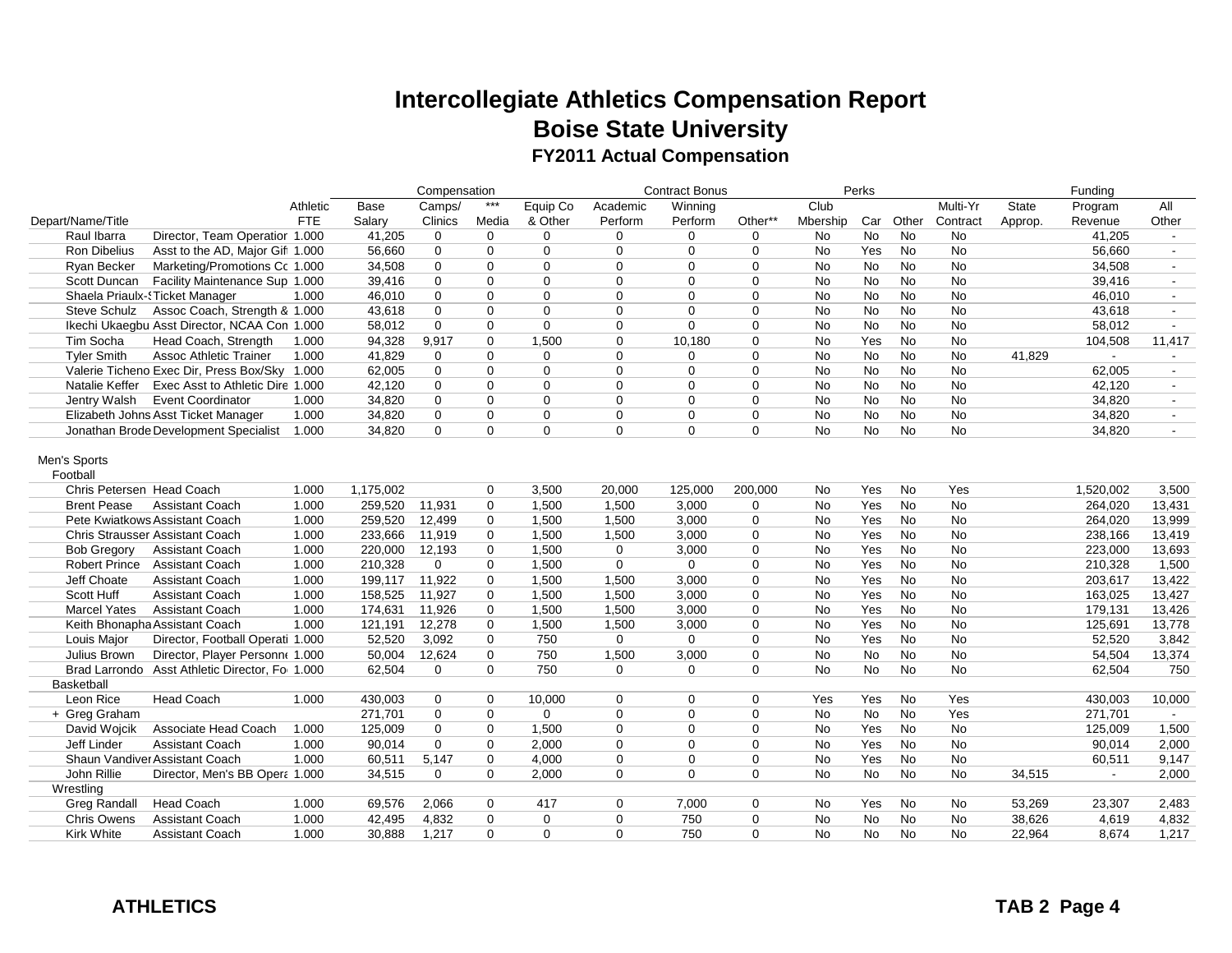**FY2011 Actual Compensation**

|                           |                                              |            |         | Compensation |             |             |              | <b>Contract Bonus</b>       |             |           | Perks     |           |           |         | Funding                  |                |
|---------------------------|----------------------------------------------|------------|---------|--------------|-------------|-------------|--------------|-----------------------------|-------------|-----------|-----------|-----------|-----------|---------|--------------------------|----------------|
|                           |                                              | Athletic   | Base    | Camps/       | $***$       | Equip Co    | Academic     | $\overline{\text{Winning}}$ |             | Club      |           |           | Multi-Yr  | State   | Program                  | All            |
| Depart/Name/Title         |                                              | <b>FTE</b> | Salary  | Clinics      | Media       | & Other     | Perform      | Perform                     | Other**     | Mbership  |           | Car Other | Contract  | Approp. | Revenue                  | Other          |
| Golf                      |                                              |            |         |              |             |             |              |                             |             |           |           |           |           |         |                          |                |
| Kevin Burton              | <b>Head Coach</b>                            | 1.000      | 40,893  | $\mathbf 0$  | $\mathbf 0$ | 417         | $\mathbf 0$  | $\mathbf 0$                 | $\mathbf 0$ | Yes       | Yes       | No        | No        | 40,893  |                          | 417            |
| Tennis                    |                                              |            |         |              |             |             |              |                             |             |           |           |           |           |         |                          | $\sim$         |
| <b>Greg Patton</b>        | <b>Head Coach</b>                            | 1.000      | 98,072  | $\mathbf{0}$ | $\mathbf 0$ | 417         | 1,800        | 2,000                       | $\mathbf 0$ | No        | Yes       | No        | No        |         | 101,872                  | 417            |
|                           | Clancy Shields Assistant Coach               | 1.000      | 28,018  | 3,614        | $\mathbf 0$ | $\mathbf 0$ | $\mathbf{0}$ | 750                         | $\mathbf 0$ | <b>No</b> | No        | No        | <b>No</b> | 28,018  | 750                      | 3,614          |
| Men/Women's Track & Field |                                              |            |         |              |             |             |              |                             |             |           |           |           |           |         |                          |                |
| <b>JW Hardy</b>           | <b>Head Coach</b>                            | 1.000      | 85,010  | $\mathbf 0$  | $\mathbf 0$ | 417         | 9,800        | 0                           | $\mathbf 0$ | Yes       | Yes       | No        | Yes       |         | 94,810                   | 417            |
|                           | Jeff Petersmeye Assistant Coach              | 1.000      | 53,020  | $\mathbf{0}$ | $\Omega$    | $\mathbf 0$ | 4,450        | $\mathbf 0$                 | $\Omega$    | <b>No</b> | No        | No        | <b>No</b> | 53,020  | 4,450                    | $\blacksquare$ |
| Kelly Watson              | <b>Assistant Coach</b>                       | 1.000      | 32,012  | $\mathbf{0}$ | $\mathbf 0$ | $\mathbf 0$ | 3,700        | $\mathbf 0$                 | $\mathbf 0$ | No        | <b>No</b> | No        | <b>No</b> | 32,012  | 3,700                    | $\sim$         |
| Keith Vance               | Assistant Coach                              | 1.000      | 31,013  | $\mathbf{0}$ | $\mathbf 0$ | $\mathbf 0$ | 4,450        | 0                           | $\mathsf 0$ | No        | No        | No        | <b>No</b> |         | 35,463                   | $\sim$         |
| <b>Brad Wick</b>          | <b>Assistant Coach</b>                       | 1.000      | 28,018  | $\mathbf{0}$ | $\mathbf 0$ | $\mathbf 0$ | 6,100        | $\mathbf 0$                 | $\mathbf 0$ | No        | No        | No        | No        | 28,018  | 6,100                    | $\sim$         |
|                           |                                              |            |         |              |             |             |              |                             |             |           |           |           |           |         |                          |                |
| <b>Women's Sports</b>     |                                              |            |         |              |             |             |              |                             |             |           |           |           |           |         |                          |                |
| Basketball                |                                              |            |         |              |             |             |              |                             |             |           |           |           |           |         |                          |                |
| Gordon Presnel Head Coach |                                              | 1.000      | 180,007 | $\mathbf 0$  | 0           | 417         | 0            | 4,000                       | 0           | No        | Yes       | No        | Yes       |         | 184,007                  | 417            |
|                           | Anthony Turner, Assistant Coach              | 1.000      | 75,001  | $\mathbf 0$  | $\mathbf 0$ | $\mathbf 0$ | 0            | $\mathbf 0$                 | $\mathbf 0$ | No        | Yes       | No        | No        | 55,019  | 19,982                   | $\sim$         |
|                           | <b>Calamity McEnt Assistant Coach</b>        | 1.000      | 55,019  | $\mathbf{0}$ | $\mathbf 0$ | $\mathbf 0$ | $\mathbf 0$  | $\mathbf 0$                 | $\mathbf 0$ | <b>No</b> | Yes       | <b>No</b> | <b>No</b> | 55,019  |                          |                |
|                           | Heather Sower Assistant Coach                | 1.000      | 54,873  | 150          | $\mathbf 0$ | $\Omega$    | $\mathbf 0$  | $\mathbf 0$                 | $\mathbf 0$ | <b>No</b> | Yes       | No        | No        | 54,873  | $\Delta$                 | 150            |
|                           | Cariann Ramire Dir, Women's BB Operati 1.000 |            | 34,515  | $\mathbf{0}$ | $\Omega$    | $\Omega$    | $\mathbf 0$  | $\Omega$                    | $\Omega$    | <b>No</b> | No        | No        | <b>No</b> | 34,515  |                          | $\sim$         |
| Soccer                    |                                              |            |         |              |             |             |              |                             |             |           |           |           |           |         |                          |                |
| Steve Lucas               | <b>Head Coach</b>                            | 1.000      | 52,430  | $\mathbf{0}$ | $\Omega$    | 417         | $\Omega$     | 3,000                       | $\mathbf 0$ | No        | Yes       | No        | <b>No</b> | 52,430  | 3,000                    | 417            |
|                           | Mark Hiemenz Assistant Coach                 | 1.000      | 36,895  | $\mathbf 0$  | $\mathbf 0$ | $\mathbf 0$ | $\mathbf 0$  | 1,000                       | $\mathbf 0$ | No        | No        | No        | No        | 36,895  | 1,000                    | $\sim$         |
|                           | Stephanie Wieg Assistant Coach               | 1.000      | 23,671  | $\mathbf{0}$ | $\Omega$    | $\mathbf 0$ | $\mathbf 0$  | $\mathbf 0$                 | $\mathbf 0$ | No        | No        | No        | No        |         | 23,671                   | $\blacksquare$ |
| Volleyball                |                                              |            |         |              |             |             |              |                             |             |           |           |           |           |         |                          |                |
| Shawn Garus Head Coach    |                                              | 1.000      | 75,022  | 4,949        | $\mathbf 0$ | 417         | $\mathbf 0$  | 1,500                       | $\mathbf 0$ | Yes       | Yes       | <b>No</b> | Yes       |         | 76,522                   | 5,366          |
|                           | Chris Rushing Assistant Coach                | 1.000      | 48,004  | 2,420        | $\mathbf 0$ | $\mathbf 0$ | $\mathbf 0$  | 0                           | $\mathbf 0$ | <b>No</b> | <b>No</b> | No        | No        | 48,004  | $\sim$                   | 2,420          |
|                           | Candy Murphy Assistant Coach                 | 1.000      | 27,019  | 3,618        | $\Omega$    | $\Omega$    | $\Omega$     | $\Omega$                    | $\Omega$    | No        | No        | No        | No        | 27,019  | $\overline{\phantom{a}}$ | 3,618          |
| Gymnastics                |                                              |            |         |              |             |             |              |                             |             |           |           |           |           |         |                          |                |
| <b>Neil Resnick</b>       | Co-Head Coach                                | 1.000      | 57,221  | 4,530        | $\mathbf 0$ | 209         | 0            | 3,500                       | $\mathbf 0$ | Yes       | Yes       | No        | No        | 57,221  | 3,500                    | 4,739          |
| <b>Tina Bird</b>          | Co-Head Coach                                | 1.000      | 57,221  | 4,514        | $\mathbf 0$ | 209         | 0            | 3,500                       | $\mathbf 0$ | <b>No</b> | Yes       | No        | No        |         | 60,721                   | 4,723          |
| Patti Murphy              | <b>Assistant Coach</b>                       | 1.000      | 28,621  | 4,405        | $\mathbf 0$ | $\mathbf 0$ | $\mathbf 0$  | 750                         | $\mathbf 0$ | <b>No</b> | No        | No        | <b>No</b> | 28,621  | 750                      | 4,405          |
| Tennis                    |                                              |            |         |              |             |             |              |                             |             |           |           |           |           |         |                          |                |
| Ryan Roghaar Head Coach   |                                              | 1.000      | 37,004  | 9,262        | $\mathbf 0$ | 417         | $\mathbf 0$  | $\mathbf 0$                 | $\mathbf 0$ | No        | Yes       | No        | No        | 37,004  |                          | 9,679          |
| <b>TBD</b>                | <b>Assistant Coach</b>                       | 1.000      | 28,018  | $\mathbf{0}$ | $\mathbf 0$ | $\mathbf 0$ | $\mathbf 0$  | $\mathbf 0$                 | $\mathbf 0$ | No        | <b>No</b> | <b>No</b> | <b>No</b> | 28,018  | $\sim$                   | $\sim$         |
| Golf                      |                                              |            |         |              |             |             |              |                             |             |           |           |           |           |         |                          |                |
| Nichole Harris Head Coach |                                              | 1.000      | 38,293  | $\mathbf{0}$ | $\mathbf 0$ | 417         | $\mathbf{0}$ | $\mathbf 0$                 | $\mathbf 0$ | Yes       | Yes       | <b>No</b> | No        | 38,293  | $\sim$                   | 417            |
| Softball                  |                                              |            |         |              |             |             |              |                             |             |           |           |           |           |         |                          |                |
| Erin Thorpe               | <b>Head Coach</b>                            | 1.000      | 52,458  | 1,821        | $\mathbf 0$ | 417         | $\mathbf 0$  | $\mathbf 0$                 | $\mathbf 0$ | Yes       | Yes       | No        | No        | 47.674  | 4.784                    | 2,238          |
|                           | Justin Kloczko Assistant Coach               | 1.000      | 35,215  | 1,820        | $\mathbf 0$ | $\mathbf 0$ | $\mathbf 0$  | $\mathbf 0$                 | $\mathbf 0$ | No        | No        | No        | No        | 32,012  | 3,203                    | 1,820          |
|                           | Shelly Prochask Assistant Coach              | 1.000      | 23,671  | 304          | $\Omega$    | $\Omega$    | $\Omega$     | $\mathbf 0$                 | $\mathbf 0$ | No        | No        | <b>No</b> | <b>No</b> |         | 23,671                   | 304            |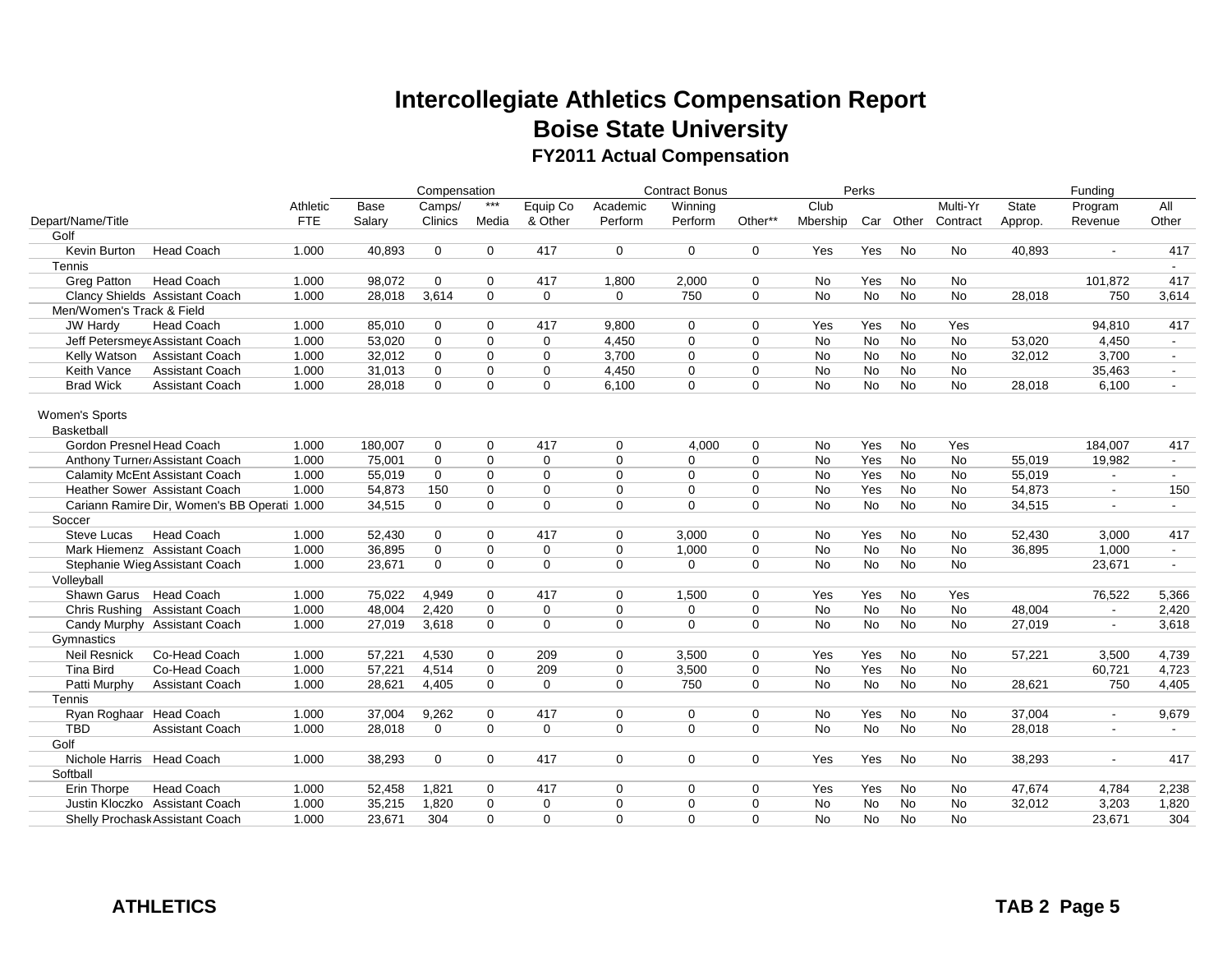### **FY2011 Actual Compensation**

|                   |                                 |          |        | Compensation |       |          |          | Contract Bonus |         |          | Perks |       |          |              | Funding |       |
|-------------------|---------------------------------|----------|--------|--------------|-------|----------|----------|----------------|---------|----------|-------|-------|----------|--------------|---------|-------|
|                   |                                 | Athletic | Base   | Camps/       | ***   | Equip Co | Academic | Winning        |         | Club     |       |       | Multi-Yr | <b>State</b> | Program | Αll   |
| Depart/Name/Title |                                 | FTE      | Salary | Clinics      | Media | & Other  | Perform  | Perform        | Other** | Mbership | Car   | Other | Contract | Approp.      | Revenue | Other |
| Swimming          |                                 |          |        |              |       |          |          |                |         |          |       |       |          |              |         |       |
| Kristin Hill      | <b>Head Coach</b>               | .000     | 52.520 | 735          |       |          |          | 3.000          |         | Yes      | Yes   | No    | No       | 52.520       | 3,000   | 1.152 |
|                   | Justin Brosseau Assistant Coach | 1.000    | 35,028 | 752          |       |          |          | 000, ا         |         | No       | No.   | No    | No       | 35,028       | 1,000   | 752   |
| David Legler      | <b>Assistant Coach</b>          | 1.000    | 23.671 |              |       |          |          |                |         | No       | No.   | No    | No       |              | 23.671  |       |

Notes:

\* Employee works 1 FTE at the University. The FTE and Base Salary on this report reflect the amount of the employee's salary which is funded by Athletics.

\*\* Other compensation for Chris Petersen is longevity incentive compensation.

\*\*\* Beginning in August FY'11, media is paid through the University and is included in the base salary column.

+ Employee is on paid administrative leave.

++ BSU considers coaches 'total salary' equal to the base salary plus the media salary. Annualized change percentage on this spreadsheet reflects the change in 'total salary'.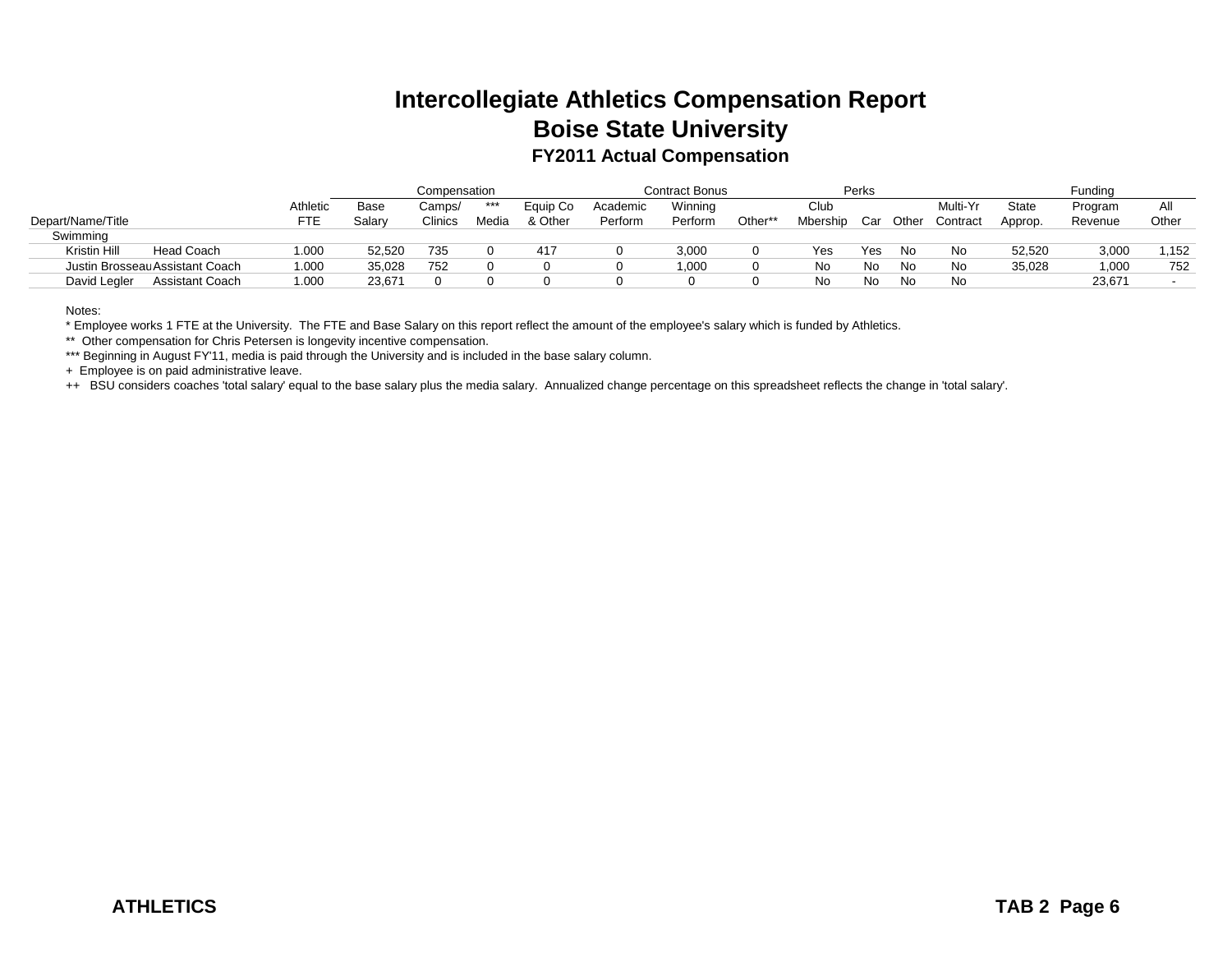### **Intercollegiate Athletics Compensation Report Boise State University FY2012 Estimated Compensation**

|                                              |                                            |                |                  |                            |                      |                      |                      |                      |                      |                    |                        |                 |           |                  |                  |                          | Base             |
|----------------------------------------------|--------------------------------------------|----------------|------------------|----------------------------|----------------------|----------------------|----------------------|----------------------|----------------------|--------------------|------------------------|-----------------|-----------|------------------|------------------|--------------------------|------------------|
|                                              |                                            |                |                  | Compensation               |                      |                      |                      | Contract Bonus       |                      |                    | Perks                  |                 |           |                  | Funding          |                          | Salary           |
|                                              |                                            | Athletic       | Base             | Camps/                     | ****                 | Equip Co             | Academic             | Winning              |                      | Club               |                        |                 | Multi-Yr  | State            | Program          | All                      | Annualized       |
| Depart/Name/Title<br>Athletic Administration |                                            | <b>FTE</b>     | Salary           | Clinics                    | Media                | & Other              | Perform              | Perform              | Other**              | Mbership Car Other |                        |                 | Contract  | Approp.          | Revenue          | Other                    | Change           |
| TBD                                          | Director, Fan Development & Strategies     | 1.000          | 42,016           | $\overline{0}$             | $\Omega$             | $\Omega$             | $\Omega$             | $\Omega$             | $\Omega$             | No                 | No                     | <b>No</b>       | No        |                  | 42,016           | $\sim$                   |                  |
| Andy Atkinson                                | Director, Ath Info & Digital Tech          | 1.000          | 65.500           | $\mathbf{0}$               | $\Omega$             | $\Omega$             | $\Omega$             | $\Omega$             | $\Omega$             | No                 | <b>No</b>              | No              | No.       |                  | 65.500           | ٠                        | 0%               |
| Anita Guerricabeitia                         | Asst AD - Tkt Operations                   | 0.835          | 55.161           | $\mathbf{0}$               | $\Omega$             | $\Omega$             | $\Omega$             | $\Omega$             | $\Omega$             | No                 | <b>No</b>              | <b>No</b>       | No        |                  | 55.161           | $\sim$                   | 0%               |
| <b>Brent Moore</b>                           | Director, Special Events                   | 1.000          | 40.020           | $\Omega$                   | $\Omega$             | $\Omega$             | $\Omega$             | $\Omega$             | $\Omega$             | No                 | <b>No</b>              | No              | No        |                  | 40,020           | ×.                       | 0%               |
| Ashlee Anderson-Ching                        | Dir, Student Ath Enhancement Prog          | 1.000          | 46,384           | $\Omega$                   | $\mathbf 0$          | $\Omega$             | $\Omega$             | $\Omega$             | $\Omega$             | No                 | No                     | No              | No        | 46,384           | $\sim$           | ÷.                       | 0%               |
|                                              |                                            | 1.000          | 58,906           | $\Omega$                   | $\Omega$             | $\Omega$             | $\Omega$             | $\Omega$             | $\Omega$             | No                 | <b>No</b>              | <b>No</b>       | No        |                  | 58,906           |                          | 27% Interim appt |
| <b>Bob Carney</b>                            | Int Exec Dir, Press Box & Sky Suite        | 1.000          | 104.500          | $\Omega$                   | $\Omega$             | $\Omega$             | $\Omega$             | $\Omega$             | $\Omega$             |                    | Yes                    |                 |           |                  | 104.500          |                          |                  |
| <b>Bob Madden</b>                            | Assoc AD, Development                      |                |                  | $\mathbf 0$                | $\Omega$             | $\Omega$             | $\Omega$             | $\Omega$             | $\Omega$             | Yes                |                        | <b>No</b>       | No.       |                  |                  | ×.                       | 0%               |
| Matthew Beckman                              | Asst AD, Mkting & Promotions               | 1.000          | 63,004           |                            |                      |                      | $\Omega$             | $\Omega$             | $\Omega$             | No                 | No                     | No              | No        |                  | 63,004           |                          | New              |
| <b>Brandon Voigt</b><br>Keila Mintz          | <b>Asst Athletic Trainer</b><br>Accountant | 1.000<br>1.000 | 37.544<br>39.188 | $\mathbf 0$<br>$\mathbf 0$ | $\Omega$<br>$\Omega$ | $\Omega$<br>$\Omega$ | $\Omega$             | $\Omega$             | $\Omega$             | No<br>No           | <b>No</b><br><b>No</b> | <b>No</b><br>No | No.<br>No | 37.544<br>39.188 | $\sim$<br>$\sim$ | $\overline{\phantom{a}}$ | 0%<br>New        |
|                                              |                                            |                |                  | $\Omega$                   |                      | $\Omega$             |                      |                      |                      |                    |                        |                 |           |                  |                  | ×.                       |                  |
| <b>Taylor Little</b>                         | Video Services Coordinator                 | 1.000          | 35,631           | $\Omega$                   | $\Omega$             |                      | $\Omega$<br>$\Omega$ | $\Omega$             | $\Omega$             | No                 | No                     | No              | No        |                  | 35,631           |                          | 2% Equity        |
| TBD                                          | Academic Advisor                           | 1.000          | 39,375           |                            | $\Omega$             | $\Omega$             |                      | $\Omega$<br>$\Omega$ | $\Omega$<br>$\Omega$ | No                 | No                     | No              | No        | 39,375           | $\sim$           | ×.                       |                  |
| Christina Van Tol                            | Sr. Assoc AD - SWA                         | 1.000          | 95.015           | $\Omega$                   | $\Omega$             | 2,500                | $\Omega$             |                      |                      | No                 | Yes                    | <b>No</b>       | No        |                  | 95,015           | 2,500                    | 0%               |
| Cindy Rice                                   | Senior Accountant                          | 1.000          | 56.202           | $\Omega$                   | U                    | $\Omega$             | $\Omega$             | $\Omega$             | $\Omega$             | No                 | <b>No</b>              | <b>No</b>       | No.       | 46.072           | 10.130           |                          | 22% Promotion    |
| <b>Curt Apsey</b>                            | Sr. Assoc AD, Advancement                  | 1.000          | 150,010          | $\mathbf 0$                | $\mathbf 0$          | 2,500                | $\Omega$             | $\Omega$             | $\Omega$             | Yes                | Yes                    | No              | No        |                  | 150,010          | 2,500                    | 0%               |
| Dale Holste                                  | Dir, Athletic Equipment Operations         | 1.000          | 57,013           | $\mathbf{0}$               | $\Omega$             | 2.000                | $\Omega$             | $\Omega$             | $\Omega$             | No                 | No                     | No              | No        |                  | 57,013           | 2,000                    | 0%               |
| Doug Link                                    | Asst Sports Info Director                  | 1.000          | 41.143           | $\mathbf 0$                | $\Omega$             | $\mathbf{0}$         | $\Omega$             | $\Omega$             | $\Omega$             | No                 | <b>No</b>              | No              | No        |                  | 41,143           | $\sim$                   | 0%               |
| Eric Kile                                    | Academic Advisor                           | 1.000          | 39.375           | $\Omega$                   | $\Omega$             | $\Omega$             | $\Omega$             | $\Omega$             | $\Omega$             | No                 | <b>No</b>              | <b>No</b>       | No        | 39.375           | $\sim$           | $\sim$                   | 5%               |
| Eric Thorpe                                  | Dir, Game Operations/Events                | 1.000          | 42,620           | $\Omega$                   | $\Omega$             | $\Omega$             | $\mathbf 0$          | $\Omega$             | $\Omega$             | No                 | No                     | No              | No        |                  | 42,620           | $\epsilon$               | 24% Add'l duties |
| Gabe Rosenvall                               | Asst AD, Student Services                  | 1.000          | 55.516           | $\Omega$                   | $\Omega$             | 2,000                | 4.000                | $\Omega$             | $\Omega$             | No                 | No                     | No              | No        | 55,516           | 4,000            | 2,000                    | 0%               |
| Mark Coyle                                   | <b>Executive Director, Athletics</b>       | 1.000          | 325.000          | $\Omega$                   |                      | 10.000               | $\mathbf 0$          | $\Omega$             | $\Omega$             | Yes                | Yes                    | <b>No</b>       | Yes       |                  |                  | 10,000                   | <b>New</b>       |
| + Gene Bleymaier                             |                                            |                | 266.116          | $\mathbf 0$                | $\mathbf 0$          | 0                    | 20,000               | 86.446               | $\Omega$             | No                 | No                     | No              | Yes       |                  | 372.562          |                          | 0%               |
| <b>Heather Little</b>                        | Student Ins/HR Coord, Athletics            | 1.000          | 38,501           | $\mathbf 0$                | $\Omega$             | $\Omega$             | $\Omega$             | $\Omega$             | $\Omega$             | No                 | <b>No</b>              | No              | No        |                  | 38,501           | $\sim$                   | 12% Equity       |
| Jeff Jones                                   | Asst Coach, Strength                       | 1.000          | 33.301           | $\Omega$                   | $\Omega$             | $\Omega$             | $\Omega$             | $\Omega$             | $\Omega$             | No                 | <b>No</b>              | <b>No</b>       | <b>No</b> | 33,301           | $\sim$           | $\sim$                   | 0%               |
| Joe Nickell                                  | Sports Information Director                | 1.000          | 43.098           | $\Omega$                   | $\Omega$             | $\Omega$             | $\Omega$             | $\Omega$             | $\Omega$             | No                 | <b>No</b>              | No              | No.       |                  | 43.098           | $\sim$                   | 2% Equity        |
| Jolenne Dimeo                                | <b>Facility Operations Supervisor</b>      | 1.000          | 52,271           | $\Omega$                   | $\Omega$             | $\Omega$             | $\Omega$             | $\Omega$             | $\Omega$             | No                 | No                     | No              | No        |                  | 52,271           | ٠                        | 24% Equity       |
| James Spooner                                | <b>Asst Athletic Trainer</b>               | 1.000          | 40,020           | $\Omega$                   | $\Omega$             | $\Omega$             | $\Omega$             | $\Omega$             | $\Omega$             | No                 | No                     | No              | No        | 40,020           | $\sim$           |                          | New              |
| $\star$<br>Julie Stevens                     | <b>Head Dance Coach</b>                    | 0.384          | 15.351           | $\Omega$                   | 0                    | $\Omega$             | $\Omega$             | $\Omega$             | $\Omega$             | No                 | <b>No</b>              | <b>No</b>       | No.       |                  | 15.351           |                          | 0%               |
| TBD                                          | Academic Advisor                           | 1.000          | 36.504           | $\mathbf{0}$               | $\Omega$             | $\Omega$             | $\Omega$             | $\Omega$             | $\Omega$             | No                 | <b>No</b>              | No              | No        | 36,504           |                  | $\mathbf{r}$             |                  |
| Katy Ham                                     | <b>Asst Athletic Trainer</b>               | 1.000          | 35.631           | $\Omega$                   | $\Omega$             | $\Omega$             | $\Omega$             | $\Omega$             | $\Omega$             | No                 | <b>No</b>              | No              | No.       |                  | 35.631           |                          | 3% Equity        |
| Keita Shimada                                | <b>Asst Athletic Trainer</b>               | 1.000          | 35,631           | $\Omega$                   | $\Omega$             | $\Omega$             | $\Omega$             | $\Omega$             | $\Omega$             | No                 | No                     | No              | No        |                  | 35,631           | $\sim$                   | 2% Equity        |
| <b>TBD</b>                                   | Assoc Director, BAA                        | 0.436          | 23,164           | $\Omega$                   | $\Omega$             | $\Omega$             | $\Omega$             | $\Omega$             | $\Omega$             | No                 | No                     | No              | No        |                  | 23,164           | $\sim$                   |                  |
| Lori Hays                                    | Asst AD/Oper & Event Mgt                   | 1.000          | 51.272           | $\Omega$                   | $\Omega$             | $\Omega$             | $\Omega$             | $\Omega$             | $\Omega$             | No                 | No                     | No              | No        |                  | 51.272           | $\sim$                   | $0\%$            |
| Marc Paul                                    | Asst AD/Athletic Trainer                   | 1.000          | 72,010           | $\Omega$                   | $\Omega$             | 2,000                | $\Omega$             | $\Omega$             | $\Omega$             | No                 | No                     | No              | No        |                  | 72,010           | 2,000                    | 0%               |
| <b>Matt Dimmitt</b>                          | Coordinator, Video Services                | 1.000          | 44.866           | $\Omega$                   | $\Omega$             | $\Omega$             | $\Omega$             | $\Omega$             | $\Omega$             | No                 | <b>No</b>              | No              | No        |                  | 44.866           | $\mathbf{r}$             | 29% Market       |
| Max Corbet                                   | Asst AD. Media Relations                   | 1.000          | 55.661           | $\mathbf{0}$               | $\Omega$             | $\Omega$             | $\Omega$             | $\Omega$             | $\Omega$             | No                 | <b>No</b>              | No              | No.       |                  | 55,661           | $\sim$                   | 0%               |
| Michelle Smith                               | Asst Sports Info Dir/Website Coord         | 1.000          | 37.336           | $\mathbf 0$                | $\Omega$             | $\Omega$             | $\Omega$             | $\Omega$             | $\Omega$             | No                 | <b>No</b>              | No              | No        | 37,336           |                  |                          | 5% Equity        |
| Mike Sumpter                                 | Assoc AD, Operations                       | 1.000          | 81,661           | $\Omega$                   | $\Omega$             | 2.500                | $\Omega$             | $\Omega$             | $\Omega$             | No                 | Yes                    | No              | No        |                  | 81,661           | 2,500                    | $0\%$            |
| Mike Waller                                  | Assoc AD, Administration                   | 1.000          | 93,351           | $\Omega$                   | $\mathbf 0$          | 2,500                | $\Omega$             | $\Omega$             | $\Omega$             | No                 | Yes                    | No              | No        |                  | 93,351           | 2,500                    | 0%               |
| Nicole Gamez                                 | Assoc AD, Finance                          | 1.000          | 85.010           | $\Omega$                   | $\Omega$             | 2.500                | $\Omega$             | $\Omega$             | $\Omega$             | No                 | Yes                    | <b>No</b>       | No        |                  | 85.010           | 2.500                    | 0%               |
| Rachel Bickerton                             | Dir, Trademark Lic/Enforcement             | 0.437          | 35,007           | $\Omega$                   | $\Omega$             | 0                    | $\Omega$             | $\Omega$             | $\Omega$             | No                 | No                     | No              | No        |                  | 35,007           | $\sim$                   | 0%               |
| Raul Ibarra                                  | Director, Team Operations                  | 1.000          | 41.205           | $\Omega$                   | $\Omega$             | $\Omega$             | $\Omega$             | $\Omega$             | $\Omega$             | No                 |                        | No              | No        |                  | 41,205           | ×.                       | 0%               |
| Ron Dibelius                                 | Asst to the AD, Major Gifts                | 1.000          | 56,660           | $\mathbf{0}$               | $\Omega$             | $\Omega$             | $\Omega$             | $\Omega$             | $\Omega$             | Yes                | Yes                    | No              | No        |                  | 56.660           | $\overline{\phantom{a}}$ | 0%               |
| <b>Ryan Becker</b>                           | Marketing/Promotions Coord                 | 1.000          | 35.631           | $\Omega$                   | $\Omega$             | $\Omega$             | $\Omega$             | $\Omega$             | $\Omega$             | No                 | <b>No</b>              | No              | No.       |                  | 35.631           | $\overline{a}$           | 3% Equity        |
| Scott Duncan                                 | <b>Facility Maintenance Supervisor</b>     | 1.000          | 39,416           | $\Omega$                   | $\Omega$             | $\Omega$             | $\Omega$             | $\Omega$             | $\Omega$             | No                 | No                     | No              | No        |                  | 39,416           | $\sim$                   | $0\%$            |
| Shaela Priaulx-Soho                          | <b>Ticket Manager</b>                      | 1.000          | 46,010           | $\Omega$                   | $\Omega$             | $\Omega$             | $\Omega$             | $\Omega$             | $\Omega$             | No                 | No                     | No              | No        |                  | 46,010           | $\sim$                   | 0%               |
| Steve Schulz                                 | Assoc Coach, Strength & Cond               | 1.000          | 43.618           | $\Omega$                   | $\Omega$             | $\Omega$             | $\Omega$             | $\Omega$             | $\Omega$             | No                 | No                     | No              | No.       |                  | 43.618           |                          | 0%               |
| Ikechi Ukaegbu                               | Asst Director, NCAA Compliance             | 1.000          | 58.012           | $\Omega$                   | $\Omega$             | $\Omega$             | $\Omega$             | $\Omega$             | $\Omega$             | No                 | <b>No</b>              | <b>No</b>       | No        |                  | 58.012           |                          | 0%               |
| Jennifer Bellomy                             | Asst Director, NCAA Compliance             | 1.000          | 52,271           | $\mathbf 0$                | $\Omega$             | $\Omega$             | $\Omega$             | $\Omega$             | $\Omega$             | No                 | No                     | No              | No        |                  | 52,271           |                          | New              |
| Tim Socha                                    | Head Coach, Strength                       | 1.000          | 103,751          | 10,000                     | $\Omega$             | 2.000                | $\Omega$             | $\Omega$             | $\Omega$             | No                 | Yes                    | No              | No        |                  | 103,751          | 12,000                   | 10% Contract     |
| <b>Tyler Smith</b>                           | Assoc Athletic Trainer                     | 1.000          | 41.829           | $\mathbf{0}$               | $\Omega$             | $\Omega$             | $\Omega$             | $\Omega$             | $\Omega$             | No                 | No                     | No              | No        | 41.829           | $\sim$           | $\sim$                   | 0%               |
| TBD                                          | Exec Dir, Press Box/Sky Suite              | 1.000          | 62.005           | $\Omega$                   | $\Omega$             | $\Omega$             | $\Omega$             | $\Omega$             | $\Omega$             | No                 | No                     | No              | No.       |                  | 62.005           | $\mathbf{r}$             | 6%               |
| Natalie Keffer                               | Exec Asst to Athletic Director             | 1.000          | 43,098           | $\mathbf 0$                | $\mathbf 0$          | $\Omega$             | $\Omega$             | $\Omega$             | $\Omega$             | No                 | No                     | No              | No        |                  | 43,098           | $\mathbf{r}$             | 2% Equity        |
| Jentry Walsh                                 | <b>Event Coordinator</b>                   | 1.000          | 35.631           | $\Omega$                   | $\Omega$             | $\Omega$             | $\Omega$             | $\Omega$             | $\Omega$             | No                 | <b>No</b>              | No              | No        |                  | 35.631           | $\overline{\phantom{a}}$ | 2% Equity        |
| Elizabeth Johnson                            | Asst Ticket Manager                        | 1.000          | 35.631           | $\Omega$                   | $\Omega$             | $\Omega$             | $\Omega$             | $\Omega$             | $\Omega$             | No                 | <b>No</b>              | No              | No        |                  | 35.631           | ٠                        | 2% Equity        |
| Jonathan Broders                             | <b>Development Specialist</b>              | 1.000          | 35,631           | $\mathbf 0$                | $\Omega$             | $\Omega$             | $\Omega$             | $\Omega$             | $\Omega$             | No                 | No                     | No              | No        |                  | 35,631           | $\sim$                   | 2% Equity        |
| Christina Moore                              | Head Coach, Cheer                          | 1.000          | 30.015           | $\Omega$                   | $\Omega$             | $\Omega$             | $\Omega$             | $\Omega$             | $\Omega$             | No                 | <b>No</b>              | No              | No        |                  | 30.015           |                          | New              |
| Michael McDonald                             | Assoc Coach, Strength & Cond               | 1.000          | 27,020           | $\mathbf 0$                | $\Omega$             | $\Omega$             | $\Omega$             | $\Omega$             | $\Omega$             | No                 | <b>No</b>              | No              | No        |                  | 27.020           | $\overline{a}$           | New              |
| Lauren Rodgers                               | <b>Asst Athletic Trainer</b>               | 1.000          | 34.820           | $\Omega$                   | $\Omega$             | $\Omega$             | $\Omega$             | $\Omega$             | $\Omega$             | No                 | <b>No</b>              | <b>No</b>       | No        |                  | 34.820           | $\sim$                   | <b>New</b>       |
| <b>Thomas Dutcher</b>                        | Coord, Games Oper & Championship           | 1.000          | 34,508           | $\Omega$                   | $\Omega$             | $\Omega$             | $\Omega$             | $\Omega$             | $\Omega$             | No                 | No                     | No              | No        |                  | 34,508           |                          | New              |
|                                              |                                            |                |                  |                            |                      |                      |                      |                      |                      |                    |                        |                 |           |                  |                  |                          |                  |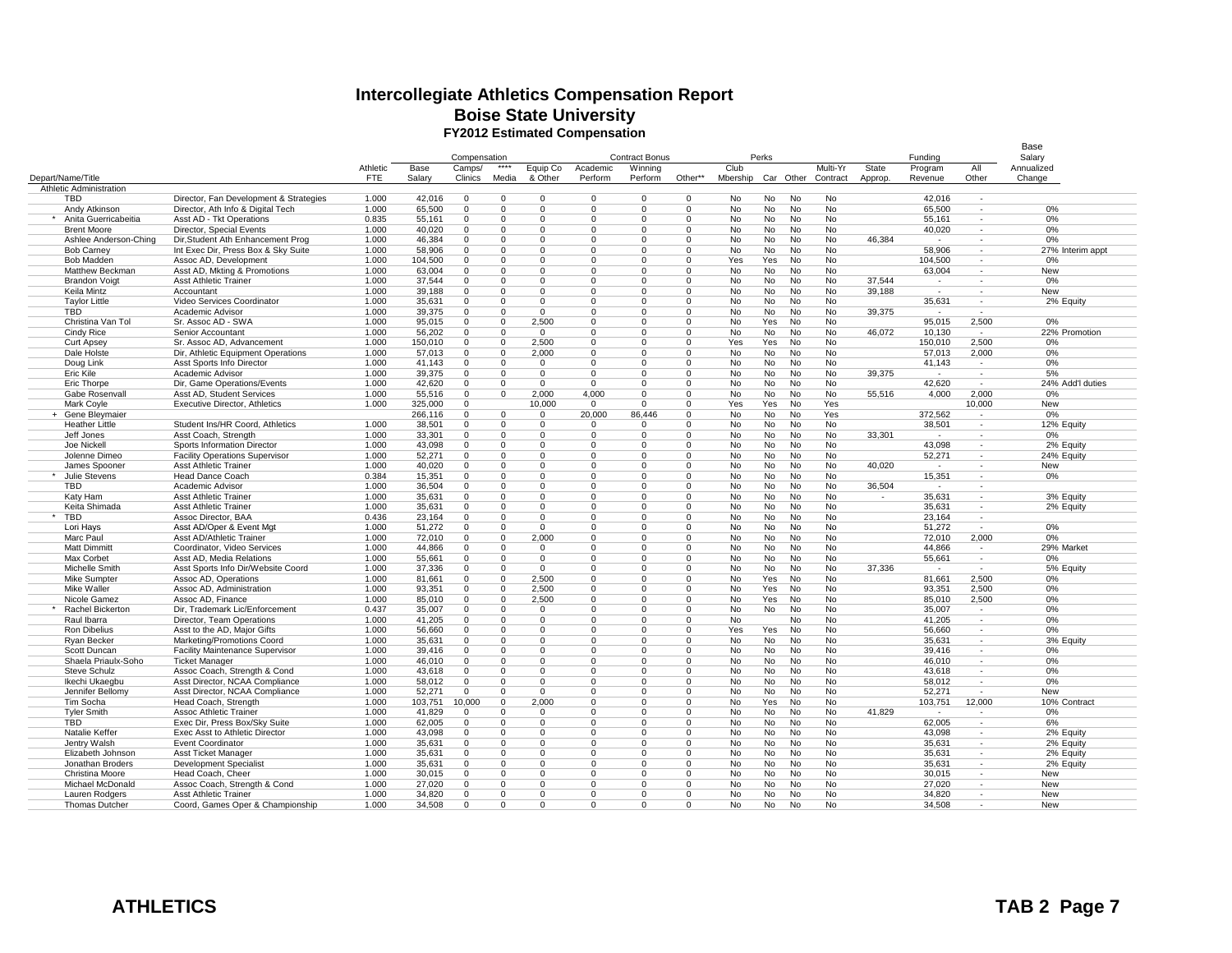### **Intercollegiate Athletics Compensation Report Boise State University FY2012 Estimated Compensation**

|                              |                                  |            |           | Compensation |             |                |              | <b>Contract Bonus</b> |              |           | Perks |                 |           |         | Funding                  |                          | Salary              |
|------------------------------|----------------------------------|------------|-----------|--------------|-------------|----------------|--------------|-----------------------|--------------|-----------|-------|-----------------|-----------|---------|--------------------------|--------------------------|---------------------|
|                              |                                  | Athletic   | Base      | Camps/       | ****        | Equip Co       | Academic     | Winning               |              | Club      |       |                 | Multi-Yr  | State   | Program                  | All                      | Annualized          |
| Depart/Name/Title            |                                  | <b>FTE</b> | Salary    | Clinics      | Media       | & Other        | Perform      | Perform               | Other**      | Mbership  |       | Car Other       | Contract  | Approp. | Revenue                  | Other                    | Change              |
| Men's Sports                 |                                  |            |           |              |             |                |              |                       |              |           |       |                 |           |         |                          |                          |                     |
| Football                     |                                  |            |           |              |             |                |              |                       |              |           |       |                 |           |         |                          |                          |                     |
| *** Chris Petersen           | <b>Head Coach</b>                | 1.000      | 2,000,000 | $\mathbf 0$  | 0           | 4,000          | 20,000       | $\Omega$              | 100,000      | No        | Yes   | No              | Yes       |         | 2,120,000                | 4,000                    | 70% Contract        |
| <b>Brent Pease</b>           | <b>Assistant Coach</b>           | 1.000      | 285,480   | 12,000       | 0           | 2,000          | 5,000        | 0                     | $\mathbf 0$  | No        | Yes   | No              | No        |         | 290,480                  | 14,000                   | 10% Contract        |
| Pete Kwiatkowski             | <b>Assistant Coach</b>           | 1.000      | 285.480   | 12.000       | $\mathbf 0$ | 2.000          | 5,000        | $\Omega$              | $\Omega$     | No        | Yes   | <b>No</b>       | <b>No</b> |         | 290.480                  | 14,000                   | 10% Contract        |
| Chris Strausser              | <b>Assistant Coach</b>           | 1.000      | 257,026   | 12,000       | $\mathbf 0$ | 2.000          | 5,000        | $\Omega$              | $\Omega$     | No        | Yes   | No              | No        |         | 262,026                  | 14,000                   | 10% Contract        |
| <b>Bob Gregory</b>           | <b>Assistant Coach</b>           | 1.000      | 242.050   | 12,000       | $\mathbf 0$ | 2.000          | 5,000        | $\Omega$              | $\Omega$     | No        | Yes   | No              | <b>No</b> |         | 247,050                  | 14.000                   | 10% Contract        |
| <b>Robert Prince</b>         | <b>Assistant Coach</b>           | 1.000      | 210,330   | 12.000       | $\mathbf 0$ | 2,000          | $\mathbf{0}$ | $\Omega$              | $\Omega$     | No        | Yes   | <b>No</b>       | <b>No</b> |         | 210,330                  | 14.000                   | 0%                  |
| Jeff Choate                  | <b>Assistant Coach</b>           | 1.000      | 219,024   | 12,000       | $\mathbf 0$ | 2,000          | 5,000        | $\Omega$              | $\Omega$     | No        | Yes   | No              | <b>No</b> |         | 224,024                  | 14,000                   | 10% Contract        |
| Scott Huff                   | <b>Assistant Coach</b>           | 1.000      | 174.367   | 12,000       | $\mathbf 0$ | 2.000          | 5.000        | $\Omega$              | $\Omega$     | <b>No</b> | Yes   | <b>No</b>       | <b>No</b> |         | 179.367                  | 14.000                   | 10% Contract        |
| <b>Marcel Yates</b>          | <b>Assistant Coach</b>           | 1.000      | 207,085   | 12,000       | 0           | 2,000          | 5,000        | $\Omega$              | $\Omega$     | No        | Yes   | No              | No        |         | 212,085                  | 14,000                   | 19% Contract        |
| Keith Bhonapha               | <b>Assistant Coach</b>           | 1.000      | 133,308   | 12,000       | 0           | 2,000          | 5,000        | $\Omega$              | $\Omega$     | No        | Yes   | No              | No        |         | 138,308                  | 14,000                   | 10% Contract        |
| Louis Major                  | Director, Football Operations    | 1.000      | 52.520    | 12,000       | $\mathbf 0$ | 2,000          | $\mathbf 0$  | $\Omega$              | $\Omega$     | No        | No    | No              | <b>No</b> |         | 52,520                   | 14,000                   | 0%                  |
| Julius Brown                 | Director, Player Personnel       | 1.000      | 60.008    | 12.000       | $\mathbf 0$ | 2.000          | 5.000        | $\Omega$              | $\Omega$     | No        | No    | <b>No</b>       | <b>No</b> |         | 65.008                   | 14.000                   | 20% Contract        |
| <b>Brad Larrondo</b>         | Asst Athletic Director, Football | 1.000      | 62,504    | 12,000       | $\mathbf 0$ | 2,000          | $\mathbf 0$  | $\Omega$              | $\mathsf 0$  | No        | No    | No              | No        |         | 62,504                   | 14,000                   | 0%                  |
| Basketball                   |                                  |            |           |              |             |                |              |                       |              |           |       |                 |           |         |                          |                          |                     |
| Leon Rice                    | <b>Head Coach</b>                | 1.000      | 430.003   | $\Omega$     | $\Omega$    | 10.000         | $\Omega$     | 11.000                | $\mathbf 0$  | Yes       | Yes   | <b>No</b>       | Yes       |         | 441.003                  | 10.000                   | 0%                  |
| David Wojcik                 | Associate Head Coach             | 1.000      | 125,009   | $\Omega$     | $\mathbf 0$ | 2,000          | $\Omega$     | 3,000                 | $\mathsf 0$  | No        | Yes   | No              | No        |         | 128,009                  | 2,000                    | 0%                  |
| Jeff Linder                  | <b>Assistant Coach</b>           | 1.000      | 90,014    | $\mathbf 0$  | 0           | 2,000          | $\mathbf 0$  | 3,000                 | $\mathbf 0$  | No        | Yes   | No              | No        |         | 93,014                   | 2,000                    | 0%                  |
| John Rillie                  | <b>Assistant Coach</b>           | 1.000      | 60.508    | 6.000        | $\mathbf 0$ | 4.000          | $\Omega$     | $\mathbf 0$           | $\Omega$     | No        | No    | <b>No</b>       | <b>No</b> |         | 60,508                   | 10.000                   | 75% Promotion       |
| Phillip Cobbina              | Director, Men's BB Operations    | 1.000      | 35,735    | $\Omega$     | $\Omega$    | 2.000          | $\Omega$     | $\Omega$              | $\Omega$     | No        | No    | <b>No</b>       | <b>No</b> | 35,735  | $\sim$                   | 2.000                    | New                 |
| Wrestling                    |                                  |            |           |              | 0           |                |              |                       |              |           |       |                 |           |         |                          |                          |                     |
| Greg Randall                 | <b>Head Coach</b>                | 1.000      | 69.576    | 5.000        | $\Omega$    | 1,500          | $\Omega$     | 11.000                | $\mathbf 0$  | No        | Yes   | <b>No</b>       | <b>No</b> | 53,269  | 27.307                   | 6.500                    | 0%                  |
| <b>Chris Owens</b>           | <b>Assistant Coach</b>           | 1.000      | 42,495    | 5,000        | $\mathbf 0$ | $\mathbf 0$    | $\Omega$     | 1.000                 | $\mathbf 0$  | No        | No    | No              | No        | 42,495  | 1.000                    | 5,000                    | 0%                  |
| Kirk White                   | Assistant Coach                  | 1.000      | 30,888    | 5,000        | $\mathbf 0$ | $\overline{0}$ | $\mathbf 0$  | 1,000                 | $\mathsf 0$  | No        | No    | No              | No        | 30,888  | 1,000                    | 5,000                    | 0%                  |
| Golf                         |                                  |            |           |              |             |                |              |                       |              |           |       |                 |           |         |                          |                          |                     |
|                              | <b>Head Coach</b>                | 1.000      | 40.893    | $\mathbf 0$  | $\mathbf 0$ |                | $\Omega$     | $\mathbf{0}$          | $\mathbf{0}$ | Yes       |       | <b>No</b>       | <b>No</b> |         | $\sim$                   |                          | 0%                  |
| Kevin Burton                 |                                  |            |           |              |             | 1,500          |              |                       |              |           | Yes   |                 |           | 40,893  |                          | 1,500                    |                     |
| Tennis                       |                                  |            |           |              |             |                |              |                       |              |           |       |                 |           |         |                          |                          |                     |
| Greg Patton                  | Head Coach                       | 1.000      | 98,072    | $\mathbf 0$  | 0           | 1,500          | $\Omega$     | $\Omega$              | $\mathbf 0$  | No        | Yes   | No              | No        |         | 98,072                   | 1,500                    | 0%                  |
| <b>Clancy Shields</b>        | <b>Assistant Coach</b>           | 1.000      | 28.018    | 4,000        | $\mathbf 0$ | $\mathbf 0$    | $\Omega$     | $\Omega$              | $\mathbf 0$  | No        | No    | No              | No        | 28,018  | $\sim$                   | 4,000                    | 0%                  |
| Men/Women's Track & Field    |                                  |            |           |              |             |                |              |                       |              |           |       |                 |           |         |                          |                          |                     |
| <b>JW Hardy</b>              | <b>Head Coach</b>                | 1.000      | 85,010    | $\mathbf 0$  | $\Omega$    | 4,000          | $\mathbf 0$  | 7,000                 | $\mathbf 0$  | No        | Yes   | No              | Yes       |         | 92,010                   | 4,000                    | 0%                  |
| Jeff Petersmeyer             | <b>Assistant Coach</b>           | 1.000      | 53,020    | $\Omega$     | $\mathbf 0$ | $\mathbf 0$    | $\mathbf 0$  | 1,000                 | $\Omega$     | No        | No    | No              | No        | 53,020  | 1,000                    | $\sim$                   | 0%                  |
| Kelly Watson                 | <b>Assistant Coach</b>           | 1.000      | 32,012    | $\Omega$     | 0           | $\mathbf 0$    | $\mathbf 0$  | 1,000                 | $\Omega$     | No        | No    | No              | No        | 32,012  | 1,000                    | $\overline{\phantom{m}}$ | 0%                  |
| Keith Vance                  | <b>Assistant Coach</b>           | 1.000      | 31.013    | $\Omega$     | $\Omega$    | $\Omega$       | $\Omega$     | 1.000                 | $\Omega$     | No        | No    | <b>No</b>       | <b>No</b> |         | 32.013                   | ÷.                       | 0%                  |
| <b>Brad Wick</b>             | <b>Assistant Coach</b>           | 1.000      | 28,018    | $\Omega$     | 0           | $\Omega$       | $\mathbf 0$  | 2,000                 | $\Omega$     | No        | No    | No              | <b>No</b> | 28,018  | 2,000                    | ÷.                       | 0%                  |
| Women's Sports<br>Basketball |                                  |            |           |              |             |                |              |                       |              |           |       |                 |           |         |                          |                          |                     |
| Gordon Presnell              | <b>Head Coach</b>                | 1.000      | 180,007   | $\Omega$     | $\mathbf 0$ | 7,500          | $\Omega$     | $\Omega$              | $\mathbf 0$  | No        | Yes   | No              | Yes       |         | 180,007                  | 7,500                    | 0%                  |
| Benjamin Finkbeiner          | <b>Assistant Coach</b>           | 1.000      | 60,008    | $\Omega$     | $\mathbf 0$ | $\mathbf 0$    | $\Omega$     | 0                     | $\Omega$     | No        | Yes   | No              | No        | 60,008  |                          | $\overline{\phantom{a}}$ | New                 |
| <b>Calamity McEntire</b>     | <b>Assistant Coach</b>           | 1.000      | 60.010    | $\Omega$     | $\Omega$    | $\Omega$       | $\Omega$     | $\Omega$              | $\Omega$     | No        | Yes   | No              | No        | 55,019  | 4.991                    | $\mathbf{r}$             | 9% Market           |
| <b>Heather Sower</b>         | Assistant Coach                  | 1.000      | 60,010    | $\mathbf 0$  | 0           | $\mathbf 0$    | $\mathbf 0$  | 0                     | $\mathbf 0$  | No        | Yes   | No              | No        | 54,872  | 5,138                    | ٠                        | 9% Market           |
| Cariann Ramirez              | Dir, Women's BB Operations       | 1.000      | 39,505    | $\Omega$     | $\Omega$    | $\Omega$       | $\Omega$     | $\Omega$              | $\mathbf 0$  | No        | No    | No              | No        | 39,505  |                          | $\overline{\phantom{a}}$ | 14% Market          |
| Soccer                       |                                  |            |           |              |             |                |              |                       |              |           |       |                 |           |         |                          |                          |                     |
| Steve Lucas                  | <b>Head Coach</b>                | 1.000      | 52,430    | $\Omega$     | $\Omega$    | 2,000          | $\Omega$     | $\Omega$              | $\mathbf 0$  | No        | Yes   | No              | No        | 52,430  | $\sim$                   | 2,000                    | 0%                  |
| <b>Mark Hiemenz</b>          | <b>Assistant Coach</b>           | 1.000      | 36,895    | $\Omega$     | $\Omega$    | $\Omega$       | $\mathbf 0$  | 0                     | $\Omega$     | No        | No    | No              | No        | 36,895  | $\overline{\phantom{a}}$ |                          | 0%                  |
| <b>Madison Collins</b>       | <b>Assistant Coach</b>           | 1.000      | 23,678    | $\Omega$     | $\Omega$    | $\Omega$       | $\Omega$     | $\Omega$              | $\mathbf 0$  | No        | No    | <b>No</b>       | No        |         | 23,678                   | ×.                       | New                 |
| Volleyball                   |                                  |            |           |              |             |                |              |                       |              |           |       |                 |           |         |                          |                          |                     |
| Shawn Garus                  | <b>Head Coach</b>                | 1.000      | 82,518    | 5,000        | 0           | 3,500          | $\Omega$     | 1,000                 | $\mathbf 0$  | Yes       | Yes   | No              | Yes       |         | 83,518                   | 8,500                    | 10% Market          |
| Skydra Orzen                 | <b>Assistant Coach</b>           | 1.000      | 24.012    | 3,000        | $\mathbf 0$ | $^{\circ}$     | $\Omega$     | $\mathbf{0}$          | $\Omega$     | <b>No</b> | No    | <b>No</b>       | <b>No</b> |         | 24,012                   | 3.000                    | New                 |
| + Chris Rushing              |                                  |            | 28,876    | 3,000        | $\mathbf 0$ | $\mathbf 0$    | $\Omega$     | $\Omega$              | $\mathbf 0$  | No        | No    | No              | No        | 28,876  | $\sim$                   | 3,000                    | 0%                  |
| Candy Murphy                 | <b>Assistant Coach</b>           | 1.000      | 36,018    | $\mathbf 0$  | 0           | $\mathbf 0$    | $\mathbf 0$  | $\Omega$              | $\mathbf 0$  | No        | No    | No              | No        | 36,018  | $\sim$                   | $\blacksquare$           | 33% Market          |
| Gymnastics                   |                                  |            |           |              |             |                |              |                       |              |           |       |                 |           |         |                          |                          |                     |
| <b>Neil Resnick</b>          | Co-Head Coach                    | 1.000      | 60,008    | 4,700        | $\mathbf 0$ | 2,000          | $\Omega$     | 4,000                 | $\mathbf 0$  | Yes       | Yes   | No              | No        | 60,008  | 4,000                    | 6,700                    | 5% Program success  |
| <b>Tina Bird</b>             | Co-Head Coach                    | 1.000      | 60,008    | 4,700        | 0           | 2,000          | $\mathbf 0$  | 4,000                 | $\mathbf 0$  | No        |       |                 | No        |         | 64,008                   | 6,700                    |                     |
| Patti Murphy                 | <b>Assistant Coach</b>           | 1.000      |           | 4,700        |             | $\mathbf 0$    | $\Omega$     | 1,000                 | $\mathbf 0$  | No        | Yes   | No<br><b>No</b> | No        |         | 5,015                    | 4,700                    | 5% Program success  |
|                              |                                  |            | 32,636    |              | 0           |                |              |                       |              |           | No    |                 |           | 28,621  |                          |                          | 14% Program success |
| Tennis                       |                                  |            |           |              |             |                |              |                       |              |           |       |                 |           |         |                          |                          |                     |
| Ryan Roghaar                 | <b>Head Coach</b>                | 1.000      | 37.004    | 9,000        | $\Omega$    | 1,500          | $\Omega$     | 2,000                 | $^{\circ}$   | No        | Yes   | No              | No        | 37,004  | 2,000                    | 10,500                   | 0%                  |
| Catrina Thompson             | <b>Assistant Coach</b>           | 1.000      | 28,018    | $\Omega$     | 0           | $\mathbf 0$    | $\Omega$     | $\mathbf 0$           | $\mathbf 0$  | No        | No    | No              | No        | 28,018  |                          | $\sim$                   | New                 |
| Golf                         |                                  |            |           |              |             |                |              |                       |              |           |       |                 |           |         |                          |                          |                     |
| Nichole Harris               | <b>Head Coach</b>                | 1.000      | 38.293    | $\Omega$     | $\mathbf 0$ | 1,500          | $\Omega$     | $\Omega$              | $\mathbf 0$  | Yes       | Yes   | <b>No</b>       | <b>No</b> | 38,293  | $\sim$                   | 1,500                    | 0%                  |
| Softball                     |                                  |            |           |              |             |                |              |                       |              |           |       |                 |           |         |                          |                          |                     |
| Erin Thorpe                  | <b>Head Coach</b>                | 1.000      | 52.458    | 2,000        | $\Omega$    | 2,000          | $\Omega$     | $\Omega$              | $\mathbf 0$  | No        | Yes   | <b>No</b>       | <b>No</b> | 52,458  | $\overline{\phantom{a}}$ | 4.000                    | 0%                  |
| Justin Kloczko/TBD           | <b>Assistant Coach</b>           | 1.000      | 35.215    | 2.000        | $\mathbf 0$ | $\mathbf 0$    | $\Omega$     | $\Omega$              | $\Omega$     | No        | No    | <b>No</b>       | <b>No</b> | 35,215  | $\sim$                   | 2.000                    | New                 |
| Shelly Prochaska             | <b>Assistant Coach</b>           | 1.000      | 23.671    | 2.000        | $\Omega$    | $\Omega$       | $\Omega$     | $\Omega$              | $\Omega$     | No        | No    | No              | <b>No</b> |         | 23.671                   | 2.000                    | 0%                  |

Base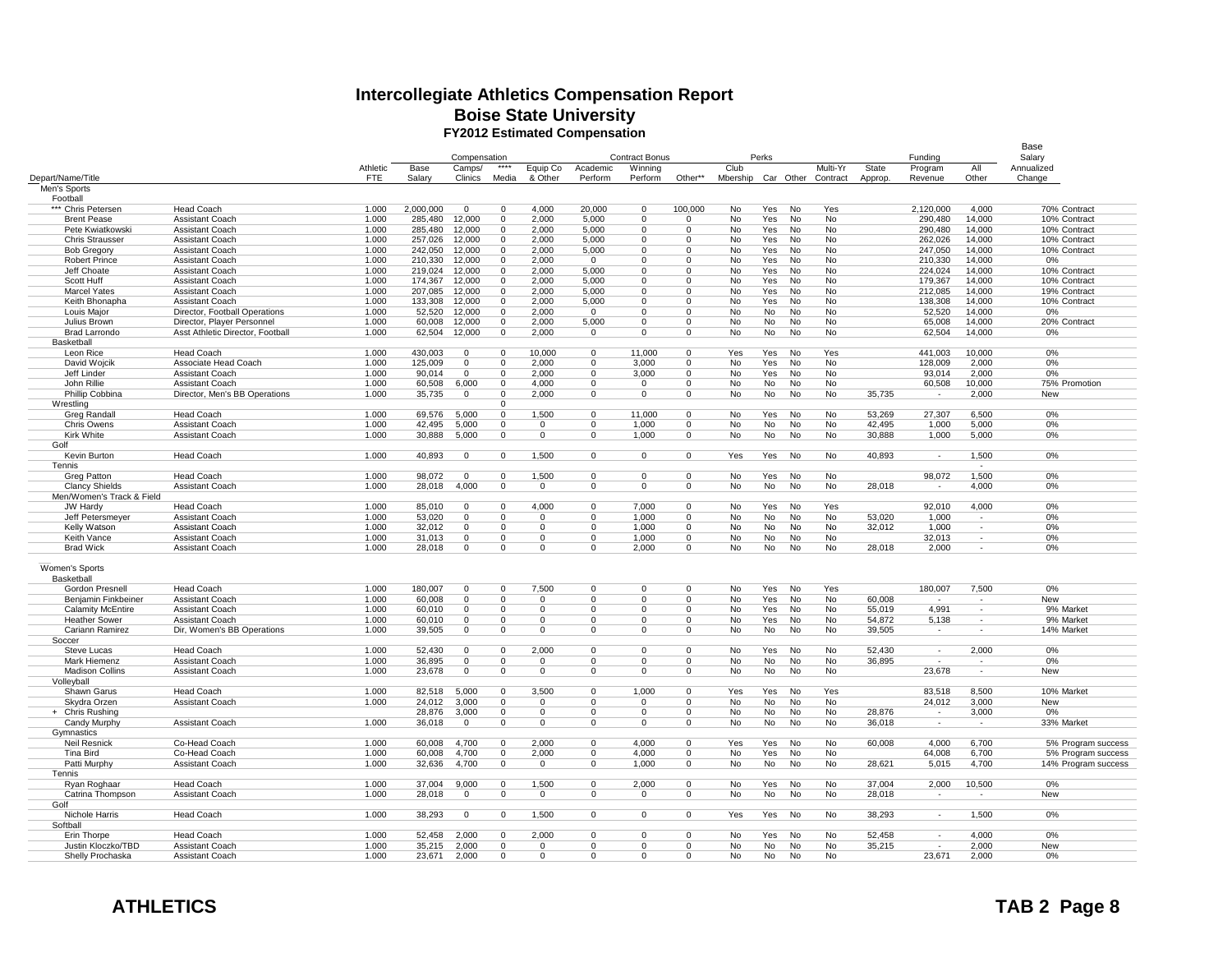### **Intercollegiate Athletics Compensation Report Boise State University FY2012 Estimated Compensation**

|                   |                 |          |        | Compensation |       |          | .        | <b>Contract Bonus</b> |         |                             | Perks     |           |           |         | Funding |       | Base<br>Salary      |
|-------------------|-----------------|----------|--------|--------------|-------|----------|----------|-----------------------|---------|-----------------------------|-----------|-----------|-----------|---------|---------|-------|---------------------|
|                   |                 | Athletic | Base   | Camps/       | ****  | Equip Co | Academic | Winning               |         | Club                        |           |           | Multi-Yr  | State   | Program |       | Annualized          |
| Depart/Name/Title |                 | FTE      | Salary | Clinics      | Media | & Other  | Perform  | Perform               | Other** | Mbership Car Other Contract |           |           |           | Approp. | Revenue | Other | Change              |
| Swimming          |                 |          |        |              |       |          |          |                       |         |                             |           |           |           |         |         |       |                     |
| Kristin Hill      | Head Coach      | 1.000    | 60,008 |              |       | 2.000    |          | 7,000                 |         | Yes                         | Yes       | - No      | <b>No</b> | 60,008  | 7,000   | 2,000 | 14% Program success |
| Justin Brosseau   | Assistant Coach | 1.000    | 37,503 |              |       |          |          | 1,000                 |         | NO.                         | <b>No</b> | <b>No</b> | No        | 37,503  | 1,000   |       | 7% Program success  |
| David Legler      | Assistant Coach | 1.000    | 32.012 |              |       |          |          | 1,000                 |         |                             | No        | <b>No</b> | <b>No</b> |         | 33,012  |       | 35% Program success |

Notes:

\* Employee works 1 FTE at the University. The FTE and Base Salary on this report reflect the amount of the employee's salary which is funded by Athletics.

\*\* Other compensation for Chris Petersen is longevity incentive compensation.

\*\*\* Chris Petersen's salary will be revised to \$2,000,000 in February 2012. \*\*\*\* Beginning in August FY'11, media is paid through the University and is included in the base salary column.

+ Employee is on paid administrative leave.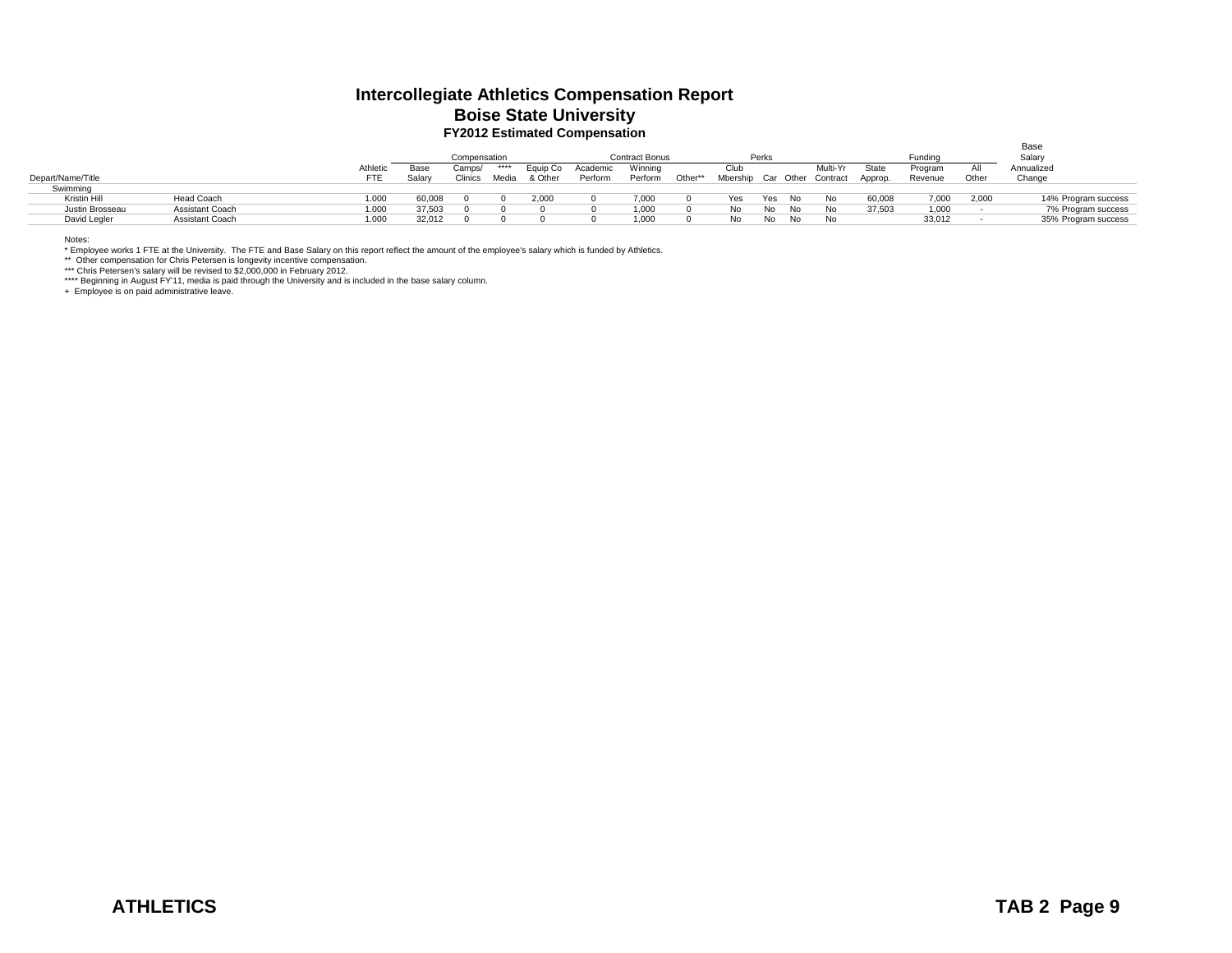### **ATHLETICS FEBRUARY 16, 2012**

### **THIS PAGE INTENTIONALLY LEFT BLANK**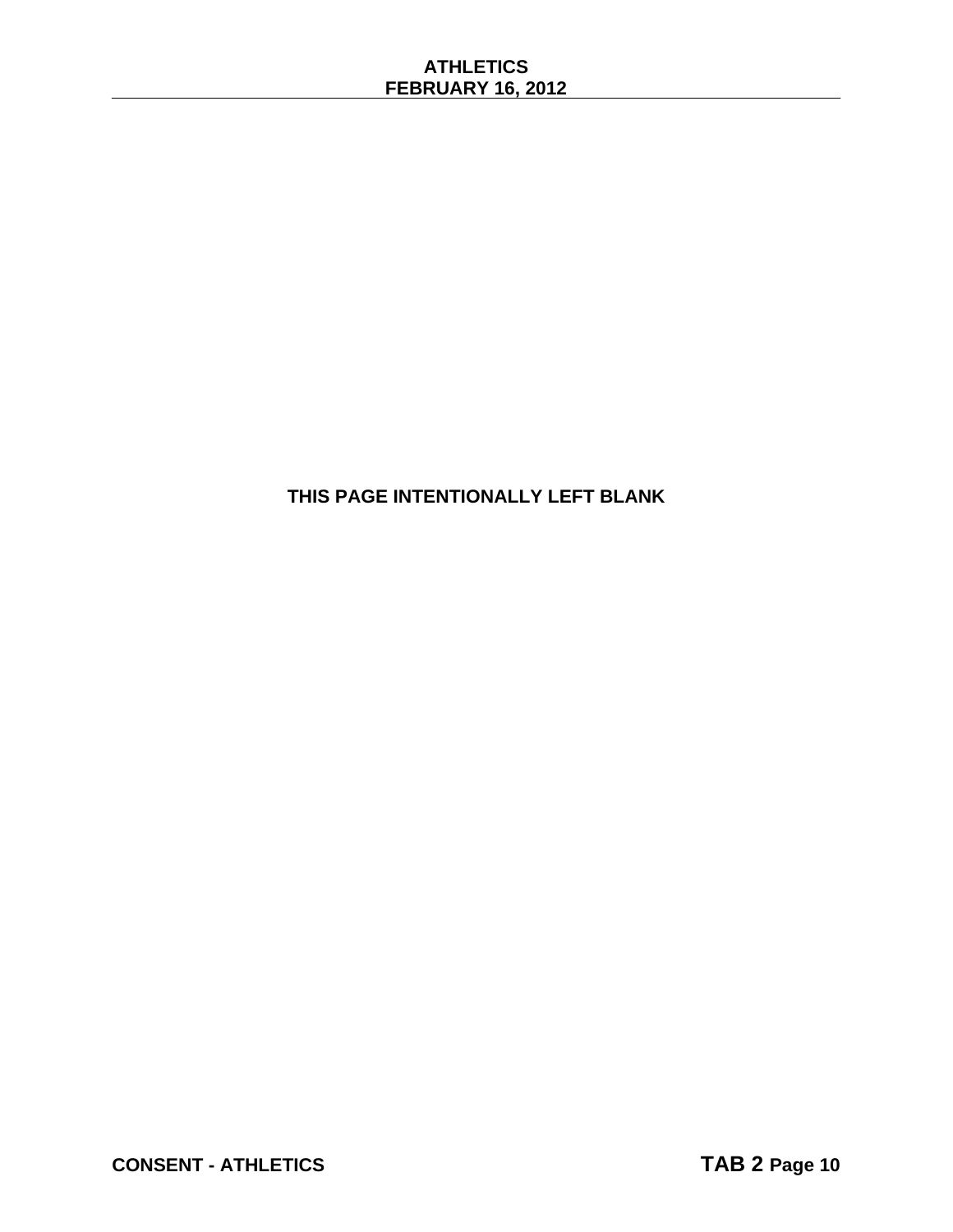FY 2011 Actual Compensation

|                          |                                               |      |        | Compensation |              |          |      | <b>Contract Bonuses</b> |                   |          | Perks |       |                |              | Funding |       |
|--------------------------|-----------------------------------------------|------|--------|--------------|--------------|----------|------|-------------------------|-------------------|----------|-------|-------|----------------|--------------|---------|-------|
|                          |                                               |      | Base   | Camps/       |              | Equip Co | Grad | Winning                 | Acad              | Club     |       |       | Multi-Yr       | <b>State</b> | Program | All   |
| Depart/Name/Title        |                                               | FTE  | Salary | Clinics      | Media        | & Other  | Rate |                         | Perform. Perform. | Mbership | Car   | Other | Contract       | Approp.      | Revenue | Other |
| Athletic Administration: |                                               |      |        |              |              |          |      |                         |                   |          |       |       |                |              |         |       |
| Jeff Tingey              | <b>Athletic Director</b>                      | 1.00 | 95,014 |              |              | 2,500    |      |                         |                   |          | Yes   |       | No             | 95,014       |         | 2,500 |
| Jim Kramer               | Asst Athl Dir/ UBO                            | 1.00 | 65,000 |              |              |          |      |                         |                   |          |       |       | <b>No</b>      | 65,000       |         |       |
| Nancy Graziano           | Assoc Athl Dir                                | 1.00 | 66,206 |              |              |          |      |                         |                   |          |       |       | No             | 66,206       |         |       |
| <b>Matthew Steuart</b>   | Asst AD - Academics                           | 1.00 | 39,603 |              |              |          |      |                         |                   |          |       |       | <b>No</b>      |              | 39,603  |       |
| <b>Joel Vickery</b>      | Compliance Dir                                | 1.00 | 39,998 |              |              |          |      |                         |                   |          |       |       | No             | 39,998       |         |       |
|                          | Frank Mercogliano (A) Asst Athl Dir/Media Rel | 0.28 | 13,583 |              |              |          |      |                         |                   |          |       |       | $\overline{N}$ | 13,583       |         |       |
| <b>Steve Schaack</b>     | (B) Asst Athl Dir/Media Rel                   | 0.78 | 37,506 |              |              |          |      |                         |                   |          |       |       | $\overline{N}$ | 35,006       | 2,500   |       |
| Katie Zigars             | Asst Dir Media Rel                            | 0.99 | 34,747 |              |              |          |      |                         |                   |          |       |       | <b>No</b>      | 34,747       |         |       |
| Jodi Wotowey             | <b>Hd Athl Trainer</b>                        | 1.00 | 43,701 | 1,170        |              |          |      |                         |                   |          |       |       | <b>No</b>      | 43,701       |         | 1,170 |
| <b>Ryan Cromie</b>       | (A) Assist Trainer                            | 0.64 | 21.093 |              |              |          |      |                         |                   |          |       |       | <b>No</b>      | 21.093       |         |       |
| Sara Vargas              | (B) Assist Trainer                            | 0.42 | 14,599 |              |              |          |      |                         |                   |          |       |       | No             | 14,599       |         |       |
| <b>Greg Obray</b>        | <b>Assist Trainer</b>                         | 1.00 | 34,507 | 1,150        |              |          |      |                         |                   |          |       |       | <b>No</b>      | 34,507       |         | 1,150 |
| <b>Thomas Brock</b>      | <b>Assist Trainer</b>                         | 1.00 | 34,507 | 1,120        |              |          |      |                         |                   |          |       |       | $\overline{N}$ | 34,507       |         | 1,120 |
| <b>Mark Campbell</b>     | <b>Stngth Coach</b>                           | 1.00 | 41,413 |              |              |          |      |                         |                   |          |       |       | $\overline{N}$ | 41,413       |         |       |
| Kalee Kopp               | Asst Dir Market/Prom                          | 1.00 | 34,507 |              |              |          |      |                         |                   |          |       |       | <b>No</b>      |              | 34.507  |       |
| <b>Jay McMillin</b>      | Asst AD/Fund Raiser                           | 1.00 | 43,264 |              |              |          |      |                         |                   |          |       |       | $\overline{N}$ |              | 43,264  |       |
| Cody Van Fleet           | Dir of Basketball Ops                         | 0.75 | 26,516 | 3,000        |              |          |      |                         |                   |          |       |       | <b>No</b>      |              | 26,516  | 3,000 |
| Quinton Freeman          | Academic Advisor                              | 0.74 | 25,653 |              |              |          |      |                         |                   |          |       |       | No             |              | 25,653  |       |
| Andrea Wilson            | Special Asst to Director                      | 1.00 | 46,010 |              |              |          |      |                         |                   |          |       |       | $\overline{N}$ | 44,240       | 1,770   |       |
|                          |                                               |      |        |              |              |          |      |                         |                   |          |       |       |                |              |         |       |
| <b>Bengal Foundation</b> |                                               |      |        |              |              |          |      |                         |                   |          |       |       |                |              |         |       |
| Donna Hayes              | Exec Dir Bengal Foun                          | 1.00 | 44,782 |              |              |          |      |                         |                   |          |       |       | No             |              | 44,782  |       |
|                          |                                               |      |        |              |              |          |      |                         |                   |          |       |       |                |              |         |       |
| Men's Sports             |                                               |      |        |              |              |          |      |                         |                   |          |       |       |                |              |         |       |
| Football                 |                                               |      |        |              |              |          |      |                         |                   |          |       |       |                |              |         |       |
| John Zamberlin           | (A) Hd Coach                                  | 0.38 | 40,056 |              | 7,942 20,000 |          |      |                         |                   |          | Yes   |       | Yes            | 40,056       | 20,000  | 7,942 |
| <b>Mike Kramer</b>       | (B) Hd Coach                                  | 0.52 | 69,749 |              |              |          |      |                         |                   |          | Yes   |       | Yes            | 67,249       | 2,500   |       |
| <b>Josh Fetter</b>       | (A) Asst Coach                                | 0.69 | 27,594 | 2,200        |              |          |      |                         |                   |          |       |       | $\overline{N}$ | 6,157        | 21,437  | 2,200 |
| <b>Derrick Roche</b>     | (B) Asst Coach                                | 0.53 | 21,062 |              |              |          |      |                         |                   |          | Yes   |       | $\overline{N}$ | 21,062       |         |       |
| Junior Falevai           | (A) Asst Coach                                | 0.73 | 25,566 | 2,200        |              |          |      |                         |                   |          |       |       | $\overline{N}$ | 25,566       |         | 2,200 |
| <b>Ruditsky Griffin</b>  | (B) Asst Coach                                | 0.55 | 21,905 |              |              |          |      |                         |                   |          |       |       | <b>No</b>      | 21,905       |         |       |
| <b>Phil Earley</b>       | (A) Offensive Coordinator                     | 0.70 | 42,193 | 2,200        |              |          |      |                         |                   |          |       |       | $\overline{N}$ | 9,232        | 32,961  | 2,200 |
| Donald Bailey            | (B) Offensive Coordinator                     | 0.55 | 38.322 |              |              |          |      |                         |                   |          | Yes   |       | <b>No</b>      | 38.322       |         |       |
| John Clark               | (A) Asst Coach / Video Coordin                | 0.86 | 20,303 | 2,350        |              |          |      |                         |                   |          |       |       | $\overline{N}$ | 16,688       | 3,615   | 2,350 |
| Ryan Smaha               | (B) Asst Coach / Video Coordin                | 0.53 | 15,797 |              |              |          |      |                         |                   |          |       |       | <b>No</b>      | 15,797       |         |       |
| <b>Brian Strandley</b>   | (A) Defensive Coordinator                     | 0.73 | 35,082 | 2,200        |              |          |      |                         |                   |          | Yes   |       | $\overline{N}$ | 7,386        | 27,696  | 2,200 |
| <b>Michael Rigell</b>    | (B) Asst Coach                                | 0.51 | 15,162 |              |              |          |      |                         |                   |          |       |       | <b>No</b>      | 15,162       |         |       |
| <b>Drew Miller</b>       | (A) Asst Coach                                | 0.73 | 25,566 | 2,200        |              |          |      |                         |                   |          |       |       | <b>No</b>      | 25,566       |         | 2,200 |
| Daniel Drayton           | (B) Asst Coach                                | 0.51 | 20,215 |              |              |          |      |                         |                   |          |       |       | $\overline{N}$ | 20,215       |         |       |
| <b>Steve Amrine</b>      | (A) Asst Coach                                | 0.73 | 25,901 | 4,000        |              |          |      |                         |                   |          |       |       | $\overline{N}$ | 5,453        | 20,448  | 4,000 |
| <b>Matthew Troxel</b>    | (B) Asst Coach                                | 0.51 | 15,162 |              |              |          |      |                         |                   |          |       |       | $\overline{N}$ | 15,162       |         |       |
| <b>Nick Whitworth</b>    | (A) Asst Coach                                | 0.73 | 25,566 | 2,405        |              |          |      |                         |                   |          |       |       | <b>No</b>      | 25,566       |         | 2,405 |
| Craig Stutzmann          | (B) Asst Coach                                | 0.53 | 21,062 |              |              |          |      |                         |                   |          |       |       | No             | 21,062       |         |       |
| <b>Todd Bates</b>        | (B) Asst Coach                                | 0.32 | 12,929 |              |              |          |      |                         |                   |          |       |       | No             | 12,929       |         |       |
|                          |                                               |      |        |              |              |          |      |                         |                   |          |       |       |                |              |         |       |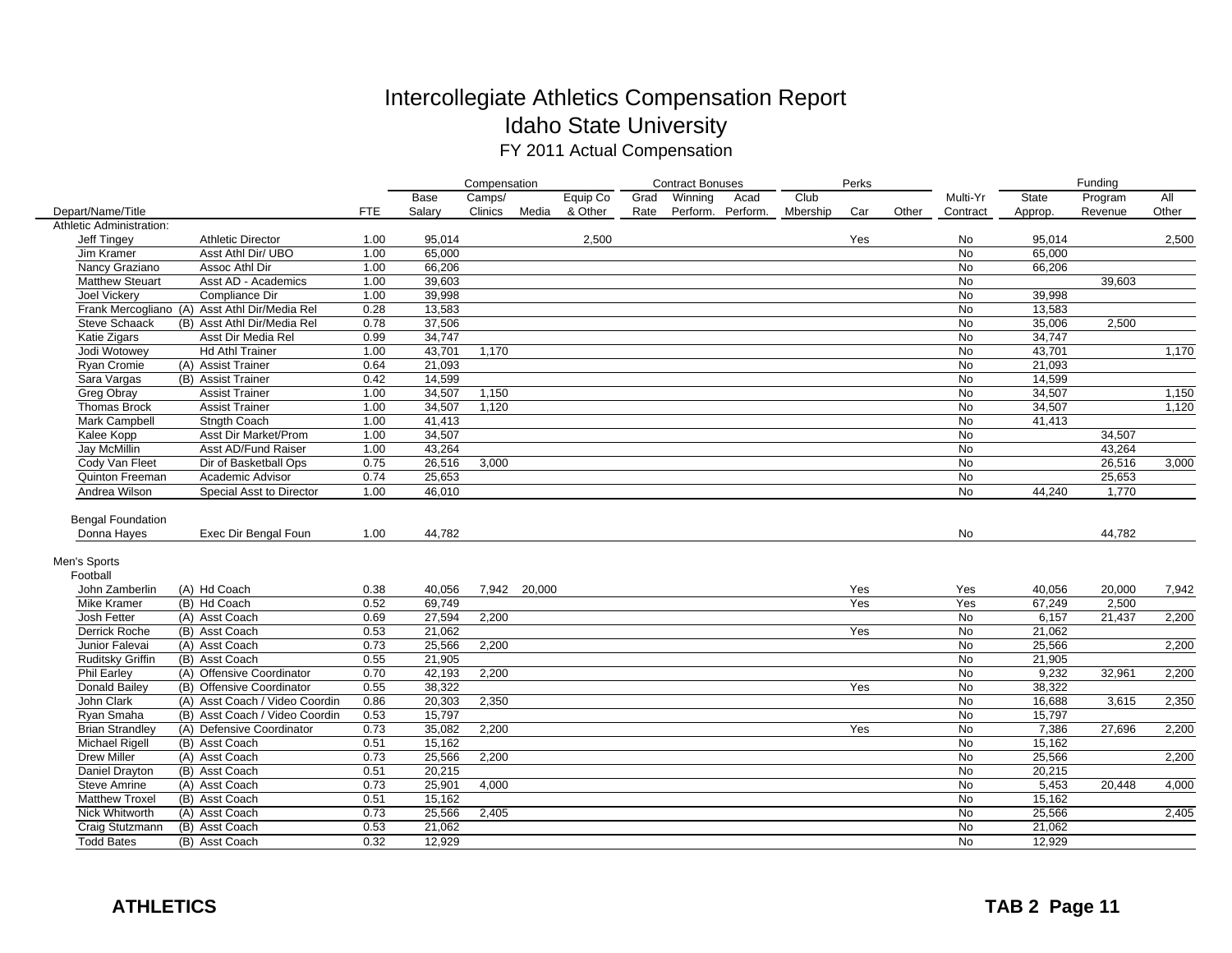FY 2011 Actual Compensation

|                                   |                                                                                           |            |        | Compensation |        |          |      | <b>Contract Bonuses</b> |                   |          | Perks |       |                |              | Funding |       |
|-----------------------------------|-------------------------------------------------------------------------------------------|------------|--------|--------------|--------|----------|------|-------------------------|-------------------|----------|-------|-------|----------------|--------------|---------|-------|
|                                   |                                                                                           |            | Base   | Camps/       |        | Equip Co | Grad | Winning                 | Acad              | Club     |       |       | Multi-Yr       | <b>State</b> | Program | All   |
| Depart/Name/Title                 |                                                                                           | <b>FTE</b> | Salary | Clinics      | Media  | & Other  | Rate |                         | Perform. Perform. | Mbership | Car   | Other | Contract       | Approp.      | Revenue | Other |
| Basketball                        |                                                                                           |            |        |              |        |          |      |                         |                   |          |       |       |                |              |         |       |
| Joe O'Brien                       | Hd Coach                                                                                  | 0.96       | 98,128 |              | 25,000 | 2,500    |      |                         |                   |          | Yes   |       | Yes            | 98,128       | 25,000  | 2,500 |
| Geoffrey Alexander (A) Asst Coach |                                                                                           | 1.00       | 54,833 | 1,800        |        | 500      |      |                         |                   |          | Yes   |       | $\overline{N}$ | 54,833       |         | 2,300 |
| Deane Martin                      | (B) Asst Coach                                                                            | 0.03       | 1,765  |              |        |          |      |                         |                   |          |       |       | No             | 1,765        |         |       |
| Tim Walsh                         | Asst Coach                                                                                | 1.00       | 45,302 | 1,800        |        | 500      |      |                         |                   |          |       |       | No             | 45,302       |         | 2,300 |
| Tennis                            |                                                                                           |            |        |              |        |          |      |                         |                   |          |       |       |                |              |         |       |
| <b>Robert Goeltz</b>              | <b>Hd Coach</b>                                                                           | 0.43       | 19,021 |              |        |          |      |                         |                   |          |       |       | No             | 19,021       |         |       |
| <b>Mark Rodel</b>                 | Asst Coach                                                                                | 0.50       | 8,194  |              |        |          |      |                         |                   |          |       |       | $\overline{N}$ | 8,194        |         |       |
|                                   | $(A)$ = indicates previous coach / employee<br>$(B)$ = indicates current coach / employee |            |        |              |        |          |      |                         |                   |          |       |       |                |              |         |       |
| Track & Field                     |                                                                                           |            |        |              |        |          |      |                         |                   |          |       |       |                |              |         |       |
| David Nielsen                     | Hd Coach                                                                                  | 0.46       | 27,597 |              |        |          |      |                         |                   |          |       |       | No             | 27,597       |         |       |
| Jackie Poulson                    | Asst Coach                                                                                | 0.50       | 13,239 |              |        |          |      |                         |                   |          |       |       | No             | 13,239       |         |       |
| <b>Cross Country</b>              |                                                                                           |            |        |              |        |          |      |                         |                   |          |       |       |                |              |         |       |
| Brian Janssen                     | Hd Coach                                                                                  | 0.50       | 23,629 | 38           |        |          |      |                         |                   |          |       |       | No             | 23,629       |         | 38    |
| Women's Sports<br>Basketball      |                                                                                           |            |        |              |        |          |      |                         |                   |          |       |       |                |              |         |       |
| Seton Sebolewski                  | Hd Coach                                                                                  | 0.96       | 82,614 | 500          | 5,000  | 500      |      |                         |                   |          | Yes   |       | Yes            | 82,614       | 5,000   | 1,000 |
| Angela Munger                     | (A) Assoc Head Coach                                                                      | 0.93       | 38,353 | 1,200        |        | 350      |      |                         |                   |          | Yes   |       | No             | 38,353       |         | 1,550 |
| Anthony Giannotti                 | (B) Assoc Head Coach                                                                      | 0.10       | 3,776  |              |        |          |      |                         |                   |          |       |       | No             | 3,776        |         |       |
| Jordan Green                      | (A) Asst Coach                                                                            | 0.94       | 26,424 | 1,200        |        | 350      |      |                         |                   |          |       |       | No             | 26,424       |         | 1,550 |
| <b>Ashley Elliott</b>             | (B) Asst Coach                                                                            | 0.06       | 1,732  |              |        |          |      |                         |                   |          |       |       | No             |              | 1,732   |       |
| <b>Holly Robertson</b>            | Asst Coach                                                                                | 0.04       | 2,494  |              |        |          |      |                         |                   |          |       |       | No             | 2,494        |         |       |
| Volleyball                        |                                                                                           |            |        |              |        |          |      |                         |                   |          |       |       |                |              |         |       |
| Chad Teichert                     | Hd Coach                                                                                  | 0.91       | 50,065 | 4,900        |        |          |      |                         |                   |          | Yes   |       | Yes            | 50,065       |         | 4,900 |
| David Hyte                        | Asst Coach                                                                                | 1.00       | 35,589 | 3,000        |        |          |      |                         |                   |          |       |       | <b>No</b>      | 35,589       |         | 3,000 |
| Tennis                            |                                                                                           |            |        |              |        |          |      |                         |                   |          |       |       |                |              |         |       |
| <b>Robert Goeltz</b>              | Hd Coach                                                                                  | 0.43       | 19,024 |              |        |          |      |                         |                   |          |       |       | No             | 19,024       |         |       |
| <b>Mark Rodel</b>                 | Asst Coach                                                                                | 0.50       | 8,194  |              |        |          |      |                         |                   |          |       |       | $\overline{N}$ | 8,194        |         |       |
| Track & Field                     |                                                                                           |            |        |              |        |          |      |                         |                   |          |       |       |                |              |         |       |
| David Neilsen                     | Hd Coach                                                                                  | 0.45       | 27,597 |              |        |          |      |                         |                   |          |       |       | No             | 27,597       |         |       |
| Jackie Poulson                    | Asst Coach                                                                                | 0.50       | 13,239 |              |        |          |      |                         |                   |          |       |       | No             | 13,239       |         |       |
| Golf                              |                                                                                           |            |        |              |        |          |      |                         |                   |          |       |       |                |              |         |       |
| Kelly Hooper                      | Hd Coach                                                                                  | 0.46       | 18,312 |              |        |          |      |                         |                   |          |       |       | No             | 18,312       |         |       |
| <b>Cross Country</b>              |                                                                                           |            |        |              |        |          |      |                         |                   |          |       |       |                |              |         |       |
| Brian Janssen                     | Hd Coach                                                                                  | 0.50       | 23,629 | 38           |        |          |      |                         |                   |          |       |       | No             | 23,629       |         | 38    |
|                                   |                                                                                           |            |        |              |        |          |      |                         |                   |          |       |       |                |              |         |       |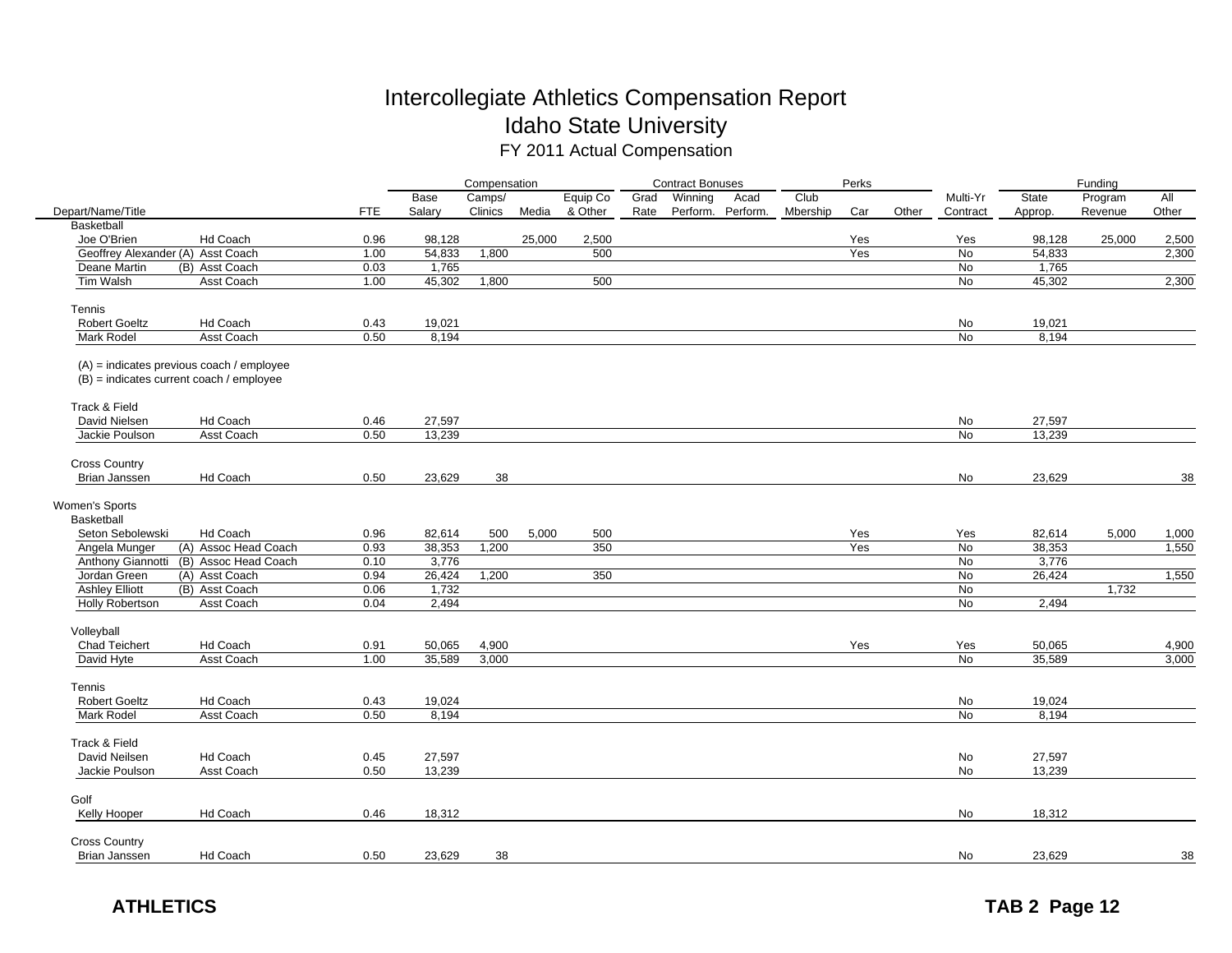FY 2011 Actual Compensation

|                   |                   |      |                | Compensation      |       |                     |              | <b>Contract Bonuses</b> |                           |                  | Perks |       |                      |                  | Fundina            |              |
|-------------------|-------------------|------|----------------|-------------------|-------|---------------------|--------------|-------------------------|---------------------------|------------------|-------|-------|----------------------|------------------|--------------------|--------------|
| Depart/Name/Title |                   | FTE. | Base<br>Salary | Camps/<br>Clinics | Media | Equip Co<br>& Other | Grad<br>Rate | Winning                 | Acad<br>Perform. Perform. | Club<br>Mbership | Car   | Other | Multi-Yr<br>Contract | State<br>Approp. | Program<br>Revenue | All<br>Other |
| Soccer            |                   |      |                |                   |       |                     |              |                         |                           |                  |       |       |                      |                  |                    |              |
| Allison Gibson    | Hd Coach          | 1.00 | 55,640         | 4,250             |       |                     |              | 1,070                   |                           |                  | Yes   |       | Yes                  | 55,640           |                    | 5,320        |
| Rebecca Hogan     | Asst Coach        | 1.00 | 30,014         | 4,200             |       |                     |              |                         |                           |                  |       |       | No                   | 30,014           |                    | 4,200        |
| Softball          |                   |      |                |                   |       |                     |              |                         |                           |                  |       |       |                      |                  |                    |              |
| Julia Wright      | Hd Coach          | 0.87 | 40.861         | 1,062             |       |                     |              |                         |                           |                  | Yes   |       | Yes                  | 40,861           |                    | 1,062        |
| Shelly Prochaska  | Asst Coach<br>(A) | 0.28 | 6,658          |                   |       |                     |              |                         |                           |                  |       |       | No.                  | 6,658            |                    |              |
| Jessica Rogers    | (B) Asst Coach    | 0.85 | 20,029         | 3,050             |       |                     |              |                         |                           |                  |       |       | No                   | 20,029           |                    | 3,050        |
|                   |                   |      |                |                   |       |                     |              |                         |                           |                  |       |       |                      |                  |                    |              |

(A) = indicates previous coach / employee

(B) = indicates current coach / employee

(\*) These coaches receive pay for their participation in off-campus clinics or events.

These earnings are not reflected in the Regular Salary payroll costs for Idaho State University.

If a coach has an agreement with an apparel company, cash payments (payroll) should be reported as compensation. Report the value of of clothes and equipment that you know coaches receive in the Perks--Other column. Payments from the foundation should be reported in the other column. Indicate "Yes" or "No" if department employees have an assigned car. If there has been turnover in a position, the FTE should reflect the percent of time employed.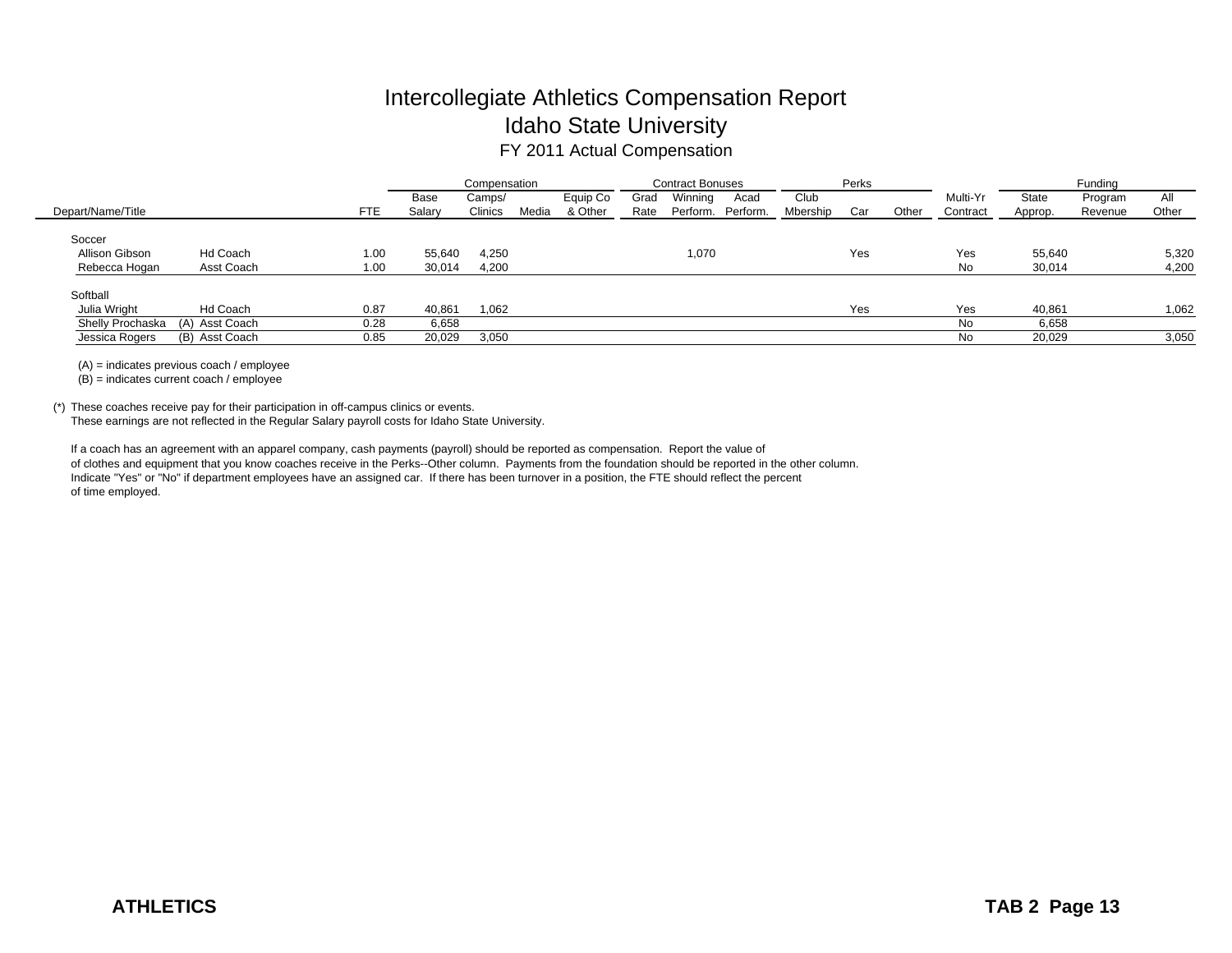### **ATHLETICS FEBRUARY 16, 2012**

### **THIS PAGE INTENTIONALLY LEFT BLANK**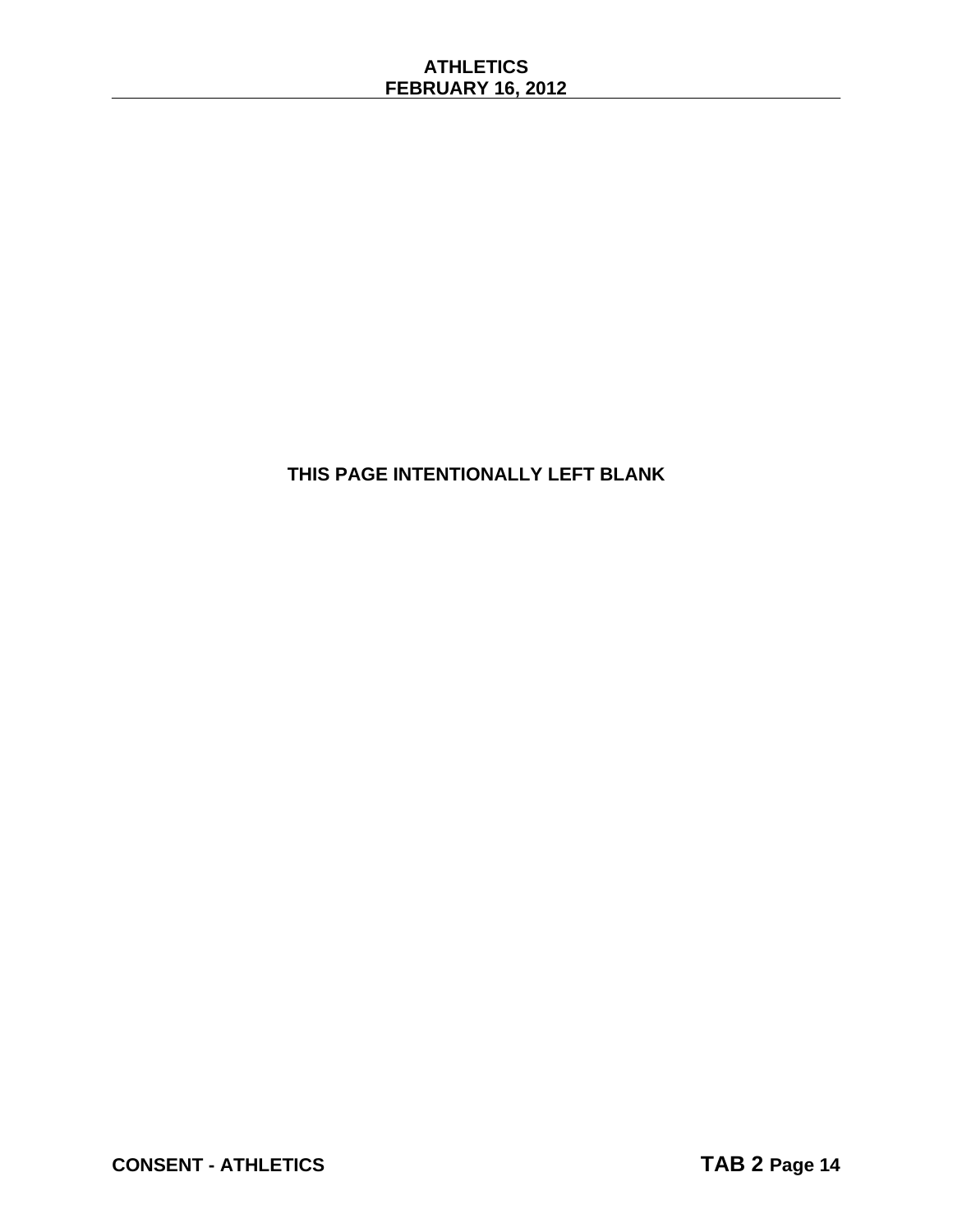### FY 2012 Estimated Compensation

| Salary<br>Compensation<br><b>Contract Bonuses</b><br>Perks<br>Fundina<br>Equip Co<br>Grad<br>Club<br>Annualized<br>Base<br>Camps/<br>Winning<br>Acad<br>Multi-Yr<br>State<br>All<br>Program<br><b>FTE</b><br>Clinics<br>& Other<br>Perform. Perform.<br>Other<br>Change<br>Depart/Name/Title<br>Salarv<br>Media<br>Rate<br>Mbership<br>Car<br>Revenue<br>Other<br>Contract<br>Approp.<br>Athletic Administration:<br>Jeff Tingey<br><b>Athletic Director</b><br>1.00<br>95,014<br>2,500<br>Yes<br>Yes<br>95,014<br>2,500<br>0%<br>0%<br>Assoc Athl Dir / Compliance<br>1.00<br>66,206<br><b>No</b><br>66,206<br>Nancy Graziano<br>0%<br>65,000<br>No<br>Jim Kramer<br>Asst Athl Dir/ UBO<br>1.00<br>65,000<br>0%<br><b>Matthew Steuart</b><br>Dir Academic Services<br>39,603<br>No<br>39,603<br>1.00<br>0.50<br>17,254<br>New<br>Elizabeth Johnson Academic Advisor<br>17,254<br>No<br>47,902<br>47,902<br>0%<br>Steve Schaack<br><b>Director Media Relations</b><br>1.00<br>No<br>Jamie Schroeder<br>34,507<br>New<br><b>Asst Dir Media Relations</b><br>1.00<br>34,507<br>No<br>1.00<br>43,701<br><b>No</b><br>43,701<br>0%<br>Jodi Wotowey<br><b>Head Athl Trainer</b><br>275<br>275<br>Assist Trainer (Old)<br>210<br>0%<br>Sara Vargas<br>0.32<br>10,898<br>210<br>No<br>10,898<br>Daryl Finch<br><b>Assist Trainer (New)</b><br>29,198<br>29,198<br>0.77<br>No<br>New<br>Assist Trainer (Old)<br>0.23<br>7,963<br>350<br>7,963<br>350<br>0%<br>Greg Obray<br>No<br>22,562<br>New<br><b>Brandon Payne</b><br>Assist Trainer (New)<br>0.65<br>22,562<br>No<br>0%<br>1.00<br>34,507<br>34,507<br><b>Thomas Brock</b><br><b>Assist Trainer</b><br>No<br>0%<br>Mark Campbell<br><b>Head Stngth Coach</b><br>1.00<br>41,413<br>No<br>41,413<br>0%<br>34,507<br>Kalee Kopp<br>Director of Marketing & Promc 1.00<br>No<br>34,507<br>0%<br>Jay McMillin<br>Asst AD/Fund Raiser<br>43,264<br>No<br>43,264<br>1.00<br>0%<br>Andrea Wilson<br>Special Asst to the AD<br>1.00<br>46,010<br>No<br>46,010<br>0.67<br>0%<br>Quinton Freeman<br>Football Academic Advisor<br>23,005<br>No<br>23,005<br><b>Bengal Foundation</b><br>0%<br>No<br>Donna Hayes<br>Exec Dir Bengal Foun<br>1.00<br>44,782<br>44,782<br>Men's Sports<br>Football<br>7.200<br><b>Mike Kramer</b><br>Hd Coach<br>0.91<br>122,862<br>Yes<br>Yes<br>122,862<br>7,200<br>0%<br>Derrick Roche<br>Asst Coach<br>1.00<br>220<br>Yes<br>No<br>40,019<br>220<br>0%<br>40,019<br>0%<br>85<br>85<br><b>Ruditsky Griffin</b><br>Asst Coach<br>1.00<br>40,019<br>No<br>40,019<br>220<br>0%<br>Donald Bailey<br>1.00<br>70,013<br>220<br>Yes<br><b>No</b><br>70.013<br>Offensive Coordinator<br>0%<br>Ryan Smaha<br>Asst Coach / Video Coordin<br>440<br><b>No</b><br>30,014<br>440<br>1.00<br>30,014<br>220<br>0%<br>0.67<br>220<br>Michael Rigell<br>Asst Coach<br>20,010<br>No<br>20,010<br>Daniel Drayton<br>Asst Coach<br>40,019<br>220<br><b>No</b><br>40,019<br>220<br>0%<br>1.00<br>0%<br>220<br>30,014<br>220<br><b>Matthew Troxel</b><br>Asst Coach<br>1.00<br>30,014<br>No<br>40,019<br>0%<br>Craig Stutzmann<br>Asst Coach<br>1.00<br>40,019<br>No<br><b>Todd Bates</b><br>40,019<br>220<br>0%<br>Asst Coach<br>1.00<br>40,019<br>220<br>No<br>Basketball<br>Joe O'Brien<br>Hd Coach<br>0.96<br>98,128<br>2,500<br>Yes<br>98,128<br>2,500<br>0%<br>Yes<br>0%<br>Deane Martin<br>1st Asst Coach<br>1.00<br>52,998<br>1,000<br>500<br>Yes<br>No<br>52,998<br>1,500<br>0%<br>500<br><b>Tim Walsh</b><br>2nd Asst Coach<br>1.00<br>45,302<br>1,000<br>No<br>45,302<br>1,500<br>Tennis<br>Hd Coach<br>0%<br><b>Robert Goeltz</b><br>0.43<br>19,027<br>No<br>19,027<br>0.50<br>8,194<br>No<br>Mark Rodel<br>Asst Coach<br>8,194 |  |  |  |  |  |  |  |  | Base |
|-----------------------------------------------------------------------------------------------------------------------------------------------------------------------------------------------------------------------------------------------------------------------------------------------------------------------------------------------------------------------------------------------------------------------------------------------------------------------------------------------------------------------------------------------------------------------------------------------------------------------------------------------------------------------------------------------------------------------------------------------------------------------------------------------------------------------------------------------------------------------------------------------------------------------------------------------------------------------------------------------------------------------------------------------------------------------------------------------------------------------------------------------------------------------------------------------------------------------------------------------------------------------------------------------------------------------------------------------------------------------------------------------------------------------------------------------------------------------------------------------------------------------------------------------------------------------------------------------------------------------------------------------------------------------------------------------------------------------------------------------------------------------------------------------------------------------------------------------------------------------------------------------------------------------------------------------------------------------------------------------------------------------------------------------------------------------------------------------------------------------------------------------------------------------------------------------------------------------------------------------------------------------------------------------------------------------------------------------------------------------------------------------------------------------------------------------------------------------------------------------------------------------------------------------------------------------------------------------------------------------------------------------------------------------------------------------------------------------------------------------------------------------------------------------------------------------------------------------------------------------------------------------------------------------------------------------------------------------------------------------------------------------------------------------------------------------------------------------------------------------------------------------------------------------------------------------------------------------------------------------------------------------------------------------------------------------------------------------------------------------------------------------------------------------------------------------------------------------------------------------------------------------------------------------------------------------------------------------------------------------------------------------------------------------------------------|--|--|--|--|--|--|--|--|------|
|                                                                                                                                                                                                                                                                                                                                                                                                                                                                                                                                                                                                                                                                                                                                                                                                                                                                                                                                                                                                                                                                                                                                                                                                                                                                                                                                                                                                                                                                                                                                                                                                                                                                                                                                                                                                                                                                                                                                                                                                                                                                                                                                                                                                                                                                                                                                                                                                                                                                                                                                                                                                                                                                                                                                                                                                                                                                                                                                                                                                                                                                                                                                                                                                                                                                                                                                                                                                                                                                                                                                                                                                                                                                                         |  |  |  |  |  |  |  |  |      |
|                                                                                                                                                                                                                                                                                                                                                                                                                                                                                                                                                                                                                                                                                                                                                                                                                                                                                                                                                                                                                                                                                                                                                                                                                                                                                                                                                                                                                                                                                                                                                                                                                                                                                                                                                                                                                                                                                                                                                                                                                                                                                                                                                                                                                                                                                                                                                                                                                                                                                                                                                                                                                                                                                                                                                                                                                                                                                                                                                                                                                                                                                                                                                                                                                                                                                                                                                                                                                                                                                                                                                                                                                                                                                         |  |  |  |  |  |  |  |  |      |
|                                                                                                                                                                                                                                                                                                                                                                                                                                                                                                                                                                                                                                                                                                                                                                                                                                                                                                                                                                                                                                                                                                                                                                                                                                                                                                                                                                                                                                                                                                                                                                                                                                                                                                                                                                                                                                                                                                                                                                                                                                                                                                                                                                                                                                                                                                                                                                                                                                                                                                                                                                                                                                                                                                                                                                                                                                                                                                                                                                                                                                                                                                                                                                                                                                                                                                                                                                                                                                                                                                                                                                                                                                                                                         |  |  |  |  |  |  |  |  |      |
|                                                                                                                                                                                                                                                                                                                                                                                                                                                                                                                                                                                                                                                                                                                                                                                                                                                                                                                                                                                                                                                                                                                                                                                                                                                                                                                                                                                                                                                                                                                                                                                                                                                                                                                                                                                                                                                                                                                                                                                                                                                                                                                                                                                                                                                                                                                                                                                                                                                                                                                                                                                                                                                                                                                                                                                                                                                                                                                                                                                                                                                                                                                                                                                                                                                                                                                                                                                                                                                                                                                                                                                                                                                                                         |  |  |  |  |  |  |  |  |      |
|                                                                                                                                                                                                                                                                                                                                                                                                                                                                                                                                                                                                                                                                                                                                                                                                                                                                                                                                                                                                                                                                                                                                                                                                                                                                                                                                                                                                                                                                                                                                                                                                                                                                                                                                                                                                                                                                                                                                                                                                                                                                                                                                                                                                                                                                                                                                                                                                                                                                                                                                                                                                                                                                                                                                                                                                                                                                                                                                                                                                                                                                                                                                                                                                                                                                                                                                                                                                                                                                                                                                                                                                                                                                                         |  |  |  |  |  |  |  |  |      |
|                                                                                                                                                                                                                                                                                                                                                                                                                                                                                                                                                                                                                                                                                                                                                                                                                                                                                                                                                                                                                                                                                                                                                                                                                                                                                                                                                                                                                                                                                                                                                                                                                                                                                                                                                                                                                                                                                                                                                                                                                                                                                                                                                                                                                                                                                                                                                                                                                                                                                                                                                                                                                                                                                                                                                                                                                                                                                                                                                                                                                                                                                                                                                                                                                                                                                                                                                                                                                                                                                                                                                                                                                                                                                         |  |  |  |  |  |  |  |  |      |
|                                                                                                                                                                                                                                                                                                                                                                                                                                                                                                                                                                                                                                                                                                                                                                                                                                                                                                                                                                                                                                                                                                                                                                                                                                                                                                                                                                                                                                                                                                                                                                                                                                                                                                                                                                                                                                                                                                                                                                                                                                                                                                                                                                                                                                                                                                                                                                                                                                                                                                                                                                                                                                                                                                                                                                                                                                                                                                                                                                                                                                                                                                                                                                                                                                                                                                                                                                                                                                                                                                                                                                                                                                                                                         |  |  |  |  |  |  |  |  |      |
|                                                                                                                                                                                                                                                                                                                                                                                                                                                                                                                                                                                                                                                                                                                                                                                                                                                                                                                                                                                                                                                                                                                                                                                                                                                                                                                                                                                                                                                                                                                                                                                                                                                                                                                                                                                                                                                                                                                                                                                                                                                                                                                                                                                                                                                                                                                                                                                                                                                                                                                                                                                                                                                                                                                                                                                                                                                                                                                                                                                                                                                                                                                                                                                                                                                                                                                                                                                                                                                                                                                                                                                                                                                                                         |  |  |  |  |  |  |  |  |      |
|                                                                                                                                                                                                                                                                                                                                                                                                                                                                                                                                                                                                                                                                                                                                                                                                                                                                                                                                                                                                                                                                                                                                                                                                                                                                                                                                                                                                                                                                                                                                                                                                                                                                                                                                                                                                                                                                                                                                                                                                                                                                                                                                                                                                                                                                                                                                                                                                                                                                                                                                                                                                                                                                                                                                                                                                                                                                                                                                                                                                                                                                                                                                                                                                                                                                                                                                                                                                                                                                                                                                                                                                                                                                                         |  |  |  |  |  |  |  |  |      |
|                                                                                                                                                                                                                                                                                                                                                                                                                                                                                                                                                                                                                                                                                                                                                                                                                                                                                                                                                                                                                                                                                                                                                                                                                                                                                                                                                                                                                                                                                                                                                                                                                                                                                                                                                                                                                                                                                                                                                                                                                                                                                                                                                                                                                                                                                                                                                                                                                                                                                                                                                                                                                                                                                                                                                                                                                                                                                                                                                                                                                                                                                                                                                                                                                                                                                                                                                                                                                                                                                                                                                                                                                                                                                         |  |  |  |  |  |  |  |  |      |
|                                                                                                                                                                                                                                                                                                                                                                                                                                                                                                                                                                                                                                                                                                                                                                                                                                                                                                                                                                                                                                                                                                                                                                                                                                                                                                                                                                                                                                                                                                                                                                                                                                                                                                                                                                                                                                                                                                                                                                                                                                                                                                                                                                                                                                                                                                                                                                                                                                                                                                                                                                                                                                                                                                                                                                                                                                                                                                                                                                                                                                                                                                                                                                                                                                                                                                                                                                                                                                                                                                                                                                                                                                                                                         |  |  |  |  |  |  |  |  |      |
|                                                                                                                                                                                                                                                                                                                                                                                                                                                                                                                                                                                                                                                                                                                                                                                                                                                                                                                                                                                                                                                                                                                                                                                                                                                                                                                                                                                                                                                                                                                                                                                                                                                                                                                                                                                                                                                                                                                                                                                                                                                                                                                                                                                                                                                                                                                                                                                                                                                                                                                                                                                                                                                                                                                                                                                                                                                                                                                                                                                                                                                                                                                                                                                                                                                                                                                                                                                                                                                                                                                                                                                                                                                                                         |  |  |  |  |  |  |  |  |      |
|                                                                                                                                                                                                                                                                                                                                                                                                                                                                                                                                                                                                                                                                                                                                                                                                                                                                                                                                                                                                                                                                                                                                                                                                                                                                                                                                                                                                                                                                                                                                                                                                                                                                                                                                                                                                                                                                                                                                                                                                                                                                                                                                                                                                                                                                                                                                                                                                                                                                                                                                                                                                                                                                                                                                                                                                                                                                                                                                                                                                                                                                                                                                                                                                                                                                                                                                                                                                                                                                                                                                                                                                                                                                                         |  |  |  |  |  |  |  |  |      |
|                                                                                                                                                                                                                                                                                                                                                                                                                                                                                                                                                                                                                                                                                                                                                                                                                                                                                                                                                                                                                                                                                                                                                                                                                                                                                                                                                                                                                                                                                                                                                                                                                                                                                                                                                                                                                                                                                                                                                                                                                                                                                                                                                                                                                                                                                                                                                                                                                                                                                                                                                                                                                                                                                                                                                                                                                                                                                                                                                                                                                                                                                                                                                                                                                                                                                                                                                                                                                                                                                                                                                                                                                                                                                         |  |  |  |  |  |  |  |  |      |
|                                                                                                                                                                                                                                                                                                                                                                                                                                                                                                                                                                                                                                                                                                                                                                                                                                                                                                                                                                                                                                                                                                                                                                                                                                                                                                                                                                                                                                                                                                                                                                                                                                                                                                                                                                                                                                                                                                                                                                                                                                                                                                                                                                                                                                                                                                                                                                                                                                                                                                                                                                                                                                                                                                                                                                                                                                                                                                                                                                                                                                                                                                                                                                                                                                                                                                                                                                                                                                                                                                                                                                                                                                                                                         |  |  |  |  |  |  |  |  |      |
|                                                                                                                                                                                                                                                                                                                                                                                                                                                                                                                                                                                                                                                                                                                                                                                                                                                                                                                                                                                                                                                                                                                                                                                                                                                                                                                                                                                                                                                                                                                                                                                                                                                                                                                                                                                                                                                                                                                                                                                                                                                                                                                                                                                                                                                                                                                                                                                                                                                                                                                                                                                                                                                                                                                                                                                                                                                                                                                                                                                                                                                                                                                                                                                                                                                                                                                                                                                                                                                                                                                                                                                                                                                                                         |  |  |  |  |  |  |  |  |      |
|                                                                                                                                                                                                                                                                                                                                                                                                                                                                                                                                                                                                                                                                                                                                                                                                                                                                                                                                                                                                                                                                                                                                                                                                                                                                                                                                                                                                                                                                                                                                                                                                                                                                                                                                                                                                                                                                                                                                                                                                                                                                                                                                                                                                                                                                                                                                                                                                                                                                                                                                                                                                                                                                                                                                                                                                                                                                                                                                                                                                                                                                                                                                                                                                                                                                                                                                                                                                                                                                                                                                                                                                                                                                                         |  |  |  |  |  |  |  |  |      |
|                                                                                                                                                                                                                                                                                                                                                                                                                                                                                                                                                                                                                                                                                                                                                                                                                                                                                                                                                                                                                                                                                                                                                                                                                                                                                                                                                                                                                                                                                                                                                                                                                                                                                                                                                                                                                                                                                                                                                                                                                                                                                                                                                                                                                                                                                                                                                                                                                                                                                                                                                                                                                                                                                                                                                                                                                                                                                                                                                                                                                                                                                                                                                                                                                                                                                                                                                                                                                                                                                                                                                                                                                                                                                         |  |  |  |  |  |  |  |  |      |
|                                                                                                                                                                                                                                                                                                                                                                                                                                                                                                                                                                                                                                                                                                                                                                                                                                                                                                                                                                                                                                                                                                                                                                                                                                                                                                                                                                                                                                                                                                                                                                                                                                                                                                                                                                                                                                                                                                                                                                                                                                                                                                                                                                                                                                                                                                                                                                                                                                                                                                                                                                                                                                                                                                                                                                                                                                                                                                                                                                                                                                                                                                                                                                                                                                                                                                                                                                                                                                                                                                                                                                                                                                                                                         |  |  |  |  |  |  |  |  |      |
|                                                                                                                                                                                                                                                                                                                                                                                                                                                                                                                                                                                                                                                                                                                                                                                                                                                                                                                                                                                                                                                                                                                                                                                                                                                                                                                                                                                                                                                                                                                                                                                                                                                                                                                                                                                                                                                                                                                                                                                                                                                                                                                                                                                                                                                                                                                                                                                                                                                                                                                                                                                                                                                                                                                                                                                                                                                                                                                                                                                                                                                                                                                                                                                                                                                                                                                                                                                                                                                                                                                                                                                                                                                                                         |  |  |  |  |  |  |  |  |      |
|                                                                                                                                                                                                                                                                                                                                                                                                                                                                                                                                                                                                                                                                                                                                                                                                                                                                                                                                                                                                                                                                                                                                                                                                                                                                                                                                                                                                                                                                                                                                                                                                                                                                                                                                                                                                                                                                                                                                                                                                                                                                                                                                                                                                                                                                                                                                                                                                                                                                                                                                                                                                                                                                                                                                                                                                                                                                                                                                                                                                                                                                                                                                                                                                                                                                                                                                                                                                                                                                                                                                                                                                                                                                                         |  |  |  |  |  |  |  |  |      |
|                                                                                                                                                                                                                                                                                                                                                                                                                                                                                                                                                                                                                                                                                                                                                                                                                                                                                                                                                                                                                                                                                                                                                                                                                                                                                                                                                                                                                                                                                                                                                                                                                                                                                                                                                                                                                                                                                                                                                                                                                                                                                                                                                                                                                                                                                                                                                                                                                                                                                                                                                                                                                                                                                                                                                                                                                                                                                                                                                                                                                                                                                                                                                                                                                                                                                                                                                                                                                                                                                                                                                                                                                                                                                         |  |  |  |  |  |  |  |  |      |
|                                                                                                                                                                                                                                                                                                                                                                                                                                                                                                                                                                                                                                                                                                                                                                                                                                                                                                                                                                                                                                                                                                                                                                                                                                                                                                                                                                                                                                                                                                                                                                                                                                                                                                                                                                                                                                                                                                                                                                                                                                                                                                                                                                                                                                                                                                                                                                                                                                                                                                                                                                                                                                                                                                                                                                                                                                                                                                                                                                                                                                                                                                                                                                                                                                                                                                                                                                                                                                                                                                                                                                                                                                                                                         |  |  |  |  |  |  |  |  |      |
|                                                                                                                                                                                                                                                                                                                                                                                                                                                                                                                                                                                                                                                                                                                                                                                                                                                                                                                                                                                                                                                                                                                                                                                                                                                                                                                                                                                                                                                                                                                                                                                                                                                                                                                                                                                                                                                                                                                                                                                                                                                                                                                                                                                                                                                                                                                                                                                                                                                                                                                                                                                                                                                                                                                                                                                                                                                                                                                                                                                                                                                                                                                                                                                                                                                                                                                                                                                                                                                                                                                                                                                                                                                                                         |  |  |  |  |  |  |  |  |      |
|                                                                                                                                                                                                                                                                                                                                                                                                                                                                                                                                                                                                                                                                                                                                                                                                                                                                                                                                                                                                                                                                                                                                                                                                                                                                                                                                                                                                                                                                                                                                                                                                                                                                                                                                                                                                                                                                                                                                                                                                                                                                                                                                                                                                                                                                                                                                                                                                                                                                                                                                                                                                                                                                                                                                                                                                                                                                                                                                                                                                                                                                                                                                                                                                                                                                                                                                                                                                                                                                                                                                                                                                                                                                                         |  |  |  |  |  |  |  |  |      |
|                                                                                                                                                                                                                                                                                                                                                                                                                                                                                                                                                                                                                                                                                                                                                                                                                                                                                                                                                                                                                                                                                                                                                                                                                                                                                                                                                                                                                                                                                                                                                                                                                                                                                                                                                                                                                                                                                                                                                                                                                                                                                                                                                                                                                                                                                                                                                                                                                                                                                                                                                                                                                                                                                                                                                                                                                                                                                                                                                                                                                                                                                                                                                                                                                                                                                                                                                                                                                                                                                                                                                                                                                                                                                         |  |  |  |  |  |  |  |  |      |
|                                                                                                                                                                                                                                                                                                                                                                                                                                                                                                                                                                                                                                                                                                                                                                                                                                                                                                                                                                                                                                                                                                                                                                                                                                                                                                                                                                                                                                                                                                                                                                                                                                                                                                                                                                                                                                                                                                                                                                                                                                                                                                                                                                                                                                                                                                                                                                                                                                                                                                                                                                                                                                                                                                                                                                                                                                                                                                                                                                                                                                                                                                                                                                                                                                                                                                                                                                                                                                                                                                                                                                                                                                                                                         |  |  |  |  |  |  |  |  |      |
|                                                                                                                                                                                                                                                                                                                                                                                                                                                                                                                                                                                                                                                                                                                                                                                                                                                                                                                                                                                                                                                                                                                                                                                                                                                                                                                                                                                                                                                                                                                                                                                                                                                                                                                                                                                                                                                                                                                                                                                                                                                                                                                                                                                                                                                                                                                                                                                                                                                                                                                                                                                                                                                                                                                                                                                                                                                                                                                                                                                                                                                                                                                                                                                                                                                                                                                                                                                                                                                                                                                                                                                                                                                                                         |  |  |  |  |  |  |  |  |      |
|                                                                                                                                                                                                                                                                                                                                                                                                                                                                                                                                                                                                                                                                                                                                                                                                                                                                                                                                                                                                                                                                                                                                                                                                                                                                                                                                                                                                                                                                                                                                                                                                                                                                                                                                                                                                                                                                                                                                                                                                                                                                                                                                                                                                                                                                                                                                                                                                                                                                                                                                                                                                                                                                                                                                                                                                                                                                                                                                                                                                                                                                                                                                                                                                                                                                                                                                                                                                                                                                                                                                                                                                                                                                                         |  |  |  |  |  |  |  |  |      |
|                                                                                                                                                                                                                                                                                                                                                                                                                                                                                                                                                                                                                                                                                                                                                                                                                                                                                                                                                                                                                                                                                                                                                                                                                                                                                                                                                                                                                                                                                                                                                                                                                                                                                                                                                                                                                                                                                                                                                                                                                                                                                                                                                                                                                                                                                                                                                                                                                                                                                                                                                                                                                                                                                                                                                                                                                                                                                                                                                                                                                                                                                                                                                                                                                                                                                                                                                                                                                                                                                                                                                                                                                                                                                         |  |  |  |  |  |  |  |  |      |
|                                                                                                                                                                                                                                                                                                                                                                                                                                                                                                                                                                                                                                                                                                                                                                                                                                                                                                                                                                                                                                                                                                                                                                                                                                                                                                                                                                                                                                                                                                                                                                                                                                                                                                                                                                                                                                                                                                                                                                                                                                                                                                                                                                                                                                                                                                                                                                                                                                                                                                                                                                                                                                                                                                                                                                                                                                                                                                                                                                                                                                                                                                                                                                                                                                                                                                                                                                                                                                                                                                                                                                                                                                                                                         |  |  |  |  |  |  |  |  |      |
|                                                                                                                                                                                                                                                                                                                                                                                                                                                                                                                                                                                                                                                                                                                                                                                                                                                                                                                                                                                                                                                                                                                                                                                                                                                                                                                                                                                                                                                                                                                                                                                                                                                                                                                                                                                                                                                                                                                                                                                                                                                                                                                                                                                                                                                                                                                                                                                                                                                                                                                                                                                                                                                                                                                                                                                                                                                                                                                                                                                                                                                                                                                                                                                                                                                                                                                                                                                                                                                                                                                                                                                                                                                                                         |  |  |  |  |  |  |  |  |      |
|                                                                                                                                                                                                                                                                                                                                                                                                                                                                                                                                                                                                                                                                                                                                                                                                                                                                                                                                                                                                                                                                                                                                                                                                                                                                                                                                                                                                                                                                                                                                                                                                                                                                                                                                                                                                                                                                                                                                                                                                                                                                                                                                                                                                                                                                                                                                                                                                                                                                                                                                                                                                                                                                                                                                                                                                                                                                                                                                                                                                                                                                                                                                                                                                                                                                                                                                                                                                                                                                                                                                                                                                                                                                                         |  |  |  |  |  |  |  |  |      |
|                                                                                                                                                                                                                                                                                                                                                                                                                                                                                                                                                                                                                                                                                                                                                                                                                                                                                                                                                                                                                                                                                                                                                                                                                                                                                                                                                                                                                                                                                                                                                                                                                                                                                                                                                                                                                                                                                                                                                                                                                                                                                                                                                                                                                                                                                                                                                                                                                                                                                                                                                                                                                                                                                                                                                                                                                                                                                                                                                                                                                                                                                                                                                                                                                                                                                                                                                                                                                                                                                                                                                                                                                                                                                         |  |  |  |  |  |  |  |  |      |
|                                                                                                                                                                                                                                                                                                                                                                                                                                                                                                                                                                                                                                                                                                                                                                                                                                                                                                                                                                                                                                                                                                                                                                                                                                                                                                                                                                                                                                                                                                                                                                                                                                                                                                                                                                                                                                                                                                                                                                                                                                                                                                                                                                                                                                                                                                                                                                                                                                                                                                                                                                                                                                                                                                                                                                                                                                                                                                                                                                                                                                                                                                                                                                                                                                                                                                                                                                                                                                                                                                                                                                                                                                                                                         |  |  |  |  |  |  |  |  |      |
|                                                                                                                                                                                                                                                                                                                                                                                                                                                                                                                                                                                                                                                                                                                                                                                                                                                                                                                                                                                                                                                                                                                                                                                                                                                                                                                                                                                                                                                                                                                                                                                                                                                                                                                                                                                                                                                                                                                                                                                                                                                                                                                                                                                                                                                                                                                                                                                                                                                                                                                                                                                                                                                                                                                                                                                                                                                                                                                                                                                                                                                                                                                                                                                                                                                                                                                                                                                                                                                                                                                                                                                                                                                                                         |  |  |  |  |  |  |  |  |      |
|                                                                                                                                                                                                                                                                                                                                                                                                                                                                                                                                                                                                                                                                                                                                                                                                                                                                                                                                                                                                                                                                                                                                                                                                                                                                                                                                                                                                                                                                                                                                                                                                                                                                                                                                                                                                                                                                                                                                                                                                                                                                                                                                                                                                                                                                                                                                                                                                                                                                                                                                                                                                                                                                                                                                                                                                                                                                                                                                                                                                                                                                                                                                                                                                                                                                                                                                                                                                                                                                                                                                                                                                                                                                                         |  |  |  |  |  |  |  |  |      |
|                                                                                                                                                                                                                                                                                                                                                                                                                                                                                                                                                                                                                                                                                                                                                                                                                                                                                                                                                                                                                                                                                                                                                                                                                                                                                                                                                                                                                                                                                                                                                                                                                                                                                                                                                                                                                                                                                                                                                                                                                                                                                                                                                                                                                                                                                                                                                                                                                                                                                                                                                                                                                                                                                                                                                                                                                                                                                                                                                                                                                                                                                                                                                                                                                                                                                                                                                                                                                                                                                                                                                                                                                                                                                         |  |  |  |  |  |  |  |  |      |
|                                                                                                                                                                                                                                                                                                                                                                                                                                                                                                                                                                                                                                                                                                                                                                                                                                                                                                                                                                                                                                                                                                                                                                                                                                                                                                                                                                                                                                                                                                                                                                                                                                                                                                                                                                                                                                                                                                                                                                                                                                                                                                                                                                                                                                                                                                                                                                                                                                                                                                                                                                                                                                                                                                                                                                                                                                                                                                                                                                                                                                                                                                                                                                                                                                                                                                                                                                                                                                                                                                                                                                                                                                                                                         |  |  |  |  |  |  |  |  |      |
|                                                                                                                                                                                                                                                                                                                                                                                                                                                                                                                                                                                                                                                                                                                                                                                                                                                                                                                                                                                                                                                                                                                                                                                                                                                                                                                                                                                                                                                                                                                                                                                                                                                                                                                                                                                                                                                                                                                                                                                                                                                                                                                                                                                                                                                                                                                                                                                                                                                                                                                                                                                                                                                                                                                                                                                                                                                                                                                                                                                                                                                                                                                                                                                                                                                                                                                                                                                                                                                                                                                                                                                                                                                                                         |  |  |  |  |  |  |  |  |      |
|                                                                                                                                                                                                                                                                                                                                                                                                                                                                                                                                                                                                                                                                                                                                                                                                                                                                                                                                                                                                                                                                                                                                                                                                                                                                                                                                                                                                                                                                                                                                                                                                                                                                                                                                                                                                                                                                                                                                                                                                                                                                                                                                                                                                                                                                                                                                                                                                                                                                                                                                                                                                                                                                                                                                                                                                                                                                                                                                                                                                                                                                                                                                                                                                                                                                                                                                                                                                                                                                                                                                                                                                                                                                                         |  |  |  |  |  |  |  |  | 0%   |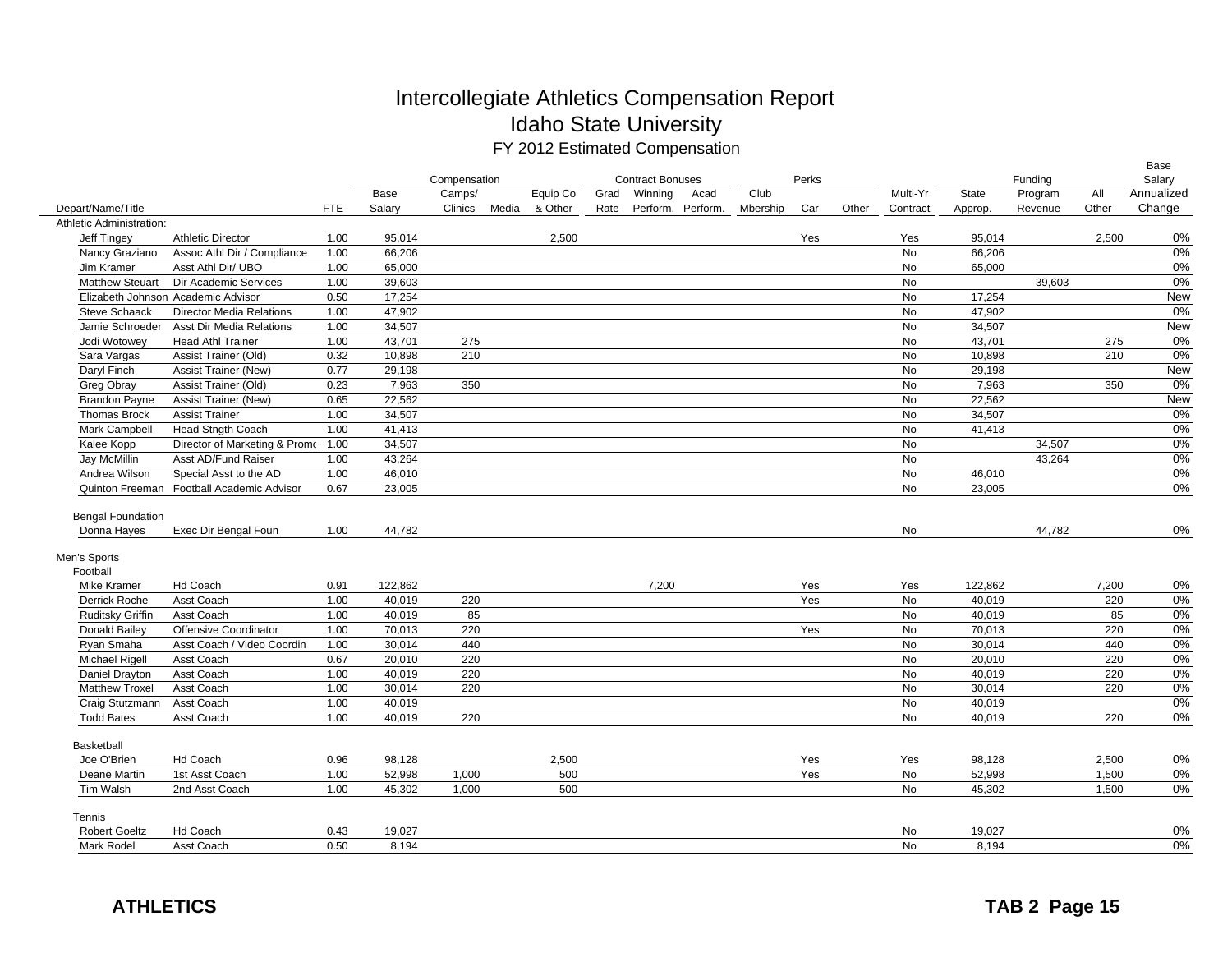### FY 2012 Estimated Compensation

|                                |                                    |            |        |              |       |          |      |                         |                   |          |       |       |           |         |         |       | Base       |
|--------------------------------|------------------------------------|------------|--------|--------------|-------|----------|------|-------------------------|-------------------|----------|-------|-------|-----------|---------|---------|-------|------------|
|                                |                                    |            |        | Compensation |       |          |      | <b>Contract Bonuses</b> |                   |          | Perks |       |           |         | Funding |       | Salary     |
|                                |                                    |            | Base   | Camps/       |       | Equip Co | Grad | Winning                 | Acad              | Club     |       |       | Multi-Yr  | State   | Program | All   | Annualized |
| Depart/Name/Title              |                                    | <b>FTE</b> | Salary | Clinics      | Media | & Other  | Rate |                         | Perform. Perform. | Mbership | Car   | Other | Contract  | Approp. | Revenue | Other | Change     |
| Track & Field<br>David Nielsen | Hd Coach                           | 0.46       | 27,597 |              |       |          |      |                         |                   |          |       |       | No        | 27,597  |         |       | 0%         |
| Jackie Poulson                 | Asst Track & Field Coach           | 0.50       | 13,239 |              |       |          |      |                         |                   |          |       |       | No        | 13,239  |         |       | 0%         |
|                                |                                    |            |        |              |       |          |      |                         |                   |          |       |       |           |         |         |       |            |
| <b>Cross Country</b>           |                                    |            |        |              |       |          |      |                         |                   |          |       |       |           |         |         |       |            |
| Brian Janssen                  | Asst Track & Field Coach           | 0.50       | 23,629 | 35           |       |          |      |                         |                   |          |       |       | No        | 23,629  |         | 35    | 0%         |
| Women's Sports<br>Basketball   |                                    |            |        |              |       |          |      |                         |                   |          |       |       |           |         |         |       |            |
| Seton Sebolewski Hd Coach      |                                    | 0.96       | 82,614 |              |       | 500      |      |                         |                   |          | Yes   |       | Yes       | 82,614  |         | 500   | 0%         |
|                                | Anthony Giannotti Assoc Head Coach | 1.00       | 39,270 | 1,084        |       | 250      |      |                         |                   |          | Yes   |       | No        | 39,270  |         | 1,334 | 0%         |
| <b>Ashley Elliott</b>          | Asst Coach                         | 1.00       | 28,080 | 1,084        |       | 250      |      |                         |                   |          |       |       | No        | 28,080  |         | 1,334 | 0%         |
| Volleyball                     |                                    |            |        |              |       |          |      |                         |                   |          |       |       |           |         |         |       |            |
| Chad Teichert                  | Hd Coach                           | 0.91       | 50,065 | 2,375        | 2,000 |          |      |                         |                   |          | Yes   |       | Yes       | 50,065  | 2,000   | 2,375 | 0%         |
| David Hyte                     | Asst Coach                         | 1.00       | 35,589 | 3,050        |       |          |      |                         |                   |          |       |       | <b>No</b> | 35,589  |         | 3,050 | 0%         |
| Tennis                         |                                    |            |        |              |       |          |      |                         |                   |          |       |       |           |         |         |       |            |
| <b>Robert Goeltz</b>           | Hd Coach                           | 0.43       | 19,027 |              |       |          |      |                         |                   |          |       |       | No        | 19,027  |         |       | 0%         |
| Mark Rodel                     | Asst Coach                         | 0.50       | 8,194  |              |       |          |      |                         |                   |          |       |       | No        | 8,194   |         |       | 0%         |
|                                |                                    |            |        |              |       |          |      |                         |                   |          |       |       |           |         |         |       |            |
| Track & Field                  |                                    |            |        |              |       |          |      |                         |                   |          |       |       |           |         |         |       |            |
| David Neilsen                  | Hd Coach                           | 0.45       | 27,597 |              |       |          |      |                         |                   |          |       |       | No        | 27,597  |         |       | 0%         |
| Jackie Poulson                 | Asst Track & Field Coach           | 0.50       | 13,239 |              |       |          |      |                         |                   |          |       |       | No        | 13,239  |         |       | 0%         |
| Golf                           |                                    |            |        |              |       |          |      |                         |                   |          |       |       |           |         |         |       |            |
| Kelly Hooper                   | Hd Coach                           | 0.50       | 20,000 |              |       |          |      |                         |                   |          |       |       | No        | 20,000  |         |       | 0%         |
|                                |                                    |            |        |              |       |          |      |                         |                   |          |       |       |           |         |         |       |            |
| <b>Cross Country</b>           |                                    |            |        |              |       |          |      |                         |                   |          |       |       |           |         |         |       |            |
| Brian Janssen                  | Asst Track & Field Coach           | 0.50       | 23,629 | 35           |       |          |      |                         |                   |          |       |       | No        | 23,629  |         | 35    | 0%         |
| Soccer                         |                                    |            |        |              |       |          |      |                         |                   |          |       |       |           |         |         |       |            |
| Allison Gibson                 | Hd Coach                           | 1.00       | 55,640 | 2,800        |       |          |      |                         |                   |          | Yes   |       | Yes       | 55,640  |         | 2,800 | 0%         |
| Rebecca Hogan                  | Asst Coach (Old)                   | 0.04       | 1,261  |              |       |          |      |                         |                   |          |       |       | No        | 1,261   |         |       | 0%         |
| Stephanie Beall                | Asst Coach (New)                   | 0.92       | 21,850 | 1,000        |       |          |      |                         |                   |          |       |       | No        | 21,850  |         | 1,000 | New        |
| Softball                       |                                    |            |        |              |       |          |      |                         |                   |          |       |       |           |         |         |       |            |
| Julia Wright                   | Hd Coach                           | 1.00       | 47,008 | 1,075        |       |          |      |                         |                   |          | Yes   |       | Yes       | 47,008  |         | 1,075 | 0%         |
| Jessica Rogers                 | Asst Coach                         | 1.00       | 23,670 | 2,380        |       |          |      |                         |                   |          |       |       | No        | 23,670  |         | 2,380 | 0%         |
|                                |                                    |            |        |              |       |          |      |                         |                   |          |       |       |           |         |         |       |            |

(\*) These coaches receive pay for their participation in off-campus clinics or events.

These earnings are not reflected in the Regular Salary payroll costs for Idaho State University.

If a coach has an agreement with an apparel company, cash payments (payroll) should be reported as compensation. Report the value of

of clothes and equipment that you know coaches receive in the Perks--Other column. Payments from the foundation should be reported in the other column.

Indicate "Yes" or "No" if department employees have an assigned car. If there has been turnover in a position, the FTE should reflect the percent

of time employed.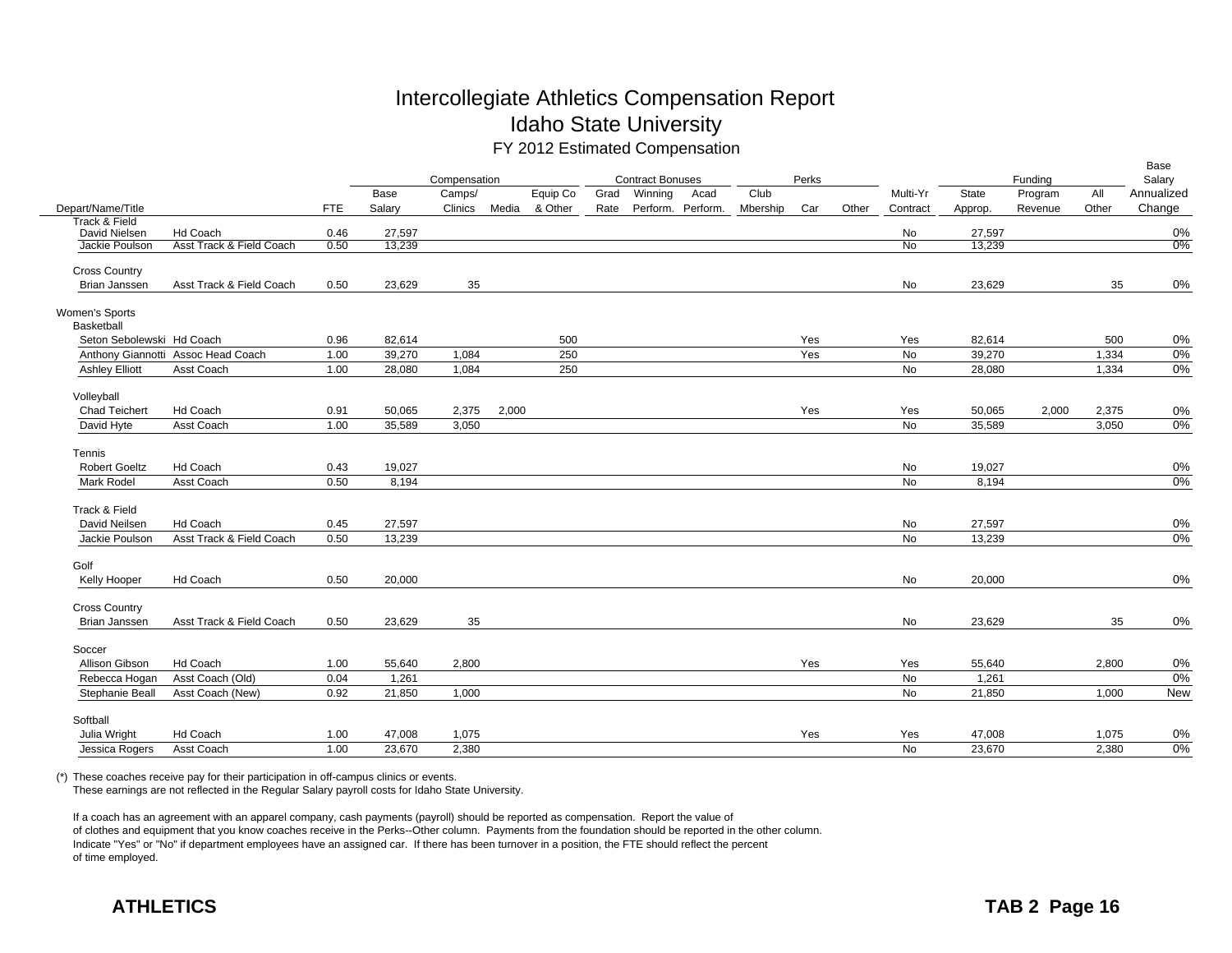### **Intercollegiate Athletics Compensation Report University of Idaho FY2011 Actual Compensation**

|                                 |                          | Compensation |            |           |         |                |       | <b>Contract Bonus</b> |       |       | Other |       |          | Funding  |         |                |
|---------------------------------|--------------------------|--------------|------------|-----------|---------|----------------|-------|-----------------------|-------|-------|-------|-------|----------|----------|---------|----------------|
|                                 |                          |              | Base       | Camps/    |         | Equip Co       | Grad  | Winning               |       | Club  |       |       | Multi-Yr | State    | Program | All            |
| Depart/Name/Title               |                          | <b>FTE</b>   | Salary     | Clinics   |         | Media & Other% | Rate  | Perform.              | Other | Memb. | Car   | Other | Contract | Approp.  | Revenue | Other          |
| Athletic Administration:        |                          |              |            |           |         |                |       |                       |       |       |       |       |          |          |         |                |
| Rob Spear                       | <b>Athletic Director</b> | 1.00         | 169,998    |           | 15,000  | 1,200          |       |                       |       |       |       |       | yes      |          | 186,198 |                |
| John Wallace                    | Dir. of Compl.           | 1.00         | 74,048     |           |         | 624            |       |                       |       |       |       |       |          |          | 74,672  |                |
| <b>Becky Paull</b>              | Dir. Med. Rel            | 1.00         | 49,982     |           |         | 480            |       |                       |       |       |       |       |          |          | 50,462  |                |
| Spencer Farrin                  | Asst. Med Rel            | 1.00         | 32,260     |           |         | 384            |       |                       |       |       |       |       |          |          | 32,644  |                |
| <b>Megan Shiflett</b>           | <b>Asst Trainer</b>      | 0.92         | 37,229 <   |           |         | 353            |       |                       |       |       |       |       |          |          | 37,582  | $\mathbf 0$    |
| <b>Nick Refvem</b>              | <b>Asst Trainer</b>      | 0.11         | 4,437 <    |           |         | 42             |       |                       |       |       |       |       |          |          | 4,479   | $\Omega$       |
| Max Bertman                     | <b>Asst Trainer</b>      | 0.68         | 27,425     |           |         | 265            |       |                       |       |       |       |       |          |          | 27,690  |                |
| <b>Barrie Steele</b>            | <b>Hd Trainer</b>        | 1.00         | 71,156     |           |         | 480            |       |                       |       |       |       |       |          |          | 71,636  |                |
| Jeremy Wang                     | Exec Dir VSF             | 0.50         | $27,609$ ^ |           |         | 624            |       |                       |       |       |       |       |          |          | 28,233  |                |
| <b>Tim Mooney</b>               | Assoc AD                 | 0.50         | $52,512$ ^ |           |         | 1,200          |       |                       |       |       | yes   |       |          |          | 53,712  |                |
| Ana Tuiaea-Ruud Ass Dir Acad    |                          | 1.00         | 45,011     |           |         | 480            |       |                       |       |       |       |       |          | $\Omega$ | 45,491  | $\mathbf 0$    |
| <b>Tom Sanford</b>              | Acad. Coor               | 1.00         | 32,843     |           |         | 480            |       |                       |       |       |       |       |          |          | 33,323  |                |
| Jake Scharnhorst Strength Coach |                          | 1.00         | 50,003     |           |         | 298            |       |                       |       |       |       |       |          |          | 50,301  |                |
| Joe Herold                      | <b>Asst Stren</b>        | 1.00         | 34,777     |           |         | $\mathbf 0$    |       |                       |       |       |       |       |          |          | 34,777  |                |
| <b>Matt Kleffner</b>            | Sr. Assoc AD             | 1.00         | 85,945     |           | 2,500   | 1,200          |       |                       |       |       |       |       |          |          | 89,645  |                |
| Sam Teevens                     | Video Coor.              | 0.92         | 41,472 <   |           |         | 353            |       |                       |       |       |       |       |          |          | 41,825  | $\mathbf 0$    |
| Maureen Taylor Re Asst. AD      |                          | 0.57         | 31,545     |           |         | 355            |       |                       |       |       |       |       |          |          | 31,900  |                |
| Nick Popplewell                 | Asst. Dir/Pro            | 0.32         | 11,723     |           |         | 384            |       |                       |       |       |       |       |          |          | 12,107  |                |
| <b>Damian Garnett</b>           | Dir. Equip Rm            | 1.00         | 45,011     |           |         | 480            |       |                       |       |       |       |       |          |          | 45,491  |                |
| Megan Freshour                  | Asst. Equip              | 1.00         | 34,582 >   |           |         | 384            |       |                       |       |       |       |       |          |          | 34,966  |                |
| <b>Shelly Robson</b>            | Devl. Coor.              | 0.50         | $19,770$ ^ |           |         | 624            |       |                       |       |       | yes   |       |          |          | 20,394  |                |
| Nat Reynolds                    | Devl. Coor.              | 0.50         | 23,888     | $\Lambda$ |         | 624            |       |                       |       |       | yes   |       |          |          | 24,512  |                |
| <b>Scott Wallace</b>            | <b>Ticket Mgr</b>        | 0.73         | 32,892     |           |         |                |       |                       |       |       |       |       |          |          | 32,892  |                |
| Kera Bardsley                   | <b>Ticket Coor</b>       | 0.42         | 14,176     |           |         |                |       |                       |       |       |       |       |          |          | 14,176  |                |
| Men's Sports                    |                          |              |            |           |         |                |       |                       |       |       |       |       |          |          |         |                |
| Football                        |                          |              |            |           |         |                |       |                       |       |       |       |       |          |          |         |                |
| Robb Akey                       | Hd Coach                 | 1.00         | 165,798    |           | 190,000 | 1,440          |       |                       |       |       | yes   |       | yes      | 165,798  | 191,440 | 0              |
| Steve Axman                     | Assistant                | 1.00         | 129,564    |           | 1.400   | 1,440          |       |                       |       |       | yes   |       |          | 129,564  | 2,840   | $\mathbf 0$    |
| Al Pupunu                       | Assistant                | 1.00         | 62,243     |           |         | 1,440          |       |                       |       |       | yew   |       |          | 62.243   | 1,440   | $\overline{0}$ |
| Eti Ena                         | Assistant                | 1.00         | 62,243     |           |         | 1,440          |       |                       |       |       | yes   |       |          | 62,243   | 1,440   | $\mathbf 0$    |
| <b>Mark Criner</b>              | Assistant                | 1.00         | 125,260    |           |         | 1,440          |       |                       |       |       | yes   |       |          | 125,260  | 1,440   | 0              |
| Jeremy Thielbahr                | Assistant                | 0.96         | 64,630 <   |           |         | 1,382          |       |                       |       |       | yes   |       |          | 64,630   | 1,382   | $\mathbf 0$    |
| <b>Luther Carr</b>              | Assistant                | 1.00         | 67,111     |           |         | 1,440          |       |                       |       |       | yes   |       |          | 67,111   | 1,440   | $\mathbf 0$    |
| <b>Patrick Libey</b>            | Assistant                | 1.00         | 67,246     |           |         | 1,440          |       |                       |       |       | yes   |       |          | 67,246   | 1,440   | $\mathbf 0$    |
| Rob Christoff                   | Assistant                | 1.00         | 62,051     |           |         | 1,440          |       |                       |       |       | yes   |       |          | 62,051   | 1,440   | $\mathbf 0$    |
| Dan Finn                        | Assistant                | 0.65         | 45,260 <   |           |         | 941            |       |                       |       |       | yes   |       |          | 45,260   | 941     | $\mathbf 0$    |
| John McDonell                   | Assistant                | 0.33         | 24,520     |           |         | 166            |       |                       |       |       |       |       |          | 24,520   | 166     | $\mathbf 0$    |
| Mark Vaught                     | Dir. of FB Ops           | 1.00         | 45,323     |           |         | 1,440          |       |                       |       |       |       |       |          | 45.323   | 1,440   | $\overline{0}$ |
| <b>Basketball</b>               |                          |              |            |           |         |                |       |                       |       |       |       |       |          |          |         |                |
| Don Verlin                      | Hd Coach                 | 1.00         | 134,635    |           | 60,000  | 1,200          | 5,000 | 8,023                 |       |       | yes   |       | yes      | 134,635  | 61,200  | $\mathbf 0$    |
| <b>Tim Murphy</b>               | Assistant                | 0.77         | 47,839     |           | 15,000  | 912            |       | 500                   |       |       | yes   |       |          | 47,839   | 15,912  | $\mathbf 0$    |
| Mike Score                      | Assistant                | 0.17         | 10,818 <   |           |         | 207            |       |                       |       |       | yes   |       |          | 10,818   | 207     | $\mathbf 0$    |
| Ray Lopes                       | Assistant                | 1.00         | 80,017     |           | 5,000   | 1,200          |       | 500                   |       |       | yes   |       |          | 80,017   | 6,200   | $\mathbf 0$    |
| Mike Freeman                    | Assistant                | 1.00         | 25,001     |           | 10,000  | 1,200          |       | 500                   |       |       | yes   |       |          | 25,001   | 11,200  | $\mathbf 0$    |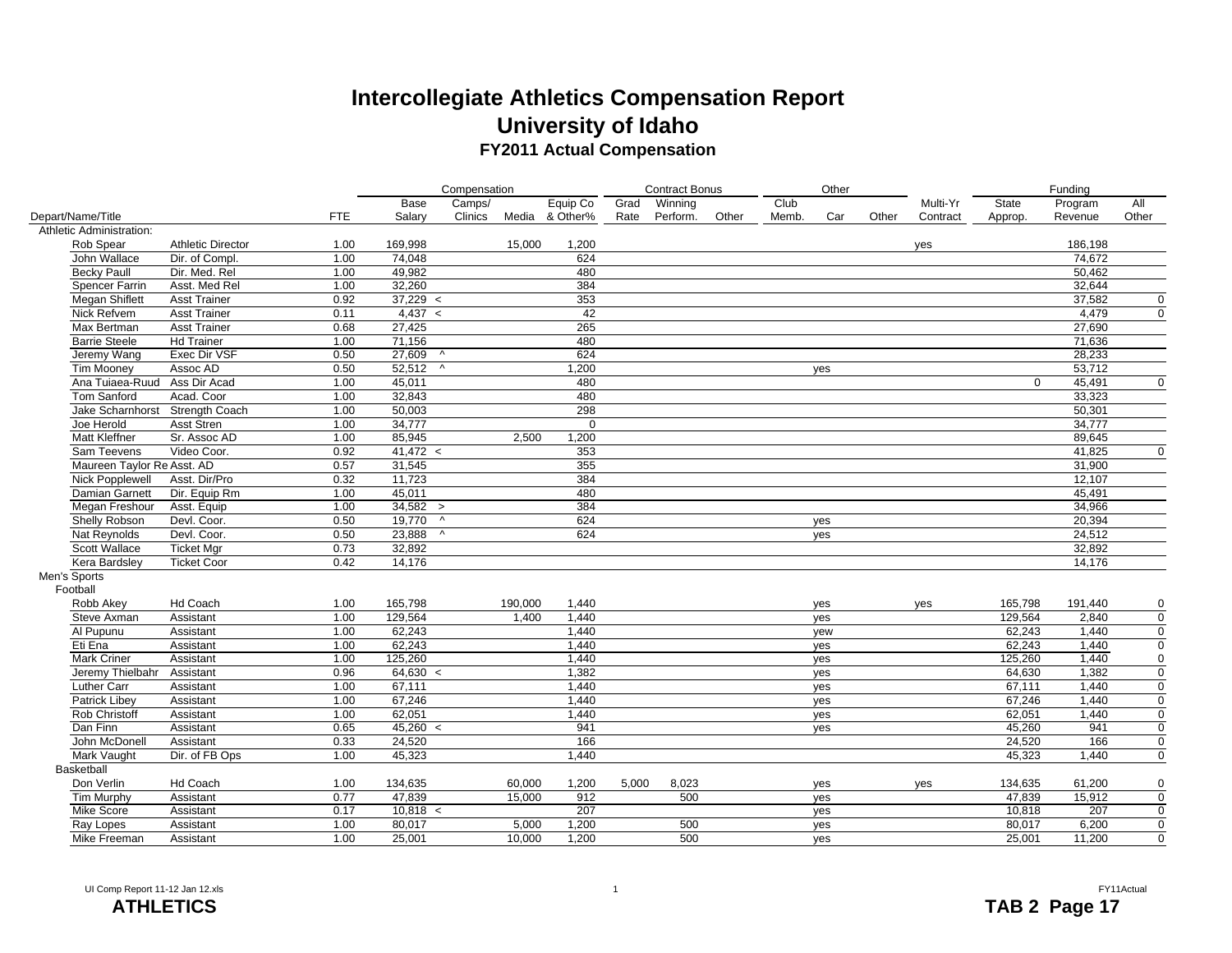### **Intercollegiate Athletics Compensation Report University of Idaho FY2011 Actual Compensation**

|                          |           |            |            | Compensation |        |                  |      | <b>Contract Bonus</b> |       |       | Other |       |          |         | Funding     |                |
|--------------------------|-----------|------------|------------|--------------|--------|------------------|------|-----------------------|-------|-------|-------|-------|----------|---------|-------------|----------------|
|                          |           |            | Base       | Camps/       |        | Equip Co         | Grad | Winning               |       | Club  |       |       | Multi-Yr | State   | Program     | All            |
| Depart/Name/Title        |           | <b>FTE</b> | Salary     | Clinics      | Media  | & Other%         | Rate | Perform.              | Other | Memb. | Car   | Other | Contract | Approp. | Revenue     | Other          |
| Men's Track & XC         |           |            |            |              |        |                  |      |                       |       |       |       |       |          |         |             |                |
| <b>Wayne Phipps</b>      | Hd Coach  | 1.00       | 38,587 %   |              | 8,000  | 960              | 450  |                       |       |       |       |       | yes      | 38,587  | 8,960       | $\mathbf 0$    |
| Julie Taylor             | Assistant | 0.50       | 19,804     |              |        | 312              |      |                       |       |       |       |       |          | 19,804  | 312         | $\mathbf 0$    |
| Jason Graham             | Assistant | 0.08       | $2,548$ ** |              |        |                  |      |                       |       |       |       |       |          | 2,548   | $\mathbf 0$ | $\mathbf 0$    |
| Golf                     |           |            |            |              |        |                  |      |                       |       |       |       |       |          |         |             |                |
| Jon Reehoorn             | Hd Coach  | 0.15       | 5,539 <    |              |        | 147              |      |                       |       |       |       |       |          | 5,539   | 147         | $\mathbf 0$    |
| John Means               | Hd Coach  | 0.76       | 27,419     |              | 5,000  | 729              |      |                       |       |       |       |       |          | 27,419  | 5,729       | $\mathbf 0$    |
| Tennis                   |           |            |            |              |        |                  |      |                       |       |       |       |       |          |         |             |                |
| Jeff Beaman              | Hd Coach  | 0.50       | 18,137     |              | 3,000  | 480              |      |                       |       |       |       |       | yes      | 18,137  | 3,480       | $\mathbf 0$    |
| <b>Women's Sports</b>    |           |            |            |              |        |                  |      |                       |       |       |       |       |          |         |             |                |
| Basketball               |           |            |            |              |        |                  |      |                       |       |       |       |       |          |         |             |                |
| Jon Newlee               | Hd Coach  | 1.00       | 90,001     |              | 15,000 | 1,104            |      | 7,000                 |       |       | yes   |       | yes      | 90,001  | 16,104      | $\mathbf 0$    |
| Gavin Petersen           | Assistant | 1.00       | 50,003 <   |              |        | 1,104            |      |                       |       |       | yes   |       |          | 50,003  | 1,104       | $\mathbf 0$    |
| Jordan Green             | Assistant | 0.12       | 5,769      |              |        | 85               |      |                       |       |       | yes   |       |          | 5,769   | 85          |                |
| Christa Sanford          | Assistant | 1.00       | 35,006     | 500          |        | 1,104            |      | 500                   |       |       | yes   |       |          | 35,006  | 1,104       | 500            |
| Karen Petersen           | Assistant | 0.82       | 20,500 <   |              |        | 905              |      |                       |       |       | ves   |       |          | 20,500  | 905         | $\mathbf 0$    |
| Women's Track & XC       |           |            |            |              |        |                  |      |                       |       |       |       |       |          |         |             |                |
| Yogi Teevens             | Hd Coach  | 0.42       | 22,695 <   |              |        | 406              | 450  |                       |       |       |       |       | yes      | 22,695  | 406         | $\mathbf 0$    |
| Julie Taylor             | Assistant | 0.50       | 24,917     |              |        | 312              |      |                       |       |       |       |       |          | 24,917  | 312         | $\mathbf 0$    |
| Jason Graham             | Assistant | 0.08       | 2.616      |              |        | $\overline{82}$  |      |                       |       |       |       |       |          | 2,616   | 82          | $\mathsf 0$    |
| Volleyball               |           |            |            |              |        |                  |      |                       |       |       |       |       |          |         |             |                |
| Debbie Buchanan Hd Coach |           | 1.00       | 83,033     | 4,500        | 15,000 | 1,056            |      |                       |       |       | yes   |       | yes      | 83,033  | 16,056      | 4,500          |
| <b>Steve Whitaker</b>    | Assistant | 1.00       | 35,422     | 4,500        | 5,000  | 1,056            |      |                       |       |       |       |       |          | 35,422  | 6,056       | 4,500          |
| <b>Moritz Moritz</b>     | Assistant | 0.76       | 28,800 <   | 4,500        | 5,000  | 1,056            |      |                       |       |       |       |       |          | 28,800  | 6,056       | 4,500          |
| Brian Lamppa             | Assistant | 0.08       | 2,616      |              |        | 82               |      |                       |       |       |       |       |          | 2,616   | 82          |                |
| Women's Soccer           |           |            |            |              |        |                  |      |                       |       |       |       |       |          |         |             |                |
| Peter Showler            | Hd Coach  | 1.00       | 37,689     |              | 6,000  | 960              |      |                       |       |       | yes   |       | yes      | 37,689  | 6,960       | 0              |
| Katie Schoene            | Assistant | 1.00       | 24,856     |              |        | 624              |      |                       |       |       |       |       |          | 24,856  | 624         | $\overline{0}$ |
| Women's Golf             |           |            |            |              |        |                  |      |                       |       |       |       |       |          |         |             |                |
| Lisa Johnson             | Hd Coach  | 1.00       | 42,016     |              |        | 960              |      | 5,232                 |       |       |       |       |          | 42,016  | 6,192       | $\mathbf 0$    |
| <b>Tennis</b>            |           |            |            |              |        |                  |      |                       |       |       |       |       |          |         |             |                |
| Jeff Beaman              | Hd Coach  | 0.50       | 18,137     |              | 3,000  | 480              |      |                       |       |       |       |       | yes      | 18,137  | 3,480       | $\mathbf 0$    |
| Women's Swimming         |           |            |            |              |        |                  |      |                       |       |       |       |       |          |         |             |                |
| Tom Jager                | Hd Coach  | 0.88       | 47,383 <   |              | 15,000 | 850              |      |                       |       |       | yes   |       | yes      | 47,383  | 15,850      | $\mathbf 0$    |
| Adriana Quirke           | Assistant | 0.90       | 21,303 <   |              |        | $\overline{443}$ |      |                       |       |       |       |       |          | 21.303  | 443         | $\mathbf 0$    |
|                          |           |            |            |              |        |                  |      |                       |       |       |       |       |          |         |             |                |

^.50 paid by Advancement

^^includes cell phone stipend

%Amounts reflect full position; .5 FTE for 3/4 year due to Visa issues; some IH earnings not included

\*\* Expected restructure of Track Program will result in different wages for all coaches.

Salaries do not reflect any annual leave payouts.

>Includes overtime pay

< does not include any annual leave payoff

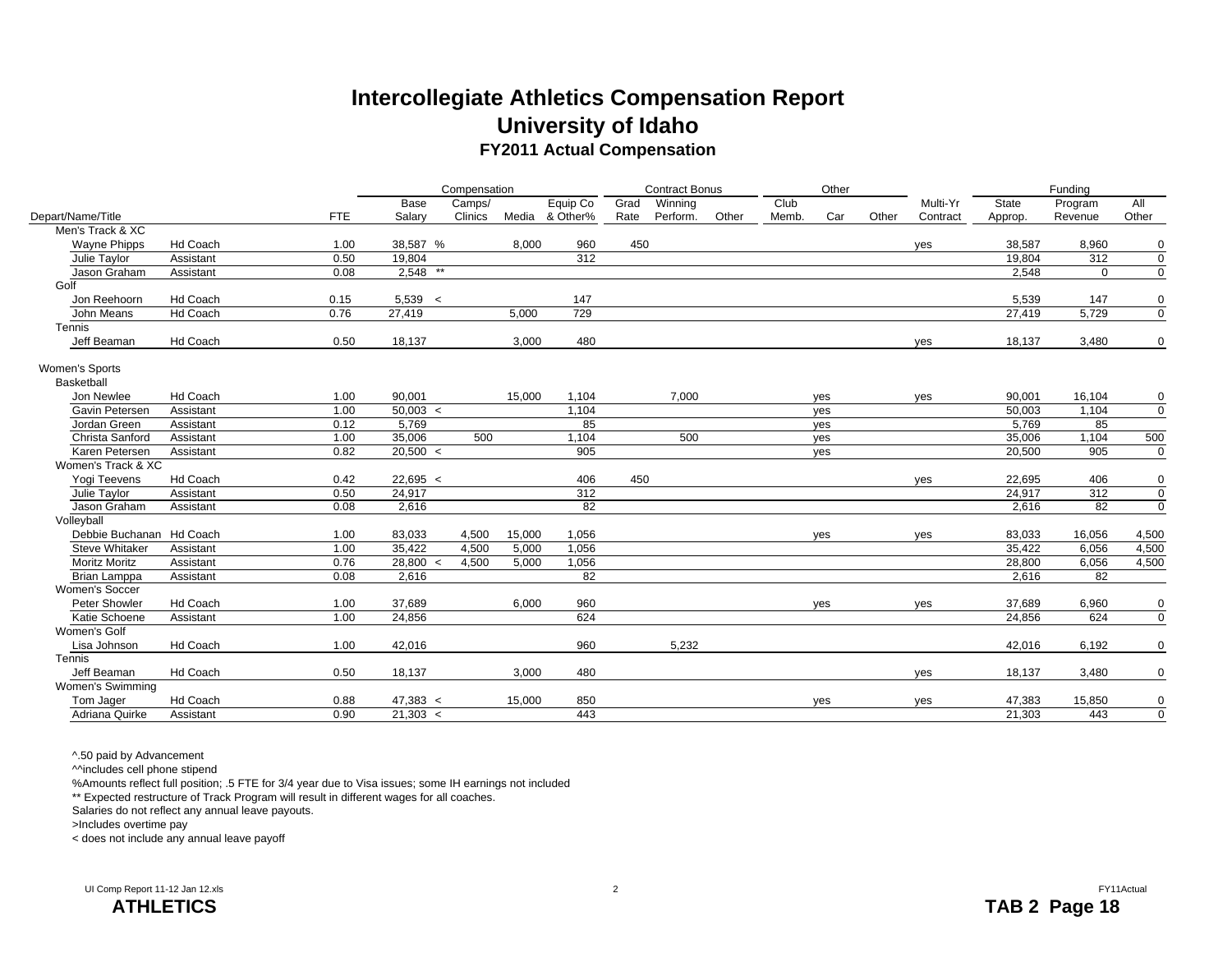### **Intercollegiate Athletics Compensation Report University of Idaho FY2012 Estimated Compensation**

|                          |                          |            |                       |                   |         |                                         |              |                       |       |               |       |       |                      |                  |                    |                | Base                 |
|--------------------------|--------------------------|------------|-----------------------|-------------------|---------|-----------------------------------------|--------------|-----------------------|-------|---------------|-------|-------|----------------------|------------------|--------------------|----------------|----------------------|
|                          |                          |            |                       | Compensation      |         |                                         |              | <b>Contract Bonus</b> |       |               | Other |       |                      |                  | Funding            |                | Salary               |
| Depart/Name/Title        |                          | <b>FTE</b> | <b>Base</b><br>Salary | Camps/<br>Clinics |         | Equip Co<br>Media & Other <sup>11</sup> | Grad<br>Rate | Winning<br>Perform.   | Other | Club<br>Memb. | Car   | Other | Multi-Yr<br>Contract | State<br>Approp. | Program<br>Revenue | All<br>Other   | Annualized<br>Change |
| Athletic Administration: |                          |            |                       |                   |         |                                         |              |                       |       |               |       |       |                      |                  |                    |                |                      |
| <b>Rob Spear</b>         | <b>Athletic Director</b> | 1.00       | 169,998               |                   | 15,000  | 1,170                                   |              |                       |       |               |       |       | yes                  |                  | 186,168            |                | 0%                   |
| John Wallace             | Dir. of Compl.           | 1.00       | 74,048                |                   |         | 1,170                                   |              |                       |       |               |       |       |                      |                  | 75,218             |                | 0%                   |
| <b>Becky Paull</b>       | Dir. Med. Rel            | 1.00       | 49,982                |                   |         | 390                                     |              |                       |       |               |       |       |                      |                  | 50.372             |                | 0%                   |
| <b>Spencer Farrin</b>    | Asst. Med Rel            | 1.00       | 32,260                |                   |         | 390                                     |              |                       |       |               |       |       |                      |                  | 32,650             |                | 0%                   |
| Megan Shiflett           | <b>Asst Trainer</b>      | 0.98       | 39,652                |                   |         | 509                                     |              |                       |       |               |       |       |                      |                  | 40,161             | $\overline{0}$ | 0%                   |
| Max Bertman              | <b>Asst Trainer</b>      | 1.00       | 40,331                |                   |         | 520                                     |              |                       |       |               |       |       |                      |                  | 40,851             |                | 0%                   |
| <b>Barrie Steele</b>     | <b>Hd Trainer</b>        | 1.00       | 71,156                |                   |         | 382                                     |              |                       |       |               |       |       |                      |                  | 71,538             |                | 0%                   |
| Jeremy Wang              | Exec Dir VSF             | 0.20       | $11,110 \wedge z$     |                   |         | 624                                     |              |                       |       |               |       |       |                      |                  | 11,734             |                | 1%                   |
| <b>Tim Mooney</b>        | Assoc AD                 | 0.50       | $52,512$ ^            |                   |         | 1,170                                   |              |                       |       |               | yes+  |       |                      |                  | 53,682             |                | 0%                   |
| Ana Tuiaea-Ruud          | Ass Dir Acad             | 1.00       | 45,011                |                   |         | 520                                     |              |                       |       |               |       |       |                      | $\mathbf 0$      | 45,531             | $\mathbf 0$    | 0%                   |
| Tom Sanford              | Acad. Coor               | 1.00       | 32,843                |                   |         | 520                                     |              |                       |       |               |       |       |                      |                  | 33,363             |                | 0%                   |
| Jake Scharnhorst         | Strength Coach           | 1.00       | 50,003                |                   |         | 260                                     |              |                       |       |               |       |       |                      |                  | 50,263             |                | 0%                   |
| Joe Herold               | Asst Stren               | 1.00       | 34,777                |                   |         | $\mathbf 0$                             |              |                       |       |               |       |       |                      |                  | 34,777             |                | 0%                   |
| Matt Kleffner            | Sr. Assoc AD             | 1.00       | 85,945                |                   | 2,500   | 1,170                                   |              |                       |       |               |       |       |                      |                  | 89,615             |                | 0%                   |
| <b>Matt Childers</b>     | Video Coor.              | 0.88       | 34,500                |                   |         | 343                                     |              |                       |       |               |       |       |                      |                  | 34,843             | $\mathbf 0$    | New                  |
| <b>Nick Popplewell</b>   | Asst. Dir/Pro            | 0.32       | 11,723 &              |                   |         | 390                                     |              |                       |       |               |       |       |                      |                  | 12,113             |                | 0%                   |
| Damian Garnett           | Dir. Equip Rm            | 1.00       | 45,011                |                   |         | 520                                     |              |                       |       |               |       |       |                      |                  | 45,531             |                | 0%                   |
| Megan Freshour           | Asst. Equip              | 0.19       | 6,552 >               |                   |         | 74                                      |              |                       |       |               |       |       |                      |                  | 6.626              |                | 0%                   |
| Shelly Robson            | Devl. Coor.              | 0.50       | 19.770<br>$\lambda$   |                   |         | 910                                     |              |                       |       |               | yes   |       |                      |                  | 20.680             |                | 0%                   |
| Nat Reynolds             | Devl. Coor.              | 0.50       | 25,329 ^              |                   |         | 910                                     |              |                       |       |               | ves   |       |                      |                  | 26,239             |                | 6%                   |
| <b>Scott Wallace</b>     | <b>Ticket Mgr</b>        | 1.00       | 45,011                |                   |         | 520                                     |              |                       |       |               |       |       |                      |                  | 45,531             |                | 0%                   |
| Kera Bardsley            | <b>Ticket Coor</b>       | 1.00       | 33,509                |                   |         | 520                                     |              |                       |       |               |       |       |                      |                  | 34,029             |                | 0%                   |
| Men's Sports             |                          |            |                       |                   |         |                                         |              |                       |       |               |       |       |                      |                  |                    |                |                      |
| Football                 |                          |            |                       |                   |         |                                         |              |                       |       |               |       |       |                      |                  |                    |                |                      |
| Robb Akey                | Hd Coach                 | 1.00       | 165,798               |                   | 200,000 | 1,040                                   |              | 5,000                 |       |               | yes   |       | yes                  | 165,798          | 201,040            | 0              | 0%                   |
| Steve Axman              | Assistant                | 1.00       | $130,083 \# <$        | 500               |         | 720                                     |              |                       |       |               | yes   |       |                      | 130,083          | 720                | 500            | 0%                   |
| Al Pupunu                | Assistant                | 1.00       | 62,732                | 650               |         | 1,040                                   |              |                       |       |               | yes   |       |                      | 62,732           | 1,040              | 650            | 1%                   |
| Eti Ena                  | Assistant                | 1.00       | 62,732                | 650               |         | 1,040                                   |              |                       |       |               | yes   |       |                      | 62,732           | 1,040              | 650            | 1%                   |
| Mark Criner              | Assistant                | 1.00       | 125,777               | 500               |         | 1,040                                   |              |                       |       |               | yes   |       |                      | 125,777          | 1,040              | 500            | 0%                   |
| Jason Gesser             | Assistant                | 0.94       | 58,872                |                   |         | 977                                     |              |                       |       |               | yes   |       |                      | 58,872           | 977                |                | New                  |
| Luther Carr              | Assistant                | 1.00       | $67,995 \neq 6$       | 650               |         | 720                                     |              |                       |       |               | yes   |       |                      | 67,995           | 720                | 650            | 1%                   |
| <b>Patrick Libey</b>     | Assistant                | 1.00       | 67.995                | 650               |         | 1.040                                   |              |                       |       |               | ves   |       |                      | 67,995           | 1.040              | 650            | 1%                   |
| <b>Rob Christoff</b>     | Assistant                | 0.16       | 9,648<br>$\prec$      |                   |         | 156                                     |              |                       |       |               | yes   |       |                      | 9,648            | 156                | $\overline{0}$ | 0%                   |
| <b>Torey Hunter</b>      | Assistant                | 0.84       | 41,925                |                   |         | 873                                     |              |                       |       |               | yes   |       |                      | 41,925           |                    |                | New                  |
| John McDonell            | Assistant                | 1.00       | 75,003                | 650               |         | 1,040                                   |              |                       |       |               | ves   |       |                      | 75,003           | 1,040              | 650            | 0%                   |
| Mark Vaught              | Dir. of FB Ops           | 1.00       | 45,323                | 2,000             |         | 1,040                                   |              |                       |       |               |       |       |                      | 45,323           | 1.040              | 2,000          | 0%                   |
| Basketball               |                          |            |                       |                   |         |                                         |              |                       |       |               |       |       |                      |                  |                    |                |                      |
| Don Verlin               | Hd Coach                 | 1.00       | 140,816               |                   | 60,000  | 1,040                                   | 5,000        | 8,219                 |       |               | ves   |       | yes                  | 140,816          | 61,040             | $\mathbf 0$    | 5%                   |
| Tim Murphy               | Assistant                | 1.00       | 62,504                |                   | 15,000  | 1,040                                   |              |                       |       |               | yes+  |       |                      | 62,504           | 16,040             | $\mathbf 0$    | 0%                   |
| Ray Lopes                | Assistant                | 1.00       | 80,017                |                   | 5,000   | 1,040                                   |              |                       |       |               | yes   |       |                      | 80,017           | 6,040              | $\mathbf 0$    | 0%                   |
| Mike Freeman             | Assistant                | 1.00       | 25,001                |                   | 15,000  | 1,040                                   |              |                       |       |               | yes+  |       |                      | 25,001           | 16,040             | $\mathbf 0$    | 0%                   |
| Men's Track & XC         |                          |            |                       |                   |         |                                         |              |                       |       |               |       |       |                      |                  |                    |                |                      |
| <b>Wayne Phipps</b>      | Dir. Of T&F              | 0.50       | 31,002 **             |                   | 2,000   | 520                                     |              | 225                   |       |               |       |       | yes                  | 31,002           | 2,520              | $\mathbf 0$    | 61%                  |
| Julie Taylor             | Assistant                | 0.50       | 25,002<br>$***$       |                   |         | 520                                     |              |                       |       |               |       |       |                      | 25,002           | 520                | $\mathbf 0$    | 26%                  |
| Jason Graham             | Assistant                | 0.50       | 16,558 **             |                   |         | 520                                     |              |                       |       |               |       |       |                      | 16,558           | 520                | $\mathbf 0$    | 0%                   |
| Golf                     |                          |            |                       |                   |         |                                         |              |                       |       |               |       |       |                      |                  |                    |                |                      |
| John Means               | Hd Coach                 | 1.00       | 36,005                |                   |         | 1,040                                   |              | 250                   |       |               |       |       |                      | 36,005           | 1,040              | $\mathbf 0$    | 0%                   |

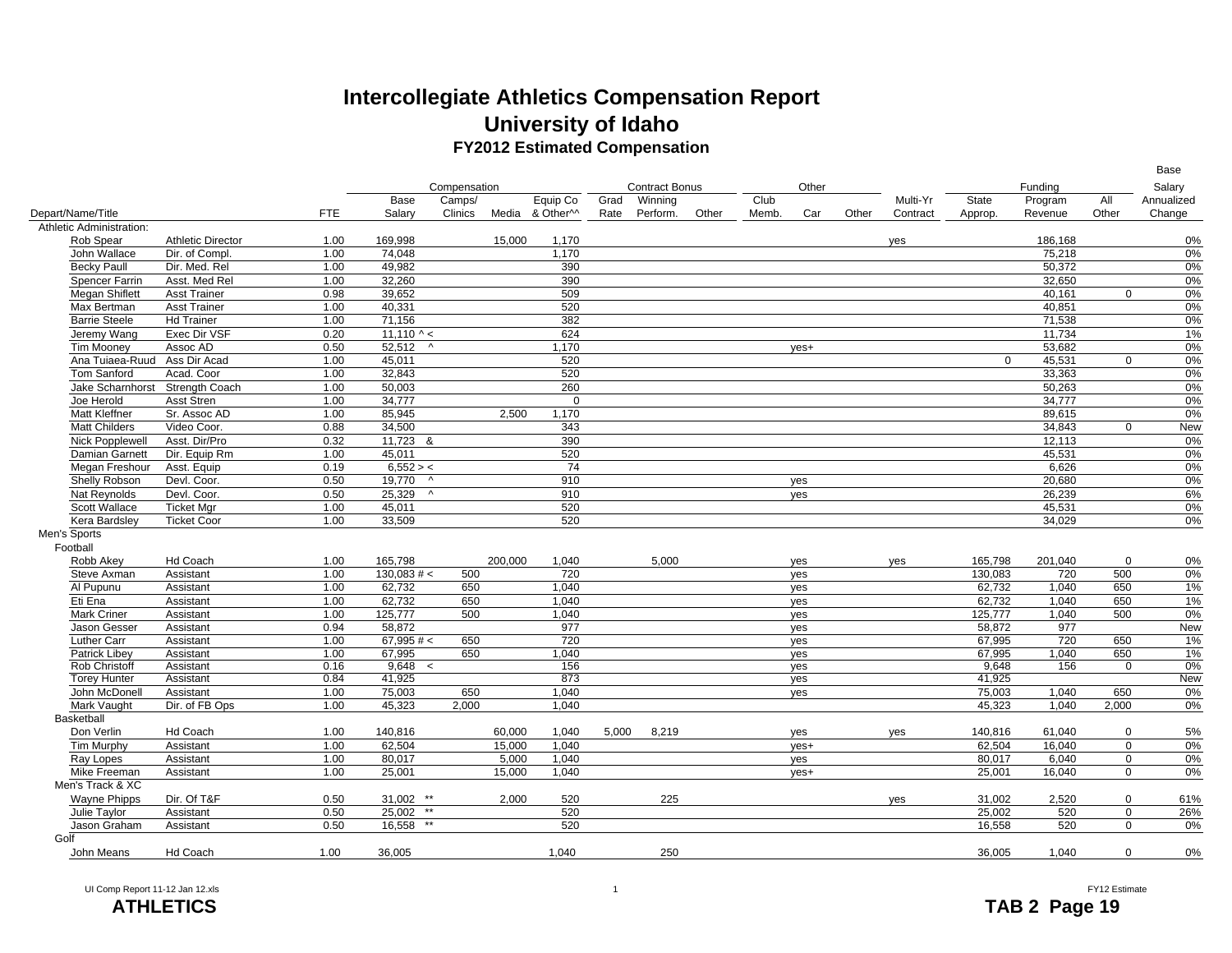### **Intercollegiate Athletics Compensation Report University of Idaho FY2012 Estimated Compensation**

|                          |             |            |             |              |        |                             |      |                       |       |       |        |       |          |         |         |              | Base       |
|--------------------------|-------------|------------|-------------|--------------|--------|-----------------------------|------|-----------------------|-------|-------|--------|-------|----------|---------|---------|--------------|------------|
|                          |             |            |             | Compensation |        |                             |      | <b>Contract Bonus</b> |       |       | Other  |       |          |         | Funding |              | Salary     |
|                          |             |            | Base        | Camps/       |        | Equip Co                    | Grad | Winning               |       | Club  |        |       | Multi-Yr | State   | Program | All          | Annualized |
| Depart/Name/Title        |             | <b>FTE</b> | Salarv      | Clinics      |        | Media & Other <sup>11</sup> | Rate | Perform.              | Other | Memb. | Car    | Other | Contract | Approp. | Revenue | Other        | Change     |
| Tennis                   |             |            |             |              |        |                             |      |                       |       |       |        |       |          |         |         |              |            |
| Jeff Beaman              | Hd Coach    | 0.50       | 18,137      |              | 3,000  | 1,040                       |      | 250                   |       |       |        |       | yes      | 18,137  | 4,040   | $\mathbf 0$  | 0%         |
| <b>Women's Sports</b>    |             |            |             |              |        |                             |      |                       |       |       |        |       |          |         |         |              |            |
| Basketball               |             |            |             |              |        |                             |      |                       |       |       |        |       |          |         |         |              |            |
| Jon Newlee               | Hd Coach    | 1.00       | 90.001      |              | 15,000 | 1,040                       |      | 4,000                 |       |       | ves    |       | yes      | 90,001  | 16,040  | $\mathbf 0$  | 0%         |
| Jordan Green             | Assistant   | 1.00       | 50,003      | 370          |        | 1.040                       |      |                       |       |       | ves+   |       |          | 50,003  | 1.040   | 370          | 0%         |
| Christa Sanford          | Assistant   | 1.00       | 35,006      | 600          | 5,000  | 1,040                       |      |                       |       |       | yes+   |       |          | 35,006  | 6,040   | 600          | 0%         |
| Kristi Zeller            | Assistant   | 0.92       | 23,097      |              |        | 956                         |      |                       |       |       | yes+   |       |          | 23,097  | 956     | $\mathbf{0}$ | <b>New</b> |
| Women's Track & XC       |             |            |             |              |        |                             |      |                       |       |       |        |       |          |         |         |              |            |
| <b>Wayne Phipps</b>      | Dir. Of T&F | 0.50       | 31.002 **   |              | 2,000  | 520                         |      | 225                   |       |       |        |       | yes      | 31,002  | 2,520   | 0            | 61%        |
| Julie Tavlor             | Head        | 0.50       | $25,002$ ** |              |        | 520                         |      |                       |       |       |        |       |          | 25.002  | 520     | $\mathbf 0$  | 26%        |
| Jason Graham             | Assistant   | 0.50       | 16.558 **   |              |        | 520                         |      |                       |       |       |        |       |          | 16,558  | 520     | $\mathbf 0$  | 0%         |
| Volleyball               |             |            |             |              |        |                             |      |                       |       |       |        |       |          |         |         |              |            |
| Debbie Buchanan Hd Coach |             | 1.00       | 83.033      | 12,000       | 15,000 | 1.040                       |      |                       |       |       | ves    |       | yes      | 83,033  | 16,040  | 12,000       | 0%         |
| <b>Steve Whitaker</b>    | Assistant   | 1.00       | 38,854      | 7,000        | 5,000  | 1,040                       |      |                       |       |       |        |       |          | 38,854  | 6,040   | 7,000        | 10%        |
| Brian Lamppa             | Assistant   | 1.00       | 34,008      | 7,000        | 5,000  | 1,040                       |      |                       |       |       |        |       |          | 34,008  | 6,040   | 7,000        | 0%         |
| Women's Soccer           |             |            |             |              |        |                             |      |                       |       |       |        |       |          |         |         |              |            |
| Peter Showler            | Hd Coach    | 1.00       | 37,689      |              | 12,300 | 1,040                       |      | 4,000                 |       |       | $ves+$ |       | yes      | 37,689  | 13,340  | 0            | 0%         |
| Katie Schoene            | Assistant   | 0.11       | 2.734 <     |              |        | 72                          |      |                       |       |       |        |       |          | 2.734   | 72      | $\mathbf 0$  | 0%         |
| <b>Grant Williams</b>    | Assistant   | 0.84       | 21,032      |              |        | 873                         |      |                       |       |       |        |       |          | 21,032  | 873     |              |            |
| Women's Golf             |             |            |             |              |        |                             |      |                       |       |       |        |       |          |         |         |              |            |
| Lisa Johnson             | Hd Coach    | 1.00       | 42,016      |              |        | 960                         |      | 250                   |       |       |        |       |          | 42,016  | 1,210   | 0            | 0%         |
| Tennis                   |             |            |             |              |        |                             |      |                       |       |       |        |       |          |         |         |              |            |
| Jeff Beaman              | Hd Coach    | 0.50       | 18.137      |              | 3.000  | 480                         |      |                       |       |       |        |       | yes      | 18,137  | 3,480   | $\mathbf 0$  | 0%         |
| Women's Swimming         |             |            |             |              |        |                             |      |                       |       |       |        |       |          |         |         |              |            |
| Mark Sowa                | Hd Coach    | 0.92       | 49,266      |              | 10,000 | 956                         |      |                       |       |       | yes    |       | yes      | 49,266  | 10,956  | 0            | New        |
| Ashley Jahn              | Assistant   | 0.84       | 21,172      |              | 5,000  | 873                         |      |                       |       |       |        |       |          | 21,172  | 5,873   | $\mathbf 0$  | <b>New</b> |

^.50 paid by Advancement

^^includes cell phone stipend

\*\* Restructure of Track Program and resolution of VISA issues for Phipps resulted in different wages for all coaches.

> Includes overtime pay

& 31.85% from Athletics; balance from Central Marketing

# as of December, no longer FT employee, but will be paid through their contract: replacements not hired or listed yes+ = receive a car stipend between \$200-\$300/month rather than a car; this amount not included in base salary < does not include any annual leave payoff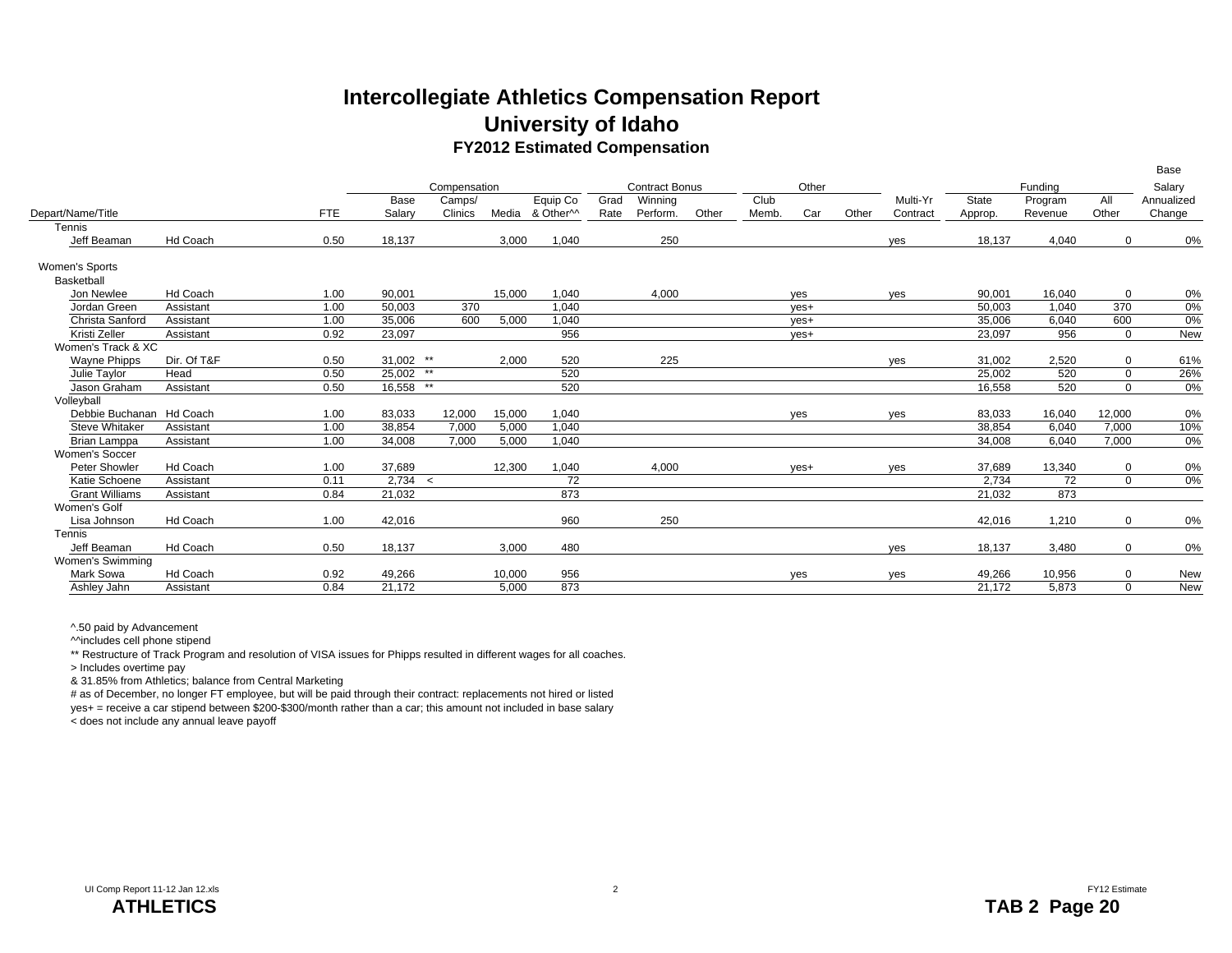#### **Intercollegiate Athletics Compensation Report Lewis-Clark State College FY2011 Actual Compensation**

|                          |                           |      |        | Compensation |                       |      | <b>Contract Bonus</b> | Other     |                |                |        | All Compensation |        |
|--------------------------|---------------------------|------|--------|--------------|-----------------------|------|-----------------------|-----------|----------------|----------------|--------|------------------|--------|
|                          |                           |      | Base   | Camps/       | Equip Co              | Grad | Winning               | Club      |                | Multi-Yr       | State  | Program          | All    |
| Depart/Name/Title        |                           | FTE  | Salary |              | Clinics Media & Other | Rate | Perform. Other        | Memb.     |                | Car Contract   |        | Approp. Revenue  | Other  |
| Athletic Administration: |                           |      |        |              |                       |      |                       |           |                |                |        |                  |        |
| <b>Gary Picone</b>       | Director, Athletics       | 1.00 | 69,944 |              |                       |      |                       | No        | Yes            | No             | 40,567 |                  | 29,377 |
| <b>Brooke Cushman</b>    | Asst. Director            | 1.00 | 53,610 |              |                       |      |                       | <b>No</b> | Yes            | No             | 31,980 |                  | 21,630 |
| <b>Tracy Collins</b>     | Trainer                   | 1.00 | 37,598 |              |                       |      |                       | No        | <b>No</b>      | No             | 37,598 |                  |        |
| <b>Burdette Greeny</b>   | <b>Trainer Asst.</b>      | 0.56 | 14,400 |              |                       |      |                       | <b>No</b> | <b>No</b>      | No             |        |                  | 14,400 |
| Paul Thompson            | Athl. Advancement         | 0.31 | 9,903  |              |                       |      |                       | <b>No</b> | $\overline{N}$ | $\overline{N}$ | 9,903  |                  |        |
| Katie Savage             | Admin. Asst. 1            | 1.00 | 28,371 |              |                       |      |                       | No        | <b>No</b>      | No             | 28,371 |                  |        |
| Julee King               | Admin, Asst. 1            | 1.00 | 22,967 |              |                       |      |                       | No        | $\overline{N}$ | No             | 7,809  |                  | 15,158 |
| Paula Hasfurther         | Admin. Asst. 1            | 1.00 | 10,412 |              |                       |      |                       | <b>No</b> | No             | No             | 3,540  |                  | 6,872  |
| Men's Sports             |                           |      |        |              |                       |      |                       |           |                |                |        |                  |        |
| <b>Basketball</b>        |                           |      |        |              |                       |      |                       |           |                |                |        |                  |        |
| <b>Tim Walker</b>        | <b>Head Coach</b>         | 1.00 | 45,669 | 9,000        |                       |      |                       | No        | Yes            | No             | 45.669 | 9.000            |        |
| <b>Brandon Rinta</b>     | <b>Head Coach</b>         | 1.00 | 5,972  |              |                       |      |                       | No        | Yes            | No             | 5,972  |                  |        |
| Austin Johnson           | Asst. Coach               | 0.16 | 5,000  |              |                       |      |                       | <b>No</b> | No             | No             |        | 5,000            |        |
| <b>Baseball</b>          |                           |      |        |              |                       |      |                       |           |                |                |        |                  |        |
| Vacant (Cheff)           | <b>Head Coach</b>         | 1.00 | 24,503 |              |                       |      |                       | No        | Yes            | No             | 24,503 |                  |        |
| <b>Gary Picone</b>       | <b>Interim Head Coach</b> |      | 17,250 |              |                       |      |                       | <b>No</b> | Yes            | <b>No</b>      | 17,250 |                  |        |
| <b>Gus Knickrehm</b>     | Asst. Coach               | 1.00 | 37,814 |              |                       |      |                       | <b>No</b> | No             | <b>No</b>      | 37,814 |                  |        |
| Allen Balmer             | Asst. Coach               | 0.70 | 21,200 |              |                       |      |                       | No        | $\overline{N}$ | No             | 21,200 |                  |        |
| Cross-Country            |                           |      |        |              |                       |      |                       |           |                |                |        |                  |        |
| <b>Mike Collins</b>      | <b>Head Coach</b>         | 0.09 | 8,026  |              |                       |      |                       | <b>No</b> | No             | No             | 6,841  | 1,185            |        |
| Tennis                   |                           |      |        |              |                       |      |                       |           |                |                |        |                  |        |
| Kai Fong                 | <b>Head Coach</b>         | 0.14 | 6,467  |              |                       |      |                       | No        | No             | No             | 6,467  |                  |        |
|                          |                           |      |        |              |                       |      |                       |           |                |                |        |                  |        |
| Golf                     |                           |      |        |              |                       |      |                       |           |                |                |        |                  |        |
| Paul Thompson            | <b>Head Coach</b>         | 0.12 | 8,102  |              |                       |      |                       | No        | No             | No             | 8,102  |                  |        |
| <b>Clifford Carrick</b>  | Asst. Coach               | 0.08 | 2,500  |              |                       |      |                       | <b>No</b> | $\overline{N}$ | No             |        | 2,500            |        |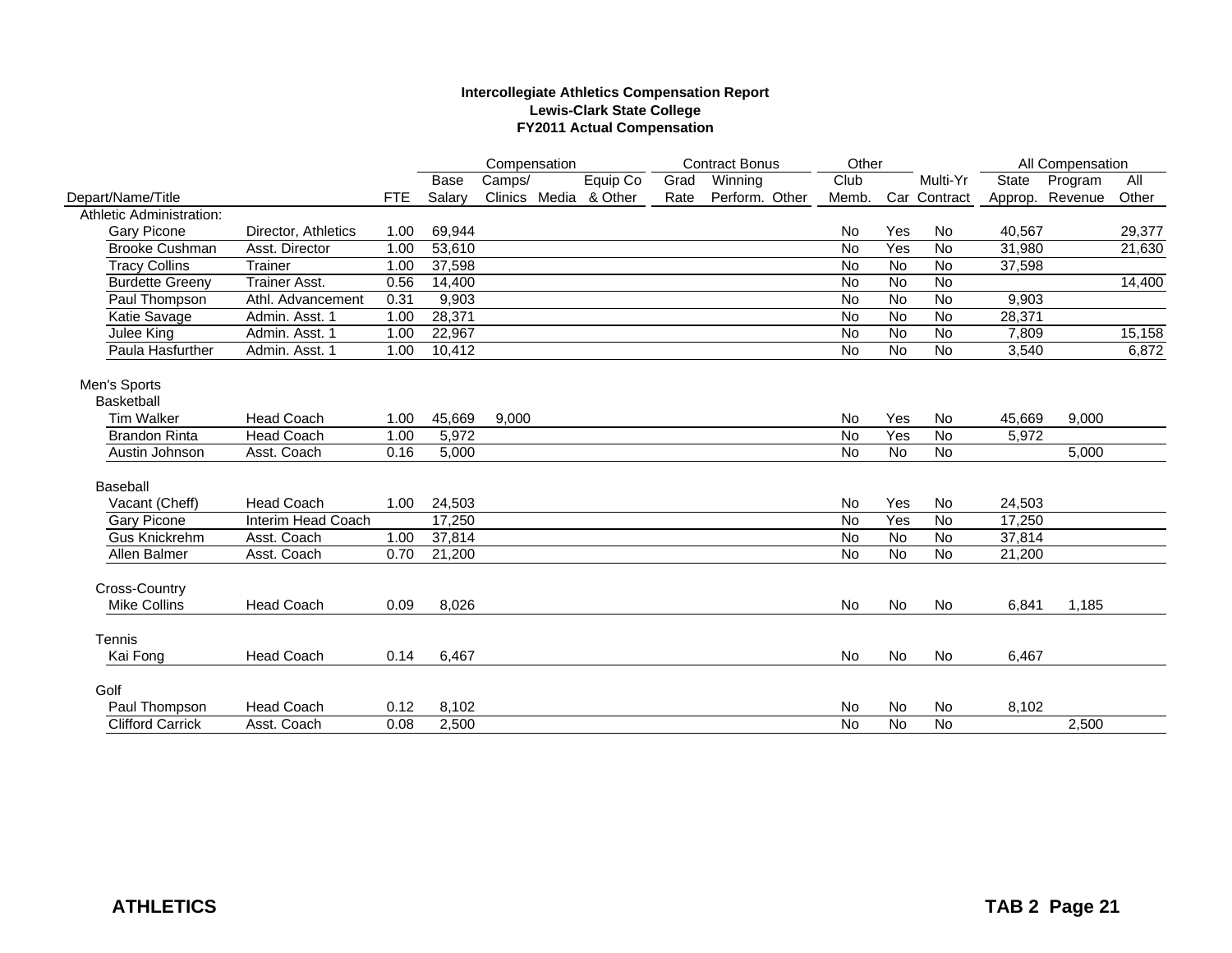#### **Intercollegiate Athletics Compensation Report Lewis-Clark State College FY2011 Actual Compensation** Page 2

|                                |                   |      |        | Compensation |                       |      | <b>Maximum Contract Bonuses</b> | Perks                 |           |           |        | All Compensation |       |
|--------------------------------|-------------------|------|--------|--------------|-----------------------|------|---------------------------------|-----------------------|-----------|-----------|--------|------------------|-------|
|                                |                   |      | Base   | Camps/       | Equip Co              | Grad | Winning                         | Club                  |           | Multi-Yr  | State  | Program          | All   |
| Depart/Name/Title              |                   | FTE. | Salary |              | Clinics Media & Other | Rate | Perform. Other                  | Mbership Car Contract |           |           |        | Approp. Revenue  | Other |
| Women's Sports                 |                   |      |        |              |                       |      |                                 |                       |           |           |        |                  |       |
| Basketball                     |                   |      |        |              |                       |      |                                 |                       |           |           |        |                  |       |
| <b>Brian Orr</b>               | <b>Head Coach</b> | 1.00 | 47,451 | 5,750        |                       |      |                                 | <b>No</b>             | Yes       | <b>No</b> | 47,451 | 5,750            |       |
| Derek Pegram                   | Asst. Coach       | 0.03 | 1,000  |              |                       |      |                                 | <b>No</b>             | <b>No</b> | <b>No</b> |        | 1,000            |       |
| Cross-Country                  |                   |      |        |              |                       |      |                                 |                       |           |           |        |                  |       |
| <b>Mike Collins</b>            | Head Coach        | 0.09 | 8,026  |              |                       |      |                                 | No                    | No        | No        | 6,841  | 1,185            |       |
| Track                          |                   |      |        |              |                       |      |                                 |                       |           |           |        |                  |       |
| <b>Mike Collins</b>            | <b>Head Coach</b> | 0.13 | 11,311 |              |                       |      |                                 | <b>No</b>             | <b>No</b> | No        | 10,124 | 1,187            |       |
| Volleyball                     |                   |      |        |              |                       |      |                                 |                       |           |           |        |                  |       |
| Jennifer Greeny                | <b>Head Coach</b> | 1.00 | 39,137 |              |                       |      |                                 | <b>No</b>             | Yes       | No        | 39,137 |                  |       |
| Latoya Harris                  | <b>Head Coach</b> | 1.00 | 5,879  |              |                       |      |                                 | <b>No</b>             | <b>No</b> | <b>No</b> | 5,879  |                  |       |
| <b>Burdette Greeny</b>         | Asst. Coach       | 0.16 | 3,600  |              |                       |      |                                 | <b>No</b>             | <b>No</b> | <b>No</b> |        | 3,600            |       |
| Amy Flaig-Kroneman Asst. Coach |                   | 0.06 | 2,000  | 1,500        |                       |      |                                 | <b>No</b>             | <b>No</b> | No        |        | 3,500            |       |
| <b>Tennis</b>                  |                   |      |        |              |                       |      |                                 |                       |           |           |        |                  |       |
| Kai Fong                       | <b>Head Coach</b> | 0.14 | 6,467  |              |                       |      |                                 | <b>No</b>             | <b>No</b> | <b>No</b> | 6,467  |                  |       |
| Golf                           |                   |      |        |              |                       |      |                                 |                       |           |           |        |                  |       |
| Paul Thompson                  | <b>Head Coach</b> | 0.18 | 12,003 |              |                       |      |                                 | No                    | No        | No        | 12,003 |                  |       |
| <b>Clifford Carrick</b>        | Asst. Coach       | 0.08 | 2,500  |              |                       |      |                                 | <b>No</b>             | No        | No        |        | 2,500            |       |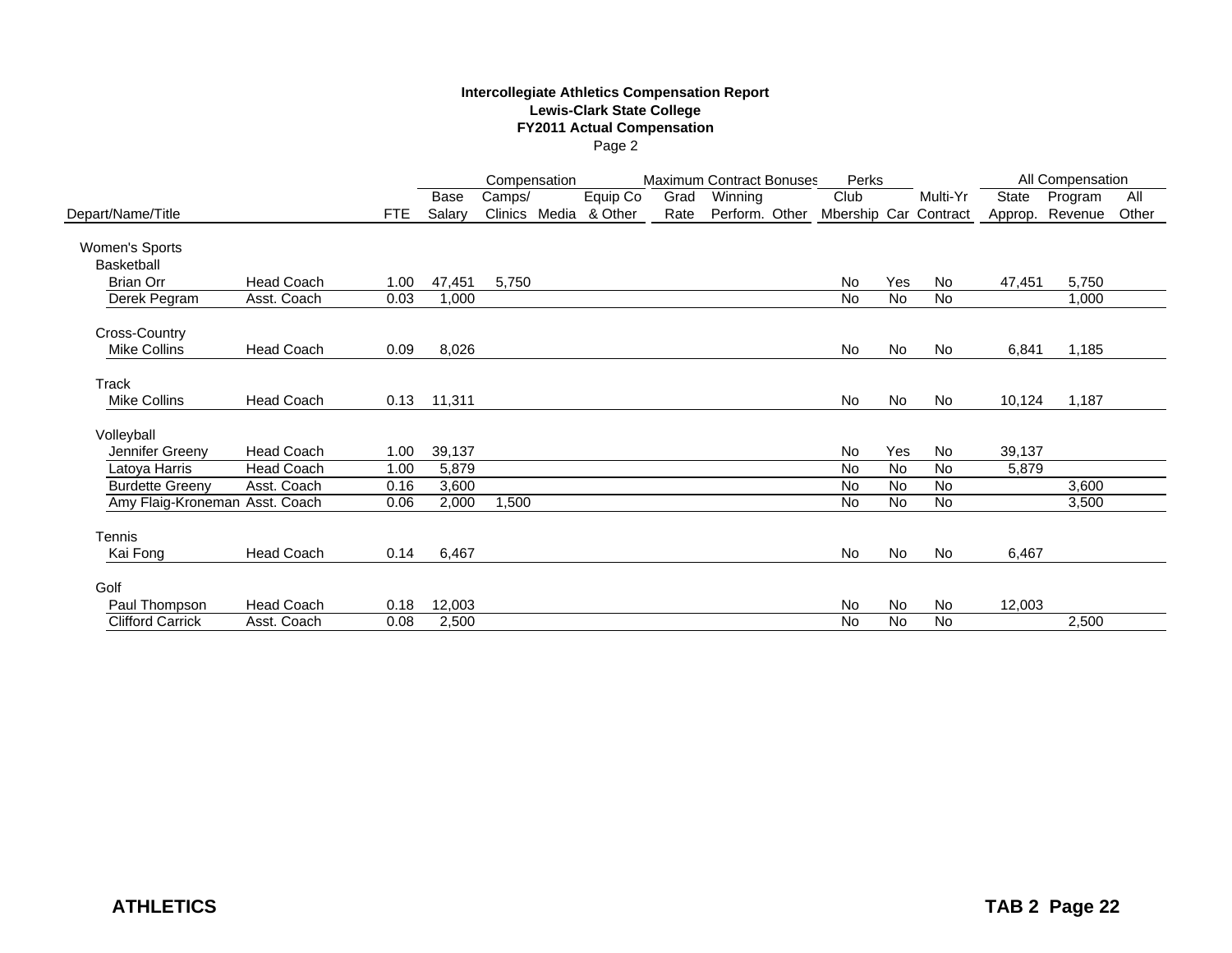#### **Intercollegiate Athletics Compensation Report Lewis-Clark State College FY2012 Estimated Compensation**

| <b>Contract Bonus</b><br>Other<br>Compensation                                                                              | All Compensation | Salary            |
|-----------------------------------------------------------------------------------------------------------------------------|------------------|-------------------|
|                                                                                                                             |                  |                   |
| Winning<br>Club<br>Camps/<br>Equip Co<br>Grad<br>Base<br>Multi-Yr                                                           | State Program    | All<br>Annualized |
| Salary<br>Clinics Media & Other<br>Car Contract<br>FTE<br>Perform. Other<br>Depart/Name/Title<br>Rate<br>Memb.              | Approp. Revenue  | Other<br>Change   |
| Athletic Administration:                                                                                                    |                  |                   |
| Director, Athletics<br><b>Gary Picone</b><br>69,944<br>No<br>Yes<br>No<br>40,567<br>1.00                                    |                  | 0%<br>29,377      |
| Yes<br><b>No</b><br><b>No</b><br><b>Brooke Cushman</b><br>Assoc. Director<br>1.00<br>55,760<br>34,130                       |                  | 4%<br>21,630      |
| No<br>No<br>37,598<br><b>No</b><br><b>Tracy Collins</b><br>Trainer<br>1.00<br>37,598                                        |                  | $0\%$             |
| No<br>No<br><b>No</b><br>Athl. Advancement<br>0.31<br>9,903<br>Paul Thompson                                                | 9,903            | $0\%$             |
| Katie Savage<br>Admin. Asst. 1<br>28,371<br>No<br>1.00<br>No<br><b>No</b><br>28,371                                         |                  | $0\%$             |
| <b>No</b><br>Paula Hasfurther<br>Admin. Asst. 1<br>31,167<br>No<br>No<br>10,597<br>1.00                                     |                  | $0\%$<br>20,570   |
| Men's Sports                                                                                                                |                  |                   |
| Basketball                                                                                                                  |                  | 0%                |
| <b>Head Coach</b><br><b>Brandon Rinta</b><br>45,669<br>7,000<br>Yes<br>No<br>1.00<br>No<br>45,669<br><b>No</b><br><b>No</b> | 7,000            |                   |
| No<br>Asst. Coach<br>0.16<br>5.000<br>1.000<br>Austin Johnson                                                               | 6.000            | 0%                |
| Baseball                                                                                                                    |                  |                   |
| <b>Head Coach</b><br>$\mathbf 0$<br>No<br>No<br>Vacant (Cheff)<br>1.00<br><b>No</b>                                         | $\mathbf 0$      | 0%                |
| Interim Head Coach<br>No<br>Yes<br>No<br>21,000<br><b>Gary Picone</b><br>21,000                                             |                  | N/A               |
| <b>Gus Knickrehm</b><br>No<br>No<br>Asst. Coach<br>1.00<br>37,814<br><b>No</b><br>37,814                                    |                  | $0\%$             |
| Allen Balmer<br>Asst. Coach<br>2,106<br><b>No</b><br><b>No</b><br>0.70<br>21,200<br>No<br>21,200                            | 2,106            | $0\%$             |
| <b>No</b><br>No<br>No<br>Justin Fuller<br>Asst. Coach<br>0.43<br>15,000<br>1,016                                            | 16,016           | New               |
| Cross-Country                                                                                                               |                  |                   |
| <b>Head Coach</b><br>No<br><b>Mike Collins</b><br>0.09<br>8,026<br><b>No</b><br><b>No</b>                                   | 6,841<br>1,185   | 0%                |
| Tennis                                                                                                                      |                  |                   |
| <b>Head Coach</b><br>Kai Fong<br>0.14<br>6,467<br><b>No</b><br><b>No</b><br>No                                              | 6,467            | 0%                |
| Golf                                                                                                                        |                  |                   |
| <b>Head Coach</b><br>0.12<br>8,102<br>No<br>Paul Thompson<br>No<br><b>No</b>                                                | 8,102            | 0%                |
| No<br><b>Clifford Carrick</b><br>Asst. Coach<br>2,500<br>No<br>0.08<br><b>No</b>                                            | 2,500            | $0\%$             |
| No<br><b>Courtney Shrout</b><br>Asst. Coach<br>500<br>No<br><b>No</b><br>0.01                                               | 500              | <b>New</b>        |